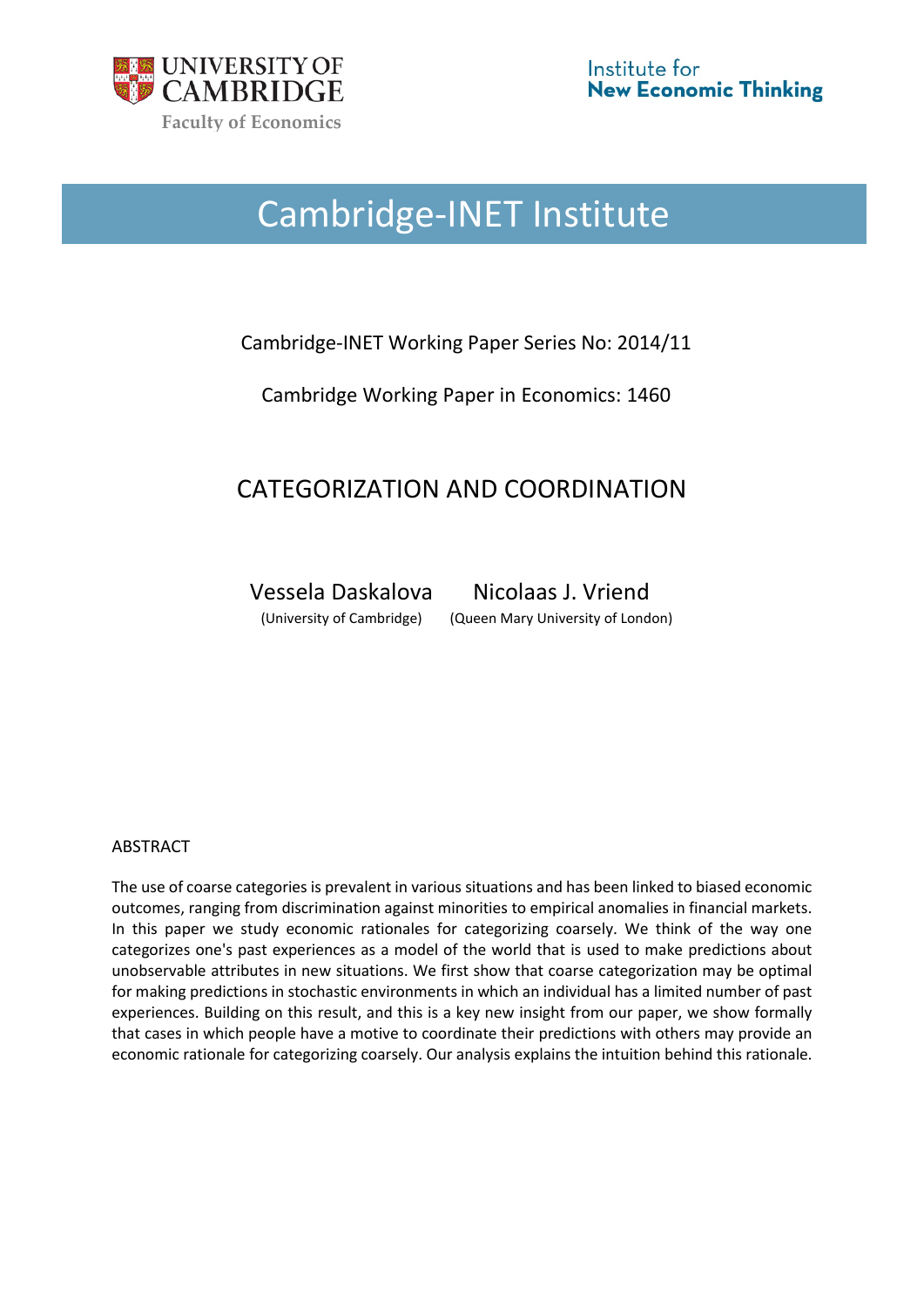# Categorization and Coordination<sup>∗</sup>

Vessela Daskalova† and Nicolaas J. Vriend‡

18 May 2014

#### Abstract

The use of coarse categories is prevalent in various situations and has been linked to biased economic outcomes, ranging from discrimination against minorities to empirical anomalies in financial markets. In this paper we study economic rationales for categorizing coarsely. We think of the way one categorizes one's past experiences as a model of the world that is used to make predictions about unobservable attributes in new situations. We first show that coarse categorization may be optimal for making predictions in stochastic environments in which an individual has a limited number of past experiences. Building on this result, and this is a key new insight from our paper, we show formally that cases in which people have a motive to coordinate their predictions with others may provide an economic rationale for categorizing coarsely. Our analysis explains the intuition behind this rationale.

JEL Classification: D83, C72.

Keywords: categorization, prediction, decision-making, coordination, learning.

# 1 Introduction

Casual observation as well as empirical research show that people tend to categorize. For example, when an employer encounters a new applicant, she may observe that the applicant is 'white, male, engineer', and she may use her past experience with other applicants in this category to make a prediction about the suitability of the applicant for the job. College admission officers may place pupils in different categories on the

<sup>∗</sup>We thank Diego Cerdeiro, Jane Cooley-Fruehwirth, Edoardo Gallo, Sanjeev Goyal, Nobuyuki Hanaki, Penelope Hernandez, Matthew Jackson, David Levine, Bob Marks, Friederike Mengel, John Miller, Francesco Nava, Scott Page, Tom Palfrey, Sonje Reiche, Hamid Sabourian, Klaus Schmidt, Bob Sugden, Jan Tuinstra, and seminar and workshop participants at the University of Cambridge for comments. Earlier versions of the dynamic model were presented at the Santa Fe Institute, at Queen Mary University of London, and at the SCE conferences in London (2010) and San Francisco (2011). All errors are our own.

<sup>†</sup>Corresponding author: Cambridge-INET, University of Cambridge, <vrd22@cam.ac.uk>

<sup>‡</sup>School of Economics and Finance, Queen Mary University of London, <n.vriend@qmul.ac.uk>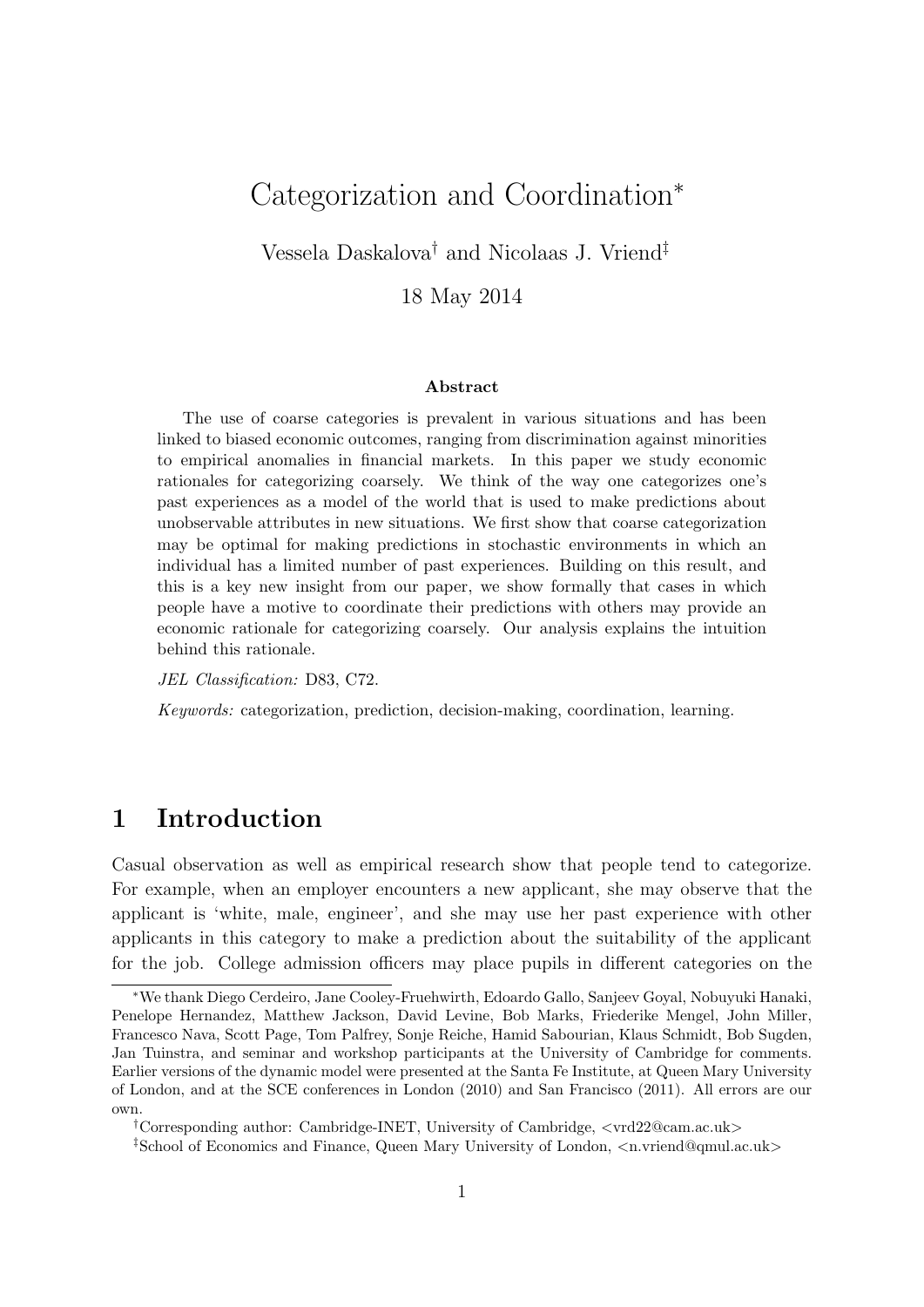basis of their grades in school, and make inferences about the ability of the pupil based on their experience with past students in the respective categories. Credit rating agencies sort countries and firms into different categories (e.g. A++ or C-) to convey an estimate of their probability of default on debt. Equity researchers place companies into the categories 'buy', 'sell', and 'neutral' to indicate their recommendations for traders. Customers or certification agencies group hotels and restaurants into categories such as 4 ? and 2? , and we have certain expectations about the quality of a hotel or restaurant based on the rating it has received. Thus, people often group past experiences such as objects they have seen, other people they have met or situations they have experienced into categories, and they, then, use these categories as a tool on the basis of which to make predictions and decisions in new situations encountered. This widespread use of categories is a first empirical motivation for our paper. If categories are used in so many different spheres of life, it seems important to understand some basic properties of different ways of categorizing. This is what we aim to do here.

There are many alternative ways in which people can organize past experiences into categories. In particular, they could divide them into many fine categories, each category containing a small number of experiences. Or they could use just a few coarse categories instead, each category containing a large number of experiences. Whether they choose fine or coarse categories may matter for the predictions that they make. More specifically, coarse categorization has been linked to a number of biased economic outcomes ranging from discrimination against minorities [\(Fryer and Jackson,](#page-43-0) [2008\)](#page-43-0) to empirical anomalies in financial markets [\(Barberis and Shleifer,](#page-43-1) [2003\)](#page-43-1) to persuasion in advertising [\(Mullainathan](#page-44-0) [et al.,](#page-44-0) [2008\)](#page-44-0). These potentially important economic implications of the use of coarse categories constitute a second empirical motivation for our paper, in which we will focus in particular on investigating economic rationales for choosing coarse categorizations.<sup>[1](#page-2-0)</sup>

A third empirical motivation for our paper comes from observing that coarse categorization often occurs in situations in which people try to coordinate with each other. For example, people may use coarse categories and stereotypes when talking to others, even though they may individually not think in terms of such crude stereotypes.[2](#page-2-1) Similarly, we often describe political beliefs in rather coarse terms, such as 'left' and 'right', even when our views are much more subtle. More generally, the language we use to interact with other people is often vague [\(Lipman,](#page-43-2) [2009\)](#page-43-2), and within firms employees tend to use relatively generic jargon [\(Cremer et al.,](#page-43-3) [2007\)](#page-43-3). People also typically refer to colors using relatively coarse categories, such as e.g. 'red', 'green', 'blue', even though many well-defined, very fine color schemes exist [\(Steels et al.,](#page-45-0) [2005;](#page-45-0) [Komarova et al.,](#page-43-4) [2007\)](#page-43-4). Our model of categorization is meant as a tool for investigating the basic properties of different ways of categorizing in a relatively abstract setting, without aiming to capture

<span id="page-2-0"></span><sup>&</sup>lt;sup>1</sup>We focus on deriving *economic* rationales for coarse categorization rather than on cognitive limitations. It may well be that people categorize coarsely because they are born with a limited number of 'boxes' in their brain, or because the more categories they use the higher the cognitive costs of accessing an individual category. Our analysis derives economic rationales that are complementary to such cognitive limitations factors.

<span id="page-2-1"></span><sup>2</sup>We thank Matt Jackson for suggesting this example.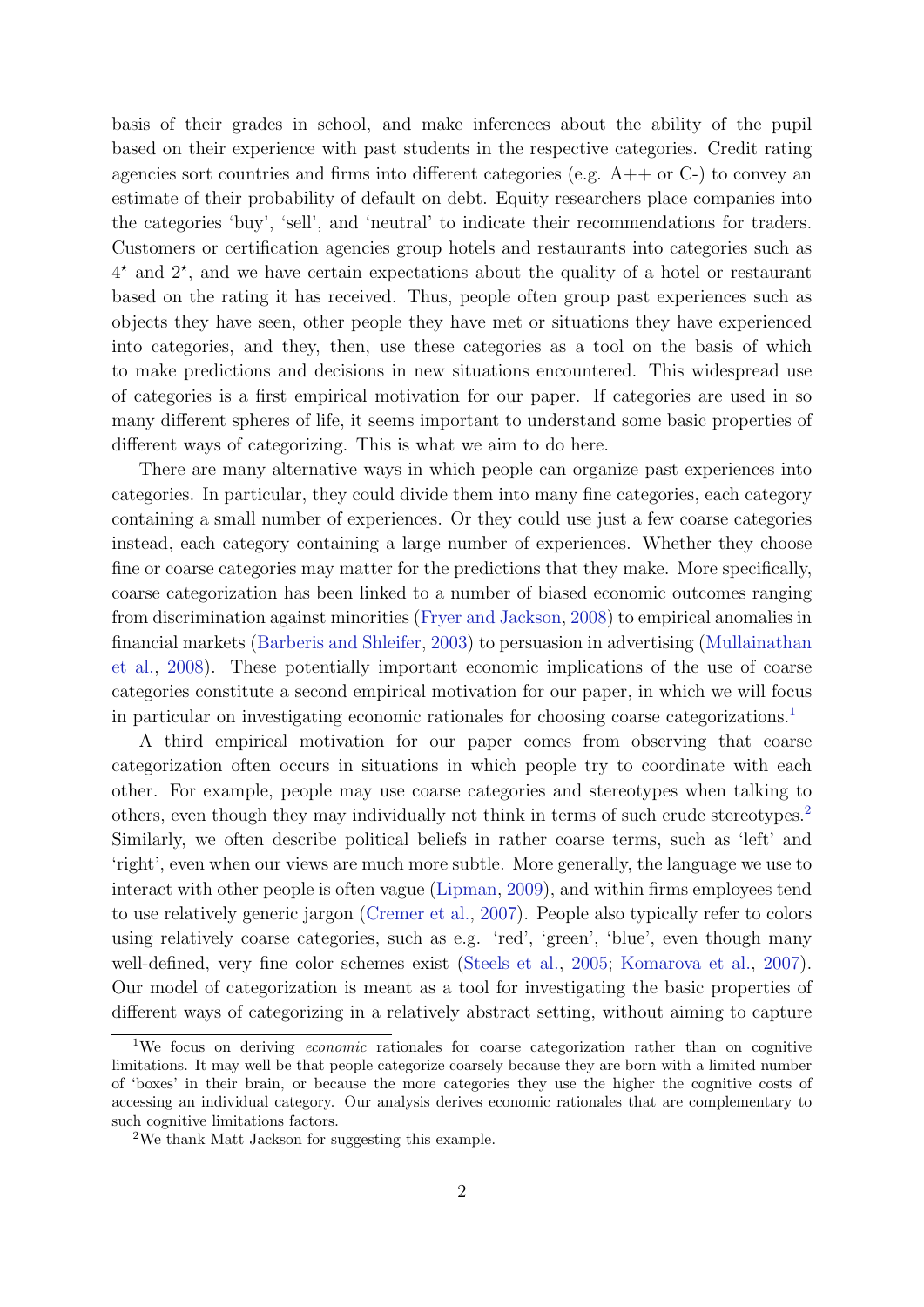any of these complex situations closely. The focus of our analysis is on gaining some more formal economic understanding of the questions why and when motives to coordinate with others may create incentives to categorize coarsely.

Starting point for our analysis is the following standard decision problem. A decision maker observes some characteristics of an object and has to predict its unobserved value.[3](#page-3-0) There is an underlying function that relates the unobserved value to the observed characteristics, but the agent does not know this function. In our framework the tool for prediction available to the agent are her past experiences, which are sorted into categories. She puts the object into a particular category based on its observed characteristics. She makes a prediction that the object's unobserved value is equal to the average value of all objects in the respective category.[4](#page-3-1)

We refer to a way of categorizing as a categorization. A categorization is a set of categories that the individual splits her past experiences into. Every category is associated with a belief about the unobserved value of objects placed in it. We thus think of a categorization as containing a set of estimators that an individual uses to make predictions. Our focus is on the properties of alternative sets of estimators the decision maker could use, and on the factors that affect their suitability for prediction in different environments.

We present two complementary frameworks to analyze the properties of alternative possible categorizations - a static and a dynamic model. In the static model we assume that the agent has already accumulated a certain number of past experiences and faces a one-off prediction task. We analyze the factors that determine which ways of categorizing these past experiences will help her make the best prediction on the next object encountered. That is, comparing all possible ways of categorizing, we analyze which ways of categorizing will help her minimize the expected prediction error.

We consider several variants of the prediction task. First, we examine the properties of alternative ways of categorizing past experiences in the case of a decision maker who is only interested in predicting the true unobserved value of an object (i.e. the situation described above). Second, and this is a key feature of our paper, we examine the properties of different ways of categorizing in the case of decision makers who want to coordinate their predictions with each other. Reality abounds with cases in which people have some motive to coordinate their predictions with each other, and it thus seems important to study how this may affect the way individuals categorize. The desire to coordinate predictions may stem, on the one hand, from strategic considerations in situations in which people have to make a common decision later on. On the other hand, the desire

<span id="page-3-0"></span><sup>&</sup>lt;sup>3</sup>We will use the term object broadly to denote any observation or any experience a decision maker may have. It may stand, for example, for an applicant faced by an employer. In that case observed characteristics may be education, age, race, gender, etc. The unobserved value that the agent is trying to predict may be the applicant's suitability for a particular job.

<span id="page-3-1"></span><sup>&</sup>lt;sup>4</sup>Thus, we are assuming that decision makers categorize. For a discussion and some rationalization of why decision makers may want to use categories at all to make predictions, see [Mohlin](#page-44-1) [\(2014\)](#page-44-1) and [Peski](#page-44-2) [\(2011\)](#page-44-2). Using the average of the observations in a category as a prediction is a standard assumption in economic models of categorization; see e.g. [Fryer and Jackson](#page-43-0) [\(2008\)](#page-43-0), [Al-Najjar and Pai](#page-42-0) [\(2014\)](#page-42-0), [Peski](#page-44-2) [\(2011\)](#page-44-2), or [Mohlin](#page-44-1) [\(2014\)](#page-44-1).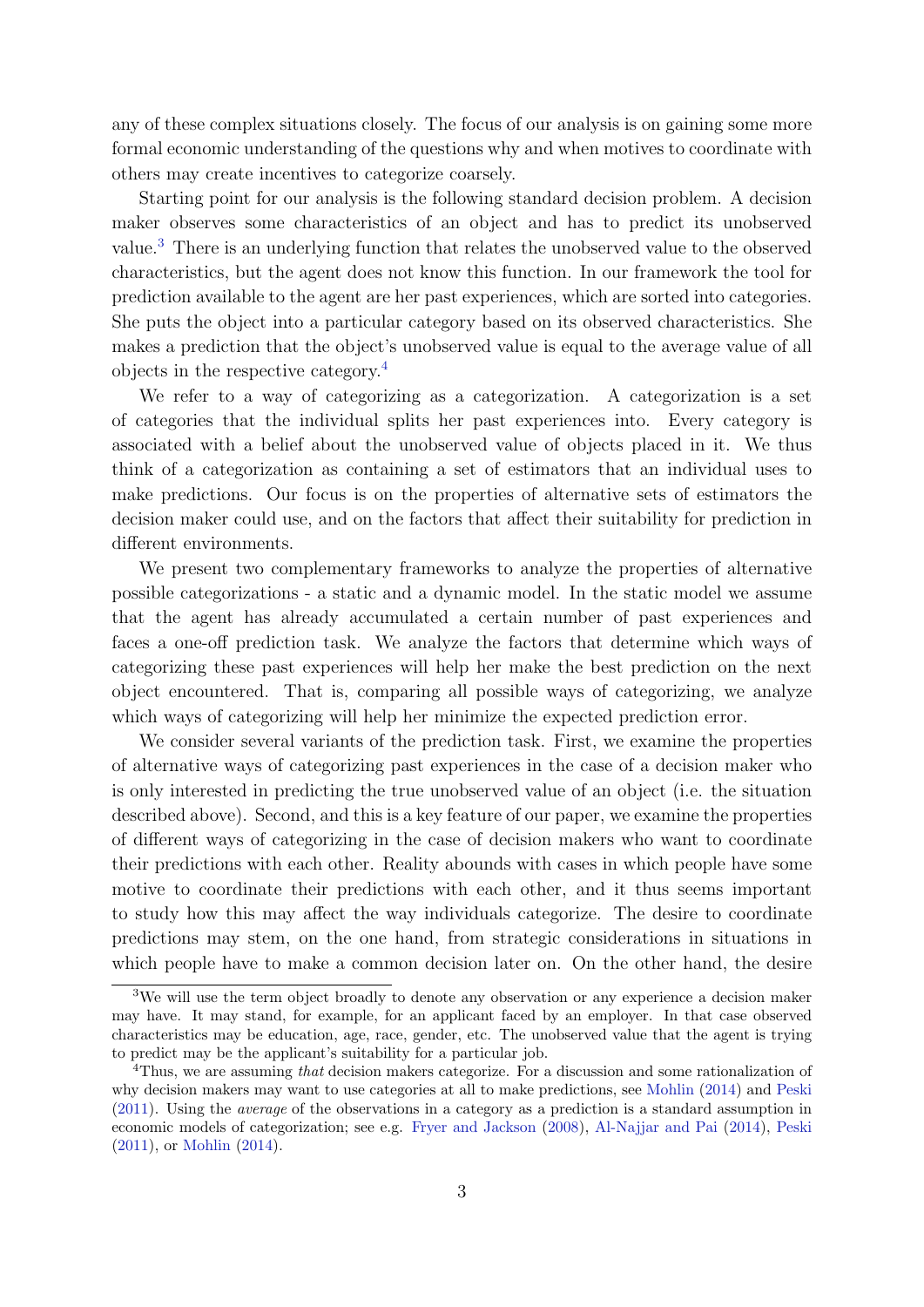to coordinate may be due to reputation concerns that lead people to conform.<sup>[5](#page-4-0)</sup> To gain a basic understanding of how the attempt to coordinate predictions with others may affect the way an individual categorizes in a simple setting, we consider a benchmark case of two individuals, each of whom has accumulated a number of past experiences, and we assume that their goal is simply to coordinate predictions on the next object encountered and that they use categorizations to make predictions. We analyze this situation as a one-shot game in which each player chooses a categorization to use. We characterize some equilibrium properties of this game, and we explore the connection between a categorization's optimality for individual prediction and the possibility that the corresponding symmetric categorization profile constitutes a NE in the categorization game. Third, we look at the convex combination of the two benchmark cases, i.e. when decision makers are interested both in correctly predicting the true value of an object and in coordinating their prediction with another person.

In the complementary dynamic framework, an agent encounters a stream of objects, one in each period. Every period, from period one onwards, she has to make a prediction about the unobserved value of the object she encounters. We consider the learning dynamics, with the agent learning which categorization to use on the basis of her past experiences. In the dynamic model we relax some assumptions of the static model, and this allows us to analyze categorization also in a non-stationary environment. Just as in the static model, we consider the three variants of individual prediction, coordination, and the convex combination of the two.

Our main results can be summarized as follows. In the static analysis we show that the expected prediction error of a categorization in individual prediction can be decomposed into a bias and a variance component. Focusing on a symmetric setting to facilitate analytical tractability of the model, we show the following. In a deterministic environment, the best the decision maker can do is to use the finest possible categorization as its estimators are unbiased and there is no noise, hence no variance. In a stochastic environment, assuming the agent has a limited number of past experiences, comparative statics show that as the level of noise increases, or as the sample size available to the agent decreases, coarse categorizations become increasingly better compared to fine categorizations as their estimators are more consistent. Note that this is true without assuming any exogenous costs of using many fine categories and without assuming any bounded computational powers of the agent. Coarse categorizations may be optimal simply because they help the agent make better predictions. The intuition behind the benefit of using a coarser categorization is that in a coarser categorization there are on

<span id="page-4-0"></span><sup>5</sup>As an example of decision makers who need to coordinate predictions in order to make a common decision, consider members of a committee that have to decide whether an applicant is suitable for a particular job. Or firms that produce complementary products and want to coordinate predictions about the profitability of competing technologies in order to be able to establish future industry standards. The idea that professional forecasters (e.g. equity researchers) may want to have their predictions coordinated with others' due to reputation concerns has been put forward in various papers in finance [\(Scharfstein](#page-44-3) [and Stein,](#page-44-3) [1990;](#page-44-3) [Bizer et al.,](#page-43-5) [2014\)](#page-43-5). The same argument applies also to product reviewers, for example, on websites reviewing products for the entertainment industry; see e.g. [Swisher](#page-45-1) [\(2013\)](#page-45-1) for an analysis of reviewers on the Metacritic website. See also [Morris and Shin](#page-44-4) [\(2002\)](#page-44-4).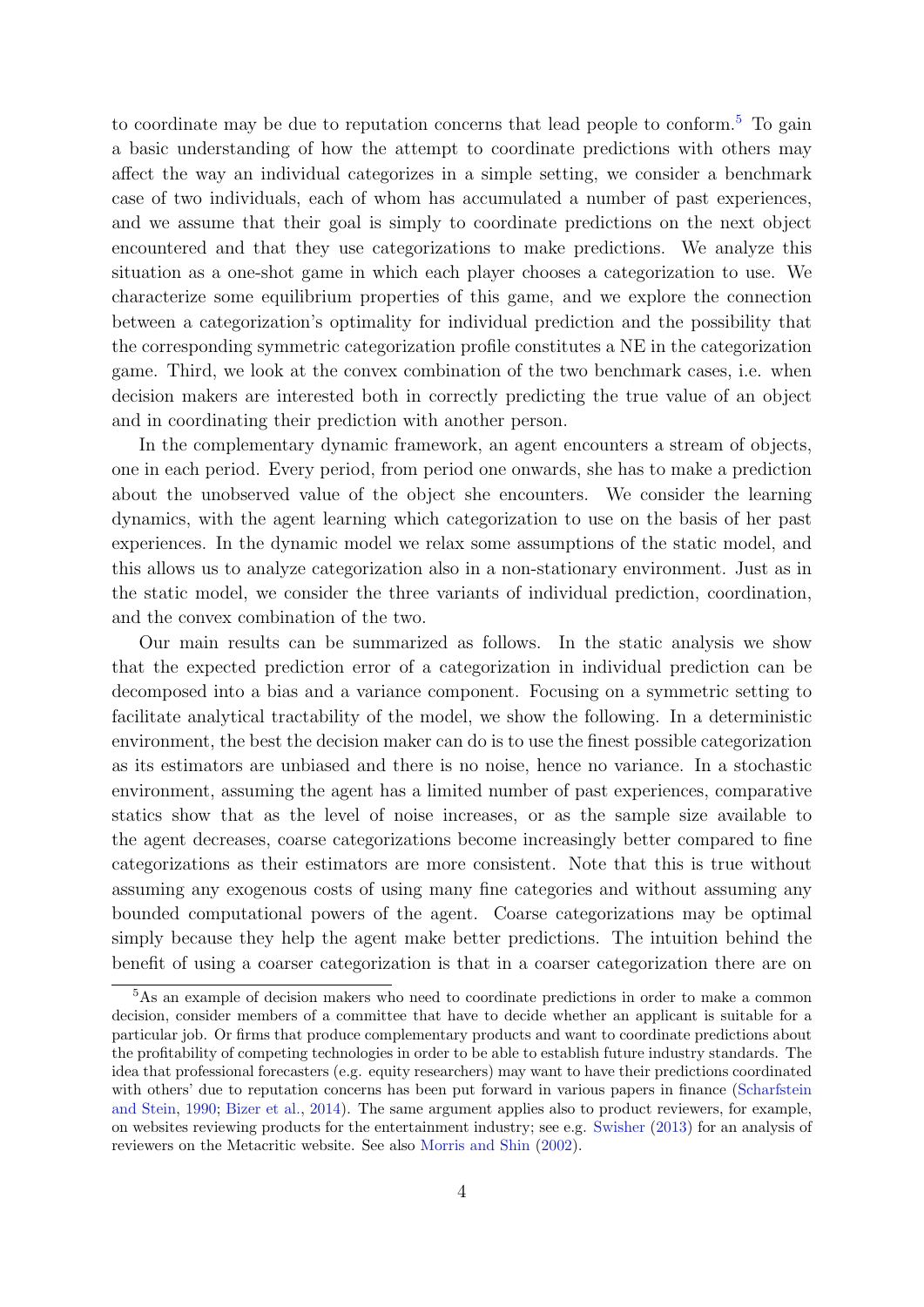average more objects per category, and hence the expected variance of the category beliefs will be lower. That is, a coarser categorization has more consistent estimators compared to a finer categorization.<sup>[6](#page-5-0)</sup>

In the case that two players simply want to coordinate their predictions, we find that in equilibrium they will not use categorizations at different levels of coarseness. In a deterministic environment all symmetric categorization profiles constitute a NE. What is interesting is that in a stochastic environment, finer categorization profiles may be NE only at sufficiently low levels of noise. As noise level increases, a player eventually has an incentive to deviate to a coarser categorization. Furthermore, both players using the coarsest possible categorization is always a Nash equilibrium, and it is the Paretosuperior one in any stochastic environment. Moreover, symmetric categorization profiles can be Pareto-ranked on their coarseness, with any coarser symmetric categorization profile always being more efficient than any finer symmetric categorization profile for any positive noise level. The intuition is that by using symmetric categorization profiles players have no bias from one another, and by using coarser categorizations, they reduce the variance in their predictions. These results suggest that in case people want to coordinate predictions with others in noisy environments, there is pressure to categorize more coarsely as this helps them coordinate more reliably.

Our analysis of the dynamic model shows that agents starting with a random set of categorizations can learn which categorizations to use depending on the environment. Comparing the coarseness of the categorizations an agent learns if she cares only about predicting the true object values correctly with the coarseness of the categorizations she learns if she (also) wants to coordinate predictions with others, we find that the higher the weight on coordination, the coarser the categorizations the individual learns. The properties of the categorizations that the agents learn in the dynamic model are in line with those predicted by our analysis of the static model for the different environments.

Our paper makes several contributions to the literature. In terms of the questions we consider, we are to the best of our knowledge the first to analyze the properties of optimal categorization if players want to coordinate predictions. In terms of methodology, our contribution consists of developing a unified framework to analyze the properties of optimal categorization for the cases of individual prediction, coordination, and the convex combination of the two. We view categorizations as consisting of sets of estimators, and we use basic statistics to decompose the expected prediction error of alternative categorizations into a bias and a variance component, and basic game theory to characterize Nash equilibria in categorizations for the case when players want to coordinate predictions. In terms of new insights, the main message of our paper is that the attempt to coordinate predictions with others may be a further rationale for coarse categorization, additional and complementary to those hitherto considered in the literature.

The structure of the paper is the following: In section [2](#page-6-0) we discuss this paper's relation to the literature. Section [3](#page-8-0) describes our static model, and in section [4](#page-14-0) we set out in detail

<span id="page-5-0"></span> ${}^{6}$ This result is in line with [Al-Najjar and Pai](#page-42-0) [\(2014\)](#page-44-1) and [Mohlin](#page-44-1) (2014).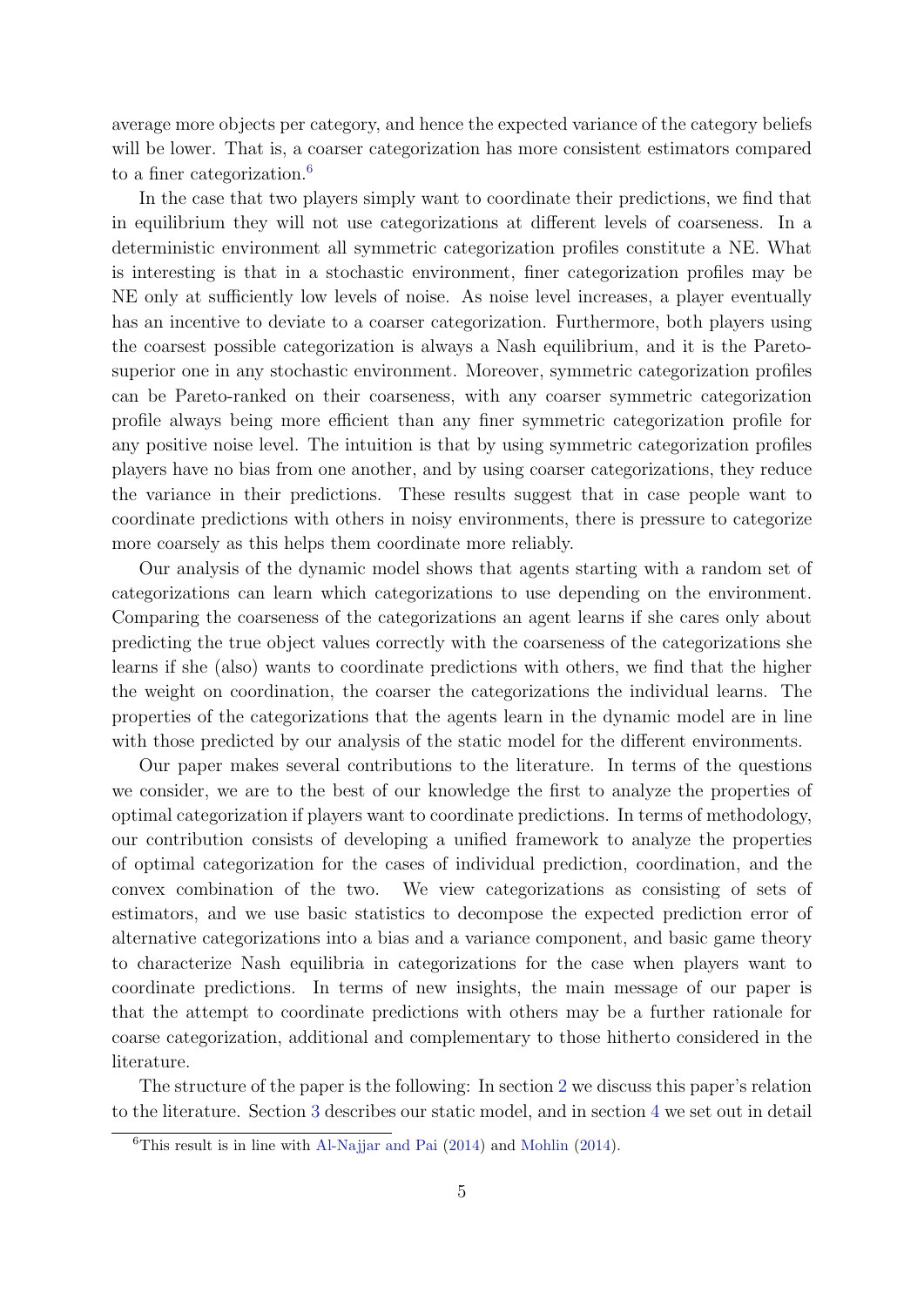<span id="page-6-0"></span>our main analytical results. In section [5](#page-30-0) we present our dynamic model, followed by its numerical analysis in section [6.](#page-35-0) Section [7](#page-41-0) concludes.

# 2 Relation to the Literature

This paper is most closely related to some recent papers studying categorization as a model of individual decision making [\(Al-Najjar and Pai,](#page-42-0) [2014;](#page-42-0) [Mohlin,](#page-44-1) [2014;](#page-44-1) [Peski,](#page-44-2) [2011\)](#page-44-2), and more distantly to some papers on categorization in games [\(Azrieli,](#page-42-1) [2009;](#page-42-1) [Jehiel,](#page-43-6) [2005;](#page-43-6) [Jehiel and Samet,](#page-43-7) [2007;](#page-43-7) [Heller and Winter,](#page-43-8) [2014;](#page-43-8) [Mengel,](#page-44-5) [2012a,](#page-44-5)[b;](#page-44-6) [Grimm and Mengel,](#page-43-9) [2012\)](#page-43-9). Our work complements both lines of research by analyzing strategic considerations not studied in these strands of the literature. We start this section by discussing the literature that is most directly related to this paper, explaining our similarities and differences from it. We then place the paper in a broader context.

While coarse categorization has previously been viewed as a form of bounded rationality (resulting from innate limitations on the number of available categories or bounded computational power making fine categorization costly), both our and the above papers on categorization as a model of individual decision making, in particular [Al-Najjar](#page-42-0) [and Pai](#page-42-0) [\(2014\)](#page-42-0) and [Mohlin](#page-44-1) [\(2014\)](#page-44-1), show that coarse categorization may result even without restrictions and costs on categorizing finely. An economic rationale to categorize coarsely is that while by using fine categories a decision maker may fit past observations more precisely, coarse categorization avoids overfitting in prediction in noisy environments when decision makers have a limited number of past observations. The paper most similar to ours in terms of analyzing categorization as a tool for individual prediction is [Mohlin](#page-44-1) [\(2014\)](#page-44-1). He also considers the question which categorizations minimize expected prediction error and independently from us formulates the costs and benefits of using fine and coarse categories in terms of bias and variance components of expected prediction error for a slightly different decision situation. [Al-Najjar and Pai](#page-42-0) [\(2014\)](#page-42-0) look at categorization as an example of coarse decision making and use different methodology (statistical learning theory) to show that coarse categorization is useful if the decision maker is operating in a noisy environment and has a limited number of observations. [Mullainathan](#page-44-7) [\(2002\)](#page-44-7) compares the accuracy of predictions of an agent who categorizes with the accuracy of predictions of a Bayesian decision maker. [Peski](#page-44-2) [\(2011\)](#page-44-2) shows that in a symmetric environment (if the agent has the same prior over all objects and over all properties he is making a prediction about) categorization is an optimal method for making predictions. [Azrieli and Lehrer](#page-42-2) [\(2007\)](#page-42-2) develop a complementary model in which a categorization is generated by extended prototypes.

This paper complements the papers discussed above by considering an additional class of situations. While they focus on properties of categorizations if an individual wants to make optimal predictions or decisions with respect to objects she encounters, we develop a unified framework under which we also consider the properties of categorizations if agents want to coordinate predictions about these objects with one another. We add to the above literature by showing that there may be another economic rationale for coarse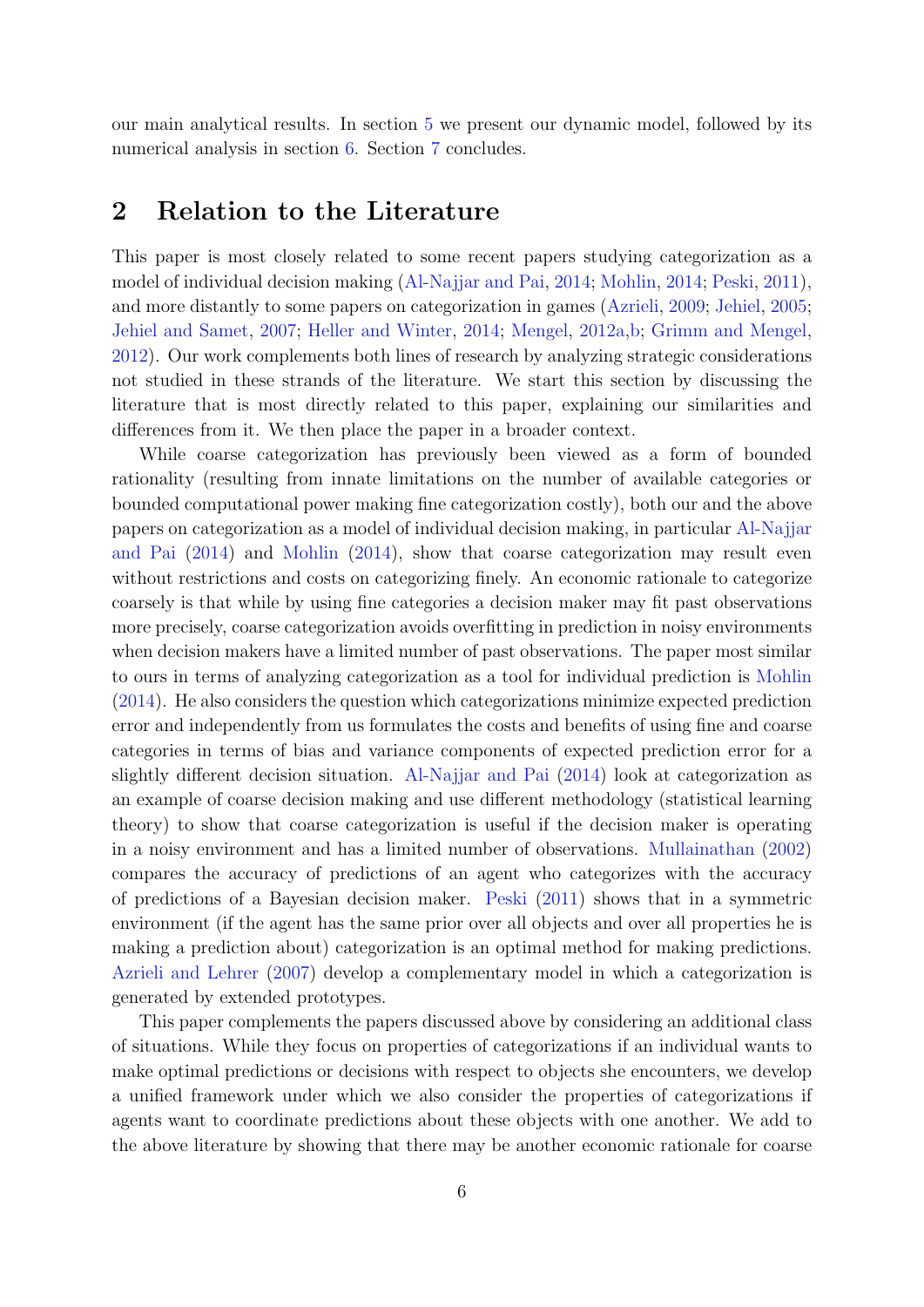categorization - the attempt to coordinate with others. Additionally, we consider making predictions on the basis of categories as a dynamic problem and we show that agents learn different ways of categorizing depending on the environment they are in and in line with the results from our static model. In our dynamic model, we are also able to relax a number of assumptions of the static model that are standard in the literature. For example, as we will explain in detail later on, we can analyze hierarchical and incomplete categorizations, and the model is applicable to a non-stationary environment.

While we also consider the role of categorization in strategic interactions, we pose a different question from those studied in the existing papers on categorization in games [\(Azrieli,](#page-42-1) [2009,](#page-42-1) [2010;](#page-42-3) [Heller and Winter,](#page-43-8) [2014;](#page-43-8) [Jehiel,](#page-43-6) [2005;](#page-43-6) [Jehiel and Samet,](#page-43-7) [2007;](#page-43-7) [Mengel,](#page-44-6) [2012b;](#page-44-6) [Grimm and Mengel,](#page-43-9) [2012\)](#page-43-9). We analyze a situation in which players use categories to make predictions about objects that they encounter and want to coordinate these predictions with one another as well as the situation in which they care both about predicting the true value correctly and about coordinating their predictions with the other. This complements the questions analyzed in other game-theoretic papers on categorization. [Azrieli](#page-42-1) [\(2009\)](#page-42-1) and [Azrieli](#page-42-3) [\(2010\)](#page-42-3) consider the use of categories to categorize opponents in games. [Jehiel](#page-43-6) [\(2005\)](#page-43-6) analyzes multi-stage games in which players bundle nodes at which other players move into analogy classes. In [Jehiel and Samet](#page-43-7) [\(2007\)](#page-43-7) each player partitions her own moves into similarity classes. [Mengel](#page-44-5) [\(2012a\)](#page-44-5) takes an evolutionary perspective and shows that populations relying on coarser partitions have higher fitness. [Mengel](#page-44-6) [\(2012b\)](#page-44-6) considers players who categorize games. [Grimm and](#page-43-9) [Mengel](#page-43-9) [\(2012\)](#page-43-9) present an experiment in which they find that players learn to play games that are strategically equivalent (i.e. they fall in the same category) in the same way. Players categorizing games is also the underlying idea of [Heller and Winter](#page-43-8) [\(2014\)](#page-43-8).

Further economic papers related to categorization include [Manzini and Mariotti](#page-44-8) [\(2012\)](#page-44-8) who develop a model in which agents categorize alternatives before making a choice and [Mandler et al.](#page-43-10) [\(2012\)](#page-43-10) who analyze decision making on the basis of a checklist. More generally, categorization can be viewed as an example of decision making on the basis of heuristics as discussed by [Gigerenzer and Brighton](#page-43-11) [\(2009\)](#page-43-11), who also argue that less information can improve accuracy in prediction. [Gilboa and Samuelson](#page-43-12) [\(2009\)](#page-43-12) present a model of how a preference for simplicity can improve efficiency in inductive reasoning. The question of how many categories to use is related to the question of specifying the right number of parameters in econometric models for out-of-sample predictions. Making decisions on the basis of categories is also related to making decisions on the basis of analogies [\(Mitchell and Hofstadter,](#page-44-9) [1996;](#page-44-9) [Hofstadter,](#page-43-13) [1996\)](#page-43-13) and to decision making on the basis of similar past experiences as in Case Based Decision Theory [\(Gilboa and](#page-43-14) [Schmeidler,](#page-43-14) [1995\)](#page-43-14). All of these papers focus on models for individual decision making only. A crucial difference of our model with Case Based Decision Theory is that in their paper when making decisions on the basis of past cases, the decision maker considers how similar the current case is to each of the previous cases using a predefined measure of similarity. In our model of categorization, all observations in the same category are treated in the same way; as is the case in other economic models of categorization, i.e.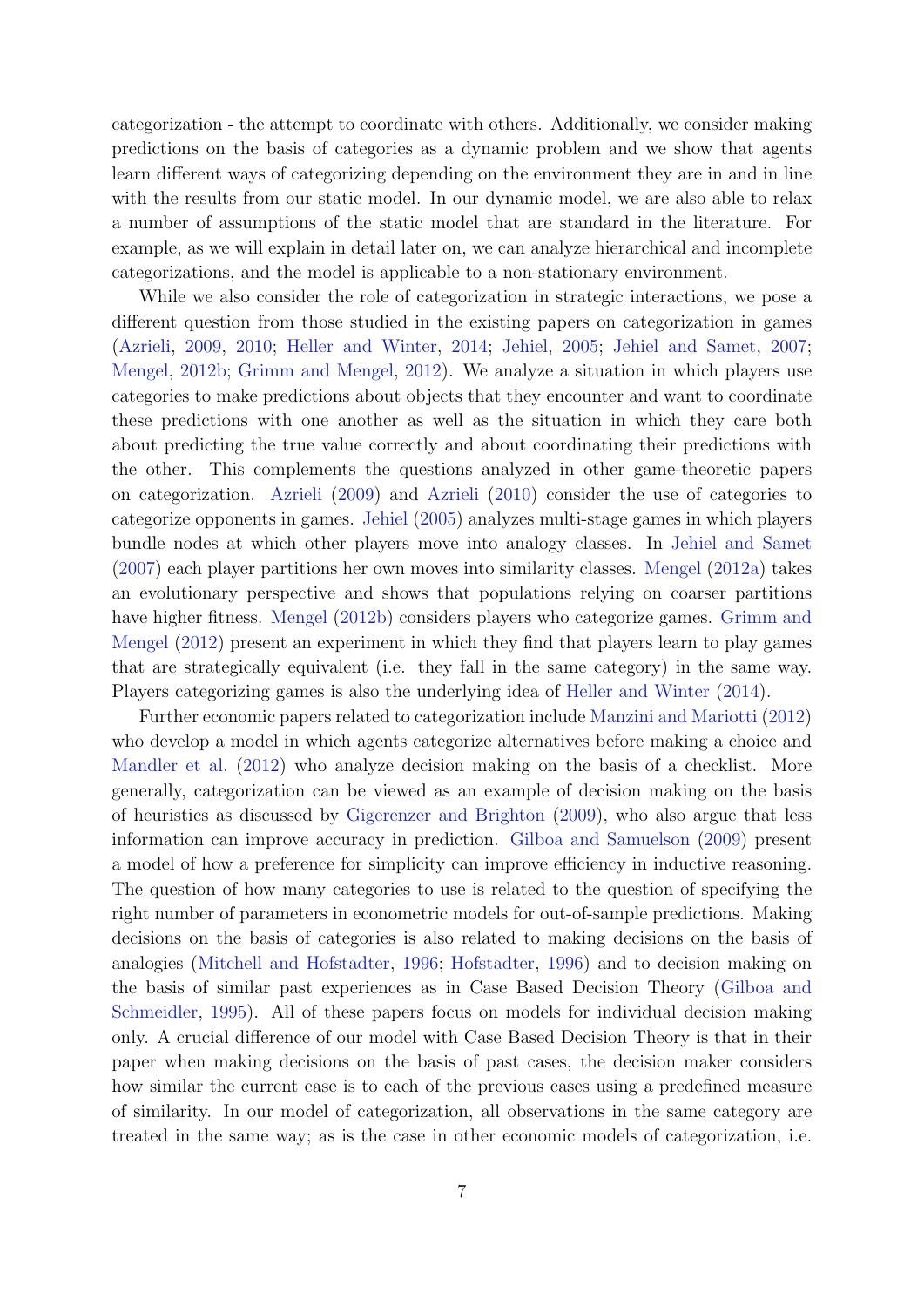[Mohlin](#page-44-1) [\(2014\)](#page-44-1), [Peski](#page-44-2) [\(2011\)](#page-44-2), and [Al-Najjar and Pai](#page-42-0) [\(2014\)](#page-42-0). Thus, within a category there is no weighing of which observation is more similar to the new experience. Also, a basic assumption underlying decision making on the basis of categories is that experiences from other categories are not taken into account.

There have been some papers in the economic literature studying the implications of categorization. [Fryer and Jackson](#page-43-0) [\(2008\)](#page-43-0) show that discrimination against minorities may result if a decision maker has a limited number of categories available. [Mullainathan](#page-44-0) [et al.](#page-44-0) [\(2008\)](#page-44-0) show that advertisers may use the tendency of people to think coarsely to persuade them to buy a certain product. [Barberis and Shleifer](#page-43-1) [\(2003\)](#page-43-1) show that style investing (the tendency to invest in classes of stocks rather than individual stocks) may be an explanation of some biases observed in financial markets. While we focus only on analyzing the basic theoretical properties of different ways of categorizing, we believe that our insight that links coordination and coarse categorization may have implications for real world situations that could be analyzed further.

There is an enormous number of empirical studies as well as procedural models by cognitive scientists and psychologists on how people categorize. For some overviews of cognitive science models, see [Ashby and Maddox](#page-42-4) [\(2005\)](#page-42-4), [Zaki et al.](#page-45-2) [\(2003\)](#page-45-2), and [Smith and](#page-44-10) [Medin](#page-44-10) [\(1981\)](#page-44-10). The discussion is typically centered around the question which procedural model best describes the way humans categorize - comparing prototype [\(Rosch,](#page-44-11) [1975,](#page-44-11) [1978\)](#page-44-12), exemplar [\(Nosofsky,](#page-44-13) [1986\)](#page-44-13), and mixture models. As economists we are less interested in the exact physical and mental mechanisms of categorizing. Our focus is on explaining which ways of categorizing would be most useful in a given environment and why. The details of what actually goes on in the human brain in the process of categorizing is beyond the scope of our analysis.

Finally, categorization is also related to clustering and classification algorithms in machine learning; see e.g. [Bishop](#page-43-15) [\(2007\)](#page-43-15) or [Murphy](#page-44-14) [\(2012\)](#page-44-14). Clustering algorithms partition objects into groups in a way such that objects assigned to the same group are more similar to each other according to some distance metric than objects from different groups. Classification algorithms are used to predict which class a new observation belongs to. The algorithm is given a set of training data from which it learns. While the goal of clustering algorithms is to form the best clusters according to some measure of similarity, in economic analyses and in our model the driving force of categorization is the goal to make the best predictions on some unobserved attribute. This also differs from classification where the goal is to use past experiences to predict whether an object belongs to a certain class of objects or not.

<span id="page-8-0"></span>An adaptive framework for learning categories to make predictions has also been developed by [Anderson](#page-42-5) [\(1990,](#page-42-5) [1991\)](#page-42-6). In contrast to our learning model in his framework there are exogenous costs of searching for the best categorization and the search is discontinued when the costs exceed some predefined threshold. We offer a more flexible model in which the agent is not constrained to neighboring categorizations as in [Anderson](#page-42-5) [\(1990,](#page-42-5) [1991\)](#page-42-6), but can search the entire space of possible categorizations.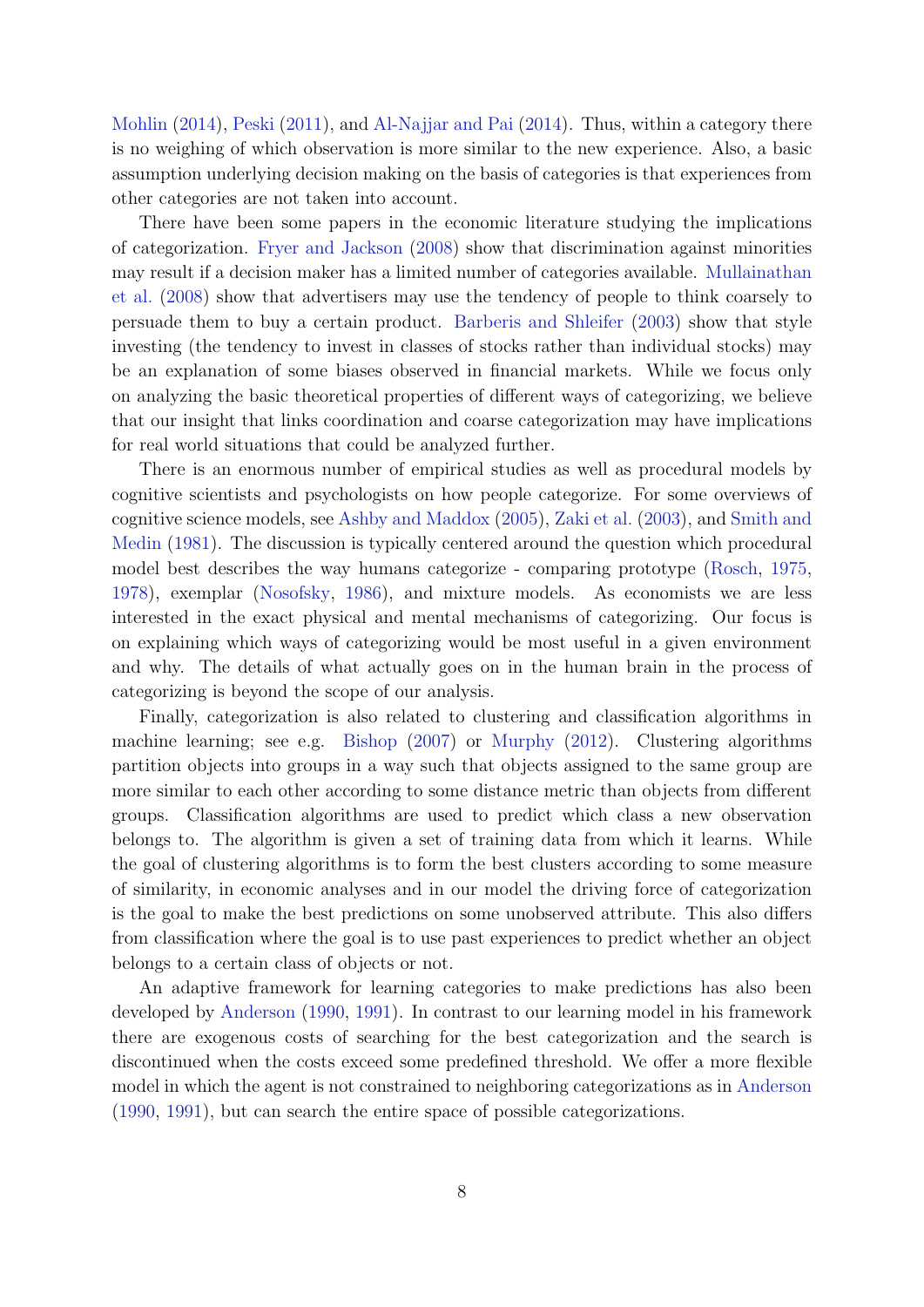# 3 Static Model

In our static model we consider the following situation. An individual who has already accumulated a number of past experiences faces a one-off prediction task. She encounters an object and has to make a prediction about its unobserved value. She places it in a category based on its observable characteristics and makes a prediction about its unobserved value equal to the average of the unobserved values of all objects in the respective category. Note that we assume that the unobserved values of all objects experienced in the past have been revealed to the agent.

There are many alternative ways in which the agent could divide her past experiences into categories. She could use just a few coarse categories, lumping many different past experiences together in one category. Or she could use many fine categories, each containing a small number of experiences. Since the new object will be treated according to the category average, her prediction would generally differ depending on which way of categorizing past experiences she chooses. Our focus is on studying the properties of different ways of categorizing. More precisely, we want to gain some understanding of the factors that determine which way of categorizing will help the agent minimize her expected prediction error on the next object depending on the environment she is in.

We also consider a second variant of this one-off prediction task. There are two agents who observe the same object and each of them independently makes a prediction about its unobserved characteristics. We assume that these agents are only interested in coordinating their predictions with each other. We formulate this situation as a one-off game in which each agent chooses a categorization to use and we analyze the equilibrium properties of this game.

Finally, we extend our analysis to consider a situation in which agents care both about predicting the true object value correctly and about coordinating their prediction with one another. But first we introduce some definitions and notation.

# 3.1 Objects and Categories

Individuals make predictions about objects. An object  $o$  consists of an *l*-dimensional vector of observed binary attributes x together with an unobserved real-valued feature y that the individual is trying to predict, that is  $o = (x, y) \in X \times Y$  with  $x \in \{0, 1\}^l$ and  $y \in \mathbb{R}^7$  $y \in \mathbb{R}^7$ . We denote the set of all objects the individual has experienced in the past by O. This is the set of past experiences she draws upon when making a prediction about a new object. An object's type is determined by its observable attributes, that is by x only. Let  $O<sup>T</sup>$  denote the set of all possible object types. The number of all possible object types is  $|O^T| = 2^l$ , where l is the length of the vector of observable attributes of an object. Thus, for example, if  $l = 1$ , then  $O<sup>T</sup> = \{0, 1\}$  and if  $l = 2$ , then

<span id="page-9-0"></span><sup>&</sup>lt;sup>7</sup>Note that the fact that the x-vector is binary does not constitute a restriction as its length may always be increased to approximate an object with continuous attributes. One could also make the assumption that y is a real-valued vector instead of a real-valued scalar, but we prefer to keep the analysis of the static model as simple as possible. We relax this assumption in our dynamic model.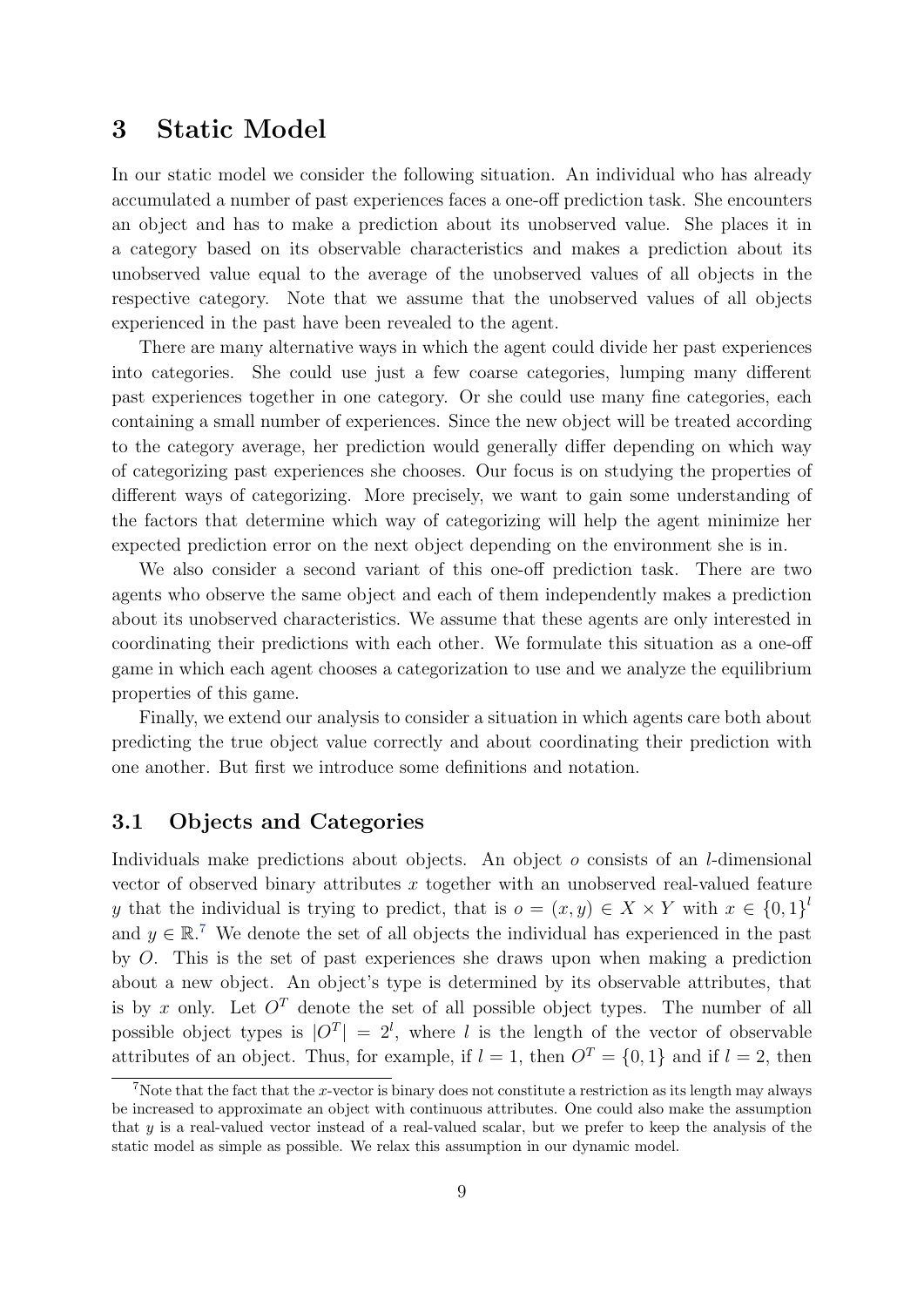$O<sup>T</sup> = \{11, 10, 01, 00\}$ . Throughout the analysis we assume for simplicity that the agent has sampled an equal number of objects n from each possible object type.<sup>[8](#page-10-0)</sup> Thus, the total number of experiences the individual has is  $|O| = 2^l n$ .

The unobserved feature  $\gamma$  that the individual is trying to predict is a function of the observed attributes of the object, i.e.  $y = f(x) + \epsilon$  with  $\epsilon \sim N(0, \sigma^2)$ . The noise term is drawn from the normal distribution and is i.i.d. for each object. For simplicity our analysis focuses on the case when the variance of the objects  $\sigma^2$  is independent of the object type.<sup>[9](#page-10-1)</sup> A deterministic environment is defined by  $\sigma^2 = 0$ , that is all objects that can be described by the same vector of observable attributes have the same unobserved value. In a stochastic environment  $\sigma^2 > 0$ , i.e. the unobserved value is a noisy function of the observed attributes. A stochastic environment represents the more realistic case in which observable characteristics do not completely reflect the unobserved value of an object (e.g. same gender, race, or having studied at the same institution do not mean people have the same suitability for a particular job) or in which some variable of interest is not observed by the decision maker (e.g. ability is not observed when the agent makes a prediction about someone's suitability for a particular job). We do not make assumptions on  $f(x)$ . The agent does not know the data generating process (the relation between observed and unobserved attributes) and predicts the unobserved value of the object by assigning it to a category. We assume that after the individual has made a prediction the true object value is revealed to her. For example, after having predicted how suitable a person is for a particular job, the individual observes the true productivity of this person. Thus, the agent knows the true unobserved values of all objects she has experienced in the past.

Each category has a category type  $C^T \subseteq O^T$ , which determines which objects can be put in it. The assignment of objects to categories is based on the objects' observed attributes. For example, for the one attribute case there are three category types:  $\{0\}, \{1\}, \{1, 0\}.$  The first category can contain only objects of type 0, the second category only objects of type 1, and the third category both objects of type 0 and of type 1. If there are two attributes, there are 15 category types: {11}, {10}, {01}, {00}, {11, 10}, {11, 01},  $\{11, 00\}, \{10, 01\}, \{10, 00\}, \{01, 00\}, \{11, 10, 01\}, \{11, 10, 00\}, \{11, 01, 00\}, \{10, 01, 00\},$  $\{11, 10, 01, 00\}$  $\{11, 10, 01, 00\}$  $\{11, 10, 01, 00\}$ .<sup>10</sup> A category C is a collection of objects such that the x attributes of the objects in this category are covered by the category type, i.e.  $C = \{(x_i, y_i) | x_i \in C^T\}$ .

# 3.2 Category Belief and Categorizations

As the individual assigns a newly encountered object to a category, she predicts that the y-value of the object equals the average of the y-values of all past experiences in this category. We call this average the category belief. The category belief for category C

<span id="page-10-2"></span><sup>10</sup>Overall, the number of category types is given by  $|C^T| = \sum_{i=1}^{|O^T|} {\binom{|O^T|}{i}} = \sum_{i=1}^{|O^T|} \frac{|O^T|}{i!(|O^T|-i)!}$  where  $|O<sup>T</sup>|$  is the number of different object types.

<span id="page-10-0"></span><sup>&</sup>lt;sup>8</sup>The analysis can be extended to allow for objects of each type to be sampled from some probability distribution. We leave this extension for future research.

<span id="page-10-1"></span><sup>9</sup>The analysis could also be extended to allow for objects of different object types to have different variance.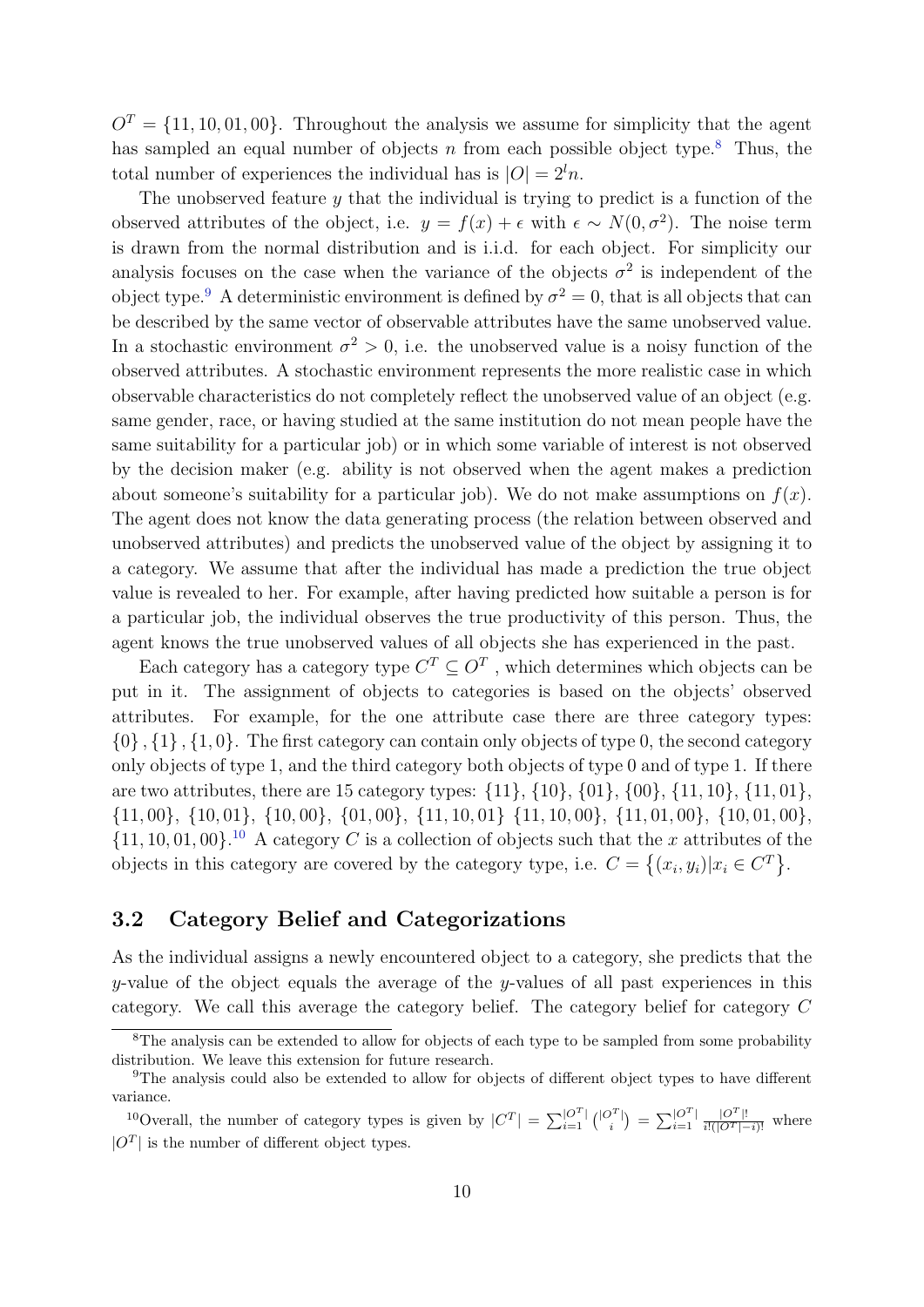is defined as  $\hat{Y}^C = \frac{1}{|C|}$  $\frac{1}{|C|} \sum_{(x_i,y_i)\in C} y_i$ . Category beliefs are the estimators on the basis of which the individual makes predictions. Note that a category belief is capitalized as it is a random variable which depends on the exact realization of the  $y$ -values of the objects in the category.

A categorization is a decision maker's complete model of the world on the basis of which she makes predictions. A categorization  $P$  is a set of categories that form a disjoint partitioning of the object set (the set of the agent's past experiences), i.e.  $P = \{C_1, C_2, ..., C_k\}$  such that  $(\bigcup_i C_i = O)$  and  $(C_i \cap C_j = \emptyset)$  for all  $i \neq j$ . No two categories in the same categorization can cover the same object type  $C_i^T \cap C_j^T = \emptyset$  for all  $i \neq j$ <sup>[11](#page-11-0)</sup> Using a categorization to make predictions amounts to using a set of estimators, one for each category of objects.

There can be different possible ways to partition the object set into categories.<sup>[12](#page-11-1)</sup> And these categorizations differ in coarseness. The coarseness of the categorization is determined by the number of categories  $k$  in which the set of objects  $O$  is partitioned. The smaller the number of categories for a given  $O$ , i.e. the smaller the  $k$ , the coarser the categorization. The larger the number of categories for a given  $O$ , i.e. the larger the k, the finer a categorization.

The finest possible categorization is a partitioning such that each object type has a separate category.<sup>[13](#page-11-2)</sup> The coarsest possible categorization is a partitioning such that all object types are assigned to a single category. There is always one finest and one coarsest possible categorization. Depending on the number of different attributes describing an object and therefore on the number of different object types, there can be many categorizations between the finest and the coarsest possible.<sup>[14](#page-11-3)</sup> These intermediate levels of coarseness of categorizations can be reached by (consecutive) coarsening of the finest possible categorization or by (consecutive) refining of the coarsest possible categorization. A coarsening of a categorization consists of merging two or more of its categories. A categorization formed through coarsening of a finer categorization will have a smaller number of categories and a greater number of object types in at least one category, compared to the categorization it was formed from. A refinement of an existing categorization consists of splitting one or more of its categories into two or more

<span id="page-11-0"></span><sup>&</sup>lt;sup>11</sup>This assumption is relaxed in the dynamic model in which we also consider hierarchical categorizations.

<span id="page-11-1"></span><sup>&</sup>lt;sup>12</sup>The set of possible categorizations  $P$  is equal to the set of all possible disjoint partitionings of the object set. Its cardinality will be given by the Bell number  $B_d$  with  $d = |O^T|$  (see [Rota](#page-44-15) [\(1964\)](#page-44-15)).

<span id="page-11-2"></span><sup>&</sup>lt;sup>13</sup>Note that using the finest possible categorization is not the same as not categorizing. If the individual uses the finest possible categorization, experiences with objects that have different observable attributes and are therefore placed in another category under the finest possible categorization will have no effect on her prediction. If the individual does not categorize, then such experiences may affect her prediction.

<span id="page-11-3"></span><sup>&</sup>lt;sup>14</sup>For example, for the case of  $l = 2$  (two observable attributes, four object types), we have the following categorizations. The finest possible categorization, with four categories, is  $\{\{11\}, \{10\}, \{01\}, \{00\}\}\$ . There are the following six categorizations with three categories:  $\{\{11, 10\}, \{00\}\}, \{\{11, 01\}, \{10\}, \{00\}\},\$  $\{\{11,00\}\ \{10\}\ \{01\}\},\ \{\{10,01\}\ \{11\}\ \{00\}\},\ \{\{10,00\}\ \{11\}\ \{01\}\},\ \{\{01,00\}\ \{11\}\ \{10\}\}\$ . And the following seven categorizations with two categories:  $\{\{11, 10\}, \{01, 00\}\},\$   $\{\{11, 01\}, \{10, 00\}\},\$  $\{\{11,00\}, \{10,01\}\}, \{\{11,10,01\}, \{00\}\}, \{\{11,10,00\}, \{01\}\}, \{\{11,01,00\}, \{10\}\}, \{\{10,01,00\}, \{11\}\}.$ The coarsest possible categorization is  $\{\{11, 10, 01, 00\}\}\.$  See also Figure [1.](#page-13-0)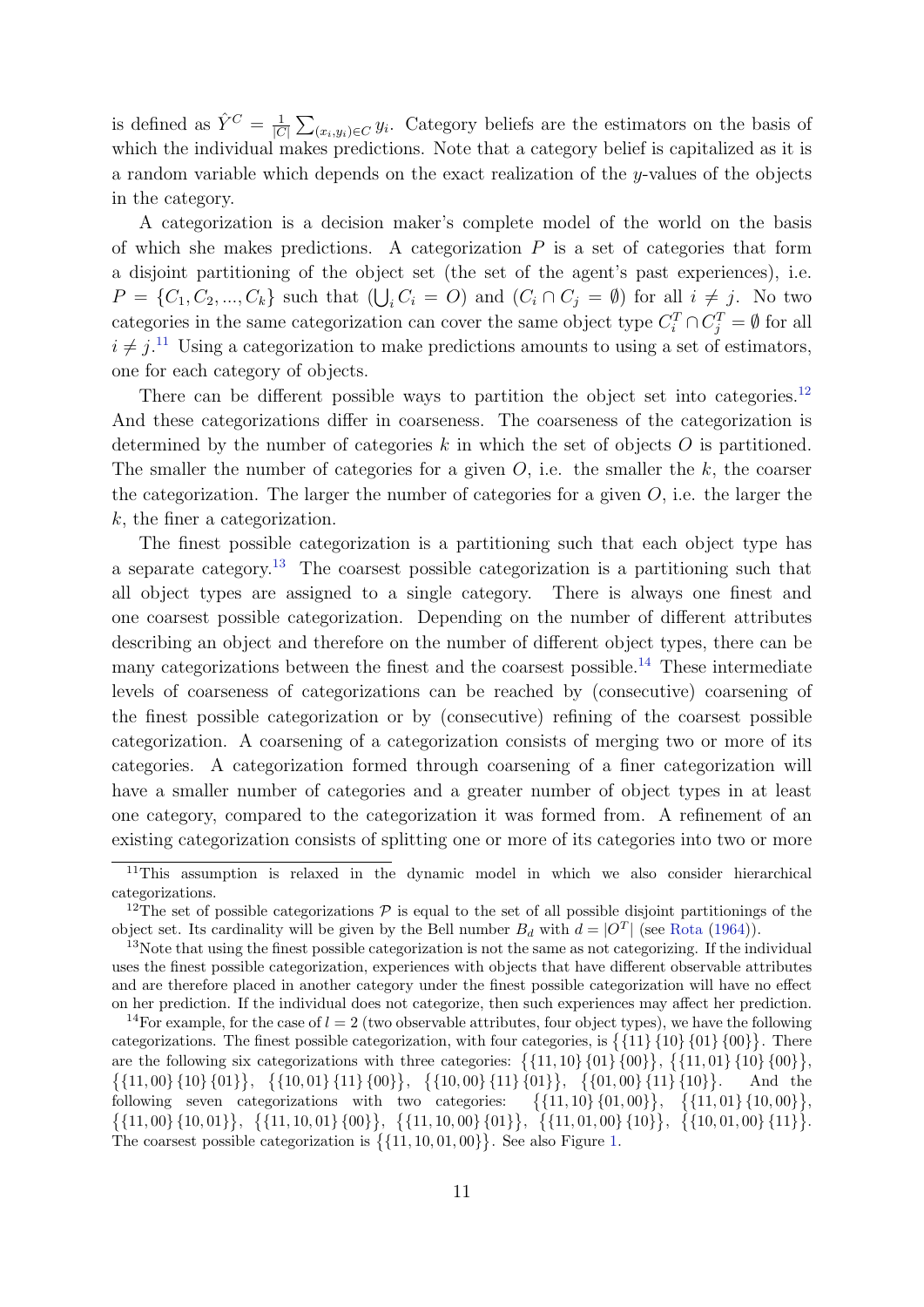categories with the restriction that all objects of the same type have to be assigned to the same category. A categorization formed through refinement of a coarser categorization will have a larger number of categories and a smaller number of object types in at least one category, compared to the categorization it was formed from.

Note that there may be different ways to coarsen or to refine an existing categorization. Thus, there may be different paths from the finest to the coarsest possible categorization. Figure [1](#page-13-0) illustrates the different paths from the finest to the coarsest categorization in the case of four object types. We say that two categorizations are connected by a path if one may be reached through only coarsening (only refining) of the other. Depending on which categories of a finer categorization are merged together at the next level, one may not be able to reach a particular coarser categorization through combining of two or more existing categories only. For example, from the categorization  $\{\{11, 10\}, \{01\}, \{00\}\}\$ one can directly reach the coarser categorization  $\{11, 10, 01\}$  {00}} by merging the first and the second category. However, it is not possible to reach the coarser categorization  $\{\{11, 01, 00\}, \{10\}\}\$  only by merging existing categories from  $\{\{11, 10\}, \{01\}, \{00\}\}\$ . The latter is an example of categorizations that are not connected by a path. Note that in Figure [1](#page-13-0) there is a line connecting  $\{\{11, 10\}, \{01\}, \{00\}\}\$  to  $\{\{11, 10, 01\}, \{00\}\}\$ , but there is no line connecting  $\{\{11, 10\}, \{01\}, \{00\}\}\$  to  $\{\{11, 01, 00\}, \{10\}\}\$ . Distinguishing categorizations that are connected by a path from categorizations that are not connected by a path will be useful for our proofs later on.

We denote a categorization at some level of coarseness L by  $P<sup>L</sup>$ , a categorization that is coarser than  $P^L$  by  $P^{L^+}$ , and a categorization that is finer than  $P^L$  by  $P^{L^-}$ . A categorization  $P^{L^+}$  is coarser than  $P^L$  if and only if the number of categories of  $P^{L^+}$  is smaller than the number of categories of  $P^L$ . We then write  $P^{L^+} \succ P^L$ . A categorization  $P^{L-}$  is finer than  $P^{L}$  if and only if the number of categories of  $P^{L-}$  is greater than the number of categories of  $P^L$ . We denote this case as  $P^{L^-} \prec P^L$ . Analogically, we use  $P^{L^{++}}$  to indicate a categorization that is coarser than  $P^{L^{+}}$  and we use  $P^{L^{--}}$  to indicate a categorization that is finer than  $P^{L^-}$ . Furthermore, where necessary we use an index in parenthesis to indicate a specific categorization. That is,  $P^{L}(i)$  indicates a categorization  $i$  that has level of coarseness  $L$ . We denote the set of all categorizations that are connected by a path to categorization  $P^{L}(i)$  as  $R(P^{L}(i))$ . Thus, a categorization  $P^{L^+}(j) \in R(P^L(i))$  is a categorization that is coarser than  $P^L(i)$  and is connected by a path to it. A categorization  $P^{L^+}(k) \notin R(P^L(i))$  is a categorization that is coarser than  $P^{L}(i)$  and is not connected by a path to it. To indicate that two different categorizations have the same level of coarseness, we write  $P^{L}(i) \sim P^{L}(j)$ .

### 3.3 Expected Prediction Error

The goal of the agent is to make the best possible prediction on the next object she encounters.<sup>[15](#page-12-0)</sup> For simplicity, we assume that the next object is drawn from a discrete

<span id="page-12-0"></span><sup>&</sup>lt;sup>15</sup>Note that considering prediction on the next object only is without loss of generality in this set up. We could also consider prediction on the next string of objects, but since the model is static the results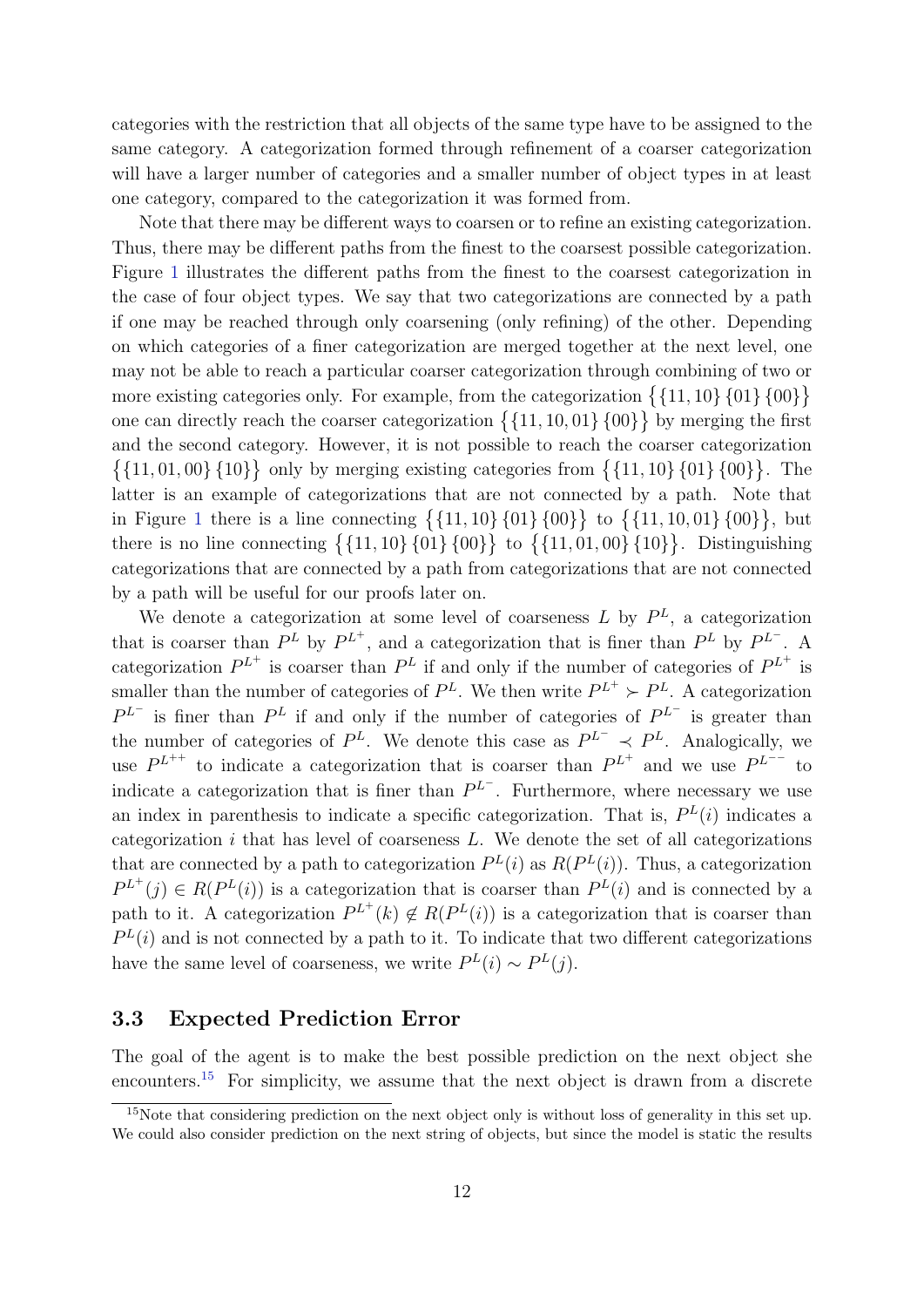

<span id="page-13-0"></span>Figure 1: Paths connecting categorizations for the case of four object types

uniform distribution of all possible object types. The indicator we use to measure how good a categorization  $P$  is for individual prediction is the expected prediction error the individual would make on the next object she encounters by using this categorization:  $EPE^{IP}(P)$ . As we can see from Definition [1,](#page-13-1) the expected prediction error on an object type  $j$  is the expected mean squared error between the object's unobserved value and the category belief of the category the object is assigned to.<sup>[16](#page-13-2)</sup> The expected prediction error of a categorization combines the expected prediction error on all object types weighing them by the probability that an object of a given type is observed. Note that  $\hat{Y}^{C_k}$  and  $Y_j$  are capitalized as they denote random variables. The category belief  $\hat{Y}^{C_k}$  depends on the random realization of the y-values of past experiences the individual has made in this category and  $Y_i$  depends on the realization of the y-value of the next object.

<span id="page-13-1"></span>Definition 1. Expected Prediction Error Individual Prediction

$$
EPE^{IP}(P) = \sum_{C_k \in P} \sum_{x_j \in C_k^T} p_j E[(\hat{Y}^{C_k} - Y_j)^2]
$$
\n(1)

The indicator that we use to measure how good a given categorization profile is for the coordination of the two players' predictions on the next object is the expected prediction error from coordination of the two categorizations from each other. We denote it by  $EPE^{C}(P_1, P_2)$  where  $P_1$  denotes the categorization Player 1 uses and  $P_2$  denotes the categorization Player 2 uses. As Definition [2](#page-14-1) shows, the expected prediction error between the two players' predictions on an object type  $j$  is equal to the mean squared

would not change. In our dynamic model we consider an agent who experiences a sequence of objects and learns from her experience with each object.

<span id="page-13-2"></span><sup>&</sup>lt;sup>16</sup>The mean squared error is a standard way of measuring how good an estimator is; see any statistics textbook, e.g. [Berry and Lindgren](#page-43-16) [\(1996\)](#page-43-16).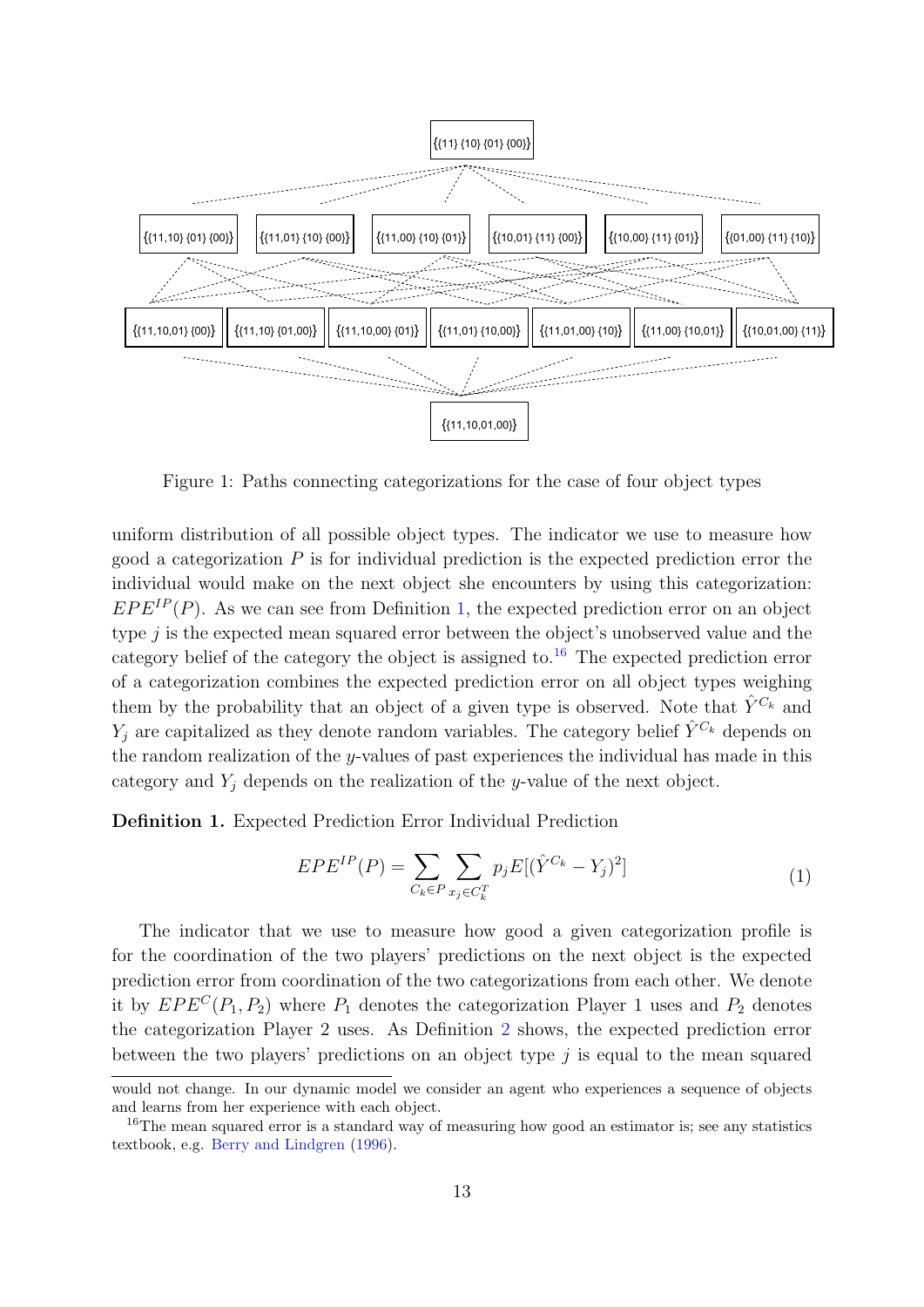error between the category beliefs that the players use on object type  $j$ . The expected prediction error of two categorizations from each other combines the expected prediction errors on all object types, weighing them by the probability that an object of a given type is observed. As in this case both players only care about coordinating, the  $EPE^{C}(P_1, P_2)$ is the same for both of them.

<span id="page-14-1"></span>Definition 2. Expected Prediction Error Coordination

$$
EPE^{C}(P_{1}, P_{2}) = \sum_{C_{k} \in P_{1}} \sum_{C_{l} \in P_{2}} \sum_{x_{j} \in (C_{k}^{T}, C_{l}^{T})} p_{j} E[(\hat{Y}_{1}^{C_{k}} - \hat{Y}_{2}^{C_{l}})^{2}] \tag{2}
$$

The expected prediction error for the case when decision makers care both about individually predicting the true object value correctly and about coordinating their prediction with each other is denoted by  $EPE^{IP\&C}(P_1, P_2)$  and is given by the convex combination of the expected prediction errors from Definition [1](#page-13-1) and from Definition [2.](#page-14-1) Let w denote the weight the individual places on making correct predictions about the true object value and  $(1-w)$  denote the weight she places on coordinating her predictions with the other  $(0 \le w \le 1)$ . We assume that both players place the same weight w on individual prediction.<sup>[17](#page-14-2)</sup> Note that if the two players use different categorizations then their  $EPE^{IP\&C}(P_1, P_2)$  will be generally different, as although they would be making the same error with respect to each other, they would be generally making different mistakes with respect to the true object value.

#### Definition 3. Expected Prediction Error Individual Prediction and Coordination

The  $EPE<sub>1</sub><sup>IP&C</sup>(P<sub>1</sub>, P<sub>2</sub>)$  of Player 1 is:

$$
EPE_{1}^{IP\&C}(P_{1}, P_{2}) = wEPE_{1}^{IP}(P_{1}) + (1 - w)EPE_{2}^{CP}(P_{1}, P_{2})
$$
  
= 
$$
w \sum_{C_{k} \in P_{1}} \sum_{x_{j} \in C_{k}^{T}} p_{j}E[(\hat{Y}^{C_{k}} - Y_{j})^{2}] + (1 - w) \sum_{C_{k} \in P_{1}} \sum_{C_{l} \in P_{2}} \sum_{x_{j} \in (C_{k}^{T}, C_{l}^{T})} p_{j}E[(\hat{Y}^{C_{k}} - \hat{Y}^{C_{l}})^{2}]
$$

The  $EPE_2^{IP\&C}(P_1, P_2)$  of Player 2 is:

$$
EPE_2^{IP\&C}(P_1, P_2) = wEPE_2^{IP}(P_2) + (1 - w)EPE_2^{CP}(P_1, P_2)
$$
  
= 
$$
w \sum_{C_l \in P_2} \sum_{x_j \in C_l^{T}} p_j E[(\hat{Y}^{C_l} - Y_j)^2] + (1 - w) \sum_{C_k \in P_1} \sum_{C_l \in P_2} \sum_{x_j \in (C_k^{T}, C_l^{T})} p_j E[(\hat{Y}^{C_k} - \hat{Y}^{C_l})^2]
$$
(3)

# <span id="page-14-0"></span>4 Analysis of the Static Model

In this section we present the analysis of the static model. We first analyze the properties of optimal ways of categorizing in the two benchmark cases - on the one hand, when an

<span id="page-14-2"></span><sup>&</sup>lt;sup>17</sup>The analysis can be extended to allow for the players to place different weights on individual prediction.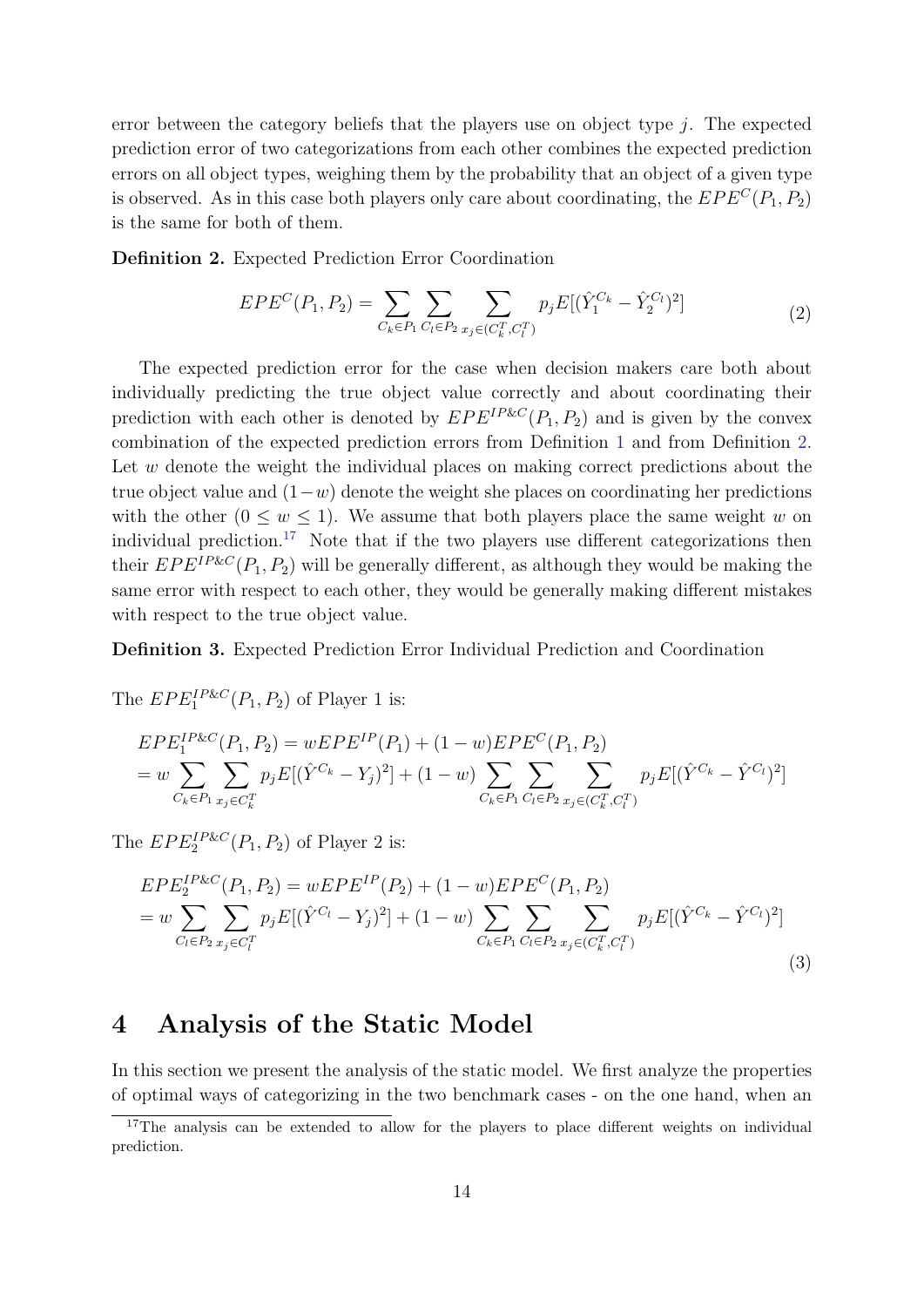individual cares only about predicting the true value correctly, and on the other hand, when agents care only about coordinating with each other. We then combine our insights from these cases in order to analyze their convex combination. All results and where relevant a sketch of the proof and some intuition are given in the text, while the technical proofs are in Appendix [B.](#page-47-0)

### 4.1 Individual Prediction

We first consider the case of an individual who is only interested in predicting the true unobserved object value correctly. We develop some preliminary results in Lemma [1](#page-15-0) and build upon them to derive our main results in this section in Proposition [1](#page-16-0) and in Proposition [3.](#page-19-0) In Lemma [1](#page-15-0) we show that the Expected Prediction Error of a categorization P in individual prediction, i.e.  $EPE^{IP}(P)$  can be decomposed into two components - a bias component and a variance component.[18](#page-15-1) These two components are crucial for understanding the costs and benefits of using fine and coarse categorizations, respectively.

<span id="page-15-0"></span>**Lemma 1.** Bias-Variance Decomposition of  $EPE^{IP}(P)$ 

$$
EPE^{IP}(P) = \sum_{C_k \in P} \sum_{x_j \in C_k^T} p_j E[(\hat{Y}^{C_k} - Y_j)^2]
$$
  
= 
$$
\sum_{C_k \in P} \sum_{x_j \in C_k^T} p_j Var(\hat{Y}^{C_k}) + \sum_{C_k \in P} \sum_{x_j \in C_k^T} p_j Var(Y_j) + \sum_{C_k \in P} \sum_{x_j \in C_k^T} p_j (E[\hat{Y}^{C_k}] - \mu_j)^2
$$
 (4)

$$
= Var(P) + Var(Y) + Bias^2(P)
$$

Lemma [1](#page-15-0) shows that the  $EPE^{IP}(P)$  of a categorization can be decomposed into the expected variance of the category beliefs of the categorization  $Var(P)$ , the expected variance of the underlying object types in the population  $Var(Y)$ , and the expected bias of the category beliefs in the categorization  $Bias^2(P)$ . The  $EPE^{IP}(P)$  will increase if any of these underlying components increases.

As a reminder note that the bias and the variance are standard properties describing how good an estimator is for prediction. The variance shows how sensitive the estimator is to the particular sample. The lower the variance of one estimator compared to another, the more consistent the first estimator is compared to the second. The bias is the difference between the expected value of an estimator and the true population mean of the object the prediction is about. Note that Lemma [1](#page-15-0) is a bias-variance decomposition of the EPE of a categorization, i.e. of a set of estimators rather than of one estimator. Thus, the variance component is the expected variance of the category beliefs of all categories in the categorization and the expected variance of all object types in the population. The

<span id="page-15-1"></span><sup>&</sup>lt;sup>18</sup>A bias-variance decomposition of the mean squared error of an estimator is shown in many statistical textbooks; e.g. [Berry and Lindgren](#page-43-16) [\(1996\)](#page-43-16). As we show, a bias-variance decomposition will be particularly useful to analyze the  $EPE$  of a categorization, when we view a categorization as a set of estimators.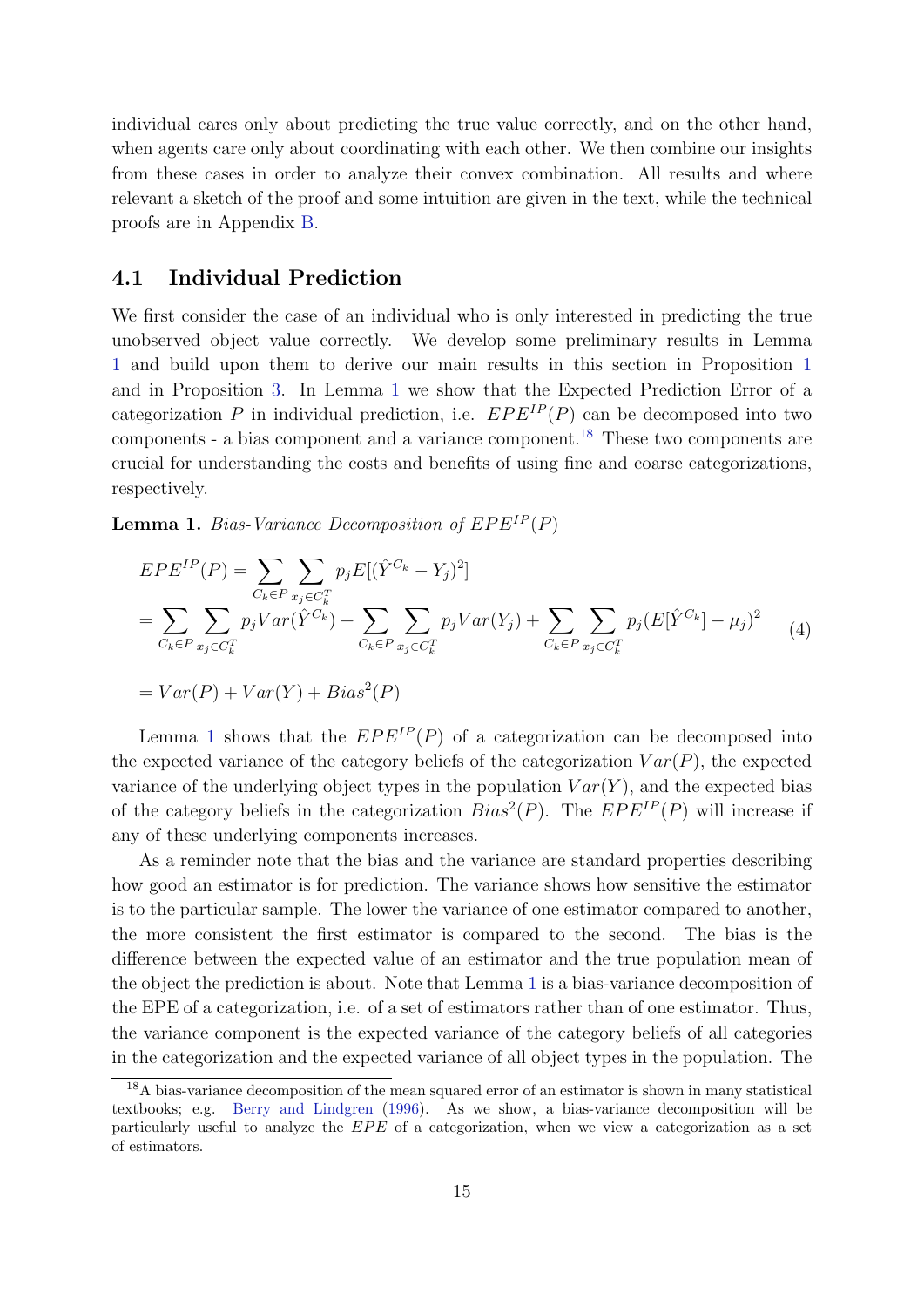bias component of a categorization is equal to the expected bias of its category beliefs. The bias of a category belief is the squared difference between its expected value  $E[\hat{Y}^{C_k}]$ and the population mean of a particular object type  $j, \mu_j$ , averaged over all object types that enter this category. Note that although the category belief is a sample average, in the case of a category that contains more than one object type, this category belief is not generally an unbiased estimator.

In Proposition [1](#page-16-0) we derive results on the implications of the coarseness of a categorization for the expected bias and the expected variance components of its  $EPE^{IP}(P)$ . For expositional simplicity from now on we write bias and variance instead of expected bias and expected variance component of the expected prediction error.[19](#page-16-1) We also show how the stochasticity of the environment and the sample size of the agent affect the variances of the category beliefs of the categorization.

### <span id="page-16-0"></span>**Proposition 1.** Comparative Statics Bias and Variance Components  $EPE^{IP}(P)$

#### Part 1. Variances

The variance component of the  $EPE^{IP}(P)$  of a categorization  $Var(P) + Var(Y) =$  $f(k, \sigma^2, n)$  is increasing in the noise level  $\sigma^2$ , increasing in the number of categories k, and decreasing in the sample size n. The difference in variance between a finer and a coarser categorization  $Var(P^L) - Var(P^{L^+}) = g(m, \sigma^2, n)$  is increasing in the noise level  $\sigma^2$ , increasing in the difference in the number of categories in the two categorizations m, and decreasing in the sample size n.

#### Part 2. Biases

Let  $P^{L}(i)$  be a categorization of some level of coarseness L and  $P^{L+}(j)$  be any coarser categorization such that  $P^{L^+}(j) \in R(P^L(i))$ , i.e. such that  $P^{L^+}(j)$  and  $P^L(i)$  are connected by a path. Then it is always true that  $Bias^2(P^{L^+}(j)) \geq Bias^2(P^{L}(i)).$ 

We now explain the intuition behind Part 1. Lemma [1](#page-15-0) showed that the variance component of  $EPE^{IP}$  is equal to the variance of the category beliefs in the categorization plus the variance of the object types in the population  $Var(P) + Var(Y)$ . Under the assumption of an equal variance of all object types in the population and an equal number of objects from each type in the agent's sample, we show in Appendix [B](#page-47-0) that the latter term is equal to:  $Var(Y) = \sigma^2$ . We thus focus our attention on the first term, i.e. on the expected variance of the category beliefs in a categorization  $Var(P)$ . Each category belief  $\hat{Y}^{C_k}$  is the average of the y-values of the objects in the respective category  $C_k$ . The y-values of these objects are normally distributed and thus the category belief is also normally distributed, with a variance that will be equal to the population variance

<span id="page-16-1"></span><sup>19</sup>Note, however, that the variance that we refer to is always the variance component of the EPE of a categorization, which is based on the EPE of its category beliefs. This is not to be confused with the variance of a category, i.e. with the variance of a sample. As we are interested in characterizing how good estimators are for prediction, our focus is on the bias and variance components of the  $EPE$  of the estimators, i.e. of the category beliefs.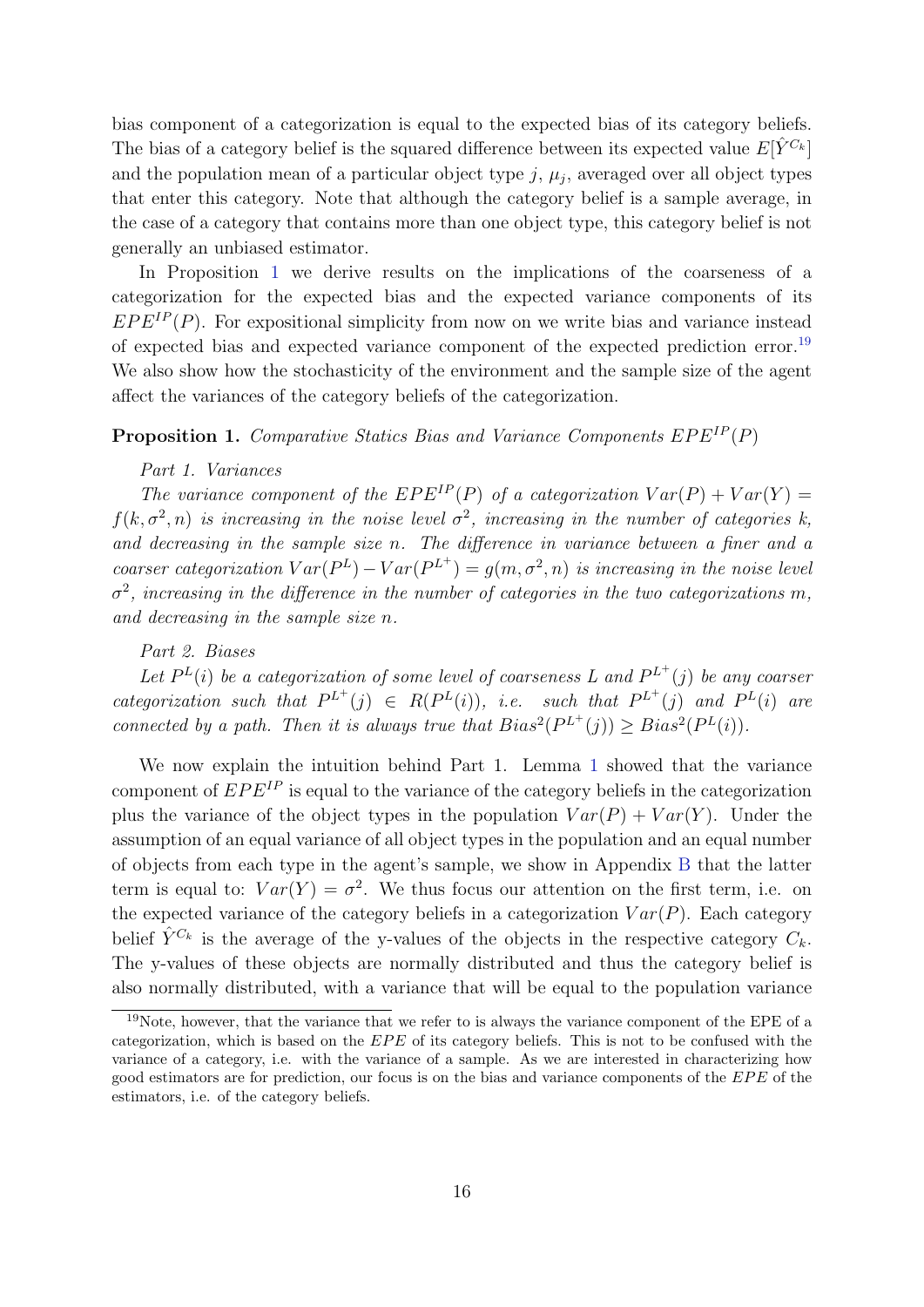divided by the number of objects in the category.<sup>[20](#page-17-0)</sup> Thus, the intuition behind the benefit of using a coarser categorization is that in a coarser categorization there are on average more objects per category and the variance of the category beliefs will be lower. That is, a coarser categorization has more consistent estimators compared to a finer categorization. Note also that the variance of all categorizations of equal coarseness is the same.<sup>[21](#page-17-1)</sup>

Proposition [1](#page-16-0) Part 1 implies that the more noise there is in the environment and/or the smaller the sample size of an agent, the greater the difference in variance between a finer and a coarser categorization and hence the greater the benefits of using a coarse rather than a fine categorization. Table [2](#page-46-0) in Appendix [A](#page-46-1) provides a numerical illustration of this part of the proposition.

We now look at Part 2. The bias component of  $EPE^{IP}(P)$  of a categorization used for individual prediction is equal to the bias of its category beliefs  $Bias^2(P)$  =  $\sum_{C_k \in P} \sum_{x_j \in C_k^T} p_j (E[\hat{Y}^{C_k}] - \mu_j)^2$ . The bias of each category belief is the expected mean squared error between the expected value of the category belief (the estimator  $E[\hat{Y}^{C_k}]$ ) and the true population mean of each object type in the category. Note that the category belief of a category in which there is only one object type will be an unbiased estimator of the true value of this object type in the population, as the expected value of the estimator will be equal to the true population mean of this object type. However, the category belief of a category which contains object types with different underlying population means will be generally a biased estimator for a particular object type as its expected value will be equal to the average of the population means and thus the estimator will be making a mistake towards at least some of the population means.<sup>[22](#page-17-2)</sup> In the Proof of Proposition [1](#page-16-0) Part 2 in Appendix [B](#page-47-0) we show that any coarser category formed through merging of two finer categories will have a higher bias than the sum of the biases of the finer categories that were merged to form it. As a result, a coarser categorization will always have a higher bias than a finer categorization that is connected to it by a path.<sup>[23](#page-17-3)</sup> Table [2](#page-46-0) in Appendix [A](#page-46-1) provides a numerical illustration of the bias of finer and coarser categorizations.

To further illuminate the underlying relationship between categorization coarseness and  $EPE^{IP}(P)$  consider the following two cases. Assume the individual uses the finest possible categorization, i.e. each category contains only one type of objects. In that case, the expected value of category belief for each category will be equal to the true mean of the respective type of objects in the population. Therefore, each category belief is an unbiased estimator and the bias term in  $EPE^{IP}(P)$  will be zero. Unless the environment is deterministic ( $\sigma^2 = 0$ ), however, the finest categorization will have a positive  $EPE^{IP}(P)$  due to the variance component. Assume to the contrary that the

<span id="page-17-0"></span><sup>&</sup>lt;sup>20</sup>Let  $Y_1, Y_2, ... Y_m$  be normal random variables which are independent and for which  $Y_i \sim N(\mu_i, \sigma^2)$ . We know from the basic properties of normal random variables that  $\sum_i Y_i \sim N(\sum_i \mu_i, \sum_i \sigma^2)$ . Thus, the average of these normal random variables will also be normally distributed with  $\frac{\sum_i Y_i}{m} \sim N(\frac{\sum \mu_i}{m}, \frac{\sigma^2}{m})$ .

<span id="page-17-1"></span><sup>&</sup>lt;sup>21</sup>As we are interested in deriving economic rationales for coarse categorization, our focus is not on the asymptotics but on the finite sample properties of different ways of categorizing.

<span id="page-17-3"></span><span id="page-17-2"></span><sup>&</sup>lt;sup>22</sup>Apart from the trivial case when the population means of all object types are equal.

<sup>&</sup>lt;sup>23</sup>The biases of categorizations that are not connected by paths are not directly comparable without making additional assumptions.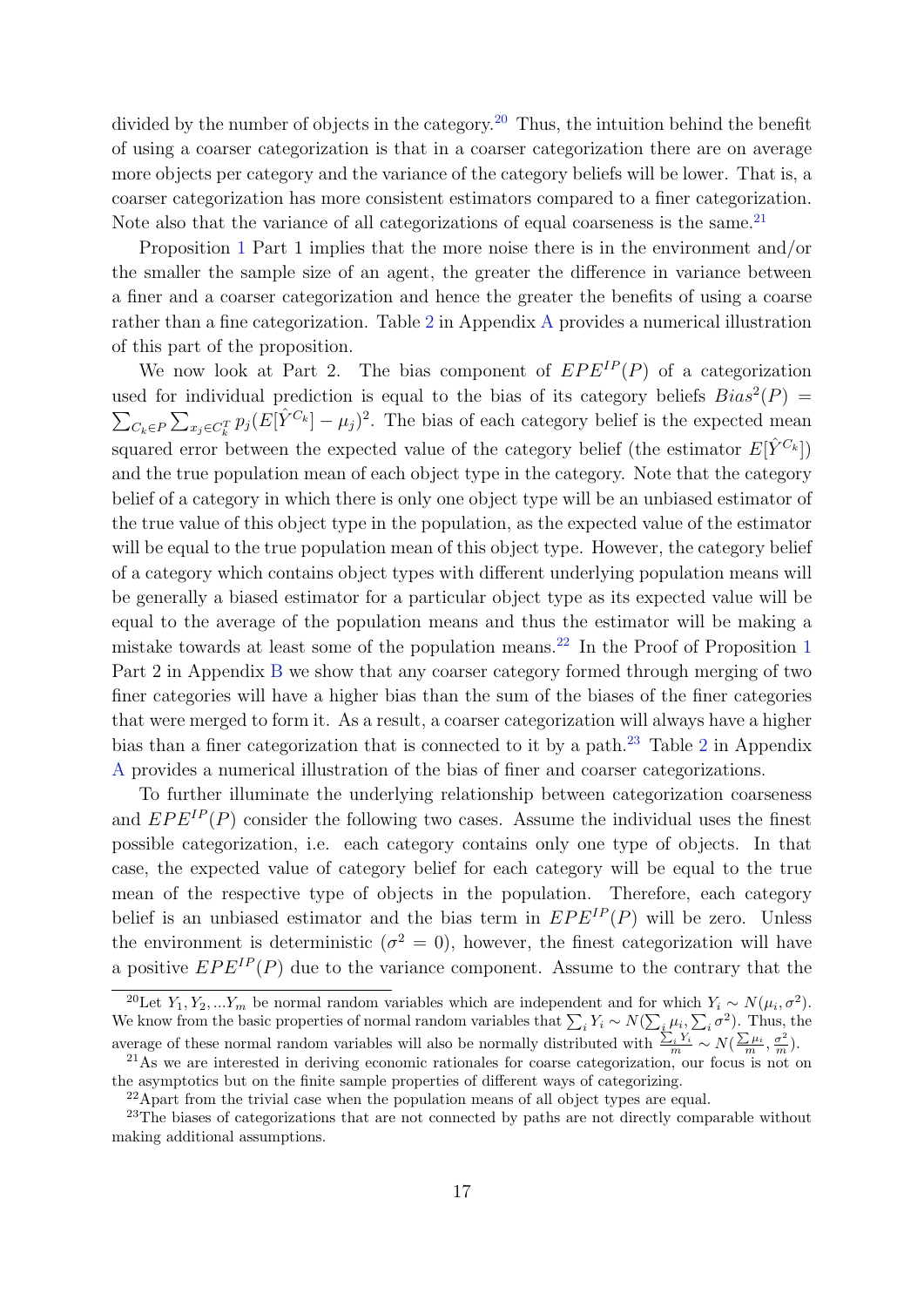individual uses the coarsest possible categorization, i.e. all types of objects are put in one category. In that case, if the different types of objects have different population means, the prediction made using the category belief will be biased. However,  $EPE^{IP}(P)$  may be smaller in the case of the coarsest possible categorization as Proposition 1 Part 1 tells us that the variance component of  $EPE^{IP}(P)$  for the coarsest categorization will be smaller than the variance component of  $EPE^{IP}(P)$  for the finest categorization for any positive noise level. While the category beliefs of the finest categorization are the unbiased estimators, the category belief of the coarsest categorization will be the more consistent estimator, as it will have the smallest variance due to the fact that it contains the largest number of objects.

As we assume that the goal of an economic agent is to make optimal predictions, we next characterize what an optimal categorization means.

#### <span id="page-18-0"></span>Definition 4. Characterization of Optimal Categorization for IP

A categorization  $P^{L}(i)$  is optimal for individual prediction if and only if the following three conditions hold: i) its  $EPE^{IP}$  is smaller or equal to the  $EPE^{IP}$  of all categorizations that are finer than it; ii) its  $EPE^{IP}$  is smaller or equal to the  $EPE^{IP}$  of all categorizations that are equally coarse; iii) its  $EPE^{IP}$  is smaller or equal to the  $EPE^{IP}$  of all categorizations that are coarser than it. Using the bias-variance decomposition from Lemma [1,](#page-15-0) this is equivalent to:

i) For all  $P^{L^-} \prec P^{L}(i)$  it has to hold that:

$$
EPE^{IP}(P^{L}(i)) \le EPE^{IP}(P^{L^{-}})
$$
  
\n
$$
\Leftrightarrow Var(P^{L}(i)) + Var(Y) + Bias^{2}(P^{L}(i)) \le Var(P^{L^{-}}) + Var(Y) + Bias^{2}(P^{L^{-}})
$$
 (5)  
\n
$$
\Leftrightarrow Var(P^{L}(i)) - Var(P^{L^{-}}) \le Bias^{2}(P^{L^{-}}) - Bias^{2}(P^{L}(i))
$$

ii) For all  $P^{L}(j) \sim P^{L}(i)$  it has to hold that:

$$
EPE^{IP}(P^{L}(i)) \le EPE^{IP}(P^{L}(j))
$$
  
\n
$$
\Leftrightarrow Var(P^{L}(i)) + Var(Y) + Bias^{2}(P^{L}(i)) \le Var(P^{L}(j)) + Var(Y) + Bias^{2}(P^{L}(j))
$$
  
\n
$$
\Leftrightarrow Var(P^{L}(i)) - Var(P^{L}(j)) \le Bias^{2}(P^{L}(j)) - Bias^{2}(P^{L}(i))
$$

(6)

iii) For all  $P^{L^+} \succ P^{L}(i)$  it has to hold that:

$$
EPE^{IP}(P^{L}(i)) \le EPE^{IP}(P^{L^{+}})
$$
  
\n
$$
\Leftrightarrow Var(P^{L}(i)) + Var(Y) + Bias^{2}(P^{L}(i)) \le Var(P^{L^{+}}) + Var(Y) + Bias^{2}(P^{L^{+}})
$$
  
\n
$$
\Leftrightarrow Var(P^{L}(i)) - Var(P^{L^{+}}) \le Bias^{2}(P^{L^{+}}) - Bias^{2}(P^{L}(i))
$$
\n(7)

The representation of the comparison of  $EPE^{IP}$  of two categorizations in terms of differences in variances on the LHS and differences in squared biases on the RHS is useful for proving some of our later results. These conditions show that for a categorization  $P^{L}(i)$  to be optimal for IP, the difference between its variance and the variance of any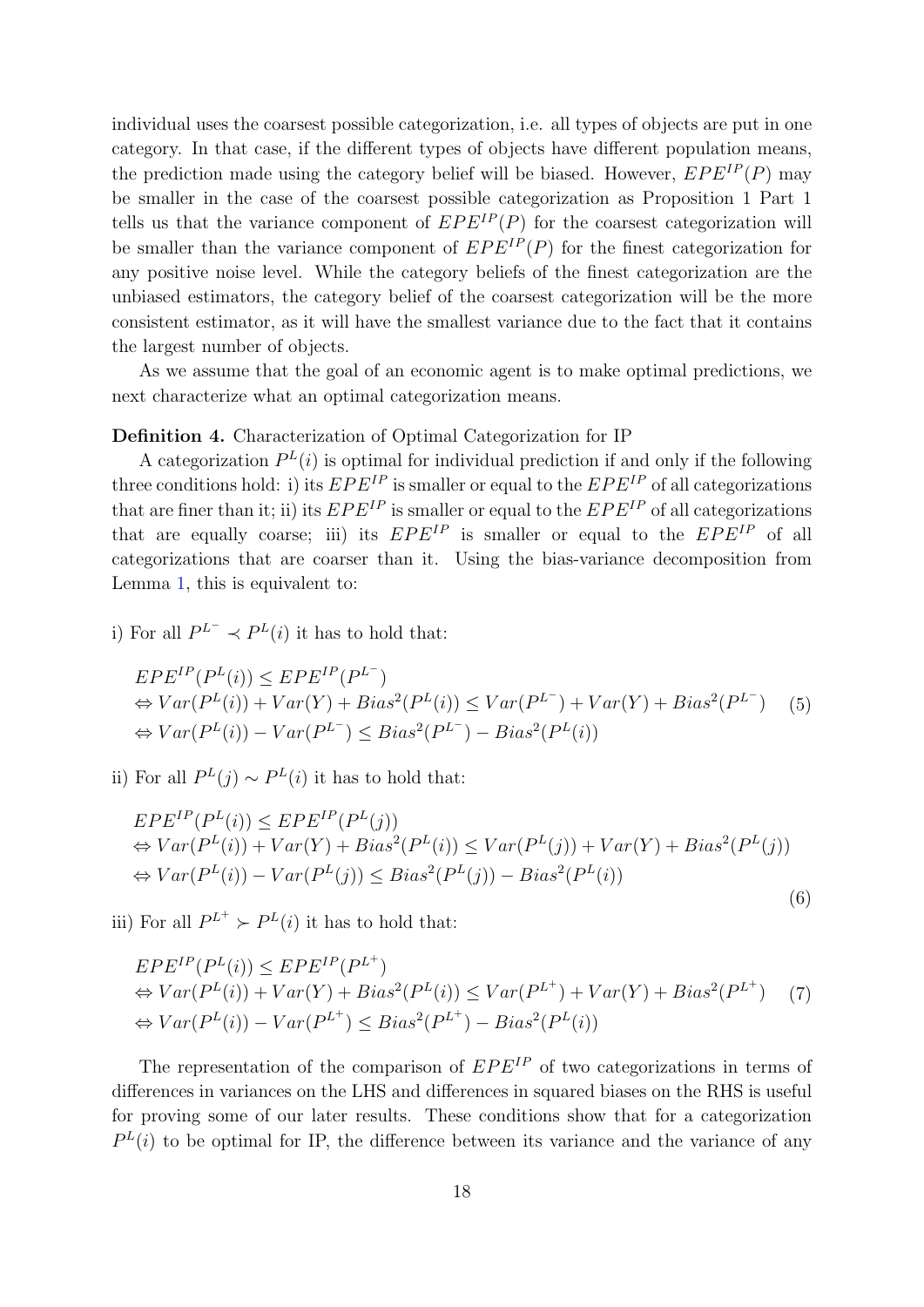other categorization the agent could use has to be smaller or equal to the difference in squared biases between the other categorization and  $P<sup>L</sup>(i)$ .

## <span id="page-19-1"></span>Proposition 2. Existence of Optimal Categorization for Individual Prediction There always exists an optimal categorization for individual prediction.

The proof of the above result is trivial as the set of possible categorizations is finite.

A key question we are interested in is how the optimal way of categorizing depends on the environment the agent is in - whether it is deterministic or stochastic. Proposition [3](#page-19-0) describes how the coarseness of the categorization(s) that minimize(s) the  $EPE^{IP}$ , depends on the exogenously given noise level and on the sample size of each object type. These are two of the key parameters describing the environment, i.e. the amount of stochasticity in the environment and the amount of information from past experiences that the agent has.

<span id="page-19-0"></span>Proposition 3. Coarseness of the Optimal Categorization(s) for Individual Prediction The coarseness of the optimal categorization(s) for IP is increasing in the noise level  $\sigma^2$ and decreasing in the sample size n.

Proposition [3](#page-19-0) establishes that the higher the noise in the environment and the smaller the sample size of past experiences, the coarser the optimal categorization(s). The sketch of the proof is as follows. We examine the effect of the noise on the fulfillment of the optimality conditions for a categorization given in Definition [4.](#page-18-0) A change in the noise will only affect the differences in variances (i.e. the LHS of the three conditions). In Proposition [1](#page-16-0) Part 1 we showed that as noise increases the difference in variance between a finer and a coarser categorization increases. Therefore as noise increases coarser categorizations become relatively more attractive compared to finer categorizations than before. We use this to show that an increase in the noise will never lead to a finer or an equally coarse categorization becoming optimal if it was not optimal before, but it can lead to a coarser categorization becoming optimal.

The proof for an increase in sample size is analogical. The increase in sample size also affects only the LHS of the conditions in Definition [4.](#page-18-0) More precisely, an increase in sample size means that the difference in variance between a finer and a coarser categorization becomes smaller. We use this insight from Proposition [1](#page-16-0) Part 1 to show that as  $n$  increases only a finer categorization can become optimal if it was not optimal before. To sum up, the intuition is that noisy environments in which the sample size is limited make coarse categorizations attractive as coarse categorizations decrease the variance in prediction. The smaller the sample size, the greater the benefit of categorizing coarsely. Tables [2](#page-46-0) and [3](#page-46-2) in Appendix [A](#page-46-1) illustrate the proposition.

# 4.2 Coordination

In this section we consider the case when players care only about coordinating their predictions with each other (see Definition [2\)](#page-14-1). The setup is as follows. We assume that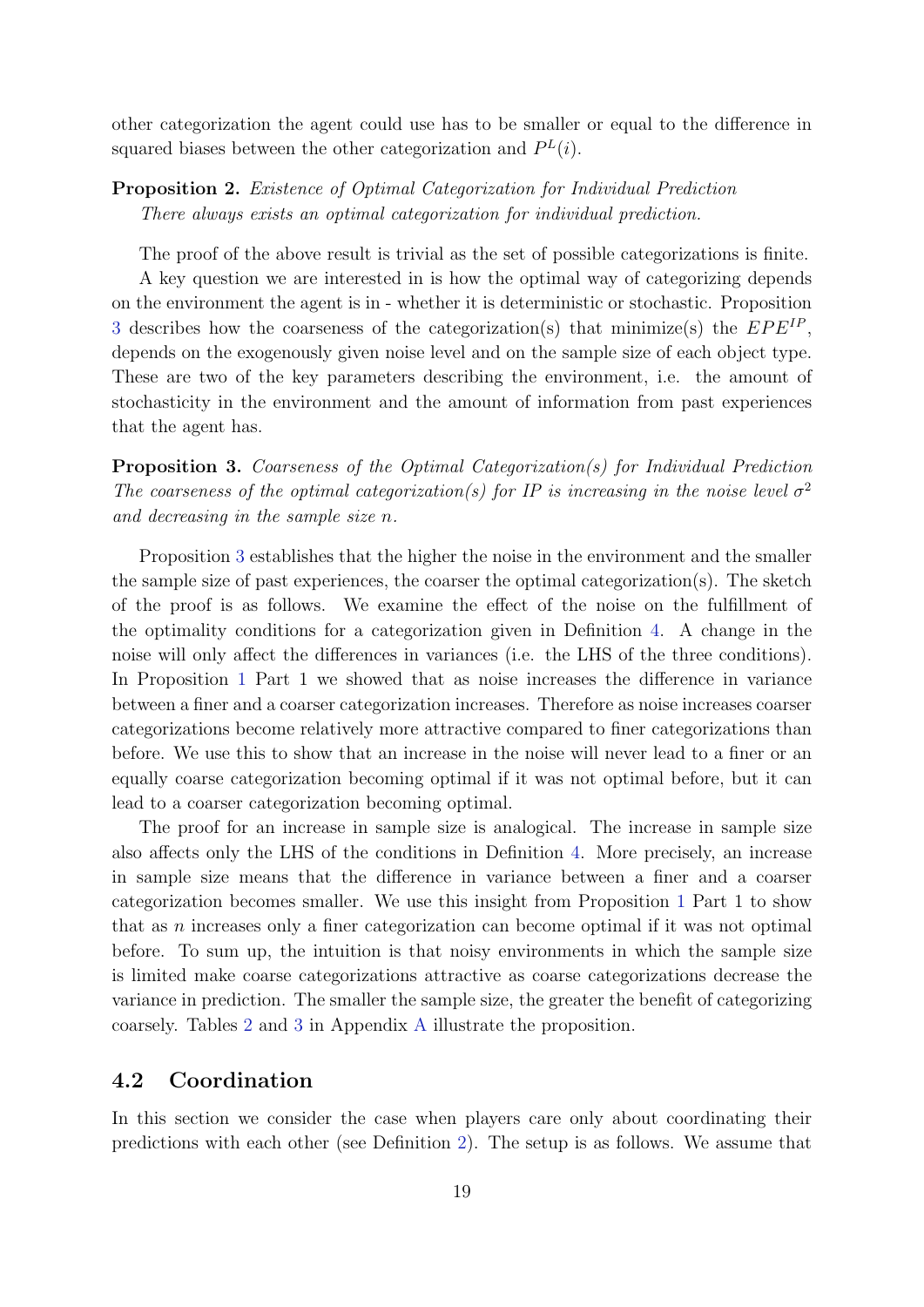there are two players. Each of them has independently accumulated  $n$  experiences of each object type in the past. That is, in general each of them has sampled different objects. The two individuals face a one-off prediction problem in which they both observe the same object. They see the object's observable characteristics and have to make a prediction about the object's unobserved value. For simplicity, we assume that this next object is drawn from the discrete uniform distribution of object types. Each individual makes a prediction about the object's unobserved value equal to the average value in the category of past experiences she puts the object in. The goal of the two players is simply to coordinate their prediction on the next object, i.e. to minimize their expected prediction error from each other. In this setting the individual is not interested in the true unobserved value, but only in the other person's prediction. As before there are many alternative ways in which each of the two players can categorize her past experiences. Which way each of them chooses matters because it will determine their expected prediction error from each other. We represent the above situation formally as a one-shot game in which each player independently chooses a categorization. We then analyze the equilibrium properties of this game.

We begin by introducing Lemma [2](#page-20-0) which extends our approach of bias-variance decomposition of expected prediction error to the case of coordination. Our main result in this section is Proposition [4](#page-22-0) in which we analyze the equilibrium properties of the coordination game. In Proposition [5](#page-24-0) we establish sufficient conditions for a connection between optimality for individual prediction and existence of Nash equilibria in the coordination game.

Lemma [2](#page-20-0) shows that the  $EPE^{C}(P_1, P_2)$  can be decomposed into a bias and a variance component.

<span id="page-20-0"></span>**Lemma 2.** Bias-Variance Decomposition of  $EPE<sup>C</sup>(P<sub>1</sub>, P<sub>2</sub>)$ 

$$
EPE^{C}(P_{1}, P_{2}) = \sum_{C_{k} \in P_{1}} \sum_{C_{l} \in P_{2}} \sum_{x_{j} \in (C_{k}^{T}, C_{l}^{T})} p_{j} E[(\hat{Y}^{C_{k}} - \hat{Y}^{C_{l}})^{2}]
$$
  
\n
$$
= \sum_{C_{k} \in P_{1}} \sum_{x_{j} \in C_{k}^{T}} p_{j} Var(\hat{Y}^{C_{k}}) + \sum_{C_{l} \in P_{2}} \sum_{x_{j} \in C_{l}^{T}} p_{j} Var(\hat{Y}^{C_{l}})
$$
  
\n
$$
+ \sum_{C_{k} \in P_{1}} \sum_{C_{l} \in P_{2}} \sum_{x_{j} \in (C_{k}^{T}, C_{l}^{T})} p_{j} (E[\hat{Y}^{C_{k}}] - E[\hat{Y}^{C_{l}}])^{2}
$$
  
\n
$$
= Var(P_{1}) + Var(P_{2}) + Bias^{2}(P_{1}, P_{2})
$$
\n(8)

That is, the  $EPE^{C}(P_1, P_2)$  is equal to the sum of the expected variance of the category beliefs of the categorization  $P_1$  that Player 1 uses, the expected variance of the category beliefs of the categorization  $P_2$  that Player 2 uses, and the expected bias of the category beliefs of the two players from each other. It is increasing in each of these terms. Note that whenever both players use the exact same categorization, they will have the same expected value for each category belief and the bias of their categorizations from each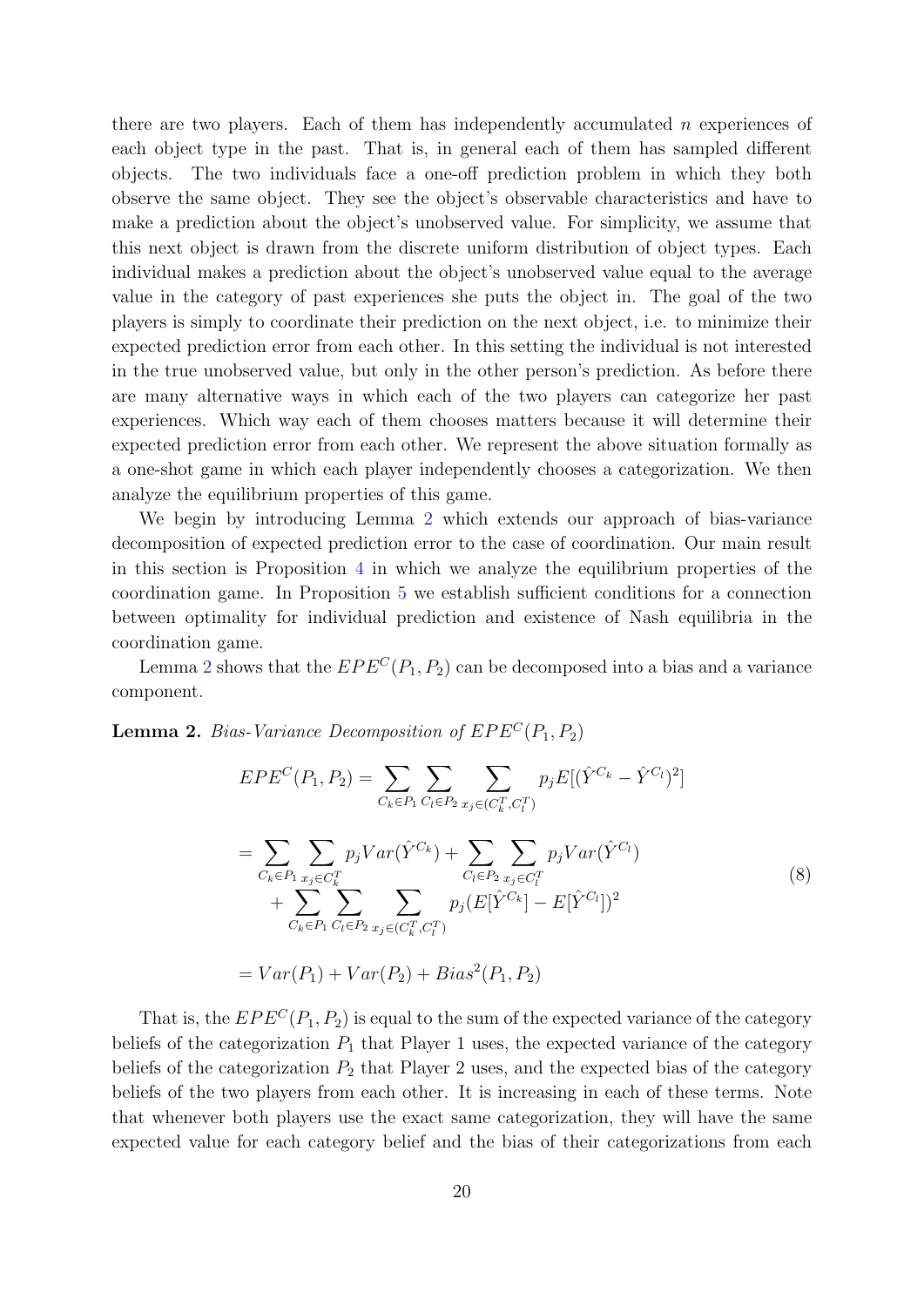other will be zero.

We want to understand the determinants of optimal categorizations when players want to coordinate their predictions.

#### Definition 5. Coordination Game

Our coordination game is a two-player game in which each player independently chooses a categorization from the set of available categorizations  $\mathcal{P}^{24}$  $\mathcal{P}^{24}$  $\mathcal{P}^{24}$ . Note that all possible categorizations are available to each player, so that  $P$  is the same for both players. The preference relations of the players are represented by the  $EPE^{C}(P_1, P_2)$ , which is a function  $f : \mathcal{P} \times \mathcal{P} \to \mathcal{R}$  mapping from the set of possible categorization profiles to the set of real numbers.

Next, focusing on pure strategy NE, we consider the relevant equilibrium conditions for the coordination game. Let  $(P_1^L(i), P_2^M(j))$  denote a categorization profile such that  $P_1^L(i)$  is the categorization that Player 1 uses and  $P_2^M(j)$  is the categorization that Player 2 uses. The subscripts 1,2 denote the players. The two categorizations could be the same or different. The level of coarseness  $M$  could be a finer level of coarseness than  $L$ , it could be the same one, or it could be a coarser one.

#### <span id="page-21-1"></span>Definition 6. NE Conditions of the Coordination Game

For  $(P_1^L(i), P_2^M(j))$  to be a Nash Equilibrium (NE) the following conditions have to hold. Given the categorization of the opponent: i) no player should have an incentive to deviate to a finer categorization than the one she is currently using; ii) no player should have an incentive to deviate to another categorization at the same level of coarseness as the one she is currently using; and iii) no player should have an incentive to deviate to a coarser categorization than the one she is currently using.

Using the bias-variance decomposition from Lemma [2](#page-20-0) this leads to the following conditions from the perspective of Player 1. The conditions for Player 2 are analogical. For a complete derivation and all conditions for both players, see Appendix [B.](#page-47-0)

For all  $P_1^{L^-} \prec P_1^L(i)$  it has to hold that:

$$
EPE(P_1^L(i), P_2^M(j)) \le EPE(P_1^{L^-}, P_2^M(j))
$$
  
\n
$$
\Leftrightarrow Var(P_1^L(i)) - Var(P_1^{L^-}) \le Bias^2(P_1^{L^-}, P_2^M(j)) - Bias^2(P_1^L(i), P_2^M(j))
$$
\n(9)

For all  $P_1^L(k) \sim P_1^L(i)$  it has to hold that:

$$
EPE(P_1^L(i), P_2^M(j)) \le EPE(P_1^L(k), P_2^M(j))
$$
  
\n
$$
\Leftrightarrow Var(P_1^L(i)) - Var(P_1^L(k)) \le Bias^2(P_1^L(k), P_2^M(j)) - Bias^2(P_1^L(i), P_2^M(j))
$$
\n(10)

<span id="page-21-0"></span><sup>&</sup>lt;sup>24</sup>Whether our game is a coordination game in the usual sense of a game with multiple equilibria is something to be analyzed in this section.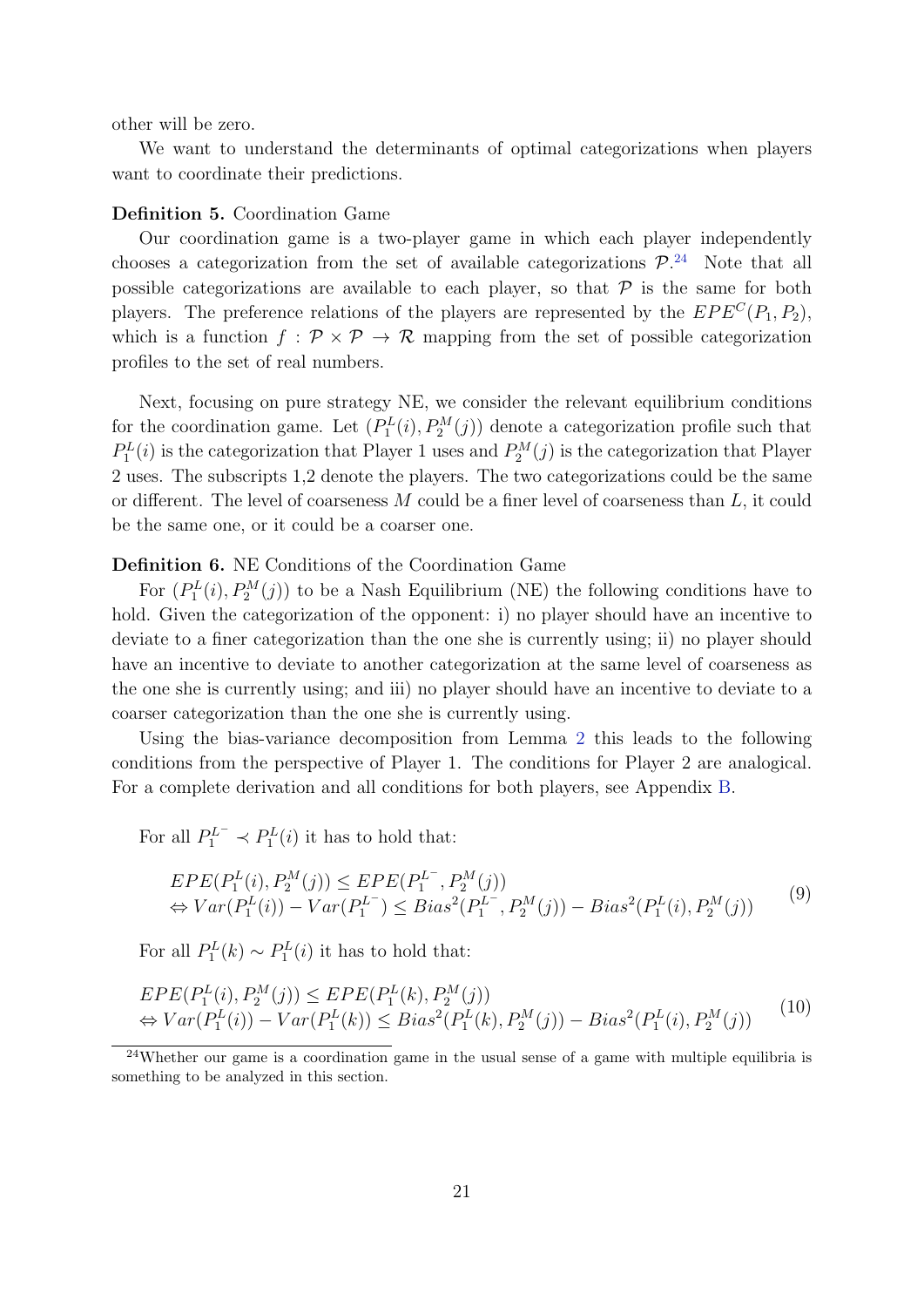For all  $P_1^{L^+} \succ P_1^L(i)$  it has to hold that:

$$
EPE(P_1^L(i), P_2^M(j)) \le EPE(P_1^{L^+}, P_2^M(j))
$$
  
\n
$$
\Leftrightarrow Var(P_1^L(i)) - Var(P_1^{L^+}) \le Bias^2(P_1^{L^+}, P_2^M(j)) - Bias^2(P_1^L(i), P_2^M(j))
$$
\n(11)

A categorization profile is a NE in the coordination game if for each player the variance of her categorization minus the variance of any categorization she could deviate to is smaller or equal to the difference in squared bias between the two players' categorizations, if she were to deviate minus the respective squared bias if she does not deviate. Note that this representation of  $EPE^{C}(P_1, P_2)$  has its LHS (i.e. the difference in variance before and after a deviation) in common with our representation of  $EPE^{IP}(P)$ . This will be useful in our proofs connecting optimality in  $IP$  with equilibrium existence in the coordination game.

In Proposition [4](#page-22-0) we analyze some equilibrium properties of the coordination game. This is one of our main Propositions. In Part 1 we rule out the possibility that a large class of asymmetric categorization profiles constitute NE. In Part 2 we show which symmetric equilibrium always exists in the coordination game and what the existence of other symmetric equilibria depends on. And in Part 3 we Pareto-rank all symmetric categorization profiles.

#### <span id="page-22-0"></span>Proposition 4. Equilibrium Properties of the Coordination Game

#### Part 1. Ruling Out Existence of Asymmetric Equilibria

Categorization profiles such that the coarseness of the categorization of Player 1 is different from the coarseness of the categorization of Player 2 cannot be a NE for any  $\sigma^2 > 0$ . Categorization profiles such that the two players use different categorizations at the same level of coarseness cannot be a NE if the two categorizations have different expected values of the estimators for least one object type.

Part 2. Existence of Symmetric Equilibria

The number of symmetric categorization profiles that constitute a NE is a decreasing function of  $\sigma^2$ . Both players using the coarsest possible categorization profile is always a NE and may be the only one if  $\sigma^2$  is sufficiently high.

Part 3. Pareto-ranking of Symmetric Categorization Profiles The efficiency of symmetric categorization profiles increases with coarseness.

We now sketch briefly the proofs for Part 1. We first rule out the existence of asymmetric equilibria in which players use categorizations at different levels of coarseness. To rule out the existence of such equilibria it is sufficient to show that for all categorization profiles such that players use categorizations at different levels of coarseness, there exists at least one profitable deviation for at least one player. We show that the player who uses a finer categorization than the opponent always has an incentive to deviate to using the exact same categorization as the opponent (same coarseness and same categorization at that level). The intuition is that this is profitable because by moving to a coarser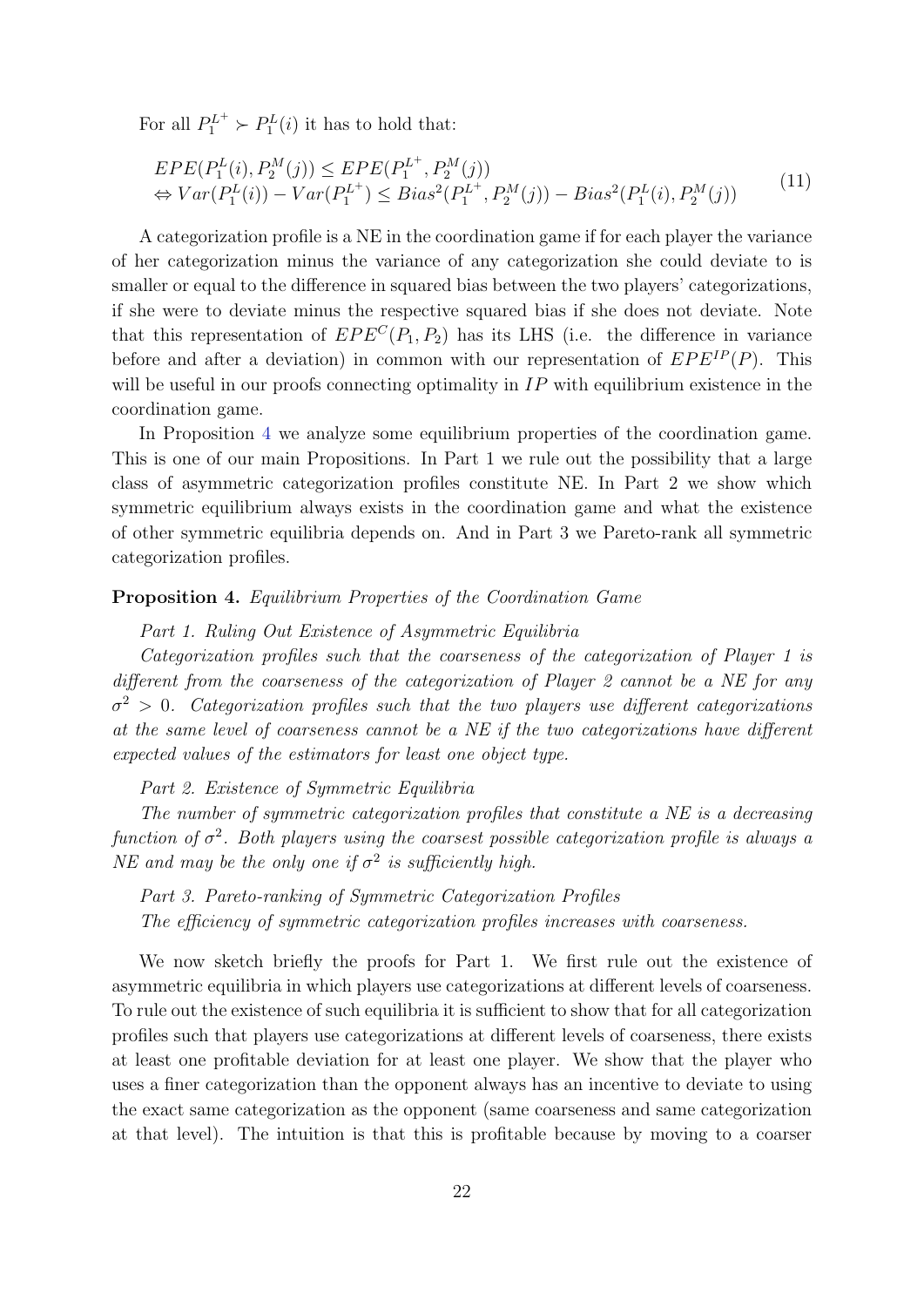categorization this player decreases her variance in prediction. Moreover, using the same categorization as the opponent means that they will have no bias in their predictions from each other. Thus, both the bias and the variance components of  $EPE^{C}(P_1, P_2)$  decrease if the player who uses a finer categorization switches to using the same categorization as the opponent.

The argument to rule out the existence of asymmetric equilibria in which players use different categorizations at the same level of coarseness is similar. Again one needs to show that there exists at least one profitable deviation. It is guaranteed that whenever the two categorizations have different expected values of the estimators for least one object type it is profitable for a player to deviate to using the same categorization as the opponent, as this will reduce their bias from each other to zero.

We now turn to Part 2. We consider all symmetric categorization profiles, i.e. all categorization profiles such that both players use the exact same categorization. We have shown in Part 1 that for any positive noise level no player ever has an incentive to use a categorization that is finer than the one the opponent is using. Likewise no player has an incentive to deviate to another equally coarse categorization different from the one the opponent is using, as this would create a bias in their predictions from each other without changing either person's variance in prediction. What remains to be considered is the question whether a player has an incentive to deviate to a coarser categorization than the one the opponent is using and if so, in what cases. In Appendix [B](#page-47-0) we show that this depends on the noise level. We know from Proposition [1](#page-16-0) Part 1 that keeping all else equal, the higher the noise level, the greater the decrease in variance from moving to a coarser categorization (note that the bias is not affected by a change in the noise level). Thus, even if a categorization profile constitutes a NE at some noise level, it might not be a NE at a higher noise level, as a deviation to a coarser categorization may become profitable. The only exception is the coarsest possible categorization because at the coarsest possible level there is no coarser categorization to deviate to. Thus, both using the coarsest possible categorization is always a NE. If noise is sufficiently high, it may be the only NE.

The proof of Part 3 proceeds in the following way. For all symmetric profiles, since players are using the exact same categorizations their bias of prediction from each other is always  $Bias^2(P_1^L(i), P_2^L(i)) = 0$ . Thus, the  $EPE^C(P_1, P_2)$  of these categorization profiles depends only on the variances of the category beliefs:  $EPE^{C}(P_1, P_2) = Var(P_1^{L}(i)) +$  $Var(P_2^L(i))$ . We know from Proposition [1](#page-16-0) that the coarser a categorization, the smaller its variance. This means that for any positive noise level a coarser symmetric categorization profile always has a smaller  $EPE^{C}(P_1, P_2)$  than a finer symmetric categorization profile. Symmetric categorization profiles are therefore Pareto-ranked with coarser profiles being more efficient than finer profiles for any positive noise level. In the case of  $\sigma^2 = 0$ , we have  $Var(P) = 0$  and hence all symmetric categorization profiles are equally good. Note also that as all categorizations at the same level of coarseness have an equal variance (Proposition [1](#page-16-0) Part 1), if there are multiple symmetric categorization profiles at the same level of coarseness, then they will be equally efficient.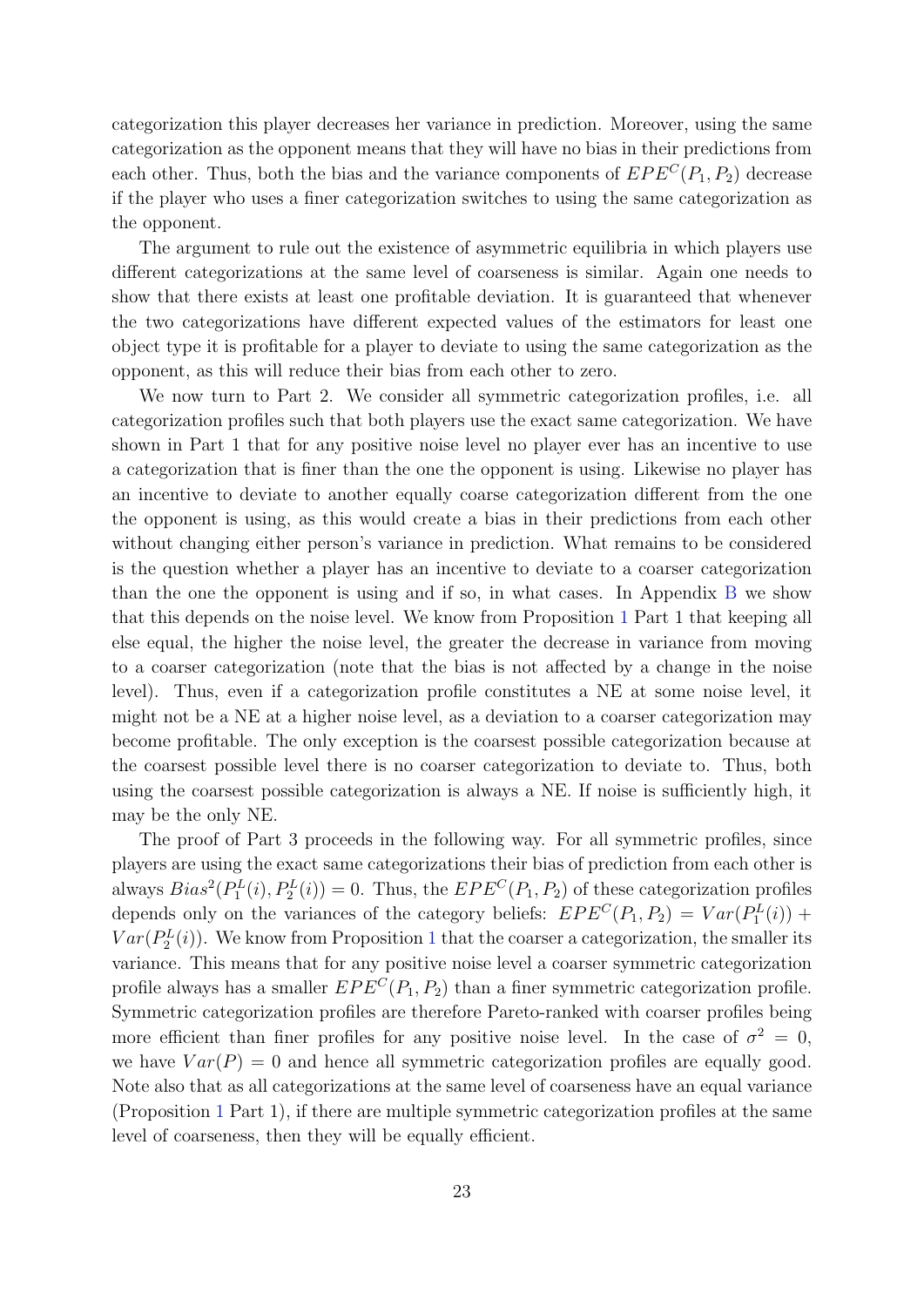The result that the categorization profile in which both players use the coarsest possible categorization is always a NE and that it is the Pareto-superior NE for any positive noise level is perhaps somewhat counterintuitive, as the prediction error with respect to the true object value may be large if both players use the coarsest possible categorization. However, if players only want to coordinate their predictions, what matters for them is their prediction error with respect to each other. By both using the same categorization they minimize the bias component of  $EPE^{C}(P_{1}^{L}, P_{2}^{L})$ , and by both using the coarsest categorization they minimize its variance component. Note that whether there is a unique NE in the coordination game depends on the noise level and the sample size.

We now analyze the connection between optimality for individual prediction and NE in the coordination game. In Proposition [5](#page-24-0) we identify sufficient conditions under which we can connect optimality for individual prediction with NE existence in the coordination game. In particular, we identify a set of sufficient conditions under which all NE such that players use categorizations at a finer level of coarseness than the individually optimal one are ruled out and in NE players will always categorize equally coarsely or more coarsely than the optimal level for individual prediction.

#### <span id="page-24-0"></span>Proposition 5. Connection Optimality IP and NE in Coordination Game

Part 1. NE if Both Use Individually Optimal Categorization If  $P^{L}(i)$  is optimal in IP and  $Bias^{2}(P^{L+}(l)) - Bias^{2}(P^{L}(i)) \leq Bias^{2}(P^{L+}(l), P^{L}(i))$ for all  $P^{L+}(l) \succ P^{L}(i)$  such that  $P^{L+}(l) \notin R(P^{L}(i))$  then  $(P^{L}(i), P^{L}(i))$  is a NE in the coordination game.

Part 2. No Equilibria in Categorizations Finer than Individually Optimal<sup>[25](#page-24-1)</sup>

If  $P<sup>L</sup>(i)$  is the finest optimal categorization in IP, then there exists no symmetric equilibrium  $(P^{L^-}(j), P^{L^-}(j))$  at any level finer than  $P^{L}(i)$  involving any categorization that is connected by a path to  $P^L(i)$ , i.e. for any  $P^{L^-}(j) \in R(P^L(i))$ . Additionally, if  $Bias^2(P^L(i)) - Bias^2(P^{L^-}(k)) \ge Bias^2(P^{L^-}(k), P^L(i))$  for all  $P^{L^-}(k) \prec P^L(i)$  such that  $P^{L^{-}}(k) \notin R(P^{L}(i))$  then there exists no symmetric equilibrium  $(P^{L^{-}}(k), P^{L^{-}}(k))$  at any level finer than  $P^{L}(i)$  involving any categorization that is not connected by a path to  $P^L(i)$ .

Part 3. Symmetric Equilibria at Levels Coarser than the Individually Optimal

If  $P^{L}(i)$  is optimal in IP and the condition  $Var(P^{L^{+}}(j)) - Var(P^{L^{++}}) \leq$  $Bias^2(P^{L^{++}}, P^{L^{+}}(j))$  holds for each  $P^{L^{++}} \succ P^{L^{+}}(j)$ , then  $(P^{L^{+}}(j), P^{L^{+}}(j))$  is a NE in the coordination game.

Proposition [5](#page-24-0) Part 1 provides a sufficient (though not necessary) condition for the optimality of a categorization for individual prediction to imply that a categorization

<span id="page-24-1"></span><sup>25</sup>Note that by ruling out existence of equilibria in symmetric categorizations at a level of coarseness below that of the finest individually optimal categorization, we are ruling out the existence of any equilibrium that involves a level of coarseness finer than the finest individually optimal, as the existence of asymmetric equilibria was ruled out in Proposition 4 Part 1.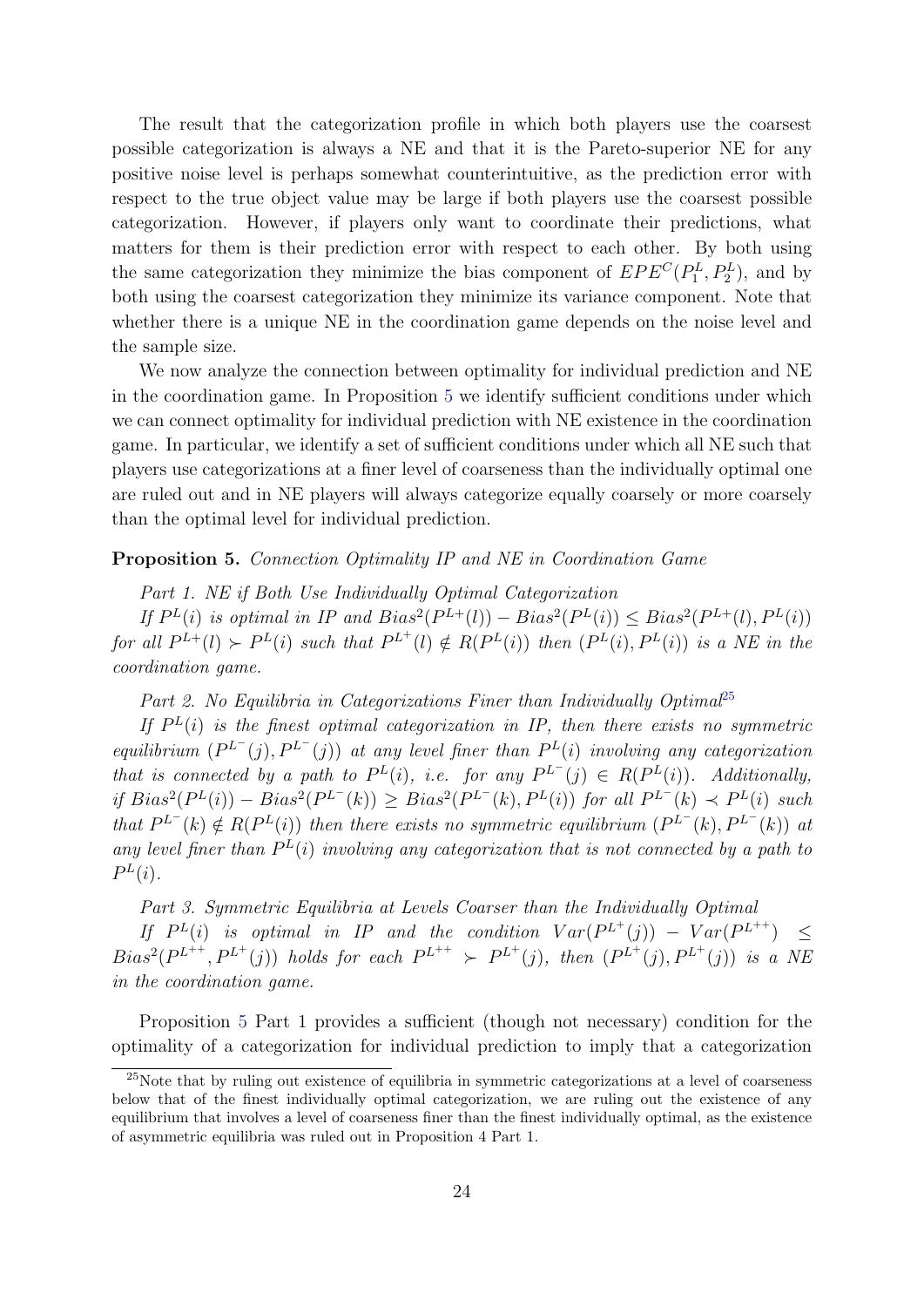profile such that both players use this same individually optimal categorization is a NE in the coordination game. The sketch of the proof is the following. For  $(P^L(i), P^L(i))$ to be a NE we need that no player has an incentive to deviate to a finer, to another equally coarse or to a coarser categorization. Proposition [4](#page-22-0) Part 1 implies that no player ever has an incentive to deviate to a finer categorization than the one his opponent uses or to another categorization that is equally coarse but different than the one the other player uses. So to show that  $(P^{L}(i), P^{L}(i))$  is a NE we need to show that no player has a profitable deviation to a coarser categorization. There are two cases that we need to consider: a deviation to a coarser categorization that is connected by a path to  $P^{L}(i)$ and a deviation to a coarser categorization that is not connected by a path to  $P^{L}(i)$ .

In Appendix [B](#page-47-0) we use Proposition [1](#page-16-0) to show that if  $P^{L}(i)$  is optimal for individual prediction, no player has an incentive to deviate to any coarser categorization that is connected by a path to  $P^{L}(i)$ . We cannot show that in general a player would not have a profitable deviation to a categorization that is not connected by a path to  $P<sup>L</sup>(i)$ . We establish a sufficient condition under which individual optimality of a categorization implies that no player has a profitable deviation to another categorization that is not connected by a path to  $P<sup>L</sup>(i)$ . This sufficient condition for no profitable deviation to a coarser categorization not connected by a path to  $P<sup>L</sup>(i)$  is that the difference in bias for individual prediction of any coarser categorization that is not connected by a path and the bias of the categorization that is optimal for individual prediction is smaller than or equal to the bias of the two players' predictions from each other in the coordination game if they use the above categorizations, respectively. Note that this is a sufficient (but not necessary) condition for individual optimality to imply that both players using the individually optimal categorization is a NE in the coordination game.

Proposition [5](#page-24-0) Part 2 guarantees that there is no symmetric NE in the coordination game in which players use a categorization that is finer than the finest individually optimal categorization  $P^{L}(i)$  and connected by a path to it. It also gives a sufficient condition under which, if  $P^{L}(i)$  is the finest individually optimal categorization, there are also no NE in symmetric categorizations that are finer than the finest individually optimal categorization and not connected by a path to it. We present a brief sketch of the proof. We need to show that if  $P^{L}(i)$  is the finest optimal categorization for individual prediction, then there exists a profitable deviation for at least one player from any symmetric categorization profile at a finer level of coarseness that is connected by a path to  $P^{L}(i)$ . For that purpose we consider the deviation to the finest individually optimal categorization and show that this is always profitable. This proves the first part of the claim. We then derive sufficient conditions for individual optimality of  $P<sup>L</sup>(i)$  to imply the ruling out of existence of any equilibria in finer symmetric categorizations that are not connected by a path to  $P^{L}(i)$ .

Proposition [5](#page-24-0) Part 3 gives a sufficient condition to for the existence of NE in symmetric categorizations at levels of coarseness above the individually optimal one. To show the existence of a symmetric equilibrium we need to show that no player has an incentive to deviate to a finer, to another equally coarse or to a coarser categorization. The first two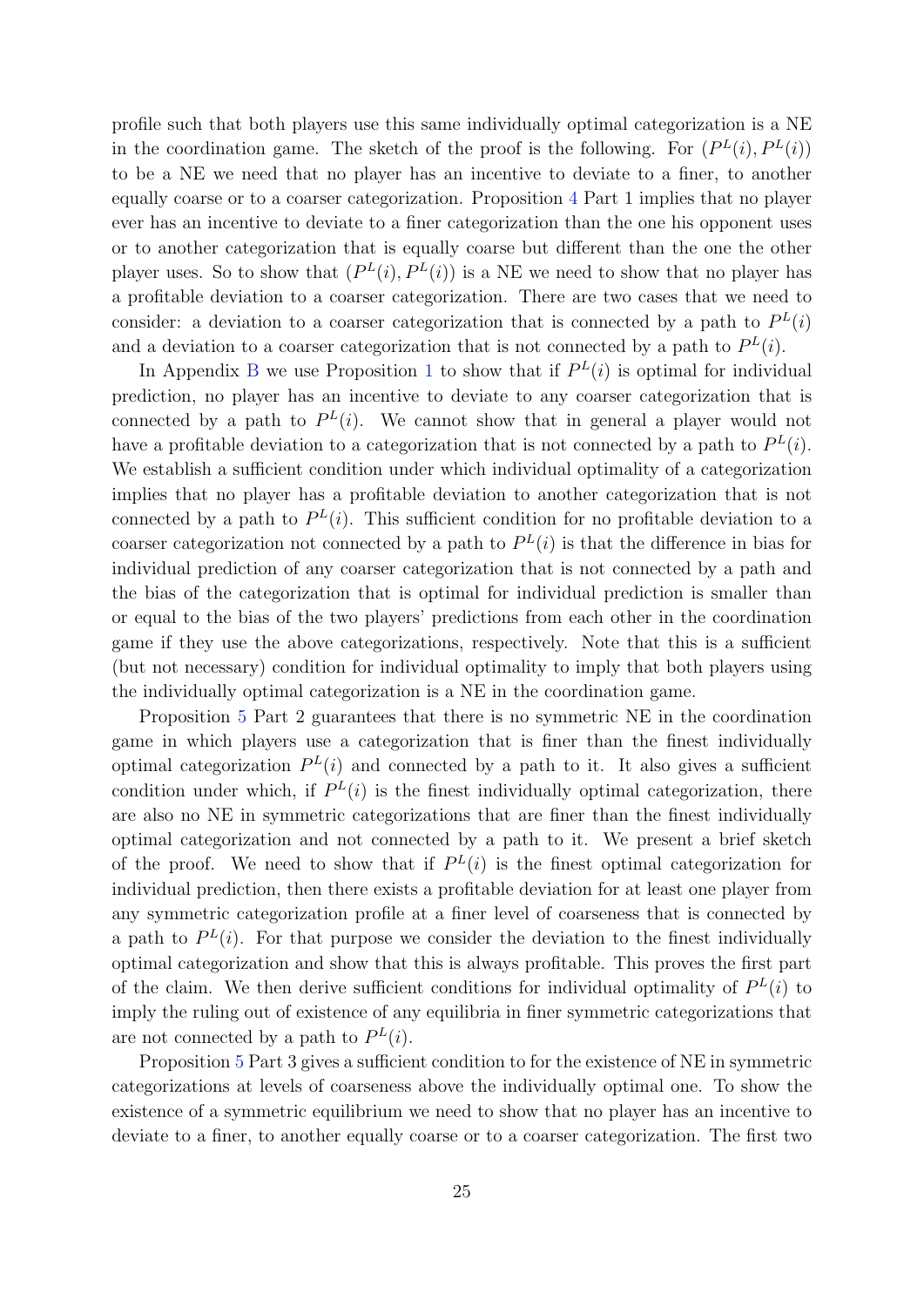conditions are guaranteed to hold, as we have shown in Proposition [4](#page-22-0) Part 1. For the last condition to hold it is necessary and sufficient that the difference in variance between the categorization  $P^{L^+}(j)$  and any categorization coarser than it is smaller or equal to the bias of the two players from using the respective categorizations.

Thus, Proposition [5](#page-24-0) gives us conditions that are sufficient to ensure that if a categorization is optimal for IP, then both players using this categorization is a NE; both players using any finer symmetric categorization profile cannot be a NE; and there exist NE in symmetric categorizations at levels of coarseness above the individually optimal one.

# 4.3 Individual Prediction and Coordination

In the previous two sections we analyzed the properties of optimal categorizations in case an individual is interested only in making a correct prediction about the true unobserved value of the object and the properties of different categorization profiles in the game in which players are only interested in coordinating their predictions. In many cases economic agents will care both about making correct predictions and about coordinating their predictions with each other. In this section we represent this situation formally with what we call an  $IP\&C$  game and we discuss the properties of different categorization profiles in this game. In Lemma [3](#page-26-0) we extend the bias-variance decomposition to the  $EPE^{IP\&C}$ . Below we present it from the perspective of Player 1.

<span id="page-26-0"></span>**Lemma 3.** General Bias-Variance Decomposition  $EPE<sub>1</sub><sup>IP\&C</sup>(P<sub>1</sub>, P<sub>2</sub>)$ 

$$
EPE_{1}^{IP\&C}(P_{1}, P_{2}) = w \Big[ \sum_{C_{k} \in P_{1}} \sum_{x_{j} \in C_{k}^{T}} p_{j}(Var(\hat{Y}^{C_{k}}) + Var(Y_{j}) + (E[\hat{Y}^{C_{k}}] - \mu_{j})^{2}) \Big] + (1 - w) \Big[ \sum_{C_{k} \in P_{1}} \sum_{C_{l} \in P_{2}} \sum_{x_{j} \in (C_{k}^{T}, C_{l}^{T})} p_{j}(Var(\hat{Y}^{C_{k}}) + Var(\hat{Y}^{C_{l}}) + (E[\hat{Y}^{C_{k}}] - E[\hat{Y}^{C_{l}}] )^{2}) \Big]
$$

$$
= wVar(P_1) + wVar(Y) + wBias2(P_1)
$$
  
+ (1 - w)Var(P<sub>1</sub>) + (1 - w)Var(P<sub>2</sub>) + (1 - w)Bias<sup>2</sup>(P<sub>1</sub>, P<sub>2</sub>) (12)

The  $EPE_{2}^{IP\&C}(P_1, P_2)$  of Player 2 can be written in an analogical way. The  $EPE^{IP\&C}$ is the convex combination of the  $EPE^{IP}$  and the  $EPE^{C}$  with a weight w on individual prediction and  $(1 - w)$  on coordination, respectively. It is increasing in the variance of the categorization the player uses, in the variance of the underlying object types in the population, in the bias of the categorization that the player uses, in the variance of the other player's categorization, and in the biases of their predictions from each other. We now formalize the situation described above and we call it an IP&C game.

#### Definition 7. IP&C game

An IP&C game is a version of the coordination game such that the preference relations of the two players are represented by  $EPE<sub>1</sub><sup>IP&C</sup>$  and  $EPE<sub>2</sub><sup>IP&C</sup>$ , respectively, with each player i placing a weight  $w_i$  on individual prediction and a weight  $(1-w_i)$  on coordination.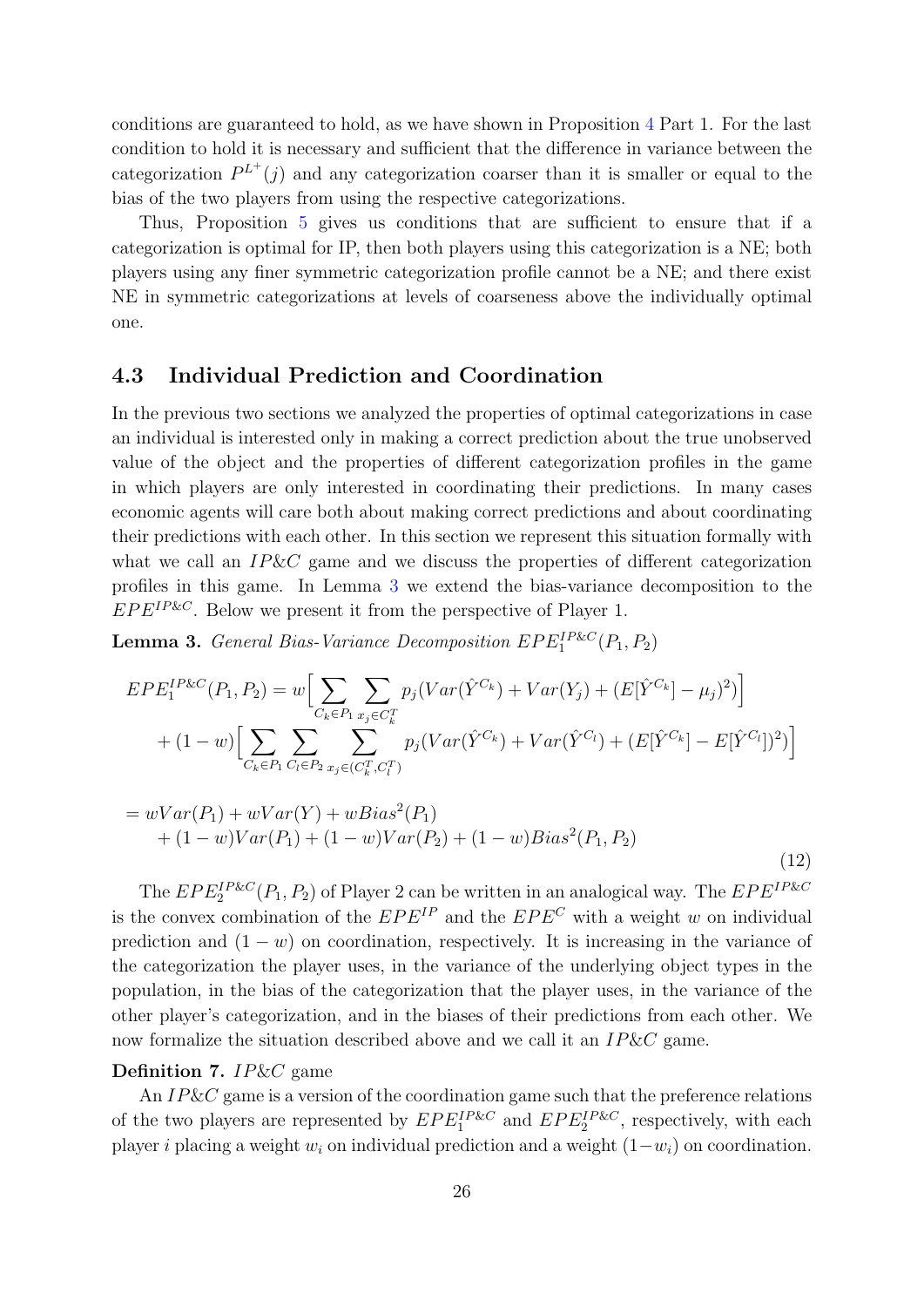We now describe the NE conditions in the  $IP\&C$  game. For simplicity we assume in the analysis below that  $w_1 = w_2 = w$ , i.e. the two players have identical preferences.

### <span id="page-27-0"></span>**Definition 8.** NE conditions of the  $IP\&C$  game

For  $(P_1^L(i), P_2^M(j))$  to be a Nash Equilibrium (NE) in the IP&C game the following conditions have to hold. Given the categorization of the opponent: i) no player should have an incentive to deviate to a finer categorization than the one she is currently using; ii) no player should have an incentive to deviate to another categorization at the same level of coarseness as the one she is currently using; and iii) no player should have an incentive to deviate to a coarser categorization than the one she is currently using. Using the bias-variance decomposition from Lemma [3](#page-26-0) to write the above conditions, we get the following from the perspective of Player 1. The conditions for Player 2 are analogical. For a complete derivation and all conditions for both players, see Appendix [B.](#page-47-0)

i) For all  $P_1^{L-} \prec P_1^L(i)$  it should hold that:

$$
EPE_{1}^{IP\&C}(P_{1}^{L}(i), P_{2}^{M}(j)) \le EPE_{1}^{IP\&C}(P_{1}^{L-}, P_{2}^{M}(j))
$$
  
\n
$$
\Leftrightarrow Var(P_{1}^{L}(i)) - Var(P_{1}^{L-})
$$
  
\n
$$
\le w\Big[Bias^{2}(P_{1}^{L-}) - Bias^{2}(P_{1}^{L}(i))\Big] + (1-w)\Big[Bias^{2}(P_{1}^{L-}, P_{2}^{M}(j)) - Bias^{2}(P_{1}^{L}(i), P_{2}^{M}(j))\Big]
$$
\n(13)

ii) For all  $P_1^L(k) \sim P_1^L(i)$  it should hold that:

$$
EPE_{1}^{IP\&C}(P_{1}^{L}(i), P_{2}^{M}(j)) \leq EPE_{1}^{IP\&C}(P_{1}^{L}(k), P_{2}^{M}(j))
$$
  
\n
$$
\Leftrightarrow Var(P_{1}^{L}(i)) - Var(P_{1}^{L}(k))
$$
  
\n
$$
\leq w \left[ Bias^{2}(P_{1}^{L}(k)) - Bias^{2}(P_{1}^{L}(i)) \right]
$$
  
\n
$$
+ (1 - w) \left[ Bias^{2}(P_{1}^{L}(k)), P_{2}^{M}(j)) - Bias^{2}(P_{1}^{L}(i), P_{2}^{M}(j)) \right]
$$
\n(14)

iii) For all  $P_1^{L^+} \succ P_1^{L}(i)$  it should hold that:

$$
EPE_{1}^{IP\&C}(P_{1}^{L}(i), P_{2}^{M}(j)) \leq EPE_{1}^{IP\&C}(P_{1}^{L^{+}}, P_{2}^{M}(j))
$$
  
\n
$$
\Leftrightarrow Var(P_{1}^{L}(i)) - Var(P_{1}^{L^{+}})
$$
  
\n
$$
\leq w \Big[ Bias^{2}(P_{1}^{L^{+}}) - Bias^{2}(P_{1}^{L}(i)) \Big] + (1 - w) \Big[ Bias^{2}(P_{1}^{L^{+}}, P_{2}^{M}(j)) - Bias^{2}(P_{1}^{L}(i), P_{2}^{M}(j)) \Big]
$$
\n(15)

For a categorization profile to be a NE in the  $IP\&C$  game, the change in variance from deviating to any other categorization has to be smaller or equal to the weighted sum of the difference between the new and the old squared bias in individual prediction and the difference between the new and the old squared bias in the coordination game.

In Proposition [6](#page-28-0) we characterize some equilibrium properties of the  $IP\&C$  game. Parts 1 and 2 deal with the connection between a categorization's optimality in IP with NE existence in the  $IP\&C$  game. In Part 3 we present a condition under which we can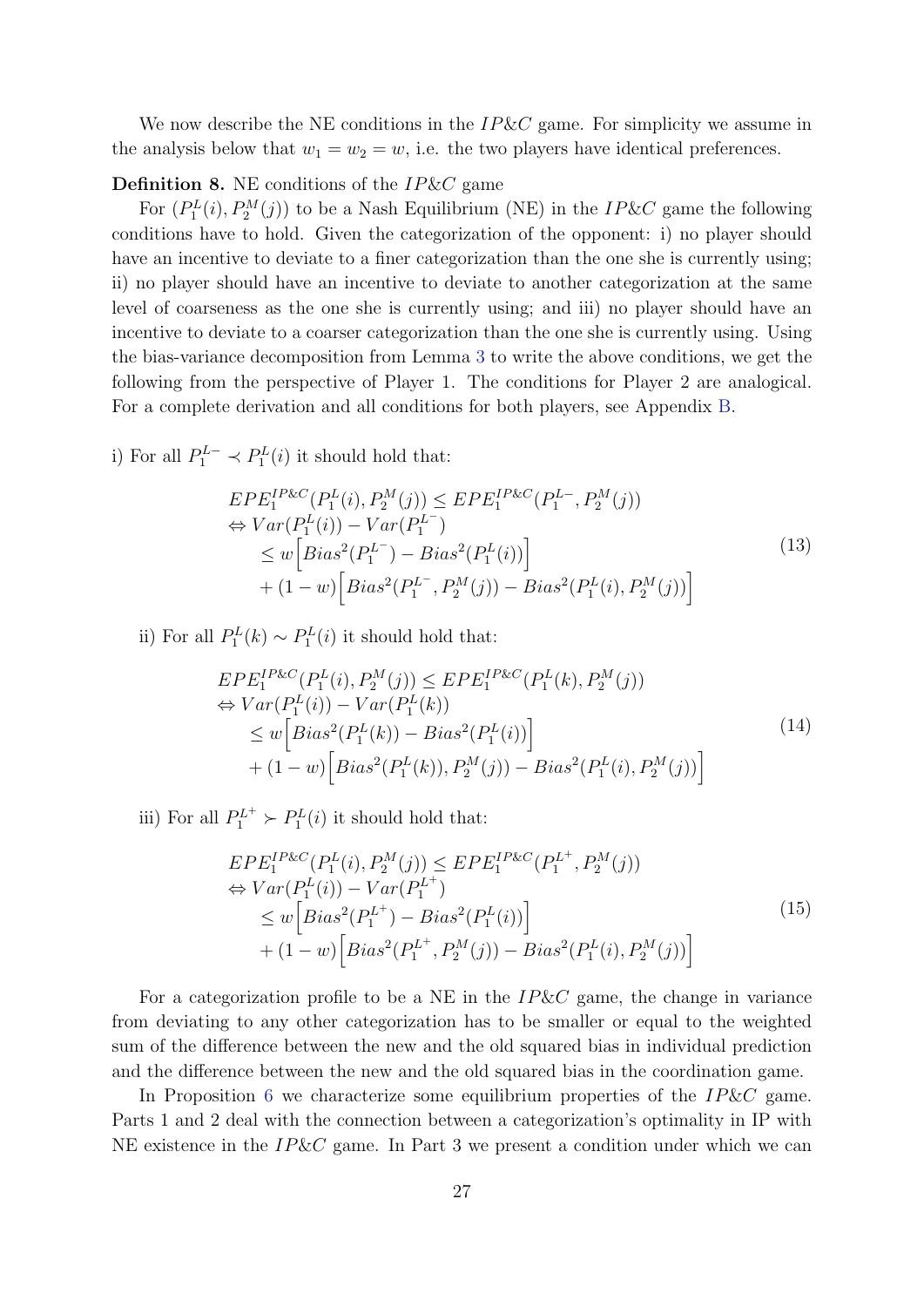<span id="page-28-0"></span>Pareto rank all symmetric categorization profiles in the IP&C game.

### Proposition 6. Equilibrium Properties of the IP&C game

Part 1. Ruling Out Existence of Some Asymmetric Equilibria

If  $P<sup>L</sup>(i)$  is the finest optimal categorization for IP, then any categorization profile  $(P^{L^{-}}, P^{L}(i))$  can never be a NE in the IP&C. Furthermore, if  $P^{L}(i)$  is the finest optimal categorization for IP and  $Bias^2(P^{L^-}(j), P^{L^{--}}(k)) \leq Bias^2(P^{L}(i), P^{L^{--}}(k))$ , any categorization profile  $(P^{L^-}(j), P^{L^{--}}(k))$  such that  $P^{L^-}(j) \in R(P^L(i))$  and  $P^{L^{--}}(k) \in$  $R(P^{L}(i))$  and  $P^{L^{--}}(k) \in R(P^{L^{-}}(k))$  can never be a NE in the IP&C game.

Part 2. Symmetric Equilibria

If  $P^{L}(i)$  is optimal for IP and  $(P^{L}(i), P^{L}(i))$  is a NE in C, then  $(P^{L}(i), P^{L}(i))$  is a NE in IP&C. Furthermore, if  $P^{L}(i)$  is the finest optimal categorization for IP, then any  $(P^{L^-}(k), P^{L^-}(k))$  such that  $P^{L^-}(k) \prec P^{L}(i)$  and  $P^{L^-}(k) \in R(P^{L}(i))$  is not a NE in IP&C.

Part 3. Pareto-ranking of Symmetric Profiles

Any coarser symmetric categorization profile  $(P^{L^+}(j), P^{L^+}(j))$  is Pareto-superior to any finer symmetric categorization profile  $(P^{L}(i), P^{L}(i))$  in the IP&C game if and only if the following condition holds for any  $P^{L^+}(j) \succ P^{L}(i)$ :

$$
w \le \frac{2\Big[Var(P^L(i)) - Var(P^{L^+}(j))\Big]}{Bias^2(P^{L^+}(j)) - Bias^2(P^L(i)) + Var(P^L(i)) - Var(P^{L^+}(j))}
$$
(16)

Proposition [6](#page-28-0) Part 1 says that if a categorization  $P^{L}(i)$  is the finest optimal categorization for individual prediction, then there exists no asymmetric equilibrium in the IP&C game such that one player uses the categorization that is optimal for individual prediction and the other player uses a finer categorization. Moreover, it provides a sufficient (but not necessary) condition to ensure that there exists no asymmetric equilibrium in the  $IP\&C$  game such that the two players use categorizations at different levels of coarseness both finer than the finest individually optimal one if those categorizations are linked by a path to each other as well as to the finest individually optimal categorization. The sketch of the proof is the following. To rule out the existence of an equilibrium we need to show that there always exists a profitable deviation from the respective categorization profile for at least one player. In the case of any categorization profile such that one player uses the individually optimal categorization and the other player uses a finer one, we show that it is always profitable for the player using the finer categorization to deviate to the individually optimal one. Deviating to the individually optimal categorization is profitable both because the player then makes a smaller error in individual prediction and because by using the same categorization as the other player there will be no bias in their predictions with respect to each other. To show that there exists no NE such that players use categorizations at different levels of coarseness below the finest individually optimal one, we show that it is always profitable for the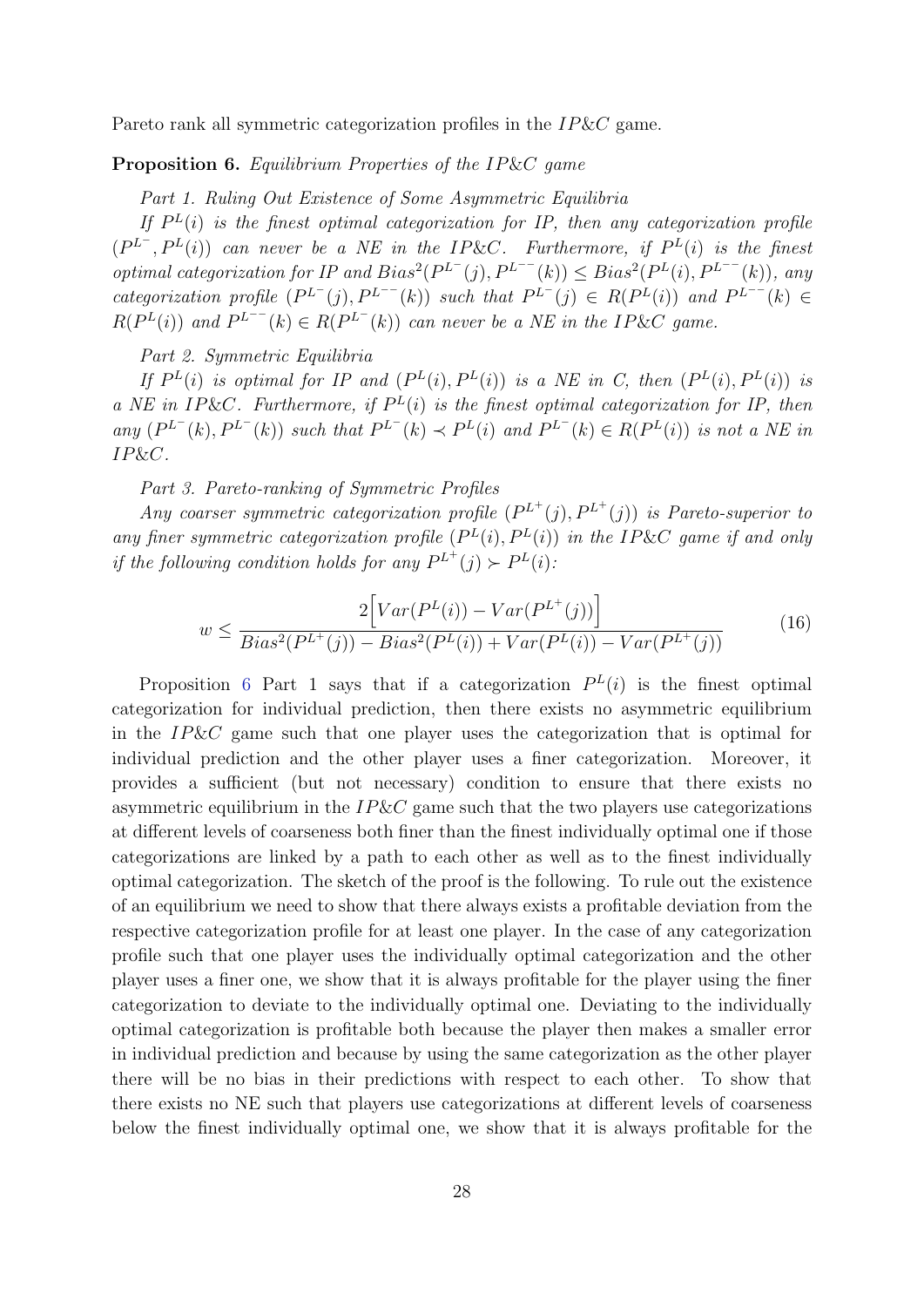player who uses the finer categorization of the two to deviate to the individually optimal categorization.

The first statement in Part 2 says that if a categorization is optimal for individual prediction and if both players using this categorization is also a NE in the coordination case, then it will also be a NE in the  $IP\&C$  game. The proof is straightforward as optimality in individual prediction and NE existence in the coordination game imply that there is no rationale to deviate from this categorization profile in the  $IP\&C$  game, neither from an individual prediction perspective nor from a coordination point of view. The next statement is that if a categorization is the finest optimal for individual prediction, then both players using a finer symmetric categorization profile that is connected by a path to the individually optimal categorization is not a NE in the  $IP\&C$  case. This follows because from the individual perspective it is profitable to deviate to the individually optimal categorization, and from a coordination perspective we established in Proposition [5](#page-24-0) Part 2 that there is no finer symmetric NE in categorizations connected by a path to the individually optimal categorization.

Part 3 of Proposition [6](#page-28-0) gives us necessary and sufficient conditions under which any coarser symmetric categorization profile is Pareto-superior to any finer symmetric categorization profile in the  $IP\&C$  case. As w is the weight placed on individual predictions, this result means that symmetric categorization profiles can be Pareto ranked on their coarseness, with coarser profiles being the more efficient, also in the  $IP\&C$  case as long as individuals assign sufficient weight to being coordinated with each other.

### 4.4 Summary of the Static Model

In our static model we considered the following one-off prediction problem. An individual encounters an object and has to make a prediction of its unobserved value. The individual makes this prediction by placing the object in a category based on its observable characteristics and predicts that its unobserved value will be equal to the average unobserved value of all past experiences she has in this category. In our static framework, we assumed that the agent has already accumulated a number of past experiences, for simplicity, we take this to be  $n$  observations of each object type. She has many alternative ways of organizing her past experiences into categories. We considered what determines which categorization of her past experiences will help her make the best prediction on the next object encountered. We analyzed three variants of this problem.

First, we considered the case when the individual is only interested in predicting the true values of the next object. We find that the level of coarseness of the optimal categorization(s) for IP depends on the noise level in the environment and on the sample size of past experiences the agent has available. In deterministic environments the finest categorization is the best as its category beliefs are unbiased and there is no variance in prediction, so they are also as consistent as the beliefs of any other categorization. In a stochastic environment in which the agent has a limited amount of past experiences, however, the higher the noise and the smaller the sample size, the coarser the optimal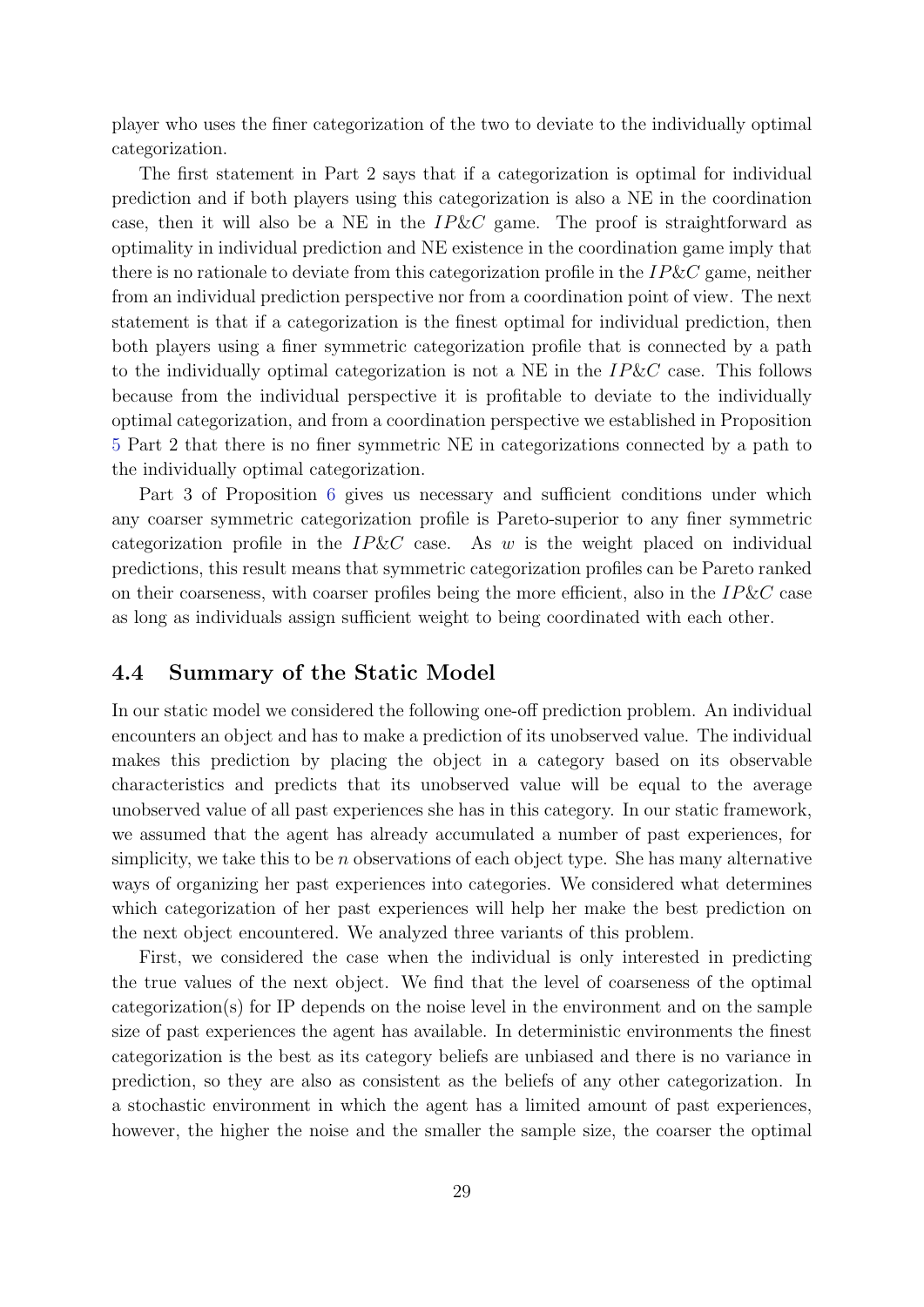categorization. In such situations coarse categorizations might perform better than fine categorizations as by lumping together a larger number of objects per category they decrease the variance in prediction. Thus, although their category beliefs are biased estimators, they may have a lower  $EPE^{IP}$  as their beliefs are more consistent estimators than the category beliefs of finer categorizations. The above result suggests one rationale for why economic agents may use coarse categorizations even if there are no costs of categorizing finely and no bounds on computational power. That is, they may categorize coarsely as coarse categorization leads to better predictions in stochastic environments.

Second, we considered a one-off coordination problem in which two agents want to coordinate their predictions on the next object encountered. We find that if players have an incentive to coordinate, using categorizations at different levels of coarseness is not optimal. There can be only NE in which players use categorizations at the same level of coarseness. But a given symmetric categorization profile may or may not be a NE depending on the noise level. If the environment is deterministic, all symmetric categorization profiles are NE and are equally efficient. The higher the noise in the environment, the greater the incentive to deviate to a coarser categorization. Thus, as noise increases, finer symmetric categorization profiles gradually stop being NE. If noise is sufficiently high, the unique NE is both categorizing at the coarsest possible level. Interestingly, both using the coarsest possible categorization is a NE for any noise level. Moreover, coarser symmetric categorization profiles are Pareto-superior to finer symmetric categorization profiles for any positive noise level. The intuition is that, on the one hand, by using a symmetric categorization profile, players have no bias from one another. On the other hand, by using coarse categorizations, they minimize their variance in prediction. These two results suggest pressure to use coarse categorization in environments in which players want to coordinate their predictions. When analyzing the connection between optimality of a categorization for individual prediction and NE in the coordination game, we establish sufficient conditions under which if a given categorization is optimal for IP, there are no NE in categorizations finer than the finest individually optimal one but only NE at the same level of coarseness or coarser. These results together suggest that the attempt to coordinate predictions with others may be a further rationale for coarse categorization, additional and complementary to those so far discussed in the literature.

Third, we considered the case when players want both to predict the true object value correctly and to coordinate their predictions with each other. Naturally, the analysis of this case is much more complex. We analyzed some equilibrium properties and showed that we can rule out some classes of profiles involving categorizations below the individually optimal level of coarseness.

# <span id="page-30-0"></span>5 Dynamic Model

There are many alternative approaches to analyzing categorization. Our static model presented and analyzed in sections [3](#page-8-0) and [4](#page-14-0) provides one possible perspective. In it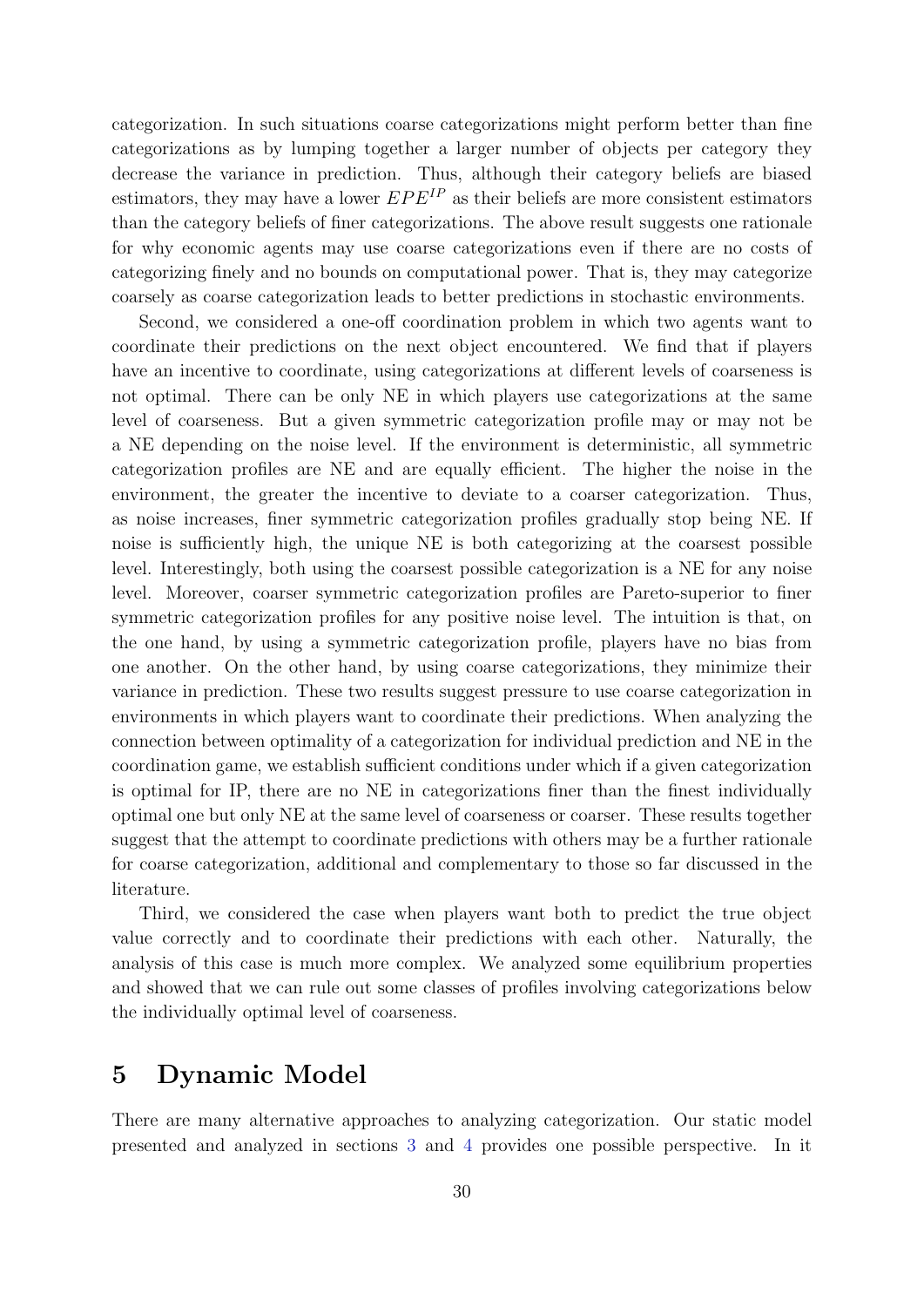we made some assumptions in order to facilitate analytical tractability. In this section we present a complementary dynamic framework based on a number of alternative assumptions. The basic underlying problem that we consider is the same. An agent observes some characteristics of an object and has to predict its unobserved value. She uses her past experiences stored in categories to make predictions. Our focus is again on analyzing the properties of different alternative ways of categorizing and the tension between fine and coarse categorization. And as before we consider three variants of this problem: individual prediction, coordination, and individual prediction and coordination.

The main conceptual differences between the static and the dynamic model are the following. The first one relates to the nature of the prediction situation we consider. In the static model we assumed that the agent has already accumulated a number of past experiences and faces the task of making a one-off prediction. In the dynamic model, we consider a dynamic situation instead. The agent faces a stream of objects, one in each period. She has to make a prediction of the object's unobserved value each period as she encounters it. Second, in the static model we compared the expected prediction error of all possible categorizations without considering how an agent learns to categorize. In the dynamic model we consider the question whether an agent can learn to adapt by learning the most appropriate categorization for a given environment. The agent starts out with a random set of possible categorizations and searches for the best categorizations to use. This makes the dynamic framework also suitable to analyze adaptation in nonstationary environments. Third, a further assumption that we relax here is that we allow not only for disjoint partitionings of the object set but also for hierarchical and incomplete categorizations. Hierarchical categorization abound in the real world. For example, someone could distinguish the category 'any workers' as a possible input factor, and at the same time the subordinate category 'British workers' and the category 'other workers'. An incomplete categorization is one that lacks a category for some type of objects, e.g. the categorization containing only categories 'European food' and 'Asian food'.

### 5.1 Basic setup

We now present the basic setup of the dynamic model that is used in all three cases of individual prediction, coordination, and  $IP\&C.^{26}$  $IP\&C.^{26}$  $IP\&C.^{26}$  An agent starts out with a pool containing a limited number of different categorizations. This number is much smaller than the number of all possible categorizations. At the outset the agent starts with a random set of categorizations. Each period she encounters an object. She chooses a categorization from the pool to use and a category within this categorization. She makes a prediction of the unobserved values of the object equal to the category belief for the respective category. Afterwards the true object values are revealed and the agent uses them to calculate her payoff, to update her beliefs for the category and categorization

<span id="page-31-0"></span><sup>26</sup>Our dynamic model is non-Bayesian. For discussions and comparisons of the predictions of categorical and Bayesian decision makers, we refer to [Peski](#page-44-2) [\(2011\)](#page-44-2) and [Mullainathan](#page-44-7) [\(2002\)](#page-44-7).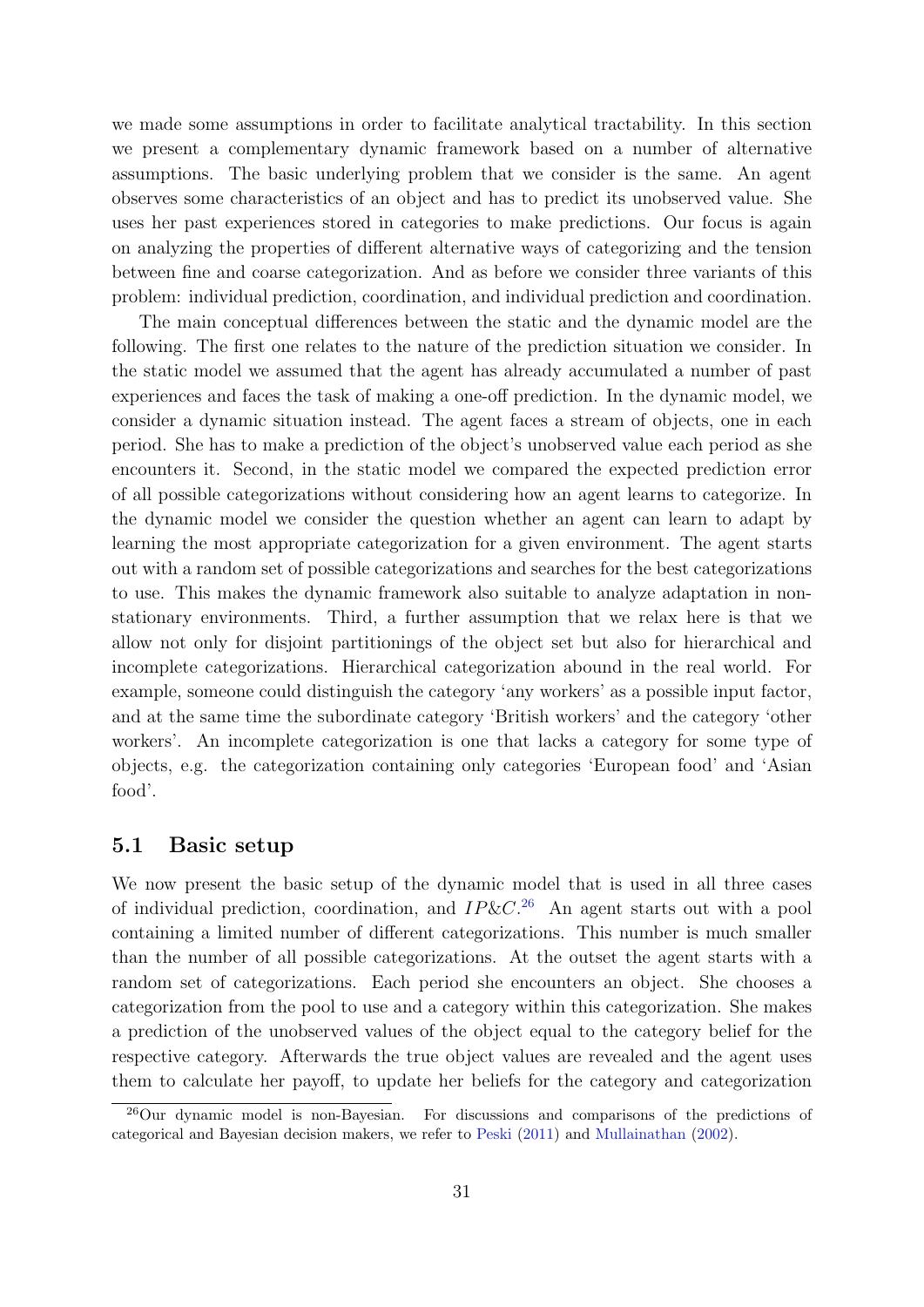she has used, and to update her valuation of their performance.

To analyze the properties of the categorizations that agents learn if they are only interested in coordinating their predictions with each other, we additionally assume that there are a number of agents and that two of them are randomly matched each period. The two matched agents encounter the same object and each of them independently chooses some categorization and category to use as described above, and makes her prediction about the unobserved value of the object. After predictions are made both the true object values and the prediction of the other are revealed to the agent. Agents use the true object value to update their beliefs. As they only care about coordinating their predictions with each other, they use their prediction error from the other agent's prediction to update their valuation of how good the category and categorization used are for coordination.

The set up for the case when they care both about predicting the true object value and about coordinating their prediction with each other is analogical. The only difference is that each agent uses a weighted average of the prediction error from the true object value and the prediction error from the other agent to update her valuation of how good the category and categorization used are.

# 5.2 Using Categories to Predict

The agent encounters an object each period. The object's observable characteristics are described by a vector  $x \in \{0,1\}^l$  and the object's unobservable characteristics by a vector  $y \in \mathbb{R}^m$ . The agent makes a prediction about the object's unobservable characteristics by putting the object in a category based on its observable characteristics. A category is represented as a rule consisting of a filter string and a belief attached to it. The category filter can consist of 1, 0, and  $\#$ , where  $\#$  means that the attribute in this position is not taken into account.<sup>[27](#page-32-0)</sup> As an example, in the case of two object attributes, the set of possible filters is given by  $\mathcal{F} = \{11, 10, 01, 00, 1\#, 0\#, \#1, \#0, \#1\}$ .<sup>[28](#page-32-1)</sup> The filter 11 can only be used on objects of type 11. The filter  $1\#$  is equivalent to the category type {11, 10} from our static model and can be applied both to objects type 11 and 10. The filter  $\#\#$  is applicable to all four object types:  $\{11, 10, 01, 00\}$ . Thus, the more  $\#$  signs in the category filter, the more object types will be matched by this category and therefore the coarser it is.[29](#page-32-2)

A categorization is a finite set of rules. For example, the categorization  $\{0\#,01,1\#\}$ 

<span id="page-32-0"></span> $27$ The use of filter strings is convenient for the computational model. For a similar use of filters, see [Arthur et al.](#page-42-7) [\(1997\)](#page-42-7).

<span id="page-32-1"></span><sup>28</sup>The number of possible categories here is different than in the static model. This is due to the wellknown linear separability issue discussed in [Minsky and Papert](#page-44-16) [\(1969\)](#page-44-16) and [Rumelhart and McClelland](#page-44-17) [\(1986\)](#page-44-17). That is, it is impossible to have a filter that places two objects that differ on all possible object attributes together without including all other objects. E.g. the objects 01 and 10 cannot be put in one separate category without including 11 and 00. It is easy to solve this by adding an additional dimension that is a nonlinear combination of the present features. We simply abstract from this issue as solving it would unnecessarily complicate the model without adding new insights.

<span id="page-32-2"></span><sup>&</sup>lt;sup>29</sup>The number of category filters is given by  $|\mathcal{F}| = 3^l$ .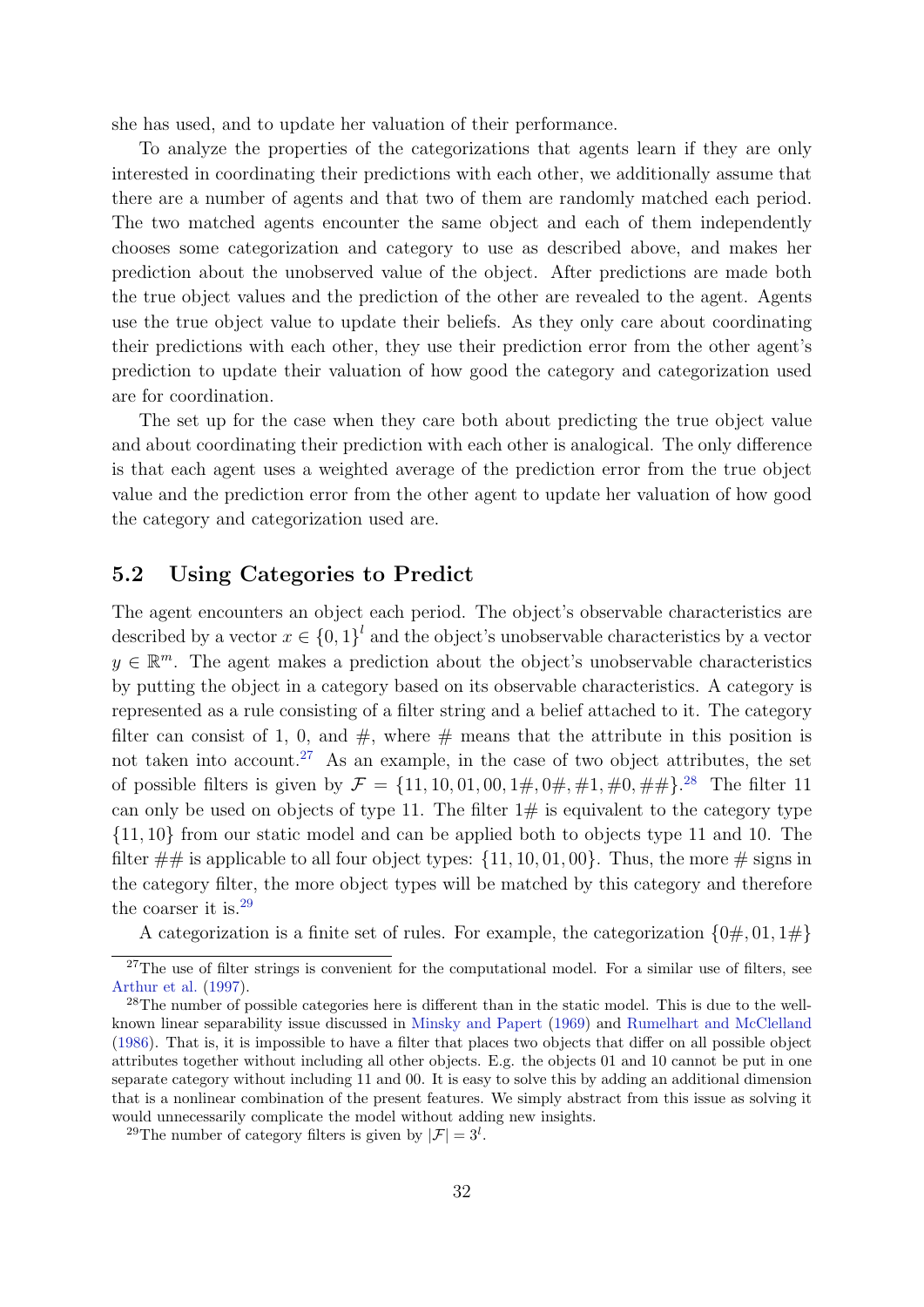has three categories. In contrast to the static model, a categorization here is not necessarily a disjoint partitioning of the object set. For example, in the categorization  $\{0\#,01,1\#\},$  both  $0\#$  and 01 can be used to make predictions about objects type of 01. The agent can also have incomplete categorizations, i.e. such that do not completely cover the set of object types. For example, the categorization  $\{1\#,00\}$  does not contain a rule for objects type 01. We assume that a categorization cannot contain the same rule filter twice.[30](#page-33-0)

At any given time the agent has a pool containing a number of categorizations. The agent keeps track of the performance of each categorization using a measure called strength. Each period she chooses a categorization from the pool using the standard discrete choice framework known as the logit rule (McFadden, 1973). The probability of choosing a categorization  $i$  in period  $t$  is:

$$
p_t(i) = \frac{e^{\beta s_t(i)}}{\sum_j e^{\beta s_t(j)}} , \qquad (17)
$$

where  $s_t(i)$   $(s_t(j))$  is the strength of categorization i (j) in period t and  $\beta$  is a parameter determining the sensitivity of choice to categorization strength. For  $\beta = 0$  choice is uniform random, i.e. independent of strength. If  $\beta > 0$  stronger categorizations have a higher probability of being selected. If  $\beta$  is sufficiently large, the strongest categorization is selected with probability 1.

If there is only one category filter in the selected categorization that is applicable to the object's observed attributes, the respective category is used. If more than one category filter fits the object's attributes, the agent selects among them with the logit rule and is more likely to choose the one that has made better predictions in the past (positive  $\beta$ ).

The agent makes a prediction of the unobserved values of the object equal to the belief of the selected category. If no category filter in the categorization fits the object's attributes, the agent makes a prediction of the unobserved value of the object using the belief of the categorization. If the object has been put in a category that did not contain any observations yet, the agent makes a random prediction (drawn from the distribution of objects for this object type in the environment).

# 5.3 Learning

After the prediction is made the true unobserved values of the object are revealed. She uses this true value to update the beliefs of the categorization and category she has

<span id="page-33-0"></span><sup>30</sup>Allowing for non-disjoint partitionings of the object set means that there are even more categorizations or models of the world that the agent could use to make predictions than in the case considered in our static model. If we restrict attention to those categorizations whose number of categories is smaller or equal to the number of different object types in the population, the number of possible categorizations including those that are not a disjoint partitioning of the object set is:  $|\mathcal{P}| = \sum_{i=1}^{2^l} {3^i \choose i}$  $\binom{3^i}{i}$ . For example, with  $l = 2$  attributes and  $|O^T| = 2^l = 4$ , the number of possible categorizations is:  $|\mathcal{P}| = \sum_{i=1}^{4} {9 \choose i} = {9 \choose 1} + {9 \choose 2} + {9 \choose 3} + {9 \choose 4}.$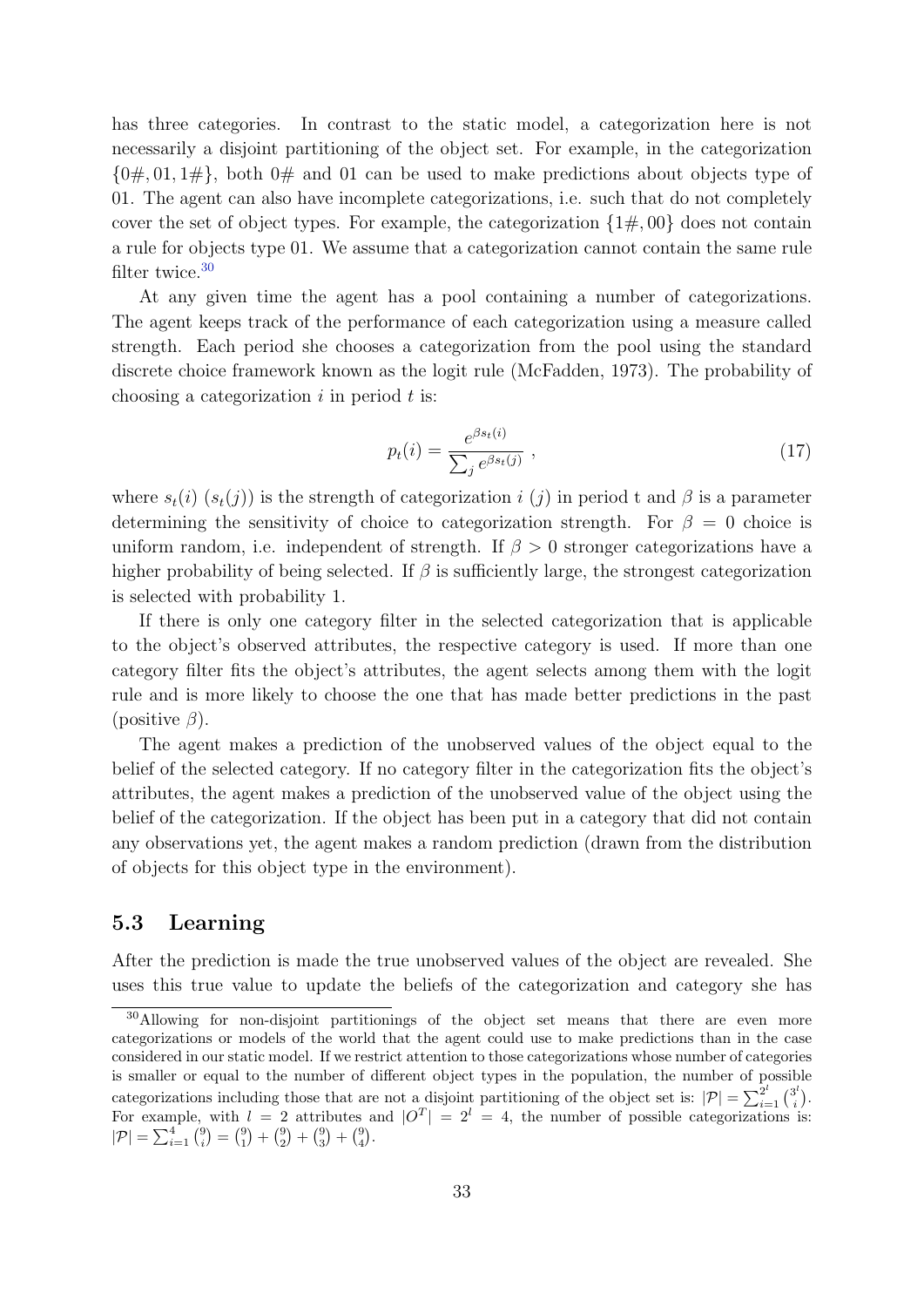used. The belief of a category (or categorization, respectively) in period t is a weighted average of the y values of the objects experienced with this category (or categorization, respectively) in the past, putting more weight on recent experiences. It is equal to:

$$
\hat{y}_t = \frac{\hat{y}_{t-1}(1-d) + y_t}{n_{t-1}(1-d) + z_t},\tag{18}
$$

where  $\hat{y}_{t-1}$  is the category (categorization) belief from the previous period;  $n_{t-1}$  is the number of objects that have been put in this category (categorization) in the past;  $y_t$ is the y-value of the object in period  $t$  if it is put in this category (categorization); and  $z_t \in \{0,1\}$  is an indicator variable showing whether the category (categorization) was used in period t. We discount past observations with a factor  $d, 0 < d < 1$ . The discount factor d is crucial for adaptation in changing environments, as it allows the agent to forget old irrelevant experiences. Note that effectively the discount factor operates as a proxy for sample size. The higher the value of  $d$  the smaller the weight of previous experiences and thus the smaller the sample size that the agent uses. A  $d = 0$  would be equivalent to no discounting.

We discount the observations in each category and categorization each period. This means that if a category is not used, its category belief stays the same  $(y_t = 0 \text{ and } z_t = 0)$ , but the information in it is discounted. Note that if a category is more general it will be used more often. The more often a category is used, the greater the sample size the category belief is based on and thus the smaller its variance in prediction (as in the static model).

The prediction error of an agent in period  $t$  is equal to the mean squared error between the predicted values and the true unobserved values of the object, i.e.:

$$
PE_t = \sum_i (\hat{y}_{ti} - y_{ti})^2 , \qquad (19)
$$

where  $\hat{y}_{ti}$  is the predicted value of the *i*-th unobserved attribute of the object encountered in period t and  $y_{ti}$  is the respective true value. The agent receives a payoff in each period that is equal to

$$
\pi_t = c - PE_t \t\t(20)
$$

where  $c$  is a constant. If the prediction error is 0, the category and categorization get the highest possible payoff c. As prediction error increases, payoff decreases.<sup>[31](#page-34-0)</sup> The agent uses the payoff to update her valuation of how good the category/categorization used is:

$$
s_t(i) = s_{t-1}(i)(1 - \alpha) + \pi_t \alpha \t{21}
$$

where  $s_t(i)$  is the strength of category/ categorization i in period t,  $s_{t-1}(i)$  is the strength of the category/ categorization i in period  $t-1$ ,  $\pi_t$  is the payoff in period t, and  $0 \leq \alpha \leq 1$ is a learning rate parameter. The higher the  $\alpha$ , the greater the weight placed on how

<span id="page-34-0"></span><sup>31</sup>The constant is chosen so that the payoff is non-negative.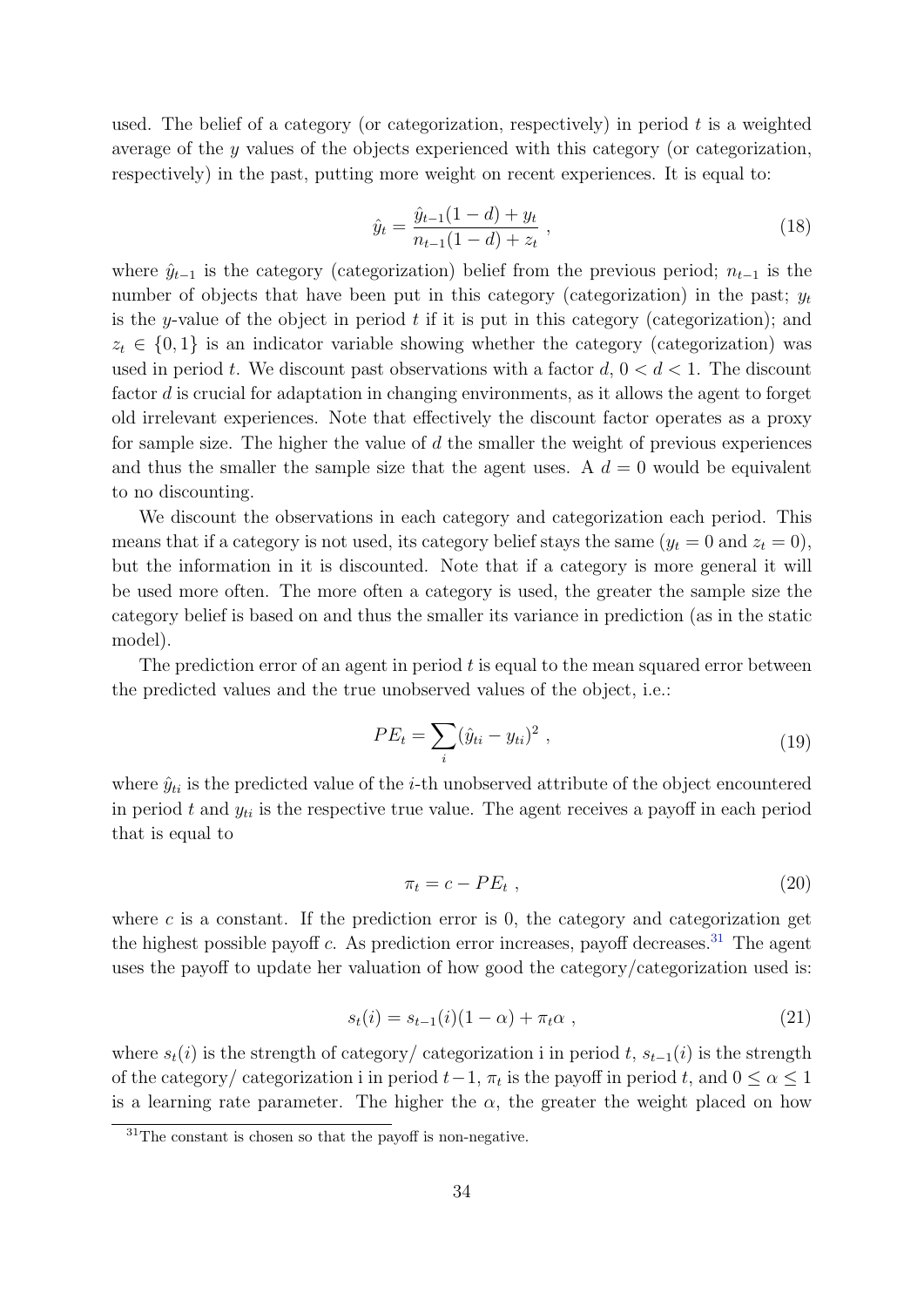useful the category and categorization were for the most recent experience relative to previous experiences.[32](#page-35-1)

Besides the updating of beliefs and the reinforcement of the categorizations and categories currently considered by the agent, she also uses her experience to update the set of categorizations that she considers. The agent learns from experience which categorizations are useful in a given environment. That is, at any given time the agent has a pool containing a limited number of categorizations that she uses. At the outset the categorizations in this pool are random. She tries them out for a number of periods, updating her valuation of how good they are. Every e periods she throws the weakest categorization (the one with the lowest strength) out of the pool and creates a new one to experiment with. To create a new categorization she chooses two of the existing categorizations from the pool with the logit rule (positive  $\beta$ ). She randomly picks categories from these selected categorizations to incorporate them in the new categorization. Each bit in a new category may be mutated with some small probability  $p_m$ . The new category receives the strength of the category it is derived from. If the sum of the number of categories in the two original categorizations is odd, then the new categorization consists of the average number of categories in the two old categorizations, rounded up or down with equal probability. If the sum of the number of categories in the two original categorizations is even, then the new categorization consists of the average number of categories in the two old categorizations, rounded up or down by one with some small probability  $p_c$ . The strength of the new categorization is equal to the average of the strengths of the two categorizations it is derived from.[33](#page-35-2)

This search mechanism allows the agent to adapt her view of the world to the environment. The idea is that as the agent gathers experiences she reevaluates her way of looking at the world. Periodically she looks at the experience that she has gathered and she abandons views of the world that performed bad in the past. She forms new views of the world by combining useful information that she has obtained and by experimenting. For example, if categorizations in the pool consisting of few categories have been more successful in the past, the agent is more likely to choose them as a basis for forming a new categorization. This new categorization is then also more likely to consist of few categories.

# <span id="page-35-0"></span>6 Analysis of the Dynamic Model

In this section we present a numerical analysis of the dynamic model. The analysis focuses on the dynamics of some properties of the categorizations that an agent learns

<span id="page-35-1"></span><sup>&</sup>lt;sup>32</sup>Placing a higher weight on recent experiences is useful for the agent when she knows that the environment she is in is changing. It helps her adapt her view of the world more quickly.

<span id="page-35-2"></span><sup>&</sup>lt;sup>33</sup>The above mechanism is a form of a genetic algorithm, closely related to rule-based systems; see e.g. [Holland et al.](#page-43-17) [\(1989\)](#page-43-17). A main difference to commonly used rule-based systems however is that while in rule-based systems the genetic step is performed with respect to rules, in our algorithm it is performed with respect to categorizations, i.e. sets of rules.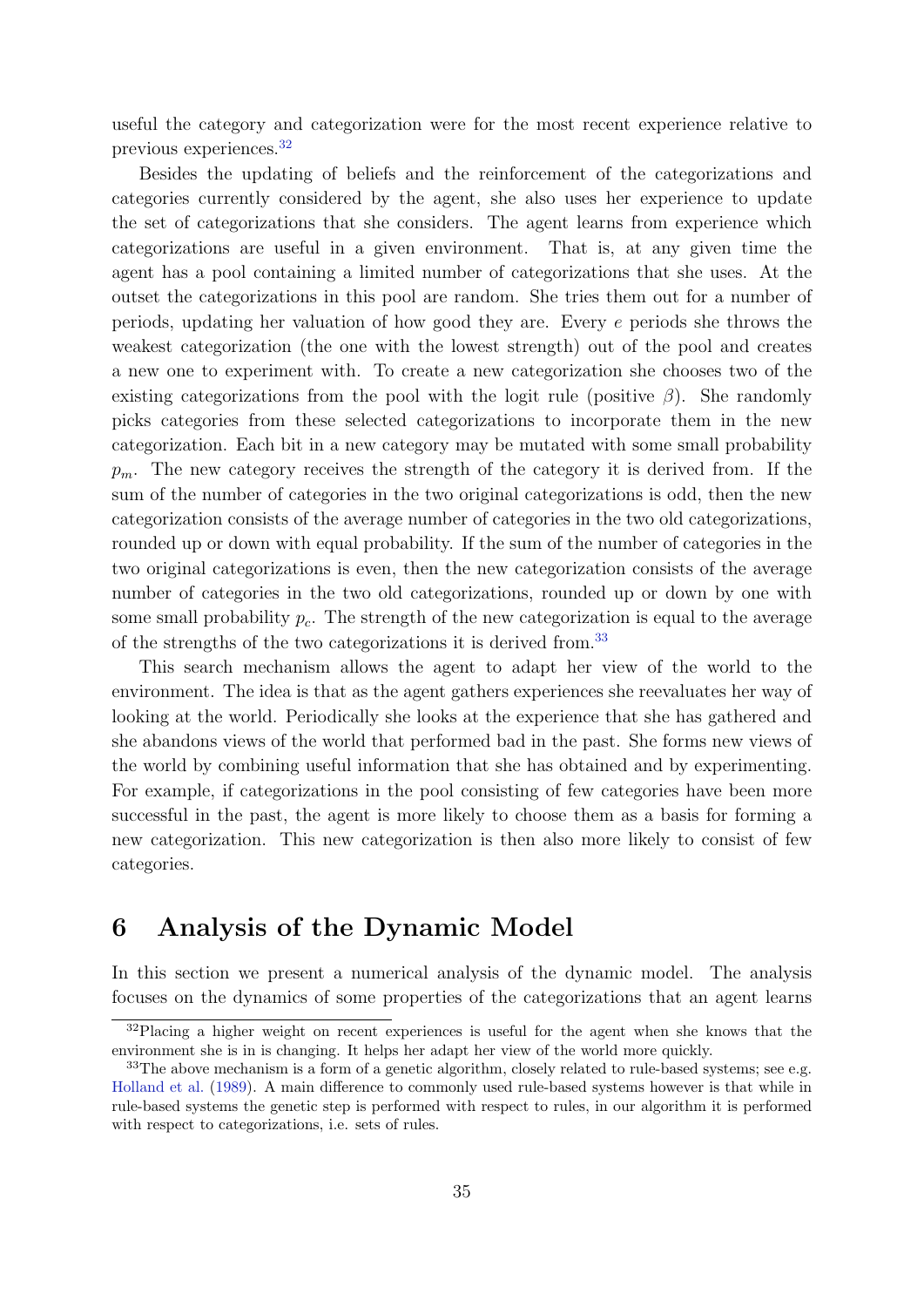over time. We investigate how the categorizations that the agent learns are determined by the situation she is in. To facilitate tractability we consider the case of two object attributes and four object types, but the model is applicable to higher numbers of object attributes. There are a number of general parameters that we keep fixed throughout the analysis. They are shown in Table [1.](#page-36-0) At any given time the agent has eight categorizations in the pool to choose from. The evolution step is performed every  $e = 800$  periods. All categorizations and categories are initialized with a strength of 0.5 and we rescale strengths between 0 and 1 each period. The  $\beta$  for the categorization choice is 5 both for the choice of categorization to use each period and for the choice of categorizations in the genetic step. The  $\beta$  for category choice is 2. The learning rate  $\alpha$  both for updating the strength of categories and categorizations is 0.001. All results reported are based on an average of 1000 runs. We use a moving average window of 1000 periods. In the analysis we report we use the function  $y_i = x_i + \epsilon$ .

| Parameter                                 | Value                               |
|-------------------------------------------|-------------------------------------|
|                                           |                                     |
| Number of categorizations in the pool     | 8                                   |
| Number of periods between evolution steps | 800                                 |
| Initial categorization strength           | 0.5                                 |
| Initial category strength                 | 0.5                                 |
| Rescaling of strength $[0, 1]$            | yes                                 |
| $\beta$ categorization choice             | 5.0                                 |
| category choice<br>B                      | 2.0                                 |
| $\alpha$                                  | 0.001                               |
| $p_m$                                     | 0.333                               |
| $p_c$                                     | 0.066                               |
| Number of runs                            | 1000                                |
| Number of periods moving average window   | 1000                                |
| $\sigma^2$                                | $0.00 - 2.25$ (see details in text) |
| Discounting                               | $0.05 - 0.50$ (see details in text) |
| Function $y = f(x) + \epsilon$            | $y_i = x_i + \epsilon$              |

<span id="page-36-0"></span>Table 1: Parameters Dynamic Model

We begin by analyzing the case when the agent cares only about individual prediction, followed by the case when she cares only about coordination. Finally, we present the case when agents care about both.

# 6.1 Individual Prediction

We first consider the case of an individual who is only interested in predicting the true object values correctly. We analyze the effect of the stochasticity of the environment and of the discounting parameter on the coarseness of the categorizations that the agent learns.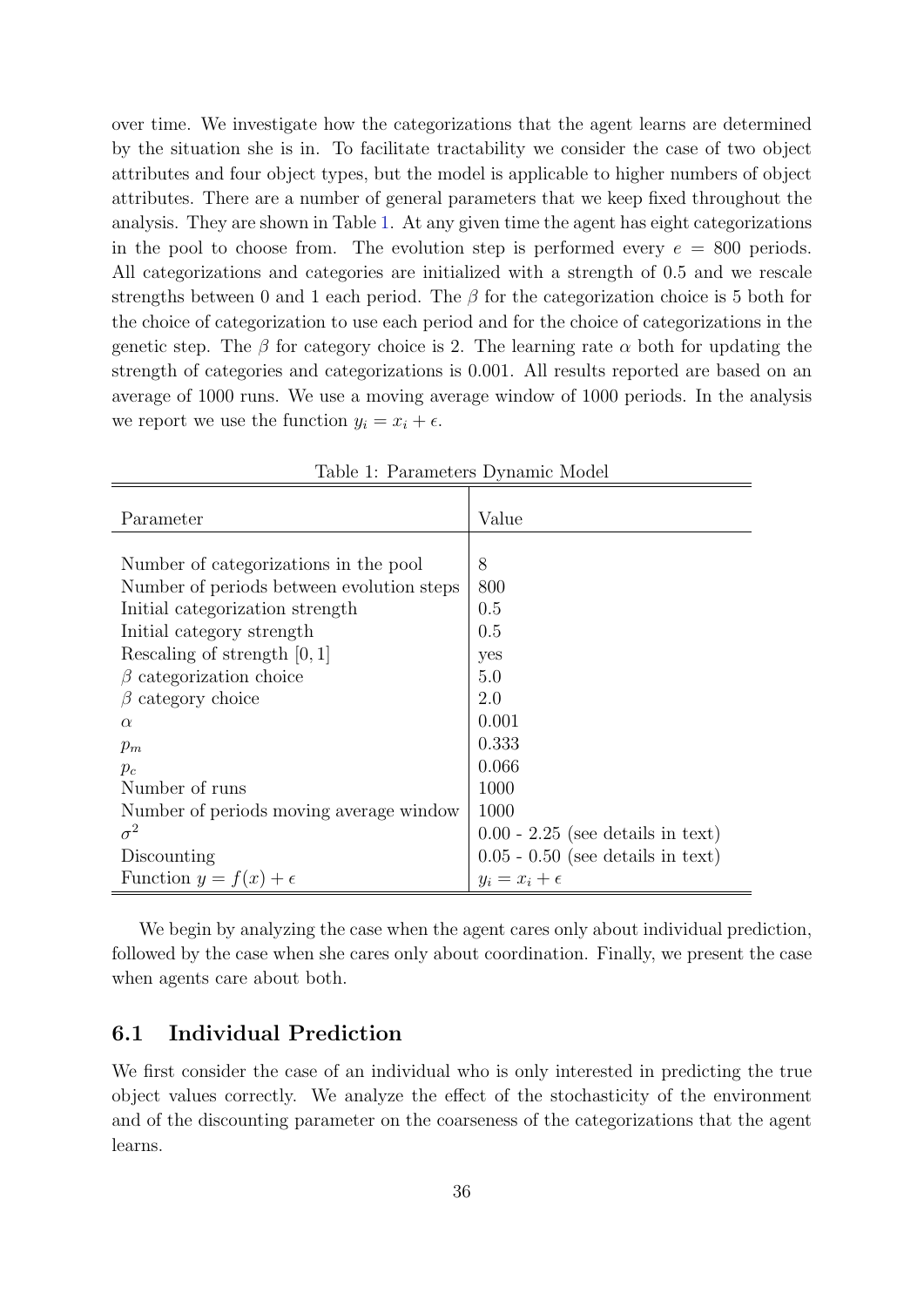Figure [2a](#page-37-0) represents the coarseness of the categorizations that the agent learns over time for various levels of noise in the environment and for a fixed discounting factor. The indicator of coarseness on the y-axis is the average number of categories in the categorizations in the agent's pool. The higher the average number of categories in a categorization, the finer it is. Thus, a low average number of categories in a categorization in the agent's pool indicates coarse categorizing. We focus on the long horizon as we are interested in the properties of the categorizations that the agent learns in alternative environments in the long term. Figure [2b](#page-37-0) illustrates the corresponding dynamics of the prediction error that the agent makes with respect to the true values of the object. The parameters used in these figures are the same as in Table [1.](#page-36-0) In Figure [2](#page-37-0) we vary the level of  $\sigma^2$  keeping the discount factor fixed at 0.3.



<span id="page-37-0"></span>Figure 2: Effect of noise on coarseness

A noise level of  $\sigma^2 = 0$  corresponds to a deterministic environment. We can see in Figure [2a](#page-37-0) that in such an environment the categorizations that the agent learns consist on average of the maximum possible number of categories. As the noise level increases to  $\sigma^2 = 0.64$ , the categorizations that the agent learns become coarser with an average number of categories around 2.6. For even higher noise levels of  $\sigma^2 = 1$  and  $\sigma^2 = 2.25$ , the categorizations that the agent learns at the end of a large number of periods converge towards an average number of categories just above and below 2, respectively. In Figure [2b](#page-37-0) we can see that in a deterministic environment the agent learns to make no prediction error by using categorizations with the highest possible number of categories. As the noise level increases, it is not possible for the agent not to make any prediction errors, but the prediction error she makes decreases as she learns categorizations which are more suitable for the respective type of environment.

<span id="page-37-1"></span>Numerical Result 1. For a given (positive) level of discounting, the categorizations that the agent learns are coarser the higher the noise level.

Figure [3a](#page-38-0) represents the effect of the discounting factor on the coarseness of the categorizations that the agent learns over time for a given noise level. The discounting is a proxy for sample size. Thus, we see that the higher the discounting, i.e. the smaller the sample size of past experiences the agent has available, the coarser the categorizations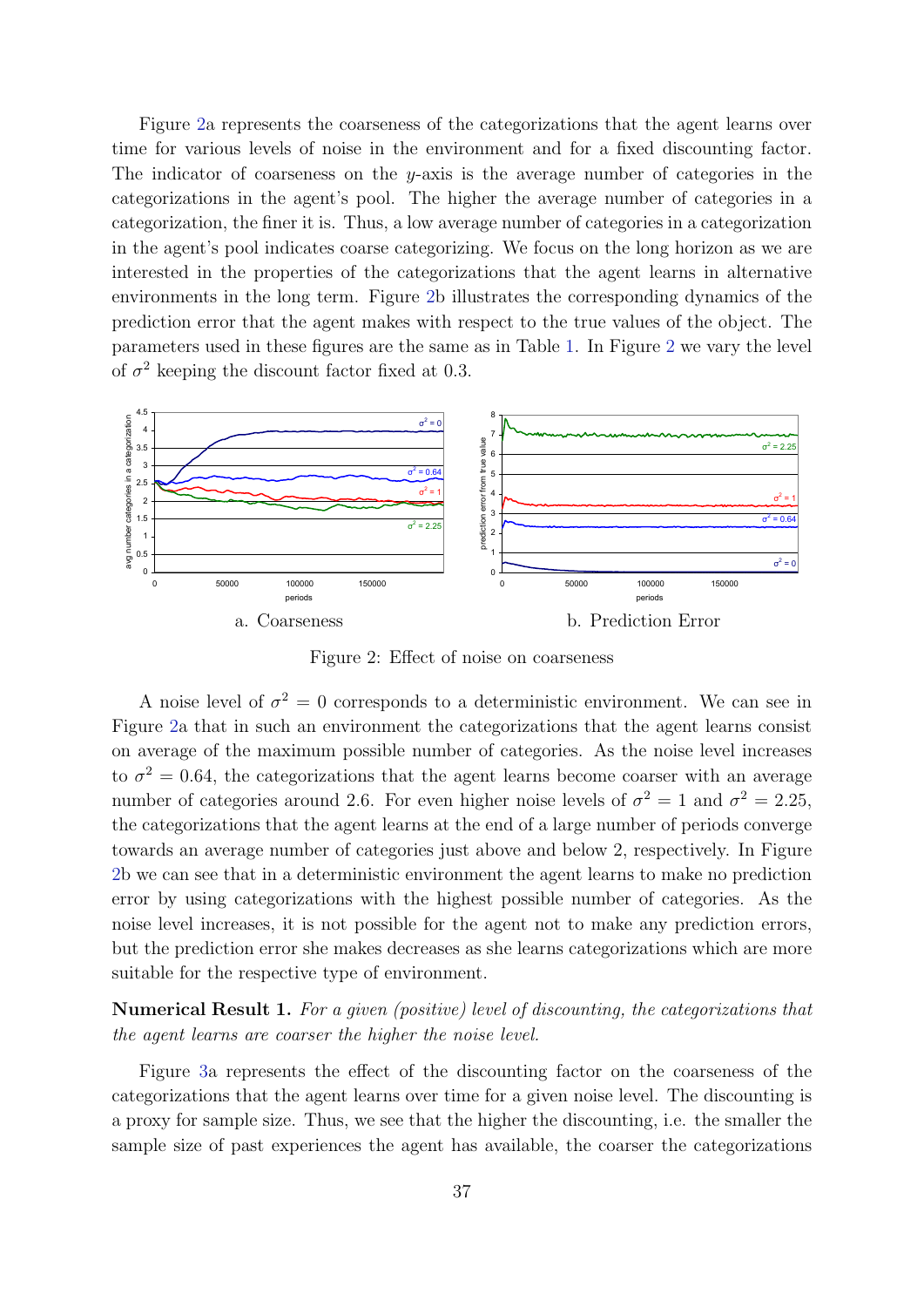that the agent learns. Under a discount factor of  $d = 0.05$  the agent learns categorizations that consist on average of more than three categories. Under a discount factor  $d = 0.5$ she learns categorizations that consist on average of less than two categories. In Figure [3b](#page-38-0) we see the corresponding prediction error that the agent makes. The prediction error is higher the higher the discounting, but in each case it decreases over time as the agent learns the categorizations that are suitable. The parameters used are again the ones shown in Table [1.](#page-36-0) The noise is fixed at  $\sigma^2 = 0.64$ .



<span id="page-38-0"></span>Figure 3: Effect of discounting on coarseness

# <span id="page-38-1"></span>Numerical Result 2. For a given (positive) level of noise, the categorizations that the agent learns are coarser the higher the discounting.

In the static model we developed earlier we showed that the higher the noise level and the smaller the sample size the agent has available, the coarser the optimal categorization(s) (Proposition [3\)](#page-19-0). Our Numerical Results [1](#page-37-1) and [2](#page-38-1) are in line with this finding. We have shown that the agent of our dynamic model learns to categorize finely in a deterministic environment and to categorize more and more coarsely as the noise level increases and as her discounting of past observations increases.

### 6.2 Coordination

Next, we consider the case when agents are only interested in coordinating their predictions with each other. We would like to understand better whether if they are only interested in coordinating, they will learn ways of categorizing that are similar to each other. We consider two alternative indicators of similarity. The first one is a measure of the similarity of the categorizations that the agents learn, i.e. of the categorizations in their pools. The second one measures similarity of the categories that they use.

The analysis was conducted with a total number of 20 agents in the pool, two of whom are randomly matched each period. We used a  $\sigma^2 = 0.25$  and a discount factor of 0.05. In Figure [4a](#page-39-0), we present our first measure, the absolute difference in the number of categories in the categorizations in the pools of the agents that are matched in a given period. Figure [4a](#page-39-0) shows that over time the absolute difference in the number of categories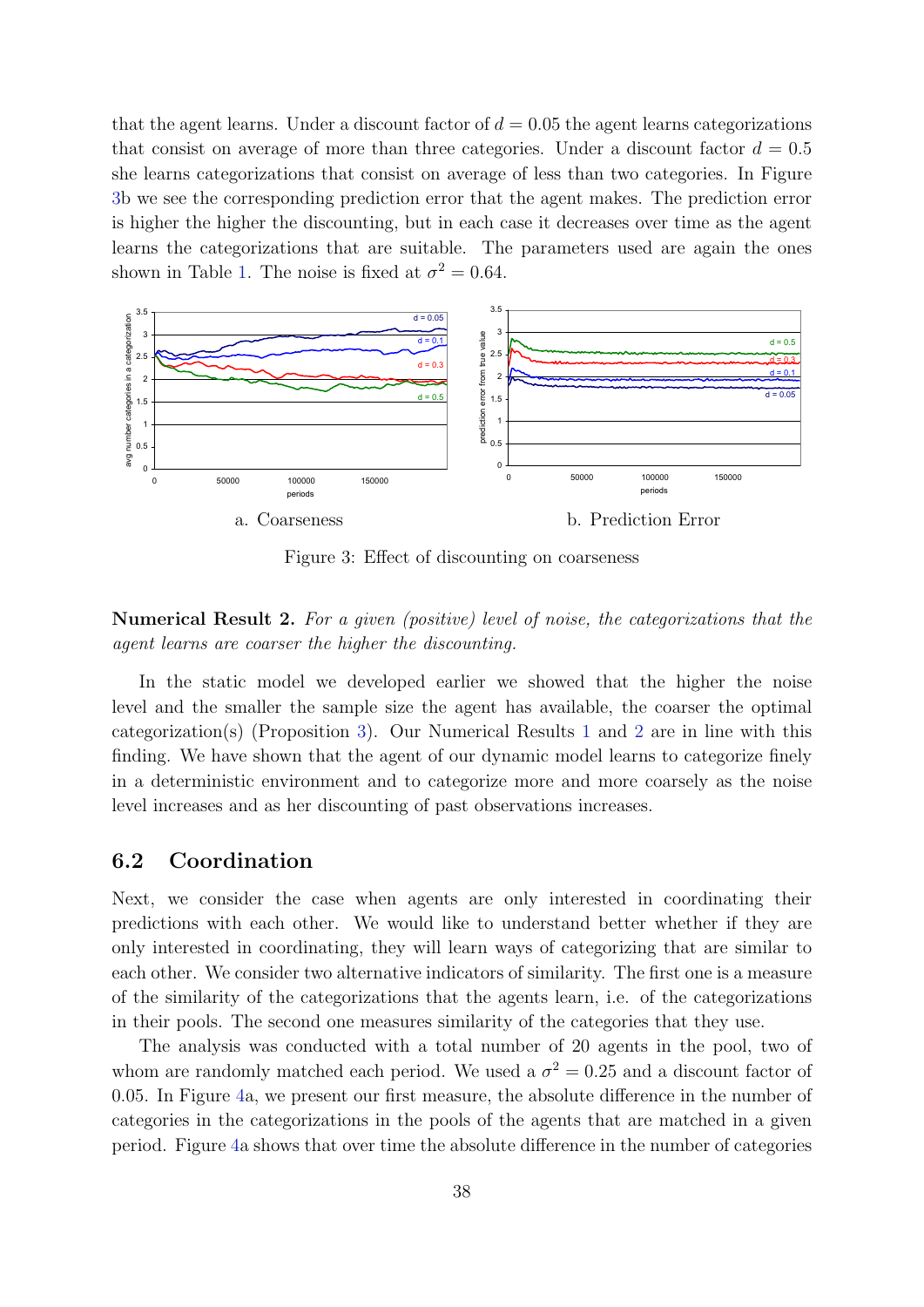

<span id="page-39-0"></span>Figure 4: Similarity of categorizations in case of coordination

in the categorizations in the pools of the players declines substantially and reaches a value of 0.2. This indicates that over time players learn categorizations of more or less similar level of coarseness. This is interesting as it is in line with Proposition [4](#page-22-0) Part 1 in which we showed that in the static setup if players are only interested in coordinating there are no NE in which the two players use categorizations of different levels of coarseness.

Figure [4b](#page-39-0) presents our second indicator, similarity of the categories used by the players. The similarity of two categories is calculated as the ratio of the number of objects that can be categorized by both categories to the number of objects that can be categorized by either category. Similarity ranges between 0 and 1. In case one player has a category for the object encountered and the other does not, similarity is 0. In case both players do not have a category for the object encountered, similarity is 1. We see that over time the similarity measure almost doubles reaching a level of 0.8 out of 1. It does not reach the maximum value of 1, which is related to the fact that under these parameters players learn to use relatively coarse categorizations and there can be different coarse categorizations that make similar predictions (see Figure [4c](#page-39-0)). Figure [4c](#page-39-0) shows the average number of categories in the categorizations that players use. Note that in a pool containing a large number of agents, agents need to use coarse categorizations in order to coordinate, as each of them has had different experiences in the past. There are many coarse categorizations with which agents can minimize their prediction error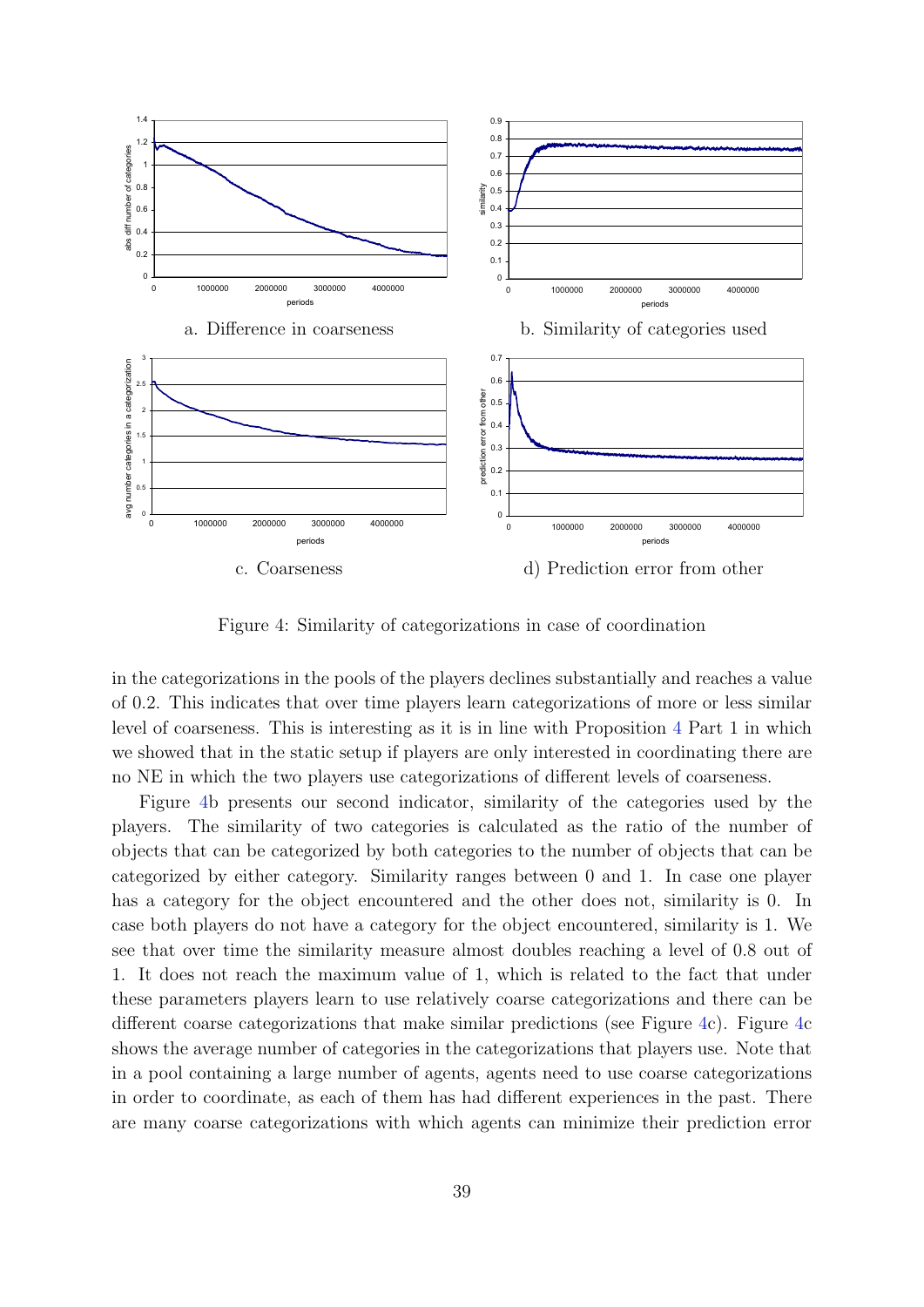from one another. Thus, they do not necessarily need to use the same categorization. Figure [4d](#page-39-0) shows the dynamics of prediction error from the other's prediction. We see that prediction error from the other decreases over time as the agents learn to use more similar categories.<sup>[34](#page-40-0)</sup>

Numerical Result 3. If agents aim to coordinate predictions they learn more similar ways of categorizing.

# 6.3 Individual Prediction and Coordination

Finally, we consider the properties of the categorizations the players learn if they are interested both in predicting the true object value correctly and in coordinating their predictions with each other. More precisely we are interested in how the attempt to coordinate with another person affects the way an individual categorizes.



b. Prediction error from true value c. Prediction error from other

<span id="page-40-1"></span>Figure 5: Effect of higher weight on coordination

The analysis was conducted with a pool of 20 agents, two of whom were matched each period. We used a  $\sigma^2 = 0.25$  and a discount factor  $d = 0.05$ .

<span id="page-40-0"></span><sup>&</sup>lt;sup>34</sup>In Figure [4d](#page-39-0) there is an initial increase in prediction error from other's prediction. This is related to the fact that there are a large number of agents in the pool, two of whom are matched each period. As each agent in the pool has different past experiences, it takes time for agents to find the optimal level of coarseness.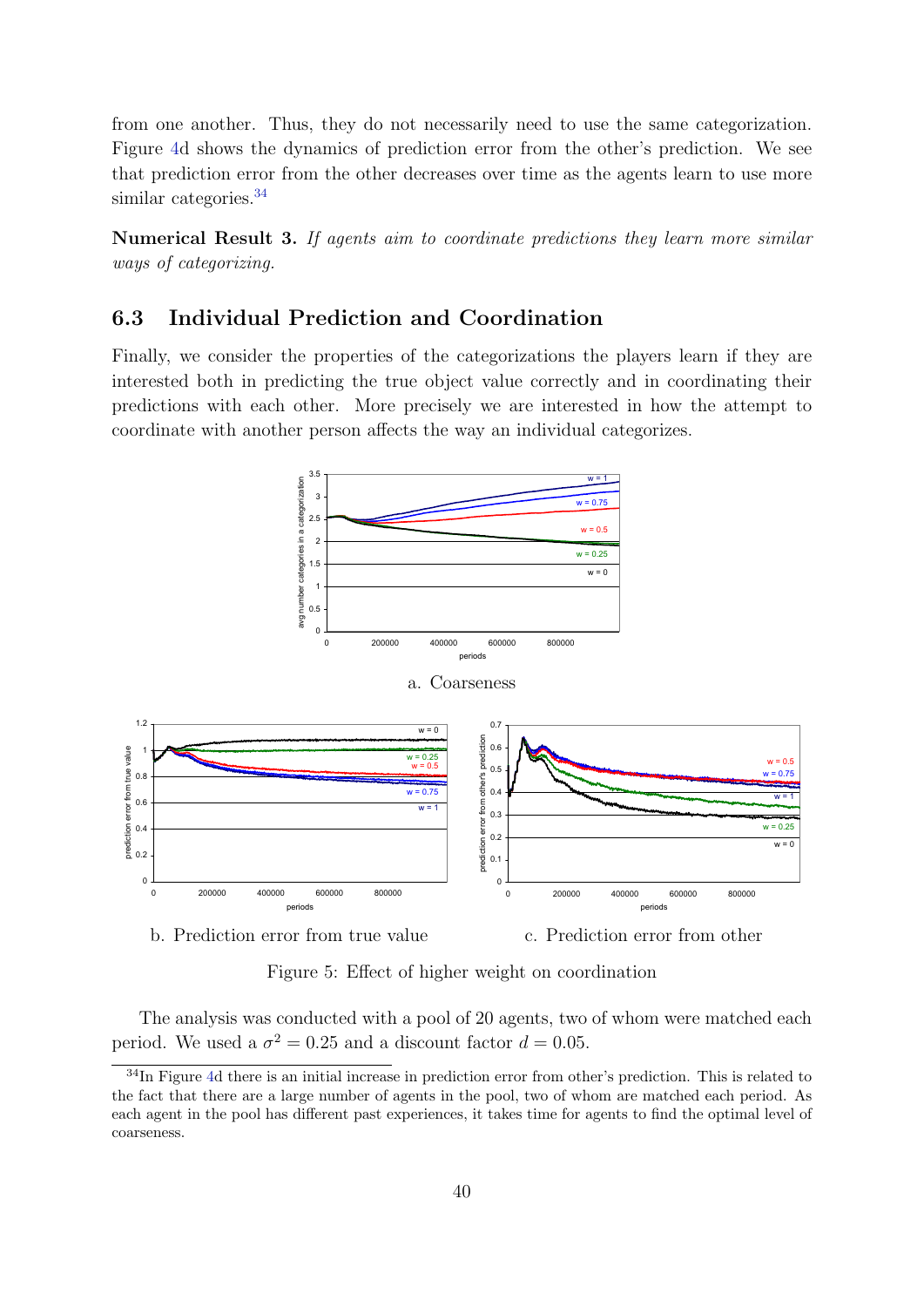Figure [5a](#page-40-1) shows the average number of categories in a categorization in the agent's pool over time for alternative weights on individual prediction and coordination. A weight of  $w = 1$  means that an agent is only interested in IP. A weight of  $w = 0.75$ indicates that this is the respective emphasis on individual prediction with the remaining  $1 - w = 0.25$  weight placed on coordination. We see that the higher the weight agents place on coordination, the coarser the categorizations that they learn. Figures [5b](#page-40-1) and [5c](#page-40-1) show the prediction errors from the true value and from the other player's prediction, respectively. We observe that the higher the weight on IP, the lower the error with respect to the true object value in the long term. There is a non-monotonicity of the dependence of prediction error from the other on the weight  $w$ .

Numerical Result 4. The higher the weight on coordination, the coarser the categorizations that players learn.

### 6.4 Summary of the Results of the Dynamic Model

In sections [5](#page-30-0) and [6](#page-35-0) we presented a dynamic framework for analyzing categorization. We considered the following problem. There is an agent who observes some characteristics of an object each period and has to predict its unobserved value. The agent searches for the best categorizations or models of the world to use in a given environment. She starts out with a random set of categorizations and learns through trial and error which categorizations are useful in a given environment by searching the space of possible categorizations. We find that if the agent is only interested in predicting the true object value correctly, the higher the noise in the environment and the higher the discounting of past observations, the coarser the categorizations that she learns. If players are only interested in coordinating their predictions with each other, they learn similar ways of categorizing. These results are in line with the intuition developed in the static model.

The dynamic model allowed us to analyze how the categorizations that the agent learns depend on how much the agent cares about individual prediction and about coordination, respectively. We observe that the attempt to coordinate with others changes the way an individual categorizes. We find that the more an agent is interested in coordinating with others, the coarser the categorizations that she learns. This is consistent with the intuition developed in the static model regarding higher efficiency of categorization profiles at a higher level of coarseness. Agents can coordinate with each other better if they use coarser categorizations because by lumping more objects together in a single category each of them is better able to decrease her variance in prediction. The lower the variance in prediction of each agent, the less the players' predictions are going to differ from one another and hence the better the coordination.

# <span id="page-41-0"></span>7 Concluding Remarks

This paper investigates the usage of categories to make decisions. We focused on the basic properties of different ways of categorizing - addressing in particular the question which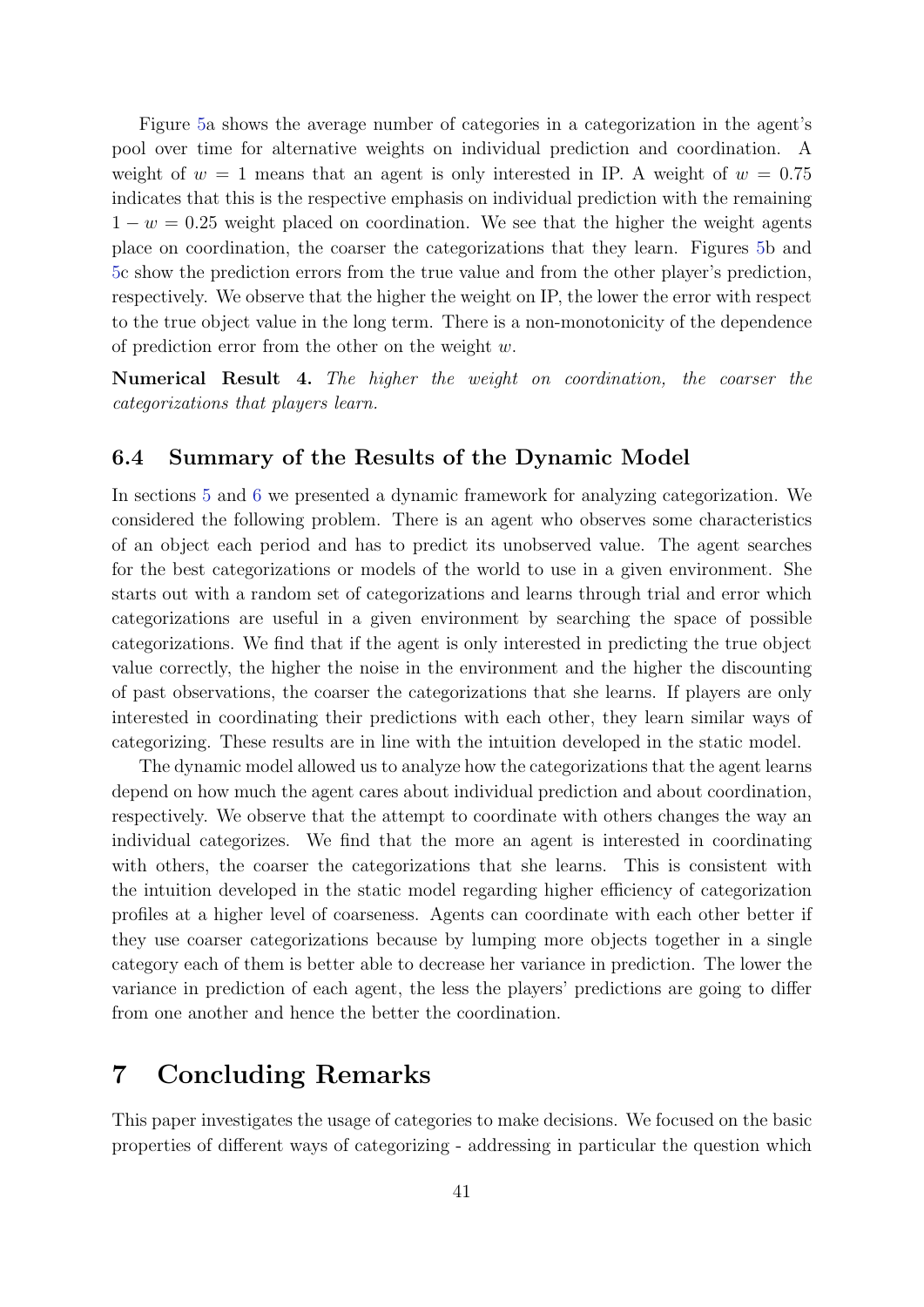factors influence whether it is more useful to categorize finely or to categorize coarsely. We construct two complementary models to analyze the above described problem - a static and a dynamic model. We consider three different variants of the problem - individual prediction, coordination, and the convex combination of the two.

Our findings on individual prediction are in line with some recent literature in economics, which shows that coarse categorization may be optimal in stochastic environments in which agents have a limited number of past observations. Thus, avoiding overfitting in prediction might be one rationale for agents to categorize coarsely. The key contribution of this paper consists of considering properties of categorization if players want to coordinate predictions with each other, or if they care both about predicting the true value correctly and about coordinating their predictions with each other. Our results show that incentives to coordinate may be a further rationale for coarse categorization, additional and complementary to those hitherto discussed in the literature.

Given that the use of categorization seems to be widespread, that the literature has shown that coarse categorization may be linked to biased outcomes ranging from discrimination against a minority group to biases in financial markets, and that the world abounds with situations requiring some coordination, this finding seems important.

# References

- <span id="page-42-0"></span>Nabil I. Al-Najjar and Mallesh M. Pai. Coarse decision making and overfitting. Journal of Economic Theory,  $150(0):467 - 486$ , 2014.
- <span id="page-42-5"></span>John R. Anderson. The Adaptive Character of Thought. Psychology Press, 1990.
- <span id="page-42-6"></span>John R. Anderson. The adaptive nature of human categorization. *Psychological Review*, 98(3):409, 1991.
- <span id="page-42-7"></span>W. Brian Arthur, John H. Holland, Blake LeBaron, Richard Palmer, and Paul Tayler. Asset pricing under endogenous expectations in an artificial stock market. In W.B. Arthur, S.N. Durlauf, and D.A. Lane, editors, The Economy as an Evolving Complex System II, pages 15–44. Reading MA: Addison-Wesley, 1997.
- <span id="page-42-4"></span>Gregory F. Ashby and Todd W. Maddox. Human category learning. Annual Review of Psychology, 56:149–178, 2005.
- <span id="page-42-1"></span>Yaron Azrieli. Categorizing others in a large game. Games and Economic Behavior, 67 (2):351–362, 2009.
- <span id="page-42-3"></span>Yaron Azrieli. Categorization and correlation in a random-matching game. *Journal of* Mathematical Economics, 46(3):303–310, 2010.
- <span id="page-42-2"></span>Yaron Azrieli and Ehud Lehrer. Categorization generated by extended prototypes: An axiomatic approach. Journal of Mathematical Psychology, 51(1):14–28, 2007.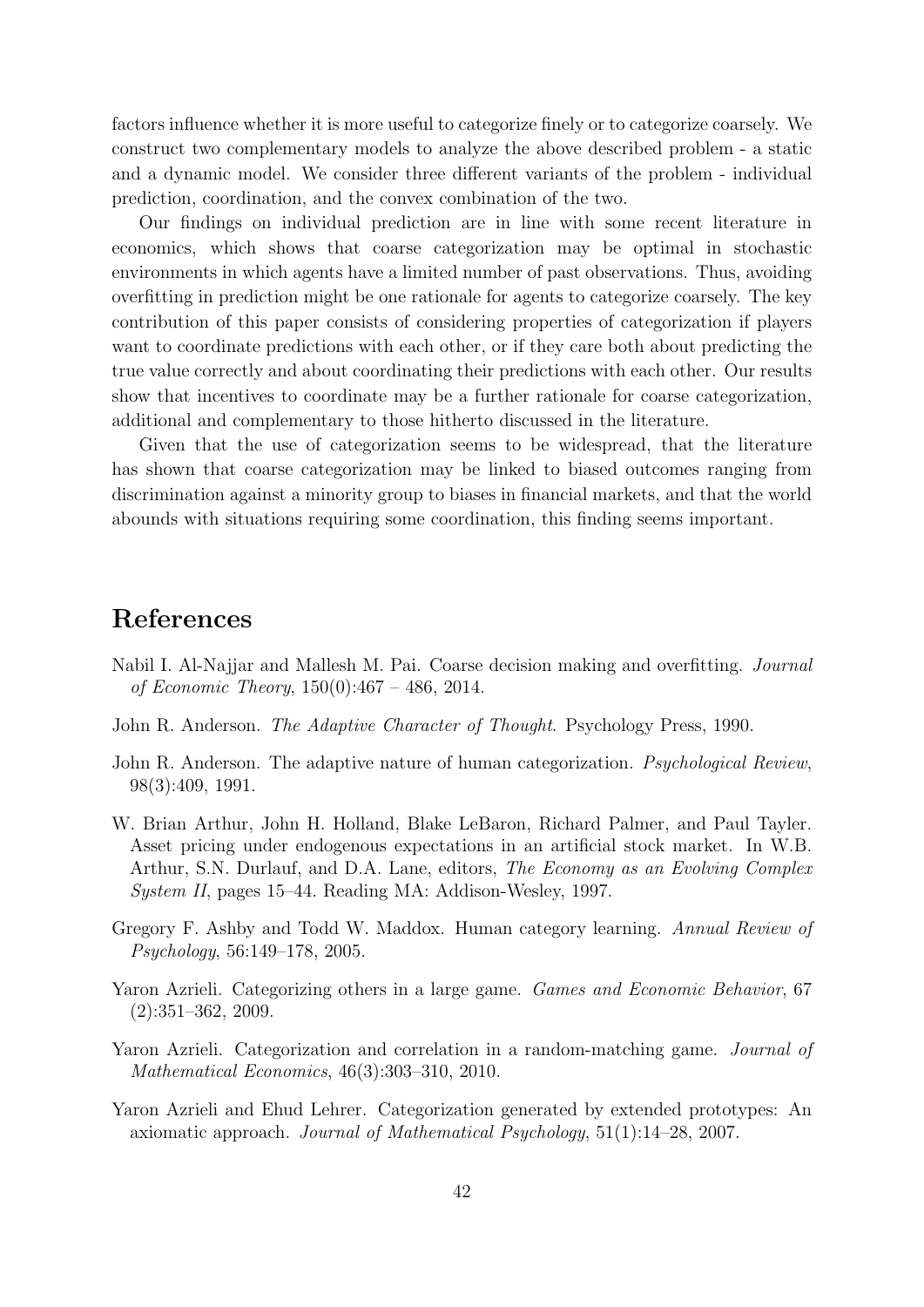- <span id="page-43-1"></span>Nicholas Barberis and Andrei Shleifer. Style investing. Journal of Financial Economics, 68(2):161–199, 2003.
- <span id="page-43-16"></span>Donald A. Berry and Bernard W. Lindgren. Statistics: Theory and Methods. Duxbury Press Belmont, CA, 1996.
- <span id="page-43-15"></span>Christopher M. Bishop. Pattern Recognition and Machine Learning. Springer, 2007.
- <span id="page-43-5"></span>Kilian Bizer, Lukas Meub, Till Proeger, and Markus Spiwoks. Strategic coordination in forecasting: An experimental study. Discussion paper, Center for European Governance and Economic Development Research, 2014.
- <span id="page-43-3"></span>Jacques Cremer, Luis Garicano, and Andrea Prat. Language and the theory of the firm. Quarterly Journal of Economics, 122(1):373–407, 2007.
- <span id="page-43-0"></span>Roland Fryer and Matthew O. Jackson. A categorical model of cognition and biased decision-making. BE Journal of Theoretical Economics, 8(1):1–42, 2008.
- <span id="page-43-11"></span>Gerd Gigerenzer and Henry Brighton. Homo heuristicus: Why biased minds make better inferences. Topics in Cognitive Science, 1(1):107–143, 2009.
- <span id="page-43-12"></span>Itzhak Gilboa and Larry Samuelson. Preferring simplicity. Mimeo, 2009.
- <span id="page-43-14"></span>Itzhak Gilboa and David Schmeidler. Case-based decision theory. Quarterly Journal of Economics, 110(3):605–639, 1995.
- <span id="page-43-9"></span>Veronika Grimm and Friederike Mengel. An experiment on learning in a multiple games environment. Journal of Economic Theory, 147(6):2220–2259, 2012.
- <span id="page-43-8"></span>Yuval Heller and Eyal Winter. Rule rationality. Mimeo, 2014.
- <span id="page-43-13"></span>Douglas R. Hofstadter. Fluid Concepts and Creative Analogies: Computer Models of the Fundamental Mechanisms of Thought. Basic Books, 1996.
- <span id="page-43-17"></span>John H. Holland, Keith J. Holyoak, Richard E. Nisbett, and Paul R. Thagard. *Induction*: Processes of Inference, Learning, and Discovery. MIT Press, 1989.
- <span id="page-43-6"></span>Philippe Jehiel. Analogy-based expectation equilibrium. Journal of Economic Theory, 123(2):81–104, 2005.
- <span id="page-43-7"></span>Philippe Jehiel and Dov Samet. Valuation equilibrium. Theoretical Economics, 2(2): 163–185, 2007.
- <span id="page-43-4"></span>Natalia L. Komarova, Kimberly A. Jameson, and Louis Narens. Evolutionary models of color categorization based on discrimination. Journal of Mathematical Psychology, 51 (6):359–382, 2007.
- <span id="page-43-2"></span>Barton L. Lipman. Why is language vague? Mimeo, 2009.
- <span id="page-43-10"></span>Michael Mandler, Paola Manzini, and Marco Mariotti. A million answers to twenty questions: Choosing by checklist. Journal of Economic Theory, 147(1):71–92, 2012.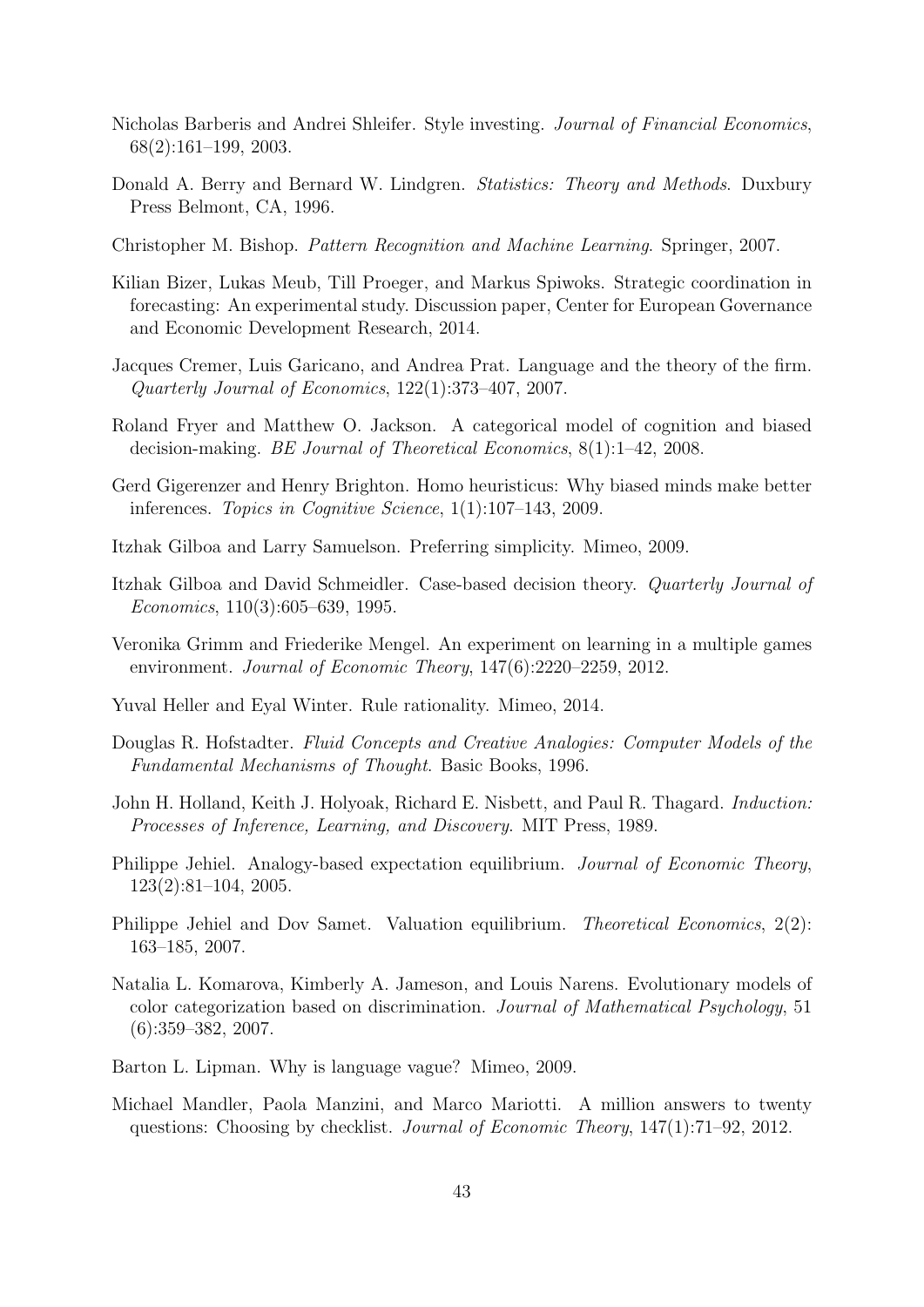- <span id="page-44-8"></span>Paola Manzini and Marco Mariotti. Categorize then choose: Boundedly rational choice and welfare. Journal of the European Economic Association, 10(5):1141–1165, 2012.
- <span id="page-44-5"></span>Friederike Mengel. On the evolution of coarse categories. Journal of Theoretical Biology, 307:117–124, 2012a.
- <span id="page-44-6"></span>Friederike Mengel. Learning across games. Games and Economic Behavior, 74(2):601– 619, 2012b.
- <span id="page-44-16"></span>Marvin Minsky and Seymour Papert. Perceptron: an Introduction to Computational Geometry. MIT Press, 1969.
- <span id="page-44-9"></span>Melanie Mitchell and Douglas Hofstadter. Perspectives on copycat: Comparisons with recent work. In Douglas Hofstadter, editor, Fluid Concepts and Creative Analogies: Computer Models of the Fundamental Mechanisms of Thought, pages 275–299. New York: Basic Books, 1996.
- <span id="page-44-1"></span>Erik Mohlin. Optimal categorization. Journal of Economic Theory, 2014.
- <span id="page-44-4"></span>Stephen Morris and Hyung Song Shin. Social value of public information. American Economic Review, 92(5):1521–1534, 2002.
- <span id="page-44-7"></span>Sendhil Mullainathan. Thinking through categories. Working paper, NBER, 2002.
- <span id="page-44-0"></span>Sendhil Mullainathan, Joshua Schwartzstein, and Andrei Shleifer. Coarse thinking and persuasion. Quarterly Journal of Economics, 123(2):577–619, 2008.
- <span id="page-44-14"></span>Kevin P. Murphy. Machine Learning: A Probabilistic Perspective. MIT Press, 2012.
- <span id="page-44-13"></span>Robert M. Nosofsky. Attention, similarity, and the identification-categorization relationship. Journal of Experimental Psychology: General, 115(1):39, 1986.
- <span id="page-44-2"></span>Marcin Peski. Prior symmetry, similarity-based reasoning, and endogenous categorization. Journal of Economic Theory, 146(1):111–140, 2011.
- <span id="page-44-11"></span>Eleanor Rosch. Cognitive representations of semantic categories. Journal of Experimental Psychology: General, 104(3):192, 1975.
- <span id="page-44-12"></span>Eleanor Rosch. Principles of categorization. In Eric Margolis and Stephen Laurence, editors, Cognition and Categorization, pages 27–48. Hillsdale, NJ: Erlbaum, 1978.
- <span id="page-44-15"></span>Gian-Carlo Rota. The number of partitions of a set. American Mathematical Monthly, 71(5):498–504, 1964.
- <span id="page-44-17"></span>David E Rumelhart and James L McClelland. Parallel distributed processing: explorations in the microstructure of cognition. Volume 1. Foundations. MIT Press, 1986.
- <span id="page-44-3"></span>David S. Scharfstein and Jeremy C. Stein. Herd behavior and investment. American Economic Review, 80:3:465–479, 1990.
- <span id="page-44-10"></span>Edward E. Smith and Douglas L. Medin. Categories and Concepts. Harvard University Press Cambridge, MA, 1981.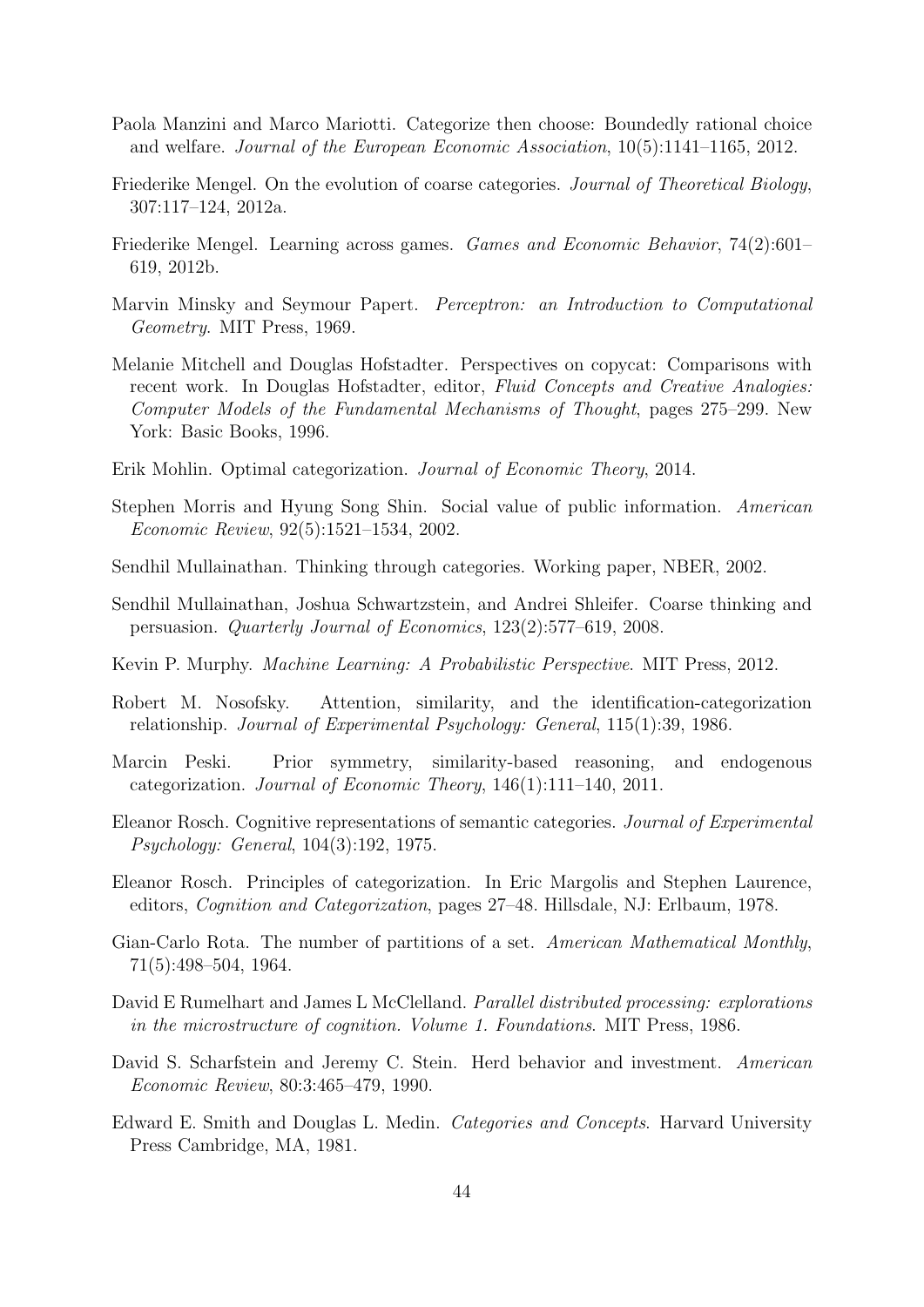- <span id="page-45-0"></span>Luc Steels, Tony Belpaeme, et al. Coordinating perceptually grounded categories through language: A case study for colour. Behavioral and brain sciences, 28(4):469–488, 2005.
- <span id="page-45-1"></span>Scott N. Swisher. Information aggregation and product reviews in the entertainment industry. Mimeo, 2013.
- <span id="page-45-2"></span>Safa R. Zaki, Robert M. Nosofsky, Roger D. Stanton, and Andrew L. Cohen. Prototype and exemplar accounts of category learning and attentional allocation: a reassessment. Journal of Experimental Psychology: Learning, Memory, and Cognition, 29:1160–1173, 2003.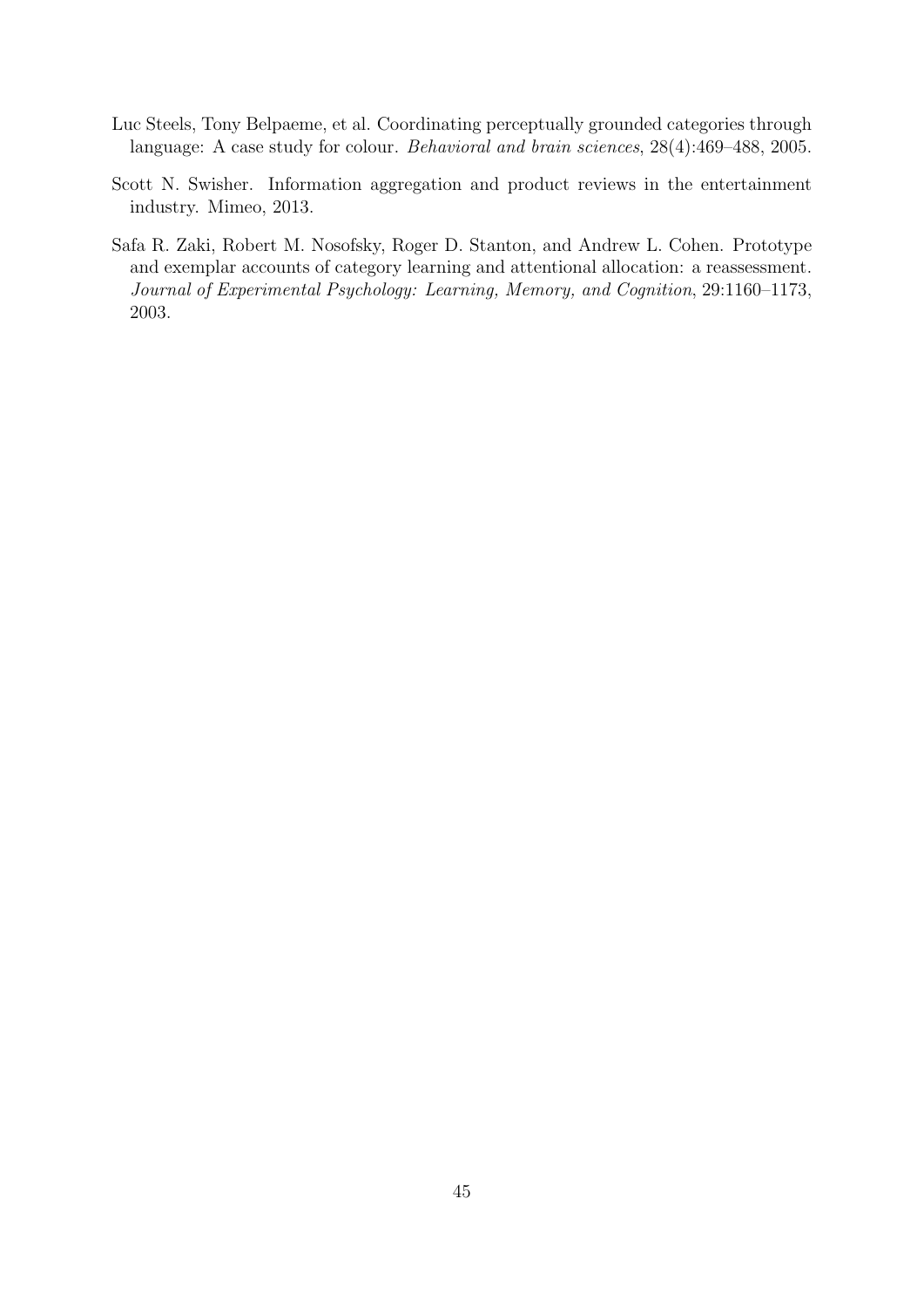# <span id="page-46-1"></span>A Appendix: Examples

This appendix provides a numerical illustration of a number of aspects of Proposition [1](#page-16-0) and Proposition [3.](#page-19-0) Assuming a specific function relating unobservable to observed attributes, a given sample size n, and a given noise level  $\sigma^2$  $\sigma^2$ , Table 2 shows the  $Var(P)$ ,  $Var(Y)$ ,  $Bias^2(P)$ , and  $EPE(P)$ , calculated according to the formula in Lemma 1, for different categorizations with a range of coarseness levels.<sup>[35](#page-46-3)</sup> Table [3](#page-46-2) provides the same information, but for a higher noise level. Column 2 shows that a coarser categorization has a smaller variance than a finer categorization. Column 4 illustrates that the bias of coarser categorizations connected by a path to a finer categorization is always greater or equal to the bias of the finer categorizations. Comparing column 5 in Tables [2](#page-46-0) and [3](#page-46-2) shows that an increase in  $\sigma$  means that only a categorization that is coarser than the original can become optimal (if it was not optimal before).

| $\left( 1\right)$<br>Categorization   | $\left( 2\right)$<br>Var(P) | (3)<br>Var(Y) | $\left( 4\right)$<br>$Bias^2(P)$ | $\left( 5\right)$<br>EPE(P) |
|---------------------------------------|-----------------------------|---------------|----------------------------------|-----------------------------|
| $\{\{11\}\,\{10\}\,\{01\}\,\{00\}\}\$ | 0.2500                      | 0.5000        | 0.0000                           | 0.7500                      |
| $\{ \{11, 10\} \{01\} \{00\} \}$      | 0.1875                      | 0.5000        | 0.1250                           | 0.8125                      |
| $\{\{11, 10, 01\} \{00\}\}\$          | 0.1250                      | 0.5000        | 0.5000                           | 1.1250                      |
| $\{\{11, 10\} \{01, 00\}\}\$          | 0.1250                      | 0.5000        | 0.2500                           | 0.8750                      |
| $\{\{11, 10, 01, 00\}\}\$             | 0.0625                      | 0.5000        | 1.2500                           | 1.8125                      |

<span id="page-46-0"></span>Table 2: Example  $l = 2$ ,  $y = 2x_1 + x_2 + \epsilon$  with  $\sigma^2 = 0.5$ ,  $n = 2$ 

<span id="page-46-2"></span>Table 3: Example  $l = 2$ ,  $y = 2x_1 + x_2 + \epsilon$  with  $\sigma^2 = 4.0$ ,  $n = 2$ 

| (1)<br>Categorization                 | $\left( 2\right)$<br>Var(P) | (3)<br>Var(Y) | $\left( 4\right)$<br>$Bias^2(P)$ | (5)<br>EPE(P) |
|---------------------------------------|-----------------------------|---------------|----------------------------------|---------------|
| $\{\{11\}\,\{10\}\,\{01\}\,\{00\}\}\$ | 2.000                       | 4.000         | 0.000                            | 6.000         |
| $\{\{11, 10\} \{01\} \{00\}\}\$       | 1.500                       | 4.000         | 0.125                            | 5.625         |
| $\{\{11, 10, 01\} \{00\}\}\$          | 1.000                       | 4.000         | 0.500                            | 5.500         |
| $\{\{11, 10\} \{01, 00\}\}\$          | 1.000                       | 4.000         | 0.250                            | 5.250         |
| $\{\{11, 10, 01, 00\}\}\$             | 0.500                       | 4.000         | 1.250                            | 5.750         |

<span id="page-46-3"></span><sup>35</sup>Only a subset of the possible categorizations is included for reasons of clarity.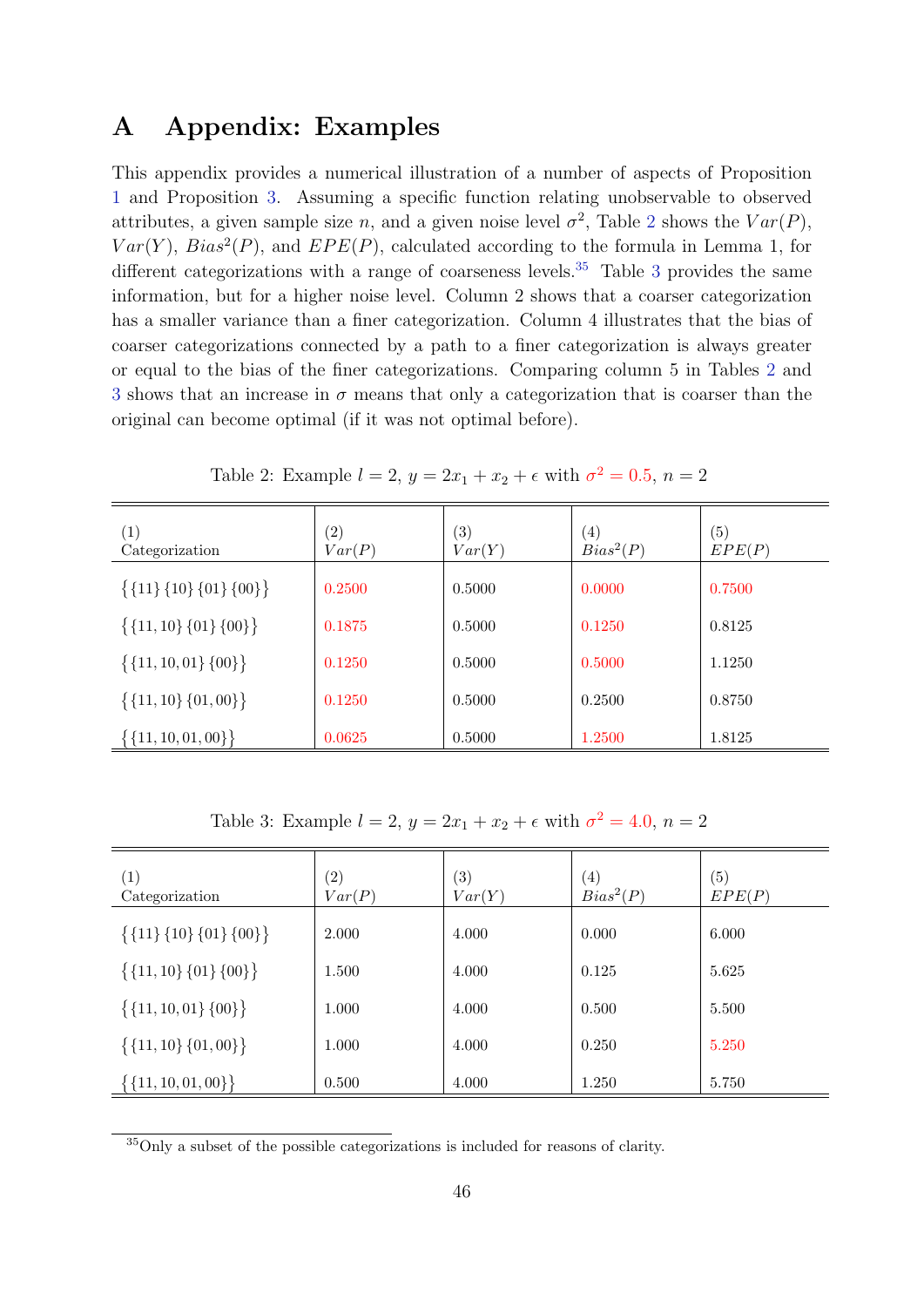# <span id="page-47-0"></span>B Appendix: Proofs

**Lemma [1.](#page-15-0)** Bias-Variance Decomposition of  $EPE^{IP}(P)$ 

Proof.

$$
EPE^{IP}(P) = \sum_{C_k \in P} \sum_{x_j \in C_k^T} p_j E[(\hat{Y}^{C_k} - Y_j)^2]
$$
  
\n
$$
= \sum_{C_k \in P} \sum_{x_j \in C_k^T} p_j E[(\hat{Y}^{C_k})^2 - 2\hat{Y}^{C_k}Y_j + (Y_j)^2]
$$
  
\n
$$
= \sum_{C_k \in P} \sum_{x_j \in C_k^T} p_j [E[(\hat{Y}^{C_k})^2] - 2E[\hat{Y}^{C_k}Y_j] + E[(Y_j)^2]]
$$
  
\n
$$
= \sum_{C_k \in P} \sum_{x_j \in C_k^T} p_j [E[(\hat{Y}^{C_k})^2] - 2E[\hat{Y}^{C_k}]E[Y_j] + E[(Y_j)^2]]
$$
  
\n
$$
= \sum_{C_k \in P} \sum_{x_j \in C_k^T} p_j [Var(\hat{Y}^{C_k}) + (E[\hat{Y}^{C_k}])^2 - 2E[\hat{Y}^{C_k}]E[Y_j] + Var(Y_j) + (E[Y_j])^2]
$$
  
\n
$$
= \sum_{C_k \in P} \sum_{x_j \in C_k^T} p_j Var(\hat{Y}^{C_k}) + Var(Y_j) + (E[\hat{Y}^{C_k}] - E[Y_j])^2
$$
  
\n
$$
= \sum_{C_k \in P} \sum_{x_j \in C_k^T} p_j Var(\hat{Y}^{C_k}) + \sum_{C_k \in P} \sum_{x_j \in C_k^T} p_j Var(Y_j) + \sum_{C_k \in P} \sum_{x_j \in C_k^T} p_j (E[\hat{Y}^{C_k}] - E[Y_j])^2
$$
  
\n
$$
= \sum_{C_k \in P} \sum_{x_j \in C_k^T} p_j Var(\hat{Y}^{C_k}) + \sum_{C_k \in P} \sum_{x_j \in C_k^T} p_j Var(Y_j) + \sum_{C_k \in P} \sum_{x_j \in C_k^T} p_j (E[\hat{Y}^{C_k}] - \mu_j)^2
$$
  
\n
$$
= Var(P) + Var(Y) + Bias^2(P)
$$
 (22)

In the proof above Line 3 is equivalent to Line 4 since for two independent random variables X and Y,  $E[XY] = E[X]E[Y]$ . To see that  $\hat{Y}^{C_k}$  and  $Y_j$  are independent, consider the following.  $\hat{Y}^{C_k}$  is the category belief for category  $C_k$ . It is a random variable because its realization depends on the random draws of the y-values of the objects that have been sampled in this category.  $\hat{Y}^{C_k}$  is therefore based on random draws made in the past.  $Y_j$  is a random variable because it depends on the y-value that will be drawn for the next object of type j. Therefore  $P(Y_j = y_j) = P(Y_j = y_j | \hat{Y}^{C_K} = \hat{y}^{C_K})$  for any pair  $(\hat{y}^{C_K}, y_j).$ 

Line 4 is equivalent to Line 5 since for any random variable X,  $Var(X) = E[X^2]$  –  $(E[X])^2$  and therefore  $E[X^2] = Var(X) + (E[X])^2$  (see e.g. Berry and Lindgren, 1996, p. 92 and the derivation below). This expression is applied to  $E[(\hat{Y}^{C_k})^2]$  and to  $E[(Y_j)^2]$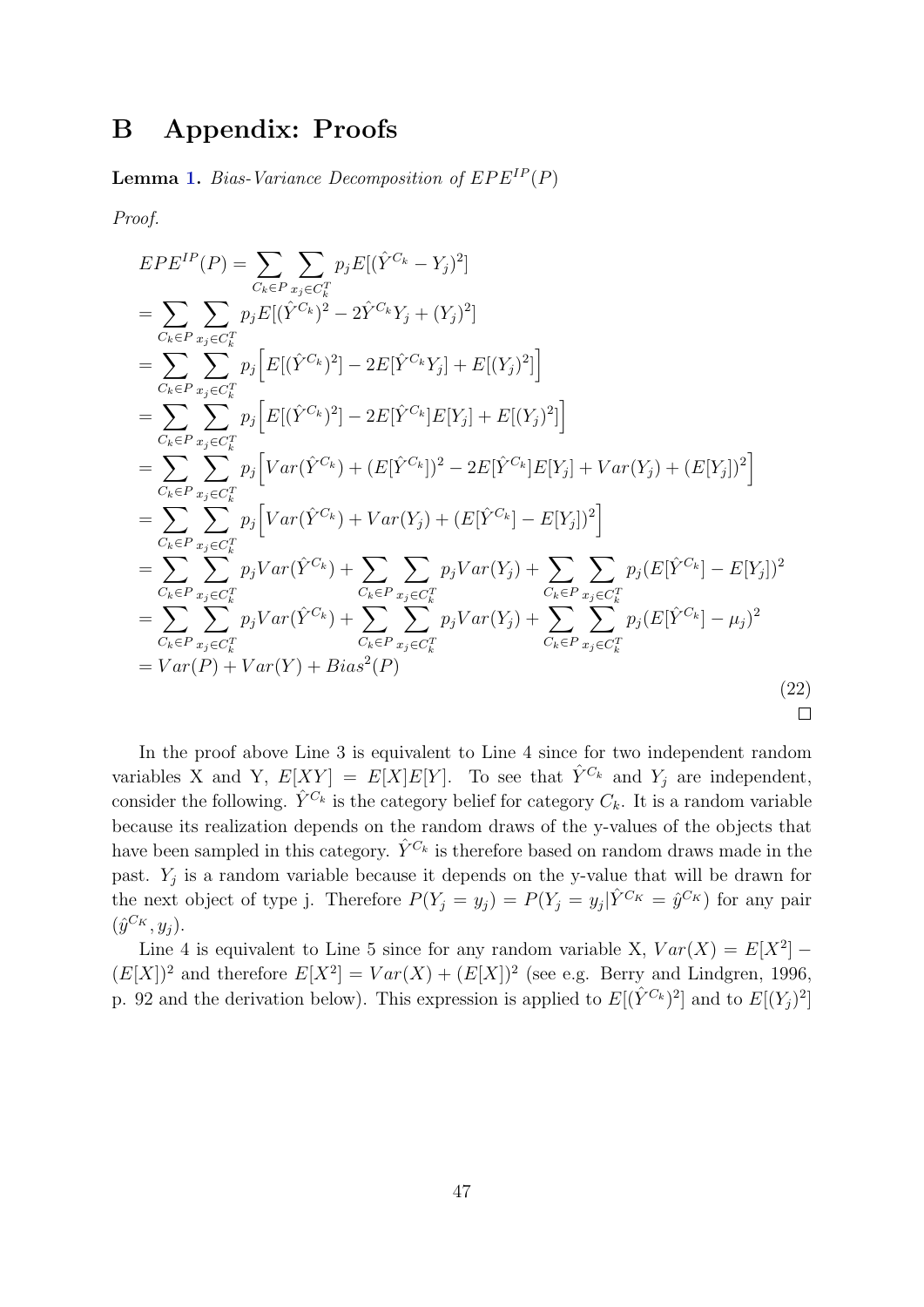to move from line 4 to line 5 above.

$$
Var(X) = E[(X - \mu)^{2}]
$$
  
=  $E[X^{2} - 2X\mu + \mu^{2}]$   
=  $E[X^{2} - 2XE[X] + \mu^{2}]$   
=  $E[X^{2}] - 2E[X]E[X] + (E[X])^{2}$   
=  $E[X^{2}] - 2(E[X])^{2} + (E[X])^{2}$   
=  $E[X^{2}] - (E[X])^{2}$  (23)

**Proposition [1.](#page-16-0)** Comparative Statics Bias and Variance Components  $EPE^{IP}(P)$ 

Part 1. Variances

Proof. From the bias-variance decomposition in Lemma [1,](#page-15-0) we know that the variance component of the  $EPE^{IP}(P)$  of a categorization is equal to:

$$
Var(P) + Var(Y) = \sum_{C_k \in P} \sum_{x_j \in C_k^T} p_j Var(\hat{Y}^{C_k}) + \sum_{C_k \in P} \sum_{x_j \in C_k^T} p_j Var(Y_j) , \qquad (24)
$$

where  $p_j$  denotes the probability that the next object encountered is of type j. We assumed that the next object will be drawn with equal probability from the different object types,  $p_j = p$  for all j and therefore  $p = \frac{1}{|O|}$  $\frac{1}{|O^T|}$ . Hence, we can also write the above as:

$$
Var(P) + Var(Y) = p \sum_{C_k \in P} \sum_{x_j \in C_k^T} Var(\hat{Y}^{C_k}) + p \sum_{C_k \in P} \sum_{x_j \in C_k^T} Var(Y_j)
$$
(25)

We now look at these two terms separately: First term:  $Var(P) = p \sum$  $C_k \in F$  $\sum$  $x_j \in C_k^T$  $Var(\hat{Y}^{C_k})$ 

We know that as the category belief is a random variable equal to the average of a number of random variables, independently drawn from the normal distribution, the variance of any category belief is equal to  $\sigma^2$  divided by the number of objects in the category. The number of objects in the category is equal to the number of different object types in this category, which we denote by  $t_k$  for category k times the sample size n of each object type (as we assumed that an agent has sampled  $n$  objects of each type. Then the above becomes:

$$
p\sum_{C_k \in P} \sum_{x_j \in C_k^T} Var(\hat{Y}^{C_k}) = p\sum_{C_k \in P} \sum_{x_j \in C_k^T} \frac{\sigma^2}{t_k n} = p\sum_{C_k \in P} \frac{t_k \sigma^2}{t_k n} = \frac{pk\sigma^2}{n}
$$
(26)

Thus, under the assumption of equal variance for each object type in the population, equal probability of observing an object from each type, and of equal number of observations from each type in the agent's past experience, the variance of category belief for each category in a given categorization is the same.

Second term:  $Var(Y) = p \sum$  $C_k \in F$  $\sum$  $x_j \in C_k^T$  $Var(Y_j)$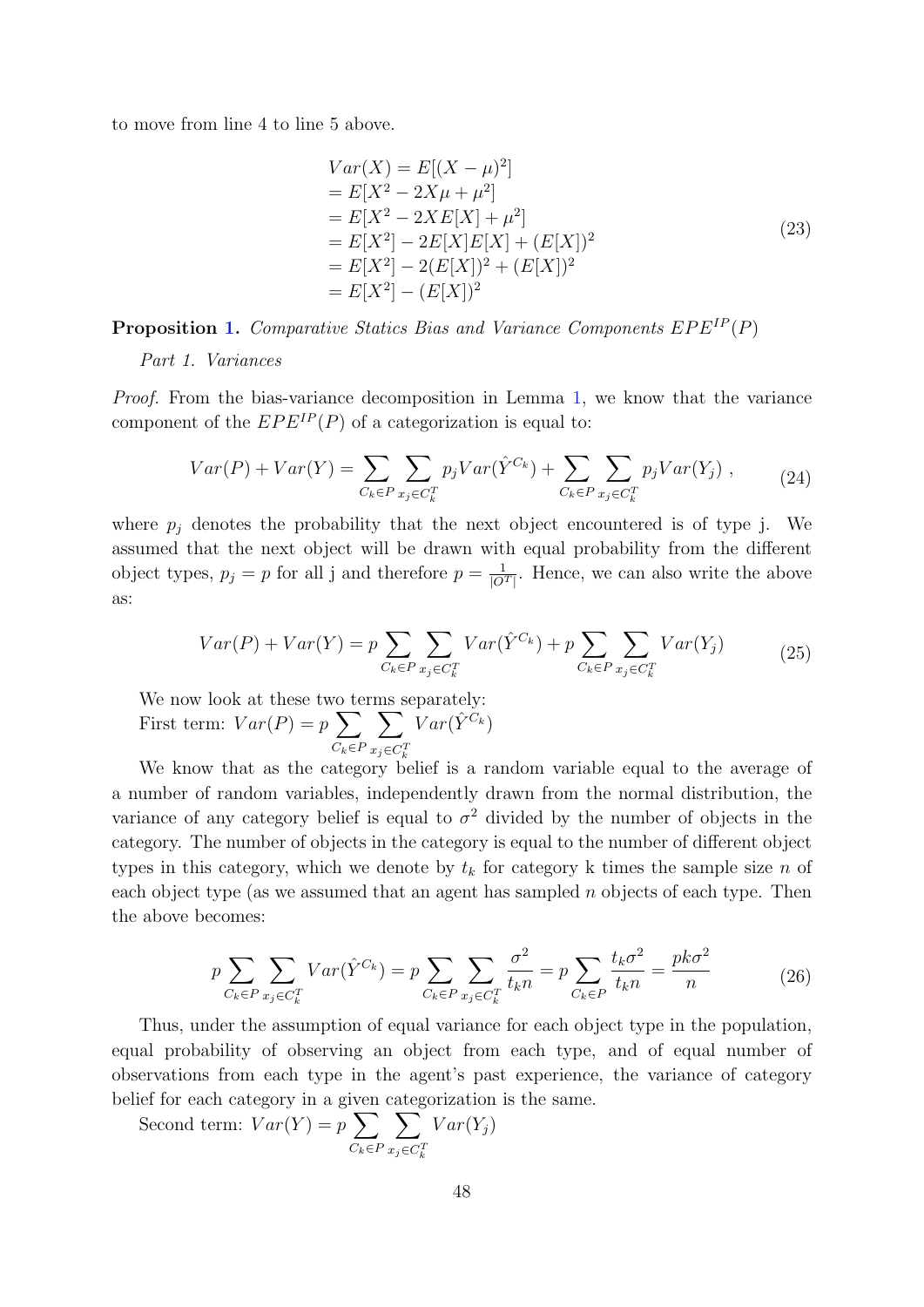We assumed that  $Var(Y_j)$  is the same for all j and that it is equal to  $\sigma^2$ . Then the above becomes:

$$
p \sum_{C_k \in P} \sum_{x_j \in C_k^T} Var(Y_j) = p \sum_{C_k \in P} \sum_{x_j \in C_k^T} \sigma^2 = \frac{1}{|O^T|} |O^T| \sigma^2 = \sigma^2
$$
\n(27)

Connecting our results on the two terms, the variance component of the  $EPE(P)$  is equal to:

$$
Var(P) + Var(Y) = \frac{pk\sigma^2}{n} + \sigma^2
$$
\n(28)

This expression shows that the variance component of the  $EPE(P)$  of a categorization is increasing in the number of categories k, increasing in the noise level  $\sigma^2$ , and decreasing in n.

We now compare the variance of a finer categorization  $P<sup>L</sup>$  with the variance of a coarser categorization  $P^{L+}$ . Assume that the finer categorization has k categories. The coarser categorization has  $k - m$  categories (with  $m > 0$ ).

$$
Var(P^L) - Var(P^{L+}) = \frac{pk\sigma^2}{n} + \sigma^2 - \left(\frac{p(k-m)\sigma^2}{n} + \sigma^2\right) = \frac{pm\sigma^2}{n}
$$
 (29)

That is, a finer categorization has a greater variance than a coarser categorization (for any  $\sigma^2 > 0$ ). Moreover, the difference in variance between a finer and a coarser categorization is equal to  $\frac{p\sigma^2}{n}$  times the difference in number of categories between the two  $(m)$ . We see from the above expression that the difference in variance between a finer and a coarser categorization is increasing in their difference in coarseness  $m$  and in  $\sigma^2$ , and is decreasing in *n*.  $\Box$ 

#### Part 2. Biases

*Proof.* Part 2 says that the  $Bias^2$  of any (coarser) categorization  $P^{L+}(j)$  that can be formed by merging two or more categories of a (finer) *categorization*  $P^{L}(i)$  is always greater than or equal to the  $Bias^2$  of the finer *categorization*  $P^L(i)$ . To prove this, we show that the  $Bias^2$  of the category belief of any coarser *category* containing  $t+v$  object types is always greater than or equal to the sum of the biases of the category beliefs of any two finer *categories* with  $t$  and with  $v$  object types, respectively, through the merging of which it can be formed. This implies that the  $Bias^2$  of any coarser *categorization* that was formed by merging two *categories* of a finer *categorization*  $P<sup>L</sup>(i)$  is always greater than or equal to the  $Bias^2$  of the finer *categorization*. Therefore for categorizations that are connected by a path, the  $Bias^2$  of any coarser categorization  $P^{L^+}(j)$  is greater than or equal to the  $Bias^2$  of any finer categorization  $P<sup>L</sup>(i)$ .

The Bias<sup>2</sup> of the category belief of a category with t object types is equal to:  $Bias^2(\hat{y}_t)$  =  $\sum_{i=1}^{t} p_i (E[\hat{y}_t] - \mu_i)^2$ , where  $E[\hat{y}_t] = \frac{\sum_{i=1}^{t} \mu_i}{t}$  $\frac{t}{t}$  is the expected value of category belief and  $\mu_i$  is the mean of object type i in the population. We assumed that  $p_i = \frac{1}{|O_T|} = p$  for all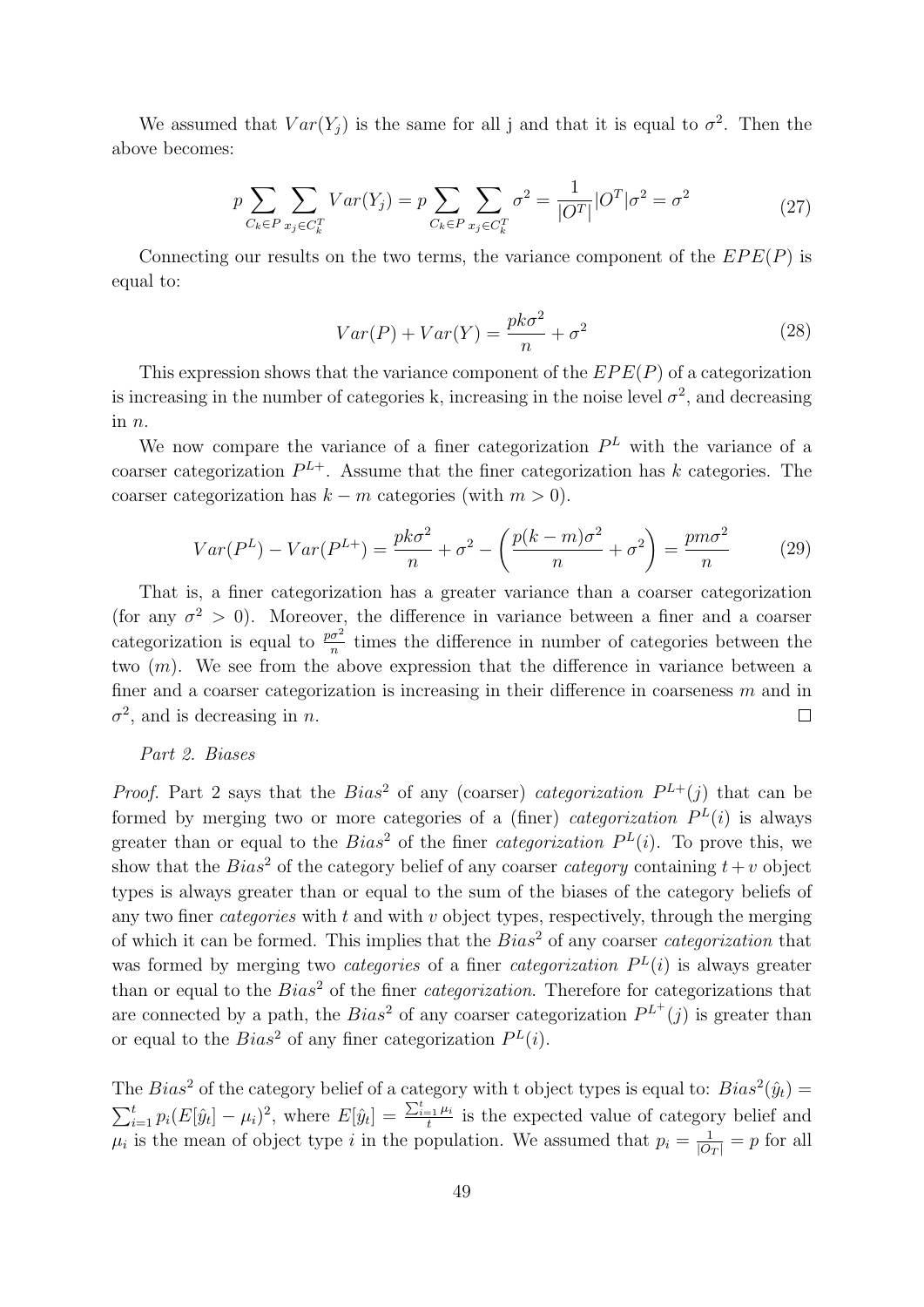*i*. Therefore  $\sum_{i=1}^{t} p_i (E[\hat{y}_t] - \mu_i)^2 = p \sum_{i=1}^{t} (E[\hat{y}_t] - \mu_i)^2$ . Note that  $E[\hat{y}_t] = \frac{\sum_{i=1}^{t} \mu_i}{t}$  $\frac{e^{-1}}{t}$  since we assumed that the agent has sampled n objects of each object type. Thus, the  $Bias^2$ can be rewritten in the following way:

$$
Bias^{2}(\hat{y}_{t}) = p \sum_{i=1}^{t} (E[\hat{y}_{t}] - \mu_{i})^{2}
$$
  
\n
$$
= p \sum_{i=1}^{t} [(E[\hat{y}_{t}])^{2} - 2E[\hat{y}_{t}] \mu_{i} + (\mu_{i})^{2}]
$$
  
\n
$$
= p \Biggl[ \sum_{i=1}^{t} (E[\hat{y}_{t}])^{2} - 2 \sum_{i=1}^{t} E[\hat{y}_{t}] \mu_{i} + \sum_{i=1}^{t} \mu_{i}^{2} \Biggr]
$$
  
\n
$$
= p \Biggl[ \sum_{i=1}^{t} (E[\hat{y}_{t}])^{2} - 2E[\hat{y}_{t}] \sum_{i=1}^{t} \mu_{i} + \sum_{i=1}^{t} \mu_{i}^{2} \Biggr]
$$
  
\n
$$
= p \Biggl[ \sum_{i=1}^{t} (E[\hat{y}_{t}])^{2} - 2E[\hat{y}_{t}] E[\hat{y}_{t}] t + \sum_{i=1}^{t} \mu_{i}^{2} \Biggr]
$$
  
\n
$$
= p \Biggl[ t(E[\hat{y}_{t}])^{2} - 2t(E[\hat{y}_{t}])^{2} + \sum_{i=1}^{t} \mu_{i}^{2} \Biggr]
$$
  
\n
$$
= p \Biggl[ \sum_{i=1}^{t} \mu_{i}^{2} - t(E[\hat{y}_{t}])^{2} \Biggr]
$$
  
\n
$$
= p \Biggl[ \sum_{i=1}^{t} \mu_{i}^{2} - \frac{t(\sum_{i=1}^{t} \mu_{i})^{2}}{t^{2}} \Biggr]
$$
  
\n
$$
\Leftrightarrow Bias^{2}(\hat{y}_{t}) = p \Biggl[ \sum_{i=1}^{t} \mu_{i}^{2} - \frac{(\sum_{i=1}^{t} \mu_{i})^{2}}{t} \Biggr]
$$

In line 5 we use that  $E[\hat{y_t}]t = \sum$ t  $\frac{i=1}{i}$  $\mu_i$ , which follows directly from the definition of expected value of category belief.

For a category that has v object types the corresponding expression for the squared bias of category belief is equal to:

$$
Bias^{2}(\hat{y}_{v}) = p \left[ \sum_{j=1}^{v} \mu_{j}^{2} - \frac{\left( \sum_{j=1}^{v} \mu_{j} \right)^{2}}{v} \right]
$$
(31)

And for a category that has  $t + v$  object types the corresponding expression for the squared bias of category belief is equal to:

$$
Bias^{2}(\hat{y}_{t+v}) = p \Big[ \sum_{k=1}^{t+v} \mu_k^{2} - \frac{\left(\sum_{k=1}^{t+v} \mu_k\right)^{2}}{t+v} \Big] \tag{32}
$$

We start by considering a finer categorization that has two categories, one with t and one with v object types, respectively. This categorization may also contain other categories but we abstract from them. We now show that the  $Bias^2$  of a coarser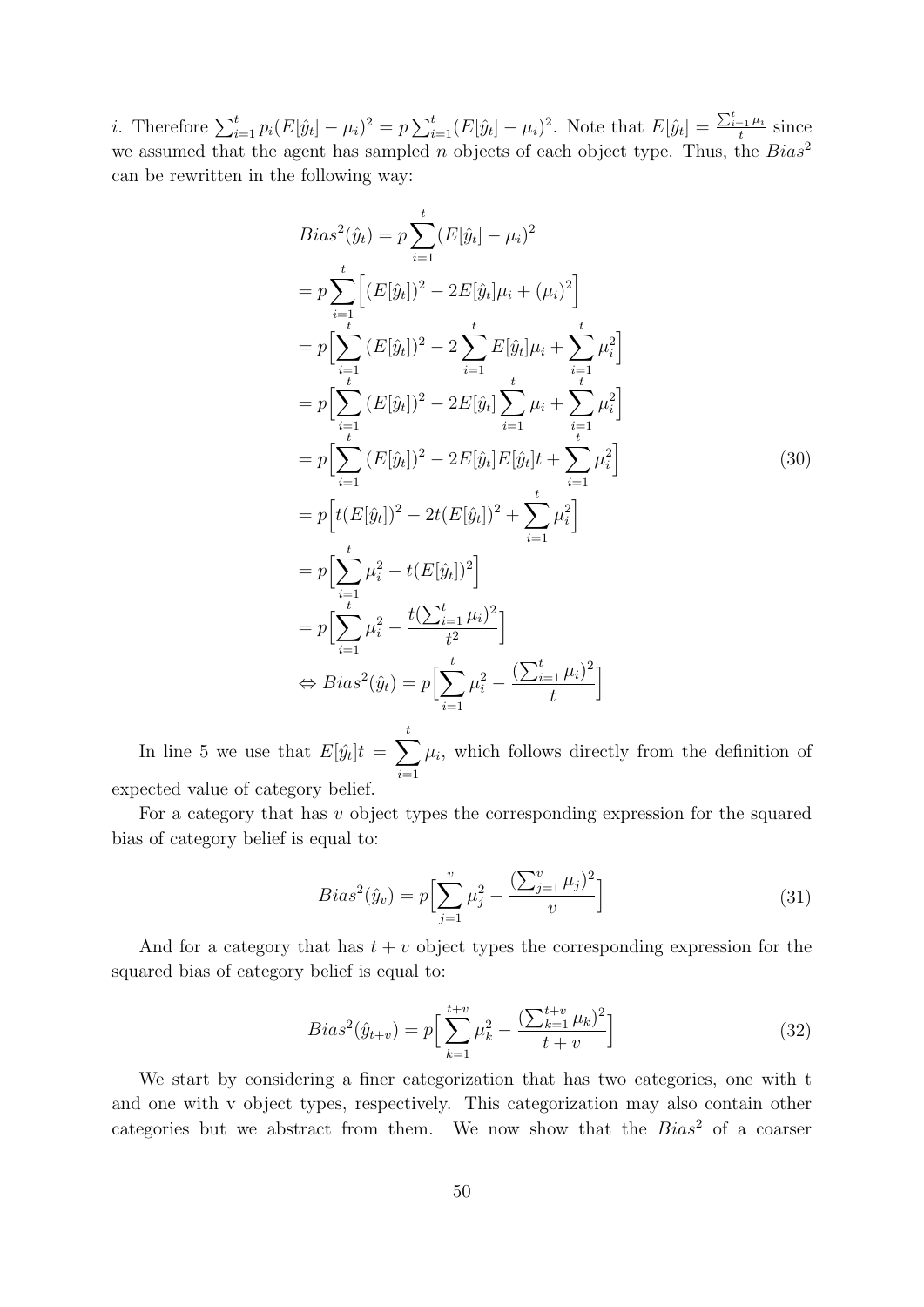categorization that was formed by merging the category with  $t$  and the category with  $v$ object types into one category with  $t + v$  object types (keeping all other categories from the finer categorization unchanged) is greater than the  $Bias^2$  of the finer categorization. We do this by showing that the  $Bias^2$  of the coarser categorization is greater than or equal to the sum of the  $Biases^2$  of the two categories from the finer categorization, which were merged to create it. That is, we show that  $Bias^2(\hat{y}_{t+v}) \geq Bias^2(\hat{y}_t) + Bias^2(\hat{y}_v)$ .

$$
Bias^{2}(\hat{y}_{t+v}) \geq Bias^{2}(\hat{y}_{t}) + Bias^{2}(\hat{y}_{v})
$$
\n
$$
\Leftrightarrow \sum_{k=1}^{t+v} \mu_{k}^{2} - \frac{(\sum_{k=1}^{t+v} \mu_{k})^{2}}{t+v} \geq \sum_{i=1}^{t} \mu_{i}^{2} - \frac{(\sum_{k=1}^{t} \mu_{i})^{2}}{t} + \sum_{j=t+1}^{t+v} \mu_{j}^{2} - \frac{(\sum_{j=t+1}^{t+v} \mu_{j})^{2}}{v}
$$
\n
$$
\Leftrightarrow \sum_{k=1}^{t} \mu_{k}^{2} + \sum_{k=t+1}^{t+v} \mu_{k}^{2} - \frac{(\sum_{k=1}^{t} \mu_{k} + \sum_{k=t+1}^{t+v} \mu_{k})^{2}}{t+v} + \sum_{j=t+1}^{t+v} \mu_{j}^{2} - \frac{(\sum_{j=t+1}^{t+v} \mu_{j})^{2}}{v}
$$
\n
$$
\Leftrightarrow -\frac{(\sum_{k=1}^{t} \mu_{k})^{2}}{t+v} - \frac{2(\sum_{k=1}^{t} \mu_{k})(\sum_{k=t+1}^{t+v} \mu_{k})}{v} - \frac{(\sum_{k=t+1}^{t+v} \mu_{k})^{2}}{t+v}
$$
\n
$$
\geq -\frac{(\sum_{k=1}^{t} \mu_{i})^{2}}{t} - \frac{(\sum_{j=t+1}^{t} \mu_{j})^{2}}{v} - \frac{2(\sum_{k=1}^{t} \mu_{k})(\sum_{k=t+1}^{t+v} \mu_{k})}{v} - \frac{(\sum_{k=t+1}^{t+v} \mu_{k})^{2}}{t+v}
$$
\n
$$
\geq -\frac{(\sum_{k=1}^{t} \mu_{i})^{2}}{t} - \frac{(\sum_{j=t+1}^{t+v} \mu_{j})^{2}}{v} - \frac{2(\sum_{k=1}^{t+v} \mu_{k})(\sum_{k=t+1}^{t+v} \mu_{k})}{v} - \frac{(\sum_{k=t+1}^{t+v} \mu_{k})^{2}}{t+v}
$$
\n
$$
\Leftrightarrow \frac{v(\sum_{k=1}^{t} \mu_{k})^{2}}{t(t+v)} - \frac{2(\sum_{k=1}^{t
$$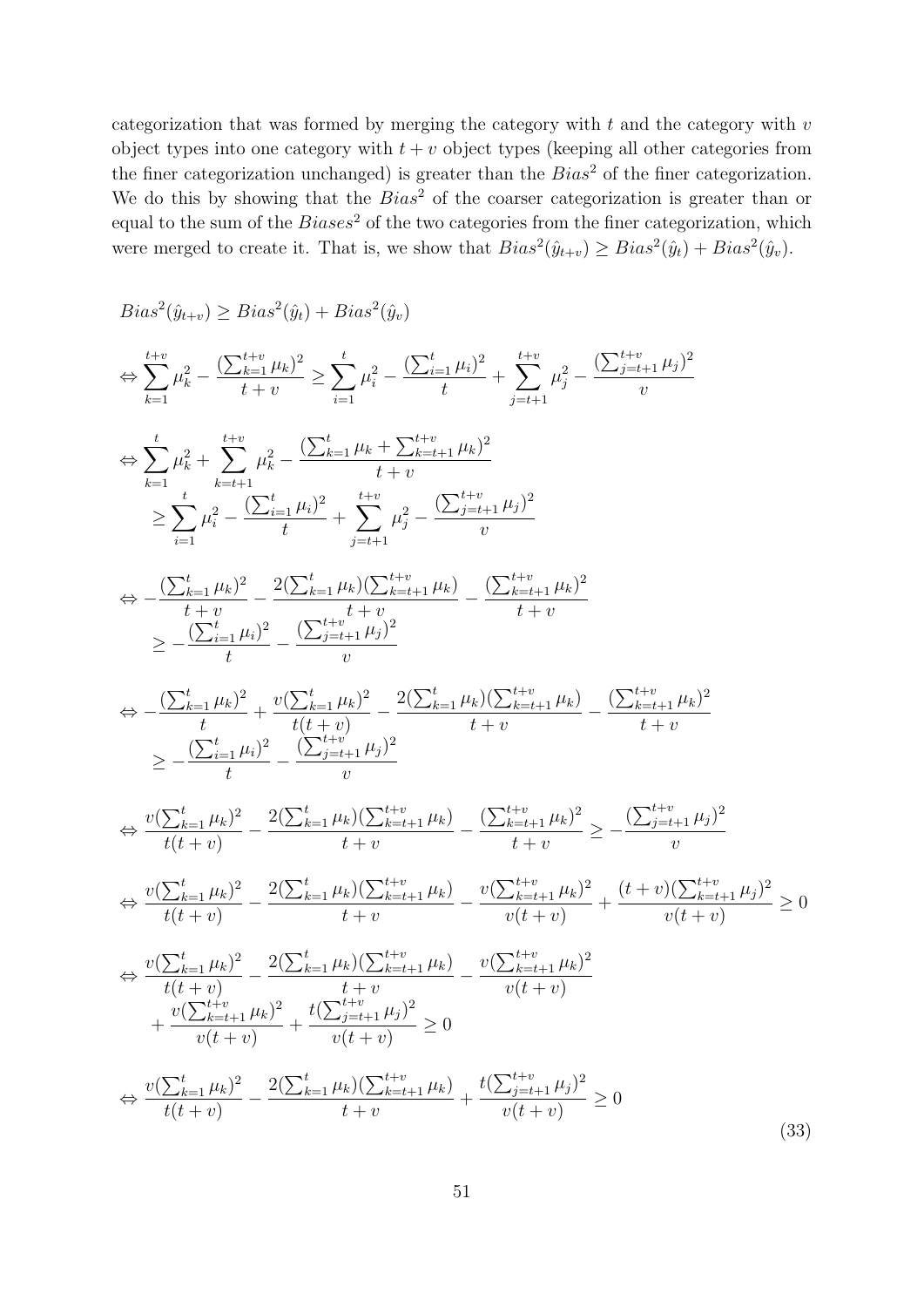Let 
$$
\sum_{k=1}^{t} \mu_k = A \text{ and } \sum_{j=t+1}^{t+v} \mu_j = B.
$$

$$
\frac{vA^2}{t(t+v)} - \frac{2AB}{t+v} + \frac{tB^2}{v(t+v)} \ge 0
$$

$$
\Leftrightarrow \frac{v^2A^2 - 2tvAB + t^2B^2}{tv(t+v)} \ge 0
$$

$$
\Leftrightarrow \frac{(vA - tB)^2}{tv(t+v)} \ge 0
$$

$$
\Leftrightarrow \frac{tv\left[(1/t)A - (1/v)B\right]^2}{t+v} \ge 0
$$

$$
\Leftrightarrow \frac{tv\left[(1/t)\sum_{k=1}^{t} \mu_k - (1/v)\sum_{j=1}^{v} \mu_j\right]^2}{t+v} \ge 0
$$

$$
\Leftrightarrow \frac{tv\left[(1/t)\sum_{k=1}^{t} \mu_k - (1/v)\sum_{j=1}^{v} \mu_j\right]^2}{t+v} \ge 0
$$

As  $t > 0$  and  $v > 0$  and the remaining term is squared, this will always be true. Thus,  $Bias^2(\hat{y}_{t+v}) \geq Bias^2(\hat{y}_t) + Bias^2(\hat{y}_v)$ . This implies that for any two categorizations that are connected by a path (i.e. such that the coarser categorization was formed only through merging of two or more categories of the finer categorization), the  $Bias^2$  of the coarser categorization  $P^{L^+}(j)$  is greater or equal to the  $Bias^2$  of the finer categorization  $P^L(i)$ .  $\Box$ 

#### Proposition [2.](#page-19-1) Existence of Optimal Categorization for Individual Prediction

*Proof.* The proof of existence is trivial. The function  $EPE^{IP}(P)$  that maps from the set of possible categorizations to the set of real numbers is guaranteed to attain a minimum on the set of all possible categorizations  $P$ , as the set of all possible categorizations is finite (see Sundaram, 2008, p. 90). The set of possible categorizations  $P$  is finite because the number of different object types is finite. The cardinality of the set of possible categorizations is equal to the number of possible categorizations that form a disjoint partitioning of the object set. This number is given by the Bell number  $B_d$  with  $d = |O^T|.$  $\Box$ 

#### Proposition [3.](#page-19-0) Coarseness of the Optimal Categorization(s) for Individual Prediction

*Proof.* Denote any optimal categorization by  $P^{L}(i)$ , any finer than the optimal by  $P^{L-}$ , any equally coarse by  $P^{L}(j)$ , and any coarser by  $P^{L+}$ . Note that there may be more than one optimal categorization and that the optimal categorizations may be at different coarseness levels. In Definition [4](#page-18-0) we established that the following conditions have to hold for any optimal categorization: i) the  $EPE^{IP}$  of any optimal categorization is smaller or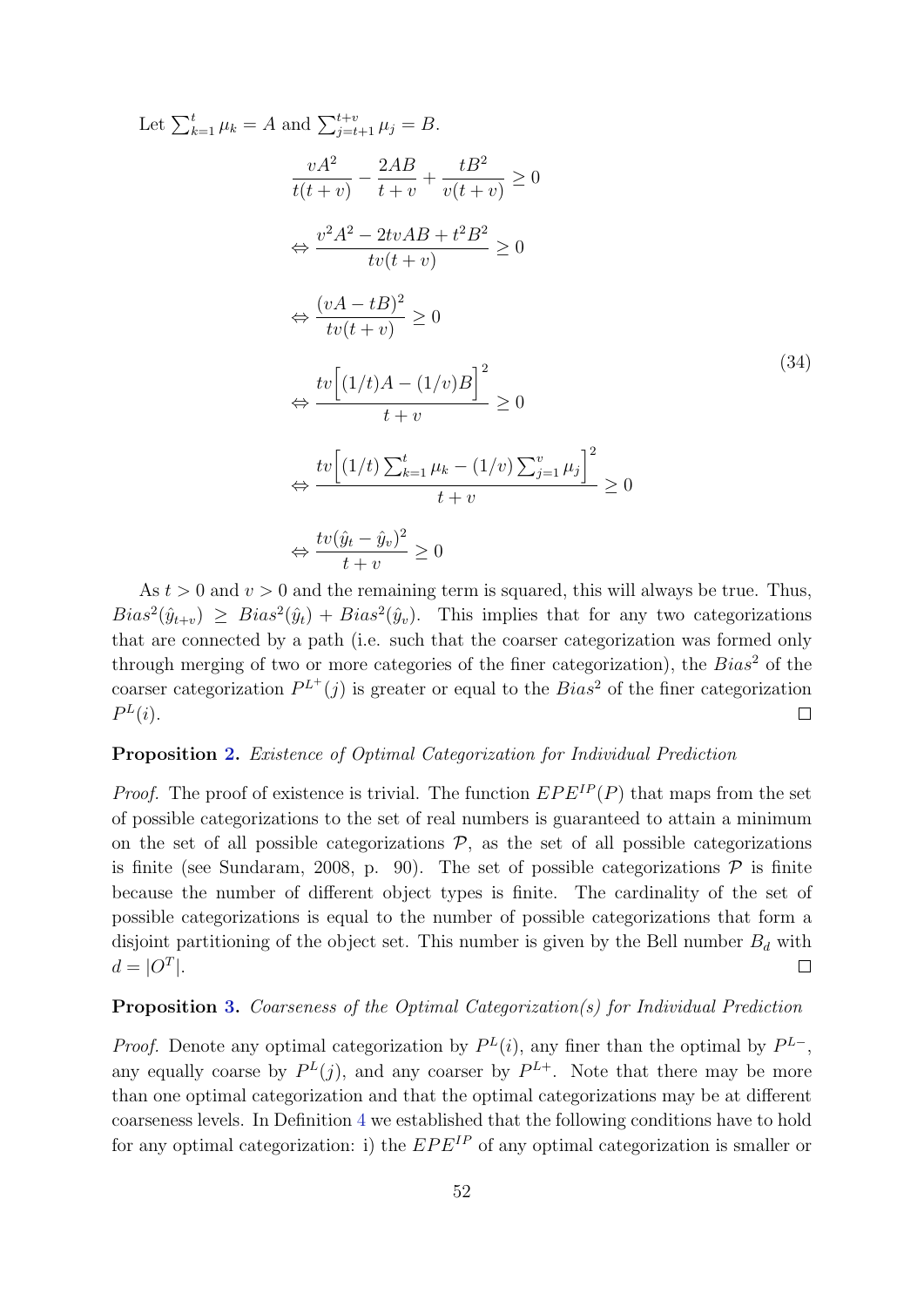equal to the  $EPE^{IP}$  of any categorization finer than it; ii) the  $EPE^{IP}$  of any optimal categorization is smaller or equal to the  $EPE^{IP}$  of any categorization that is equally coarse; iii) the  $EPE^{IP}$  of any optimal categorization is smaller or equal to the  $EPE^{IP}$ of any categorization that is coarser than it.

This is equivalent to (see Definition [4\)](#page-18-0):

i) 
$$
Var(P^L(i)) - Var(P^{L^-}) \leq Bias^2(P^{L^-}) - Bias^2(P^L(i))
$$
\nfor all  $P^{L^-} \prec P^L(i)$ \nii)  $Var(P^L(i)) - Var(P^L(j)) \leq Bias^2(P^L(j)) - Bias^2(P^L(i))$ \nfor all  $P^L(j) \sim P^L(i)$ \niii)  $Var(P^L(i)) - Var(P^{L^+}) \leq Bias^2(P^{L^+}) - Bias^2(P^L(i))$ \nfor all  $P^{L^+} \succ P^L(i)$ \n(35)

We want to derive how the coarseness of the optimal categorization(s) changes with changes in  $\sigma^2$  and in n. Note that changes in  $\sigma^2$  and in n do not affect the bias terms. This is because the squared bias term of a categorization's  $EPE^{IP}$  is equal to the expected bias of its category beliefs. The squared bias of a category belief depends on the differences between the expected value of category belief and the true population mean for each object type in this category. Since neither the expected value of category belief nor the true population mean is affected by changes in  $\sigma^2$  and n, the bias term of a categorization will not be affected by such changes. Therefore, in the inequalities above only the LHS will change. To examine the changes on the LHS, we will use our result from Proposition [1](#page-16-0) Part 1 where we established how the difference in variance between a finer and a coarser categorization is affected by changes in  $\sigma^2$  and in n.

We first show how an increase in  $\sigma^2$  will affect the coarseness of the optimal categorization(s) by examining the effect of an increase in  $\sigma^2$  on the fulfillment of the above conditions for optimality.

i) In Proposition [1](#page-16-0) Part 1 we showed that the difference in the variance between a finer and a coarser categorization is positive and increases with an increase in  $\sigma^2$ . That is, the difference between a coarser and a finer categorization is negative and increasingly negative with increases in  $\sigma^2$ . If before  $Var(P^L(i)) - Var(P^{L-}) \leq$  $Bias^2(P^{L-}) - Bias^2(P^{L}(i))$ , as  $\sigma^2$  increases the LHS becomes even more negative (and the RHS does not change). Thus, if before using a categorization  $P^{L}(i)$  was equally good or better than using a finer categorization  $P^{L-}$ , this will be even more so as  $\sigma^2$  increases. Therefore, no categorization finer than  $P^{L}(i)$  can become optimal after an increase in  $\sigma^{2}$ if it was not optimal before the increase.

ii) The change in  $\sigma^2$  has no effect on  $Var(P^L(i)) - Var(P^L(j)) \leq Bias^2(P^L(j))$  –  $Bias^2(P^L(i))$  because  $Var(P^L(i)) - Var(P^L(j)) = 0$ , as the variances of all categorizations at the same level of coarseness are equal. Thus, this equation will continue to hold after the change in  $\sigma^2$ . No categorization that is equally coarse as  $P^L(i)$  can become optimal after an increase in  $\sigma^2$  if it was not optimal before the increase.

iii) If before  $Var(P^{L}(i)) - Var(P^{L+}) \leq Bias^2(P^{L+}) - Bias^2(P^{L}(i))$ , as  $\sigma^2$  increases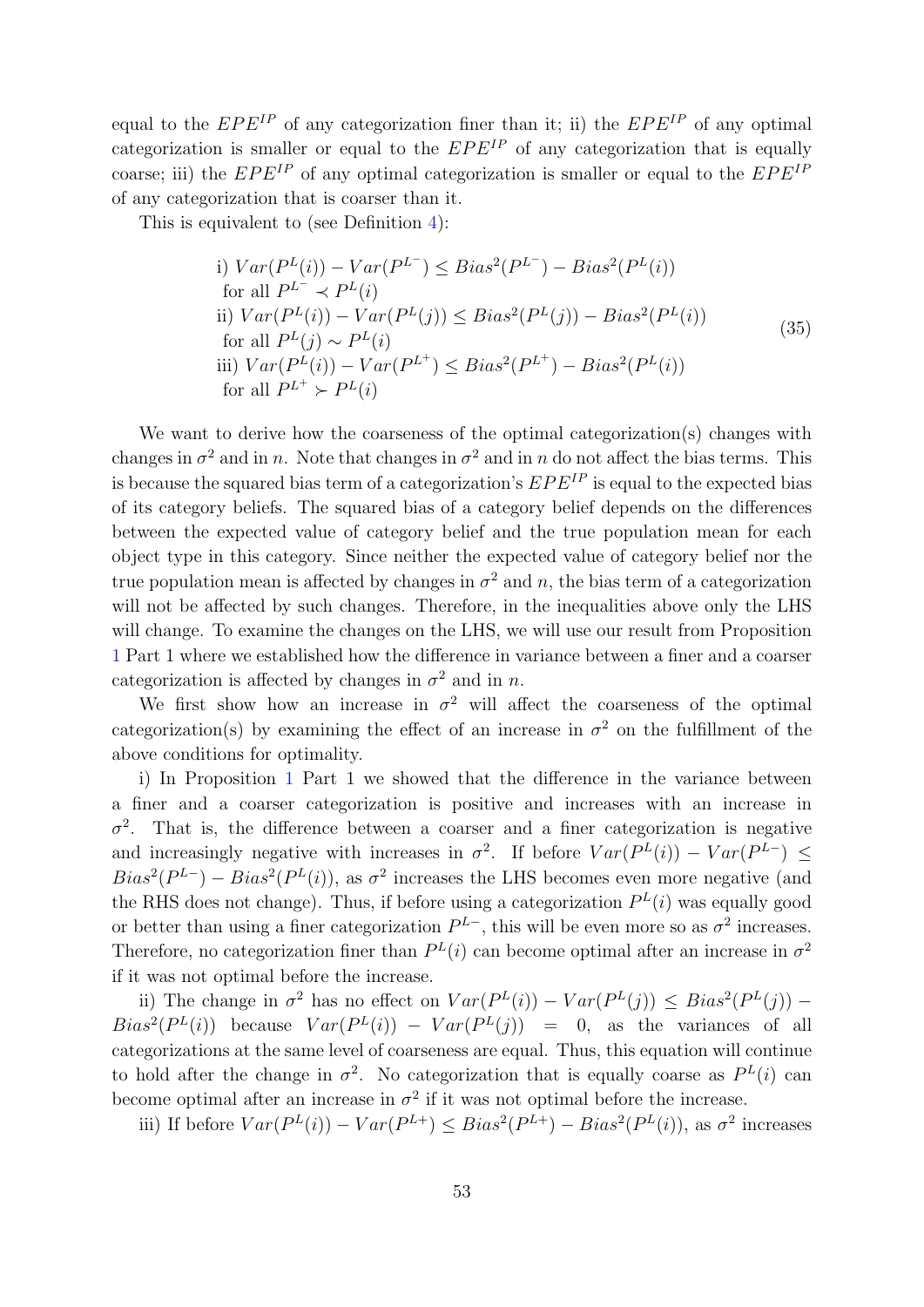the LHS increases while the RHS stays the same, so that eventually the LHS has to become greater than the RHS, thus making use of a coarser categorization profitable.

We have thus shown that as  $\sigma^2$  increases, it cannot become optimal to use a categorization that was not optimal before and that is finer than or equally coarse as the initially optimal one(s). Only coarser categorizations can become optimal.

Note that the above result implies that if before the change in  $\sigma^2$  there were several optimal categorizations at different levels of coarseness, no categorization that was not optimal before and that is finer than or equally coarse as the coarsest of those that were initially optimal can become optimal after the increase in  $\sigma^2$ .

We now turn to the effect of changes in the sample size *n*. Let again  $P^{L}(i)$  be the optimal categorization(s) before the increase in  $n$  with the same conditions for optimality as above.

i) If before the increase in n,  $EPE^{IP}(P^L(i)) \leq EPE^{IP}(P^{L^-})$ , now this may no longer be fulfilled. More precisely, we know that for  $P<sup>L</sup>(i)$  to be optimal before the increase in sample size it has to hold that:

 $Var(P^{L}(i)) - Var(P^{L^{-}}) \leq Bias^2(P^{L^{-}}) - Bias^2(P^{L}(i)).$ 

From Proposition [1](#page-16-0) we know that the LHS is negative and equal to:  $Var(P^{L}(i))$  –  $Var(P^{L^-}) = -\frac{p m \sigma^2}{n}$  $\frac{n\sigma^2}{n}$ , where m is the difference in the number of categories in the finer and in the coarser categorization.

We can see that  $\lim_{n\to\infty} (Var(P^L(i)) - Var(P^{L^-})) = 0$ 

In other words, as the sample size increases in the limit the LHS will tend to zero while the RHS stays unchanged. Thus, as  $n$  increases, the LHS may no longer be smaller than the RHS and it may become better to use a finer categorization than the one that was optimal before the increase in *n*.

ii) We also know (again from Proposition [1](#page-16-0) Part 1) that as  $n$  increases the difference between the  $EPE^{IP}$  of the optimal categorization and of others of equal coarseness will not be affected as  $Var(P^{L}(i)) - Var(P^{L}(j)) = 0$ . Thus, one will not have an incentive to switch to another categorization of equal coarseness because of the increase in sample size.

iii) The condition  $Var(P^L(i)) - Var(P^{L+}) \leq Bias^2(P^{L+}) - Bias^2(P^L(i))$ , will continue to hold after the increase in n since before the increase  $Var(P^L(i))$  –  $Var(P^{L+})) \ge 0$  and as *n* increases  $\lim_{n \to \infty} (Var(P^L(i)) - Var(P^{L+})) = 0$ . Thus, one will never have an incentive to move to a coarser or another equally coarse categorization if n increases. We have thus shown that as n increases only a finer categorization than the initially optimal one(s) can become profitable.

Note that the above result implies that if before the change in  $n$  there were several optimal categorizations at different levels of coarseness, no categorization that was not optimal before and that is coarser than or equally coarse as the finest of those that were initially optimal can become optimal after the increase in  $n$ .  $\Box$ 

**Lemma [2.](#page-20-0)** Bias-Variance Decomposition of  $EPE<sup>C</sup>(P_1, P_2)$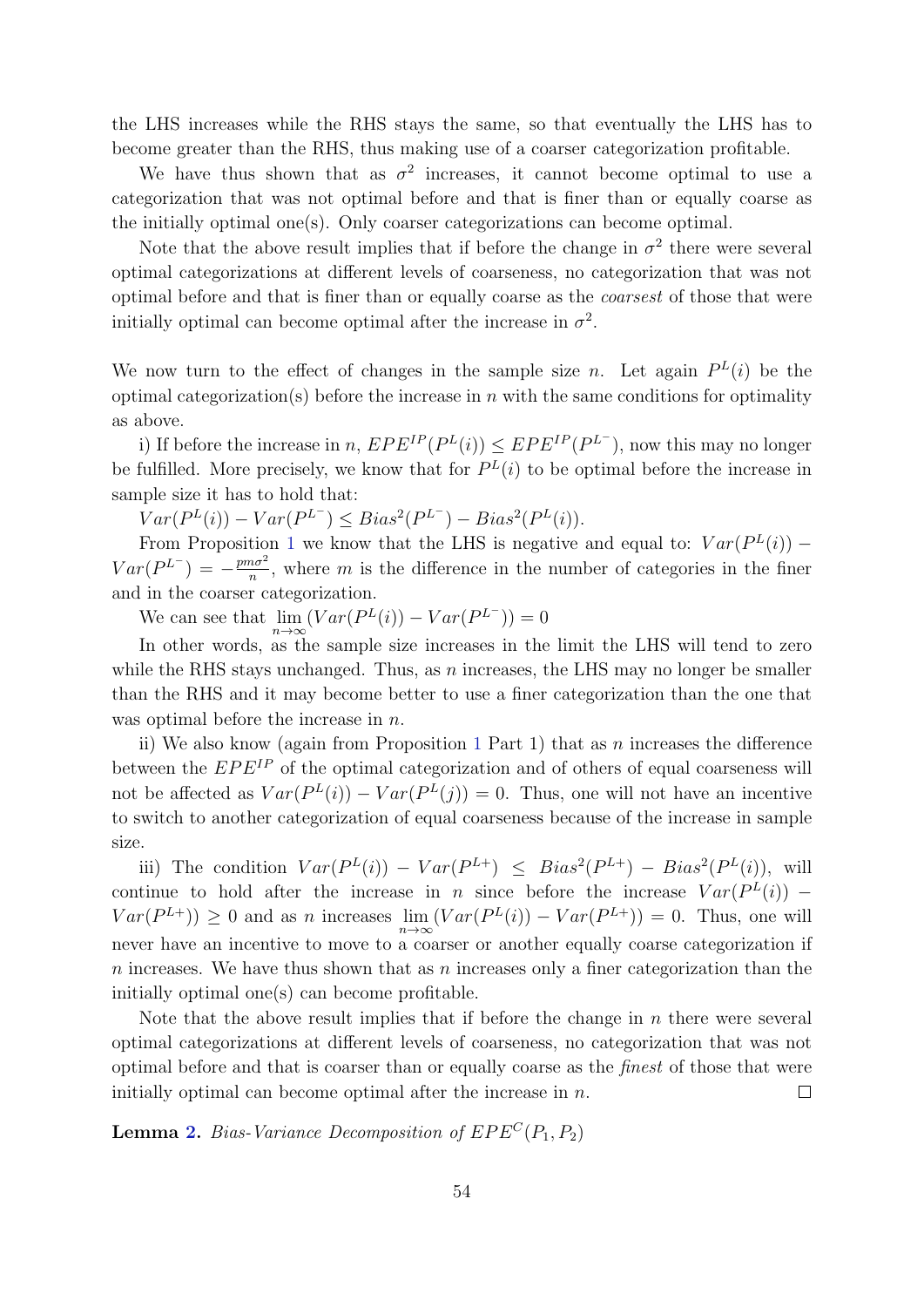Proof.

$$
EPE^{C}(P_{1}, P_{2}) = \sum_{C_{k} \in P_{1}} \sum_{C_{l} \in P_{2}} \sum_{x_{j} \in (C_{k}^{T}, C_{l}^{T})} p_{j}E[(\hat{Y}^{C_{k}} - \hat{Y}^{C_{l}})^{2}]
$$
  
\n
$$
= \sum_{C_{k} \in P_{1}} \sum_{C_{l} \in P_{2}} \sum_{x_{j} \in (C_{k}^{T}, C_{l}^{T})} p_{j}E[(\hat{Y}^{C_{k}})^{2} - 2\hat{Y}^{C_{k}}\hat{Y}^{C_{l}} + (\hat{Y}^{C_{l}})^{2}]
$$
  
\n
$$
= \sum_{C_{k} \in P_{1}} \sum_{C_{l} \in P_{2}} \sum_{x_{j} \in (C_{k}^{T}, C_{l}^{T})} p_{j} [E[(\hat{Y}^{C_{k}})^{2}] - 2E[\hat{Y}^{C_{k}}\hat{Y}^{C_{l}}] + E[(\hat{Y}^{C_{l}})^{2}]]
$$
  
\n
$$
= \sum_{C_{k} \in P_{1}} \sum_{C_{l} \in P_{2}} \sum_{x_{j} \in (C_{k}^{T}, C_{l}^{T})} p_{j} [E[(\hat{Y}^{C_{k}})^{2}] - 2E[\hat{Y}^{C_{k}}]E[\hat{Y}^{C_{l}}] + E[(\hat{Y}^{C_{l}})^{2}]]
$$
  
\n
$$
= \sum_{C_{k} \in P_{1}} \sum_{C_{l} \in P_{2}} \sum_{x_{j} \in (C_{k}^{T}, C_{l}^{T})} p_{j} [Var(\hat{Y}^{C_{k}}) + (E[\hat{Y}^{C_{k}}])^{2} - 2E[\hat{Y}^{C_{k}}]E[\hat{Y}^{C_{l}}]
$$
  
\n
$$
+ Var(\hat{Y}^{C_{l}}) + (E[\hat{Y}^{C_{l}}])^{2}]
$$
  
\n
$$
= \sum_{C_{k} \in P_{1}} \sum_{C_{l} \in P_{2}} \sum_{x_{j} \in (C_{k}^{T}, C_{l}^{T})} p_{j} [Var(\hat{Y}^{C_{k}}) + Var(\hat{Y}^{C_{l}}) + (E[\hat{Y}^{C_{k}}] - E[\hat{Y}^{C_{l
$$

Note that line 3 is equivalent to line 4 since for any two independent variables  $E[XY] = E[X]E[Y]$ . To see that  $\hat{Y}^{C_k}$  and  $\hat{Y}^{C_l}$  are independent note that  $\hat{Y}^{C_k}$ , the category belief of category  $C_K$  of Player 1, is a random variable and its realization depends on the y-values of the objects that Player 1 has sampled in this category in the past. The same applies to  $\hat{Y}^{C_l}$ , the category belief for category  $C_l$  of Player 2. These two variables are independent from each other as the y-values of the objects that Player

 $\Box$ 

# 1 and Player 2 encounter are randomly and independently drawn. Thus, it holds that  $P(\hat{Y}^{C_k} = \hat{y}^{C_k}) = P(\hat{Y}^{C_K} = \hat{y}^{C_k} | \hat{Y}^{C_l} = \hat{y}^{C_l})$  for any pair  $(\hat{y}^{C_k}, \hat{y}^{C_l})$ . To get from line 4 to line 5 we apply the expression  $E[X^2] = Var(X) + (E[X])^2$  for

 $E[(\hat{Y}^{C_k})^2]$  and  $E[(\hat{Y}^{C_l})^2]$ . For a derivation of this expression, see Lemma [1.](#page-15-0)

### Definition [6.](#page-21-1) NE Conditions of Coordination Game

Let  $(P_1^L(i), P_2^M(j))$  denote a categorization profile such that  $P_1^L(i)$  is the categorization that Player 1 uses and  $P_2^M(j)$  is the categorization that Player 2 uses. The two categorizations could be the same or different. For  $(P_1^L(i), P_2^M(j))$  to be a Nash Equilibrium (NE) in the coordination game the following conditions have to hold. Given the categorization of the opponent:

i) No player should have an incentive to deviate to a finer categorization than the one she is currently using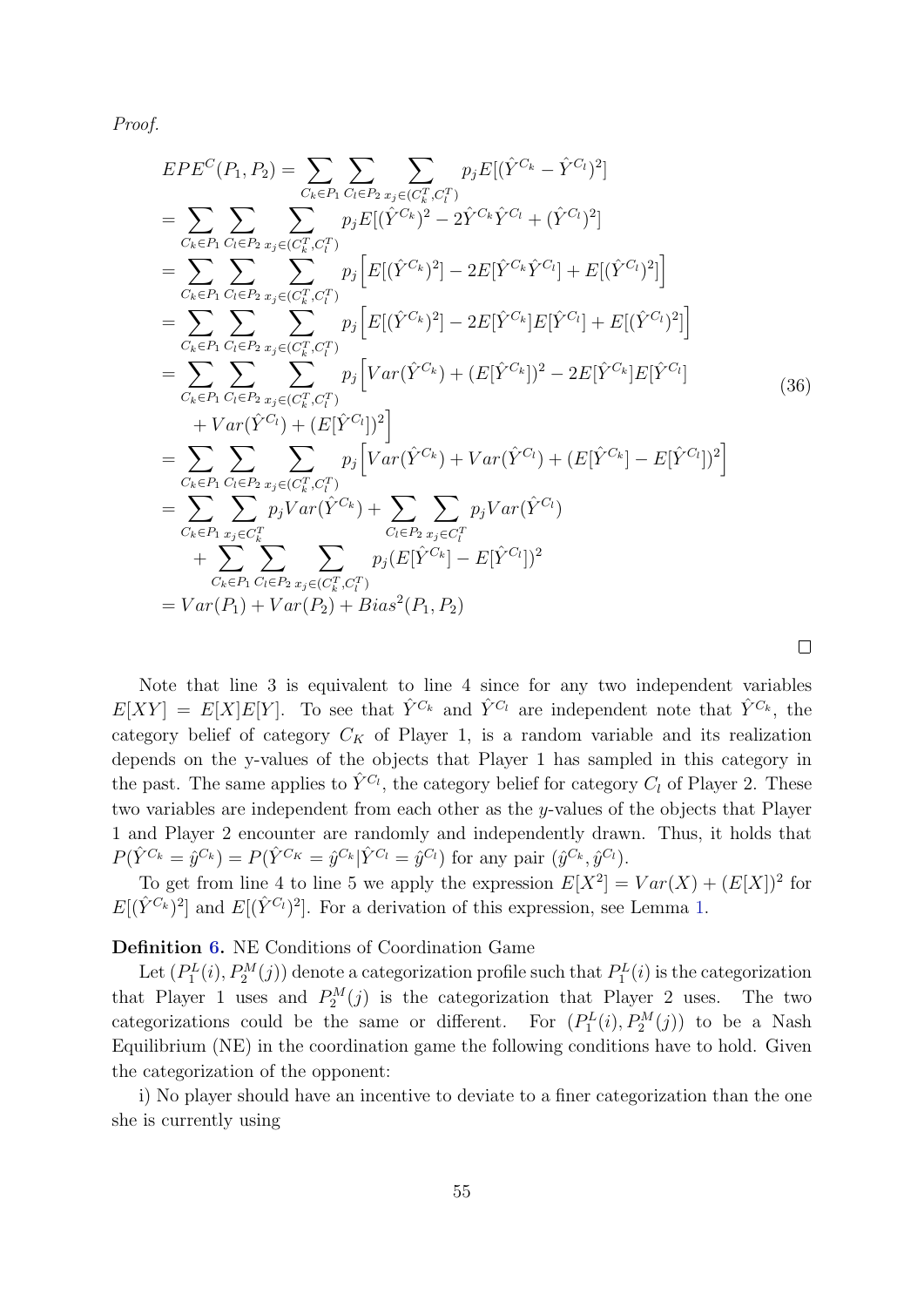- Player 1. For all  $P_1^{L^-} \prec P_1^L(i)$  it has to hold that:

$$
EPE(P_1^L(i), P_2^M(j)) \le EPE(P_1^{L^-}, P_2^M(j))
$$
  
\n
$$
\Leftrightarrow Var(P_1^L(i)) + Var(P_2^M(j)) + Bias^2(P_1^L(i), P_2^M(j))
$$
  
\n
$$
\le Var(P_1^{L^-}) + Var(P_2^M(j)) + Bias^2(P_1^{L^-}, P_2^M(j))
$$
  
\n
$$
\Leftrightarrow Var(P_1^L(i)) - Var(P_1^{L^-}) \le Bias^2(P_1^{L^-}, P_2^M(j)) - Bias^2(P_1^L(i), P_2^M(j))
$$
\n(37)

- Player 2. For all  $P_2^{M^-} \prec P_2^M(j)$  it has to hold that:

$$
EPE(P_1^L(i), P_2^M(j)) \le EPE(P_1^L(i), P_2^M)
$$
  
\n
$$
\Leftrightarrow Var(P_1^L(i)) + Var(P_2^M(j)) + Bias^2(P_1^L(i), P_2^M(j))
$$
  
\n
$$
\le Var(P_1^L(i)) + Var(P_2^M) + Bias^2(P_1^L(i), P_2^M)
$$
  
\n
$$
\Leftrightarrow Var(P_2^M(j)) - Var(P_2^M) \le Bias^2(P_1^L(i), P_2^M) - Bias^2(P_1^L(i), P_2^M(j))
$$
\n(38)

ii) No player should have an incentive to deviate to another categorization at the same level of coarseness as the one she is currently using

- Player 1. For all  $P_1^L(k) \sim P_1^L(i)$  it has to hold that:

$$
EPE(P_1^L(i), P_2^M(j)) \le EPE(P_1^L(k), P_2^M(j))
$$
  
\n
$$
\Leftrightarrow Var(P_1^L(i)) + Var(P_2^M(j)) + Bias^2(P_1^L(i), P_2^M(j))
$$
  
\n
$$
\le Var(P_1^L(k)) + Var(P_2^M(j)) + Bias^2(P_1^L(k), P_2^M(j))
$$
  
\n
$$
\Leftrightarrow Var(P_1^L(i)) - Var(P_1^L(k)) \le Bias^2(P_1^L(k), P_2^M(j)) - Bias^2(P_1^L(i), P_2^M(j))
$$
\n(39)

- Player 2. For all  $P_2^M(l) \sim P_2^M(j)$  it has to hold that:

$$
EPE(P_1^L(i), P_2^M(j)) \le EPE(P_1^L(i), P_2^M(l))
$$
  
\n
$$
\Leftrightarrow Var(P_1^L(i)) + Var(P_2^M(j)) + Bias^2(P_1^L(i), P_2^M(j))
$$
  
\n
$$
\le Var(P_1^L(i)) + Var(P_2^M(l)) + Bias^2(P_1^L(i), P_2^M(l))
$$
  
\n
$$
\Leftrightarrow Var(P_2^M(j)) - Var(P_2^M(l)) \le Bias^2(P_1^L(i), P_2^M(l)) - Bias^2(P_1^L(i), P_2^M(j))
$$
\n(40)

iii) No player should have an incentive to deviate to a coarser categorization than the one she is currently using

- Player 1. For all  $P_1^{L^+} \succ P_1^L(i)$  it has to hold that:

$$
EPE(P_1^L(i), P_2^M(j)) \le EPE(P_1^{L^+}, P_2^M(j))
$$
  
\n
$$
\Leftrightarrow Var(P_1^L(i)) + Var(P_2^M(j)) + Bias^2(P_1^L(i), P_2^M(j))
$$
  
\n
$$
\le Var(P_1^{L^+}) + Var(P_2^M(j)) + Bias^2(P_1^{L^+}, P_2^M(j))
$$
  
\n
$$
\Leftrightarrow Var(P_1^L(i)) - Var(P_1^{L^+}) \le Bias^2(P_1^{L^+}, P_2^M(j)) - Bias^2(P_1^L(i), P_2^M(j))
$$
\n(41)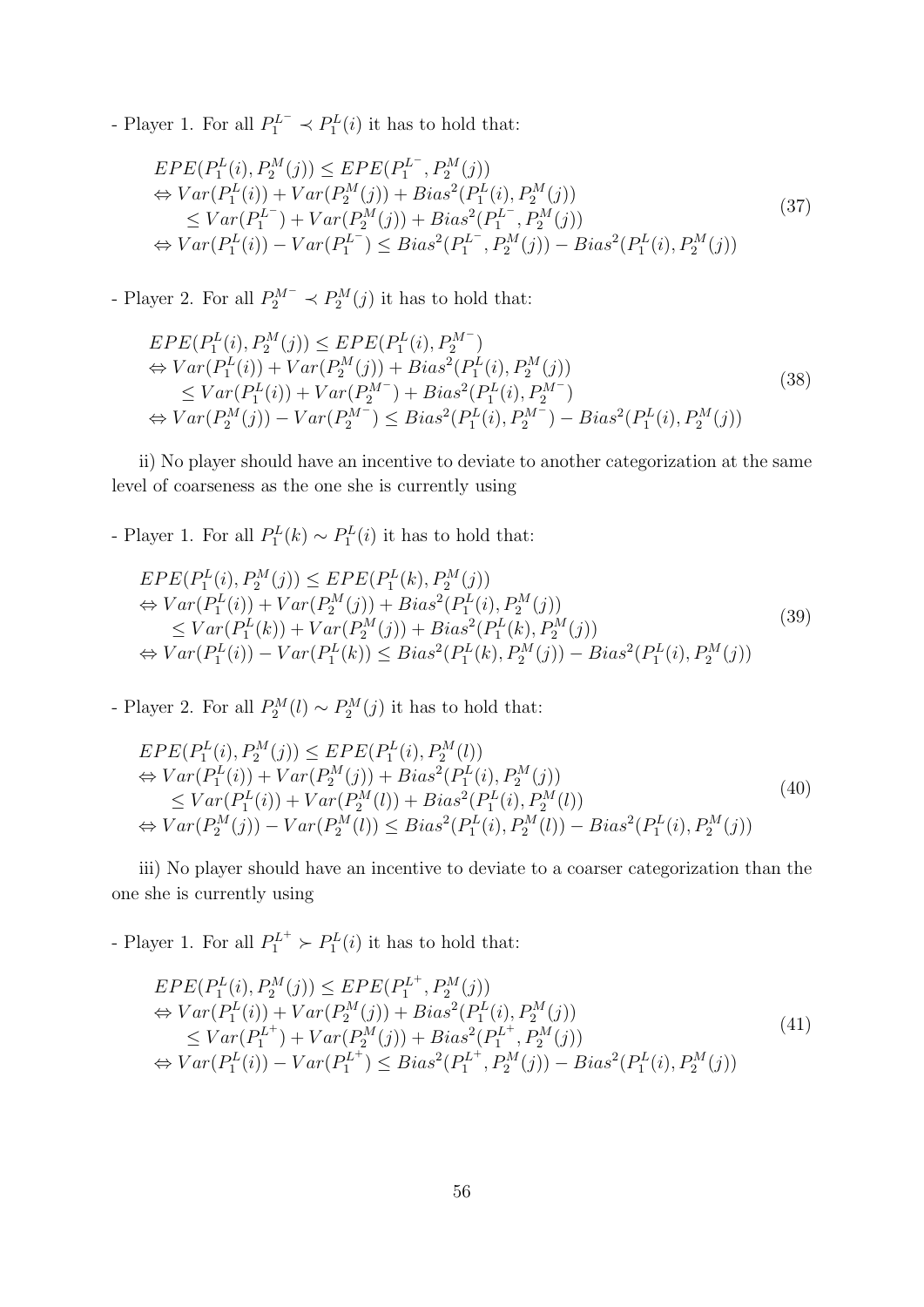- Player 2. For all  $P_2^{M+} \succ P_2^{M}(j)$  it has to hold that:

$$
EPE(P_1^L(i), P_2^M(j)) \le EPE(P_1^L(i), P_2^{M^+})
$$
  
\n
$$
\Leftrightarrow Var(P_1^L(i)) + Var(P_2^M(j)) + Bias^2(P_1^L(i), P_2^M(j))
$$
  
\n
$$
\le Var(P_1^L(i)) + Var(P_2^{M^+}) + Bias^2(P_1^L(i), P_2^{M^+})
$$
  
\n
$$
\Leftrightarrow Var(P_2^M(j)) - Var(P_2^{M^+}) \le Bias^2(P_1^L(i), P_2^{M^+}) - Bias^2(P_1^L(i), P_2^M(j))
$$
\n(42)

Proposition [4.](#page-22-0) Equilibrium Properties of the Coordination Game

Part 1. Ruling Out Existence of Asymmetric Equilibria

Proof. We first prove that categorization profiles such that the two players use categorizations at different levels of coarseness cannot be a NE. Consider any categorization profile  $(P_1^L(i), P_2^{L^+}(j))$  such that Player 2 uses a coarser categorization than Player 1. We now show that Player 1 always has an incentive to deviate to the exact same categorization that Player 2 uses. That is, we show that for  $P_1^{L^+}(j) \succ P_1^{L}(i)$ :

$$
EPE(P_1^L(i), P_2^{L^+}(j)) > EPE(P_1^{L^+}(j), P_2^{L^+}(j))
$$
  
\n
$$
\Leftrightarrow Var(P_1^L(i)) - Var(P_1^{L^+}(j)) > Bias^2(P_1^{L^+}(j), P_2^{L^+}(j)) - Bias^2(P_1^L(i), P_2^{L^+}(j))
$$
\n(43)

Note that the LHS is the difference in variance between a finer and a coarser categorization. We know from Proposition [1](#page-16-0) Part 1 that the difference in variance between a finer and a coarser categorization will be greater than zero for any  $\sigma^2 > 0$ . Therefore, if  $\sigma^2 > 0$ , the LHS is always positive. The RHS is either negative or zero, as the first term on the RHS is always zero. Hence the above inequality always holds. We have shown that a categorization profile in which two players use categorizations at different levels of coarseness cannot be a NE for any  $\sigma^2 > 0$ .

We now show that that if  $Bias^2(P_1^L(i), P_2^L(j)) > 0$ , i.e. if the categorizations that the two players use have different expected values of the estimators for at least one object type, then there exists no asymmetric equilibrium  $(P_1^L(i), P_2^L(j))$  such that the two players use different categorizations at the same level of coarseness. We do this by showing that it is profitable to deviate to using the exact same categorization at the same level of coarseness rather than using different categorizations. That is for any  $P_1^L(i) \sim P_1^L(j)$ :

$$
EPE(P_1^L(i), P_2^L(j)) > EPE(P_1^L(j), P_2^L(j)) \text{ if } Bias^2(P_1^L(i), P_2^L(j)) > 0
$$
  
\n
$$
\Leftrightarrow Var(P_1^L(i)) - Var(P_1^L(j)) > -Bias^2(P_1^L(i), P_2^L(j)))
$$
\n(44)

We know from Proposition [1](#page-16-0) that the variance of any two categorizations at the same level of coarseness is the same and therefore the LHS = 0. If  $Bias^2(P_1^L(i), P_2^L(j)) > 0$ , then  $LHS > RHS$  and we have shown that any categorization profile such that the two players use different categorizations at the same level of coarseness is not a NE.  $\Box$ 

Part 2. Existence of Symmetric Equilibria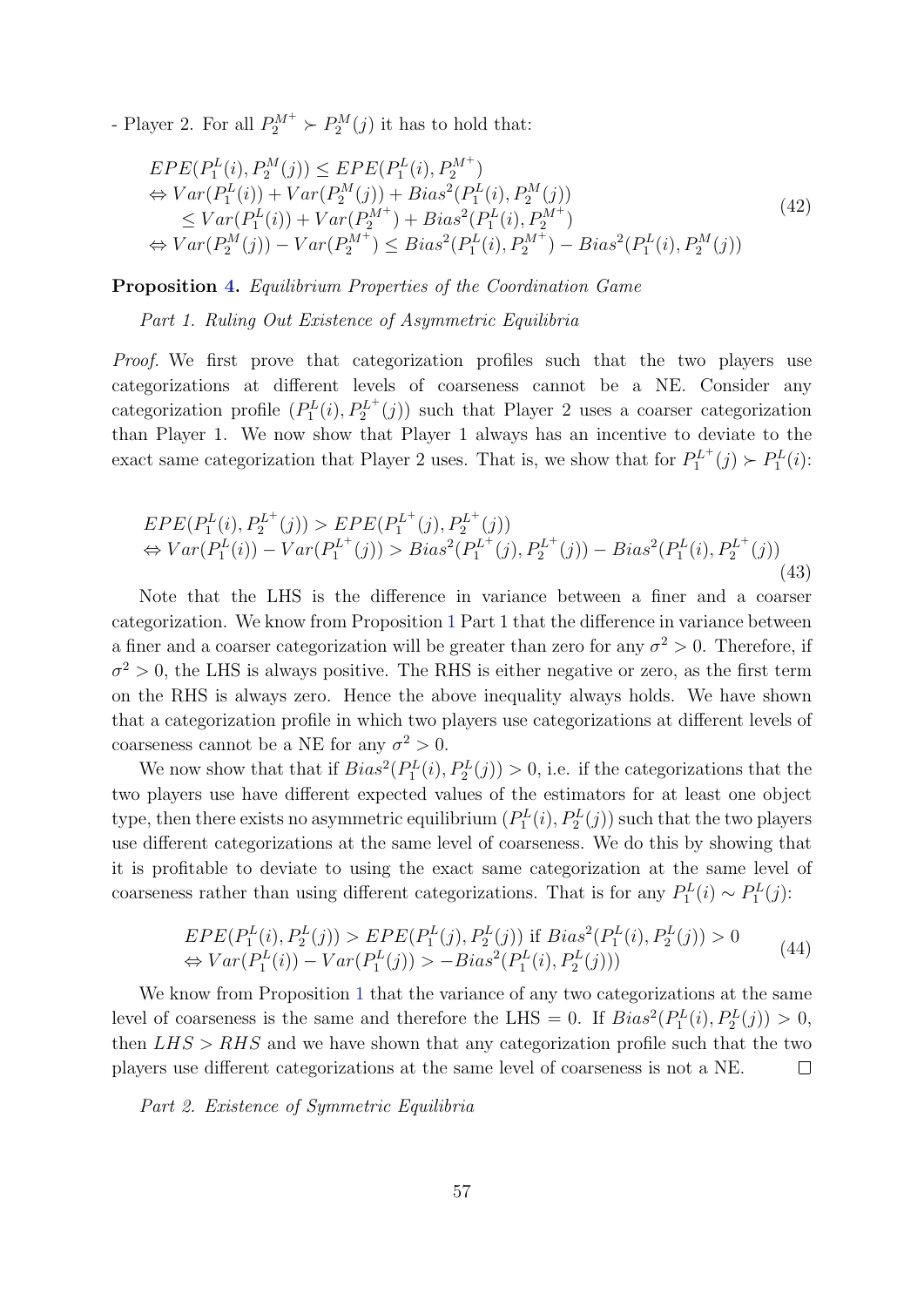*Proof.* To show that a symmetric categorization profile  $(P^{L}(i), P^{L}(i))$  is a NE we need to show that:

i) 
$$
EPE(P^{L}(i), P^{L}(i)) \le EPE(P^{L^{-}}, P^{L}(i))
$$
 for all  $P^{L^{-}} \prec P^{L}(i)$   
ii)  $EPE(P^{L}(i), P^{L}(i)) \le EPE(P^{L}(j), P^{L}(i))$  for all  $P^{L}(j) \sim P^{L}(i)$   
iii)  $EPE(P^{L}(i), P^{L}(i)) \le EPE(P^{L^{+}}, P^{L}(i))$  for all  $P^{L^{+}} \succ P^{L}(i)$  (45)

We have omitted the indices for the players, as the categorization profile considered is symmetric. Note that it is guaranteed that the first two conditions always hold as we have shown in Part 1 that no player ever has an incentive to use a categorization that is finer than the one the opponent uses and that no player ever has an incentive to deviate to using a different categorization at the same level of coarseness as the opponent. We therefore focus our attention on the third NE condition, which can be rewritten as:

$$
Var(P^{L}(i)) - Var(P^{L^{+}}) \le Bias^2(P^{L^{+}}, P^{L}(i))
$$
\n(46)

Observe that the squared bias component of the two players' EPE from each other will always be finite and that it is not affected by changes in  $\sigma^2$ . From Proposition [1](#page-16-0) we know that the difference in variance between a finer and a coarser categorization is positive and increasing in  $\sigma^2$ . Thus, the LHS of the above equation is positive and increasing in  $\sigma^2$ . For a given  $Bias^2(P^{L^+}, P^L(i))$ , as  $\sigma^2$  increases, the LHS increases and eventually for each pair of categorizations  $(P^{L}(i), P^{L}(i))$  there will be a point at which the  $LHS > RHS$ , i.e. a player will have an incentive to deviate to a coarser categorization and  $(P^{L}(i), P^{L}(i))$ will no longer be a NE. Thus, the number of symmetric NE is a decreasing function of  $\sigma^2$ . At the coarsest level there is no coarser categorization to deviate to and thus both players using the coarsest possible categorization is always a NE. If  $\sigma^2$  is sufficiently high, it will be the only one.  $\Box$ 

#### Part 3. Pareto-ranking of Symmetric Categorization Profiles

Proof. We now show that we can Pareto-rank all symmetric profiles in the coordination game, i.e. all outcomes such that both players use the exact same categorizations. Let us denote a symmetric categorization profile by  $(P_1^L(i), P_2^L(i))$ . For all symmetric profiles, since players are using the exact same categorizations their bias from each other is always  $Bias^2(P_1^L(i), P_2^L(i)) = 0$ . Thus, the  $EPE^C$  of these categorization profiles depends only on the variance. It is equal to  $EPE^{C}(P_1^L(i), P_2^L(i)) = Var(P_1^L(i)) + Var(P_2^L(i))$ . We know from Proposition [1](#page-16-0) that the coarser the categorization, the smaller its variance. This means that for any positive noise level the  $EPE<sup>C</sup>$  of a coarser symmetric categorization profile will always have a smaller variance component than the  $EPE<sup>C</sup>$  of a finer symmetric categorization profile. Symmetric categorization profiles are therefore Pareto-ranked with coarser outcomes being more efficient than finer outcomes for any positive noise level. In the case of  $\sigma^2 = 0$ ,  $Var(P_1^L(i)) = Var(P_2^L(i)) = 0$ , and therefore all symmetric categorization profiles are equally efficient.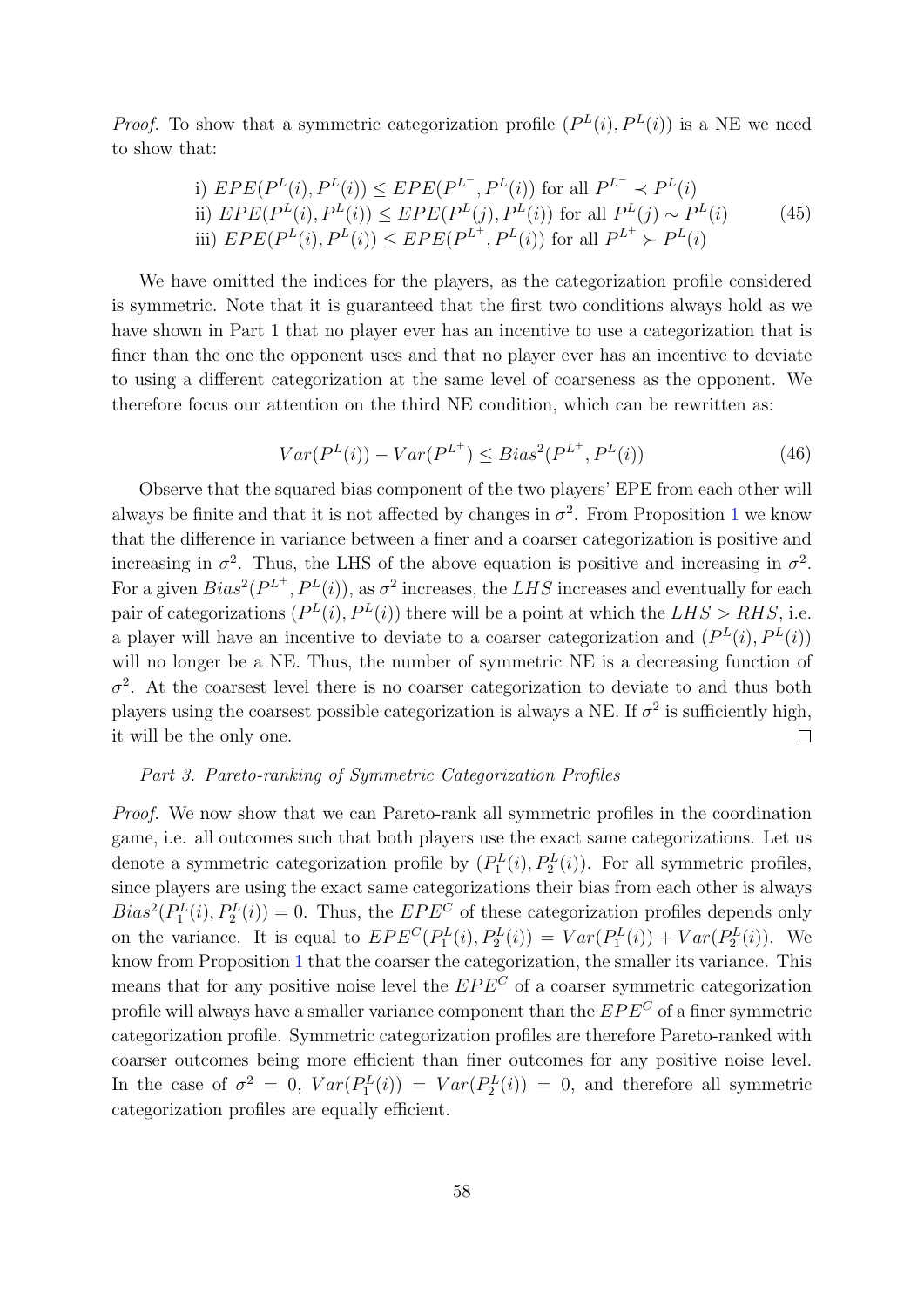Note also that as all categorizations at the same level of coarseness have an equal variance, all symmetric categorization profiles at the same level of coarseness will be equally efficient at any noise level in the coordination game (e.g.  $EPE^{C}(P^{L}(i), P^{L}(i)) =$  $EPE^{C}(P^{L}(j), P^{L}(j))$  for all i, j at a given level of coarseness).  $\Box$ 

#### Proposition [5.](#page-24-0) Connection Optimality IP and NE in Coordination Game

Part 1. NE if Both Use Individually Optimal Categorization

Proof. The statement of the proposition gives a sufficient (though not necessary) condition for the optimality of  $P^{L}(i)$  for IP to imply that the respective symmetric categorization profile in which both players use the individually optimal categorization is a NE in the coordination game. Note that to show that  $(P^{L}(i), P^{L}(i))$  is a NE in the coordination game we need to show that the following conditions hold.

i) No player has a profitable deviation to a finer categorization. This condition is always fulfilled as we have shown in Proposition [4](#page-22-0) Part 1 that it cannot be profitable for a player to use a categorization finer than the one the opponent uses.

ii) There is no profitable deviation to a different categorization of equal coarseness. This condition is also always fulfilled as the variance of all categorizations of equal coarseness is the same and thus from the perspective of the variance there is no benefit of moving from using the same categorization to using a different categorization than the opponent at the same coarseness level. Also, deviating to using a different categorization than the opponent, can only lead to an increase in the bias component of the  $EPE<sup>C</sup>$ .

iii) There is no profitable deviation to a coarser categorization. This last condition can be decomposed in two parts.

iiia) The first one is that if  $P^{L}(i)$  is optimal for IP, there is no profitable deviation to a coarser categorization  $P^{L^+}(k) \in R(P^L(i))$  that is connected by a path to  $P^L(i)$ , i.e. a categorization that can be formed by merging categories that exist in  $P^{L}(i)$ .

iiib) The second part is that if  $P^{L}(i)$  is optimal for IP, there is no profitable deviation to a coarser categorization  $P^{L^+}(k) \notin R(P^L(i))$ , i.e. a coarser categorization that is not connected by a path to  $P^{L}(i)$ .

We first consider iiia). We want to show that in the coordination game, if both players choose  $P<sup>L</sup>(i)$ , then no player has an incentive to deviate to a coarser categorization  $P^{L+}(k)$  that is connected by a path to  $P^{L}(i)$ . That is, for all  $P^{L+}(k) \succ P^{L}(i)$  such that  $P^{L^+}(k) \in R(P^L(i))$ :

$$
EPE^{IP}(P^{L}(i), P^{L}(i)) \le EPE^{IP}(P^{L^{+}}(k), P^{L}(i))
$$
  
\n
$$
\Leftrightarrow Var(P^{L}(i)) - Var(P^{L^{+}}(k)) \le Bias^{2}(P^{L^{+}}(k), P^{L}(i))
$$
\n(47)

We know that as  $P^{L}(i)$  is optimal for IP the following holds:

$$
EPE^{IP}(P^{L}(i)) \le EPE^{IP}(P^{L^{+}}(k)) \text{ for all } P^{L^{+}}(k) \succ P^{L}(i)
$$
  
\n
$$
\Leftrightarrow Var(P^{L}(i)) - Var(P^{L^{+}}(k)) \le Bias^{2}(P^{L^{+}}(k)) - Bias^{2}(P^{L}(i))
$$
\n(48)

Note that the LHS of the two inequalities is the same. We now compare the RHS.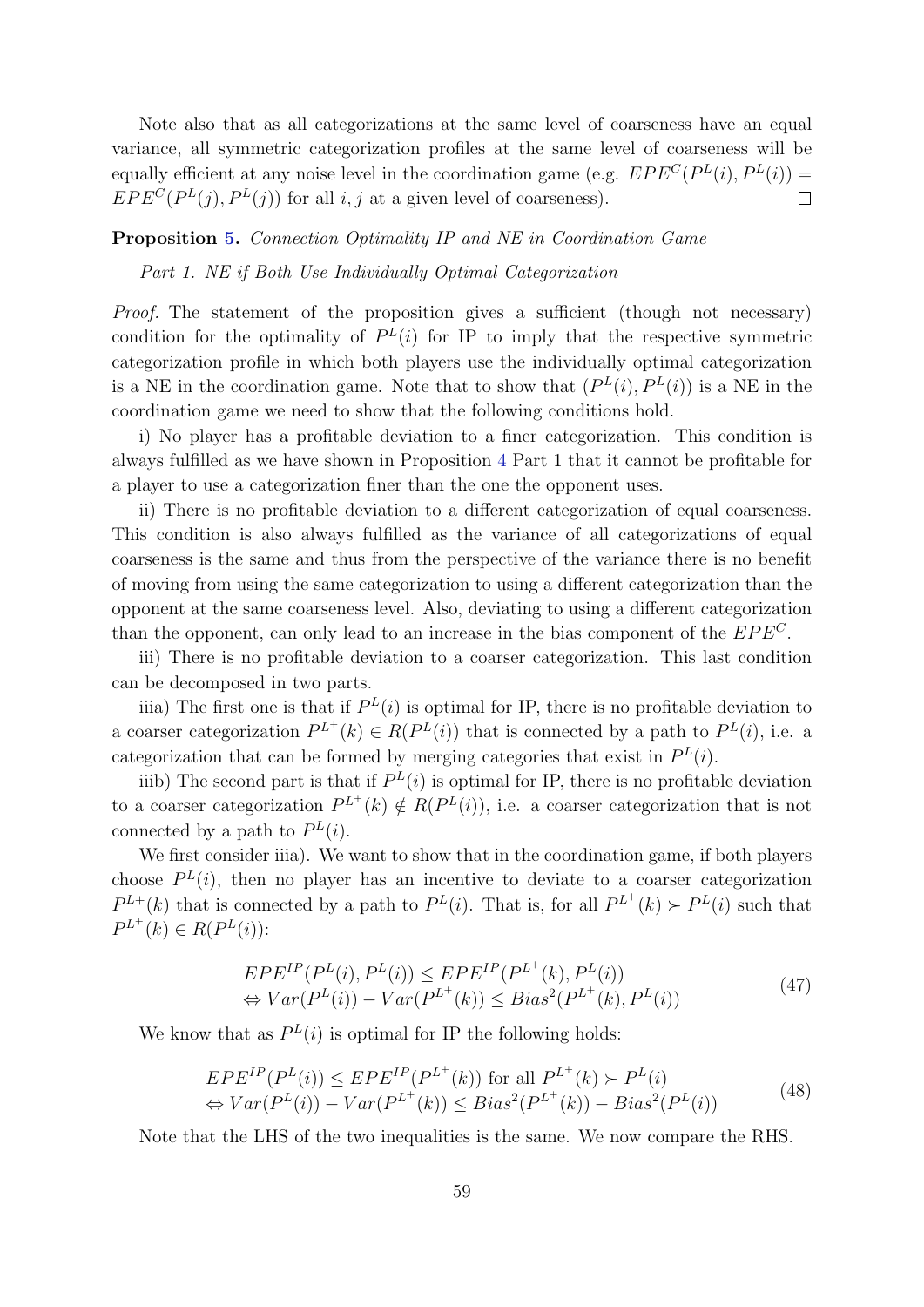We know from Proposition [1](#page-16-0) Part 2 that for all  $P^{L+1}(k) \in R(P^L(i))$ :

$$
Bias^2(P^{L+1}(k)) - Bias^2(P^L(i)) = \frac{tv(\hat{y}_t - \hat{y}_v)^2}{t+v}
$$
\n(49)

Now consider  $Bias^2(P^{L+1}(k), P^{L}(i))$ . Assume that one player uses  $P^{L}(i)$ , which has two categories, one with t different object types and the other one with v different object types, with category beliefs  $\hat{y}_t = \frac{\sum_{i=1}^t \mu_i}{t}$  $\frac{e^{-\frac{j}{2} \mu_i}}{t}$  and  $\hat{y}_v = \frac{\sum_{j=1}^v \mu_j}{v}$  $\frac{e^{-1} \mu_j}{v}$  respectively. The other player uses a coarser categorization  $P^{L+1}(k)$  which has a category which merges the category with t and the category with v object types and her category belief is  $\hat{y}_{t+v} = \frac{\sum_{k=1}^{t+v} \mu_k}{t+v}$  $\frac{k=1}{t+v}$ . Note that under the assumption of an equal number of objects of each type  $\hat{y}_{t+v} = \frac{t\hat{y}_t+v\hat{y}_v}{t+v}$  $\frac{t+vy_v}{t+v}.$ All their other categories are equal. The  $Bias^2$  of the two players' predictions from each other is:

$$
Bias^{2}(P^{L+1}(k), P^{L}(i)) = \sum_{i=1}^{t} (\hat{y}_{t} - \hat{y}_{t+v})^{2} + \sum_{j=1}^{v} (\hat{y}_{v} - \hat{y}_{t+v})^{2}
$$
  
=  $t(\hat{y}_{t} - \hat{y}_{t+v})^{2} + v(\hat{y}_{v} - \hat{y}_{t+v})^{2}$   
=  $t\left(\hat{y}_{t} - \frac{t\hat{y}_{t} + v\hat{y}_{v}}{t+v}\right)^{2} + v\left(\hat{y}_{v} - \frac{t\hat{y}_{t} + v\hat{y}_{v}}{t+v}\right)^{2}$  (50)  
=  $t\left(\hat{y}_{t}^{2} - 2\hat{y}_{t}\frac{t\hat{y}_{t} + v\hat{y}_{v}}{t+v} + \frac{(t\hat{y}_{t} + v\hat{y}_{v})^{2}}{(t+v)^{2}}\right) + v\left(\hat{y}_{v}^{2} - 2\hat{y}_{v}\frac{t\hat{y}_{t} + v\hat{y}_{v}}{t+v} + \frac{(t\hat{y}_{t} + v\hat{y}_{v})^{2}}{(t+v)^{2}}\right)$   
=  $\frac{tv(\hat{y}_{t} - \hat{y}_{v})^{2}}{t+v}$ 

Thus, we have shown that  $Bias^2(P^{L+1}(k), P^{L}(i)) = Bias^2(P^{L+1}(k)) - Bias^2(P^{L}(i)).$ This holds for any two categorizations with consecutive coarseness levels. Analogically,  $Bias^2(P^{L+c}, P^{L}(i)) = Bias^2(P^{L+c}) - Bias^2(P^{L}(i))$  holds for all  $P^{L+c} \succ P^{L}(i)$  such that  $P^{L+c} \in R(P^L(i))$ , with  $c \in \mathbb{Z}^+$ . Hence if  $P^L(i)$  is optimal for IP there is no profitable deviation to a coarser categorization  $P^{L+c}(k)$  that is connected by a path to  $P^{L}(i)$ .

We now consider iiib), i.e. deviations to a coarser categorization  $P^{L+d}(l) \notin R(P^L(i))$ that is not connected by a path to  $P^{L}(i)$ , with  $d \in Z^{+}$ .

iiib) The following condition guarantees that no player has an incentive to deviate from the symmetric categorization profile in which both use the individually optimal categorization to a coarser categorization on a different path.

 $Var(P^{L}(i)) - Var(P^{L+d}(l)) \leq Bias^2(P^{L}(i), P^{L+d}(l))$ 

A sufficient (but not necessary) condition for the above inequality to hold is that:  $Bias^2(P^{L+d}(l)) - Bias^2(P^{L}(i)) \leq Bias^2(P^{L+d}(l), P^{L}(i))$ 

Without making further assumptions on the biases of different categorizations, this condition does not necessarily hold for all coarser categorizations that are not connected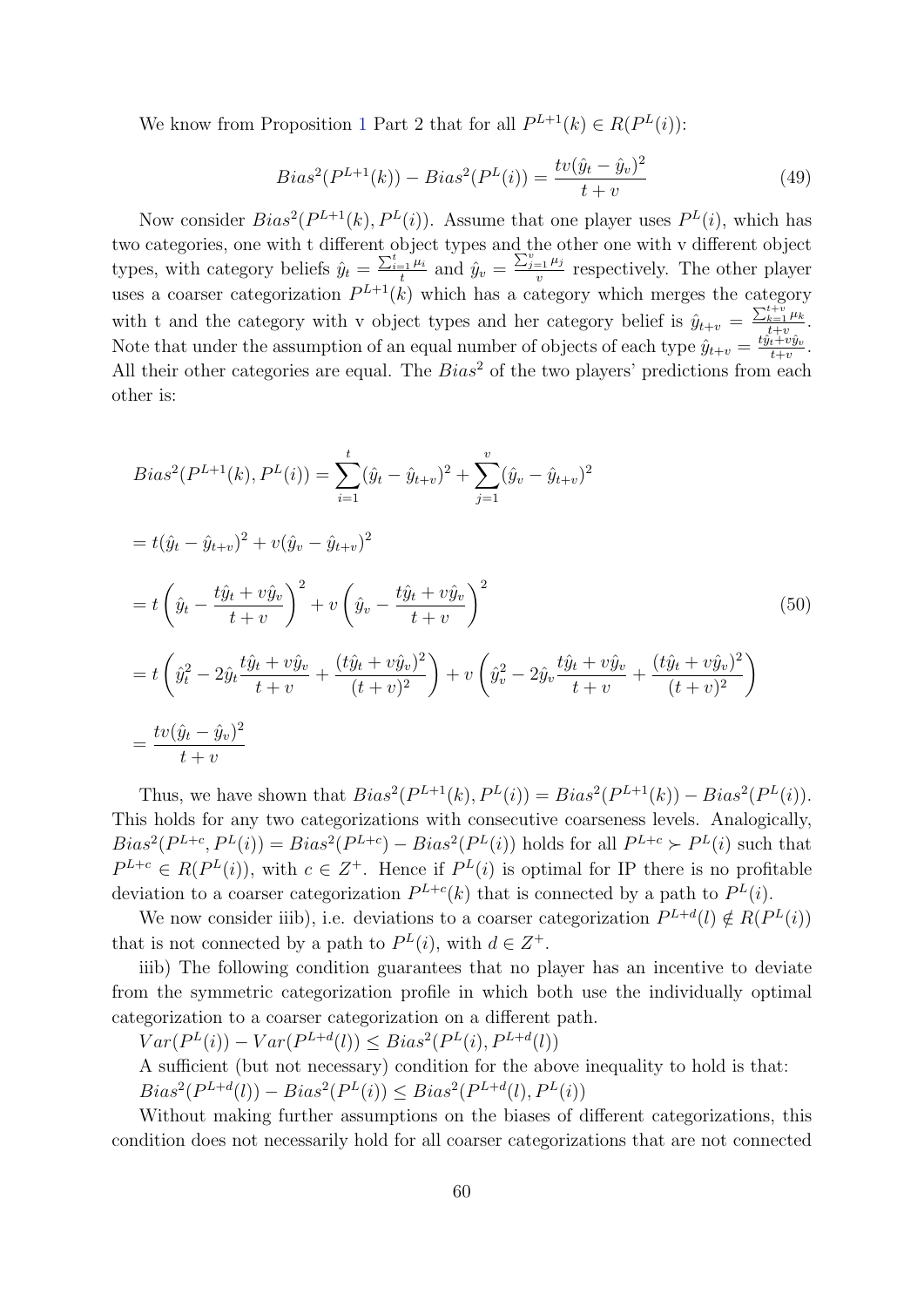by a path to  $P^{L}(i)$ . But when it does hold it is sufficient to ensure that the categorization profile such that both players use the individually optimal categorization is a NE in the coordination game.  $\Box$ 

Part 2. No Symmetric Equilibria in Categorizations Finer than Individually Optimal

*Proof.* If  $P^{L}(i)$  is the finest optimal categorization for IP this means that all categorizations finer than  $P^{L}(i)$  have a greater EPE in IP. Thus:

$$
EPE(P^{L^{-}}(j)) > EPE(P^{L}(i)) \text{ for all } P^{L^{-}}(j) \prec P^{L}(i)
$$
  
\n
$$
\Leftrightarrow Var(P^{L^{-}}(j)) - Var(P^{L}(i)) > Bias^{2}(P^{L}(i)) - Bias^{2}(P^{L^{-}}(j))
$$
\n(51)

We know from Proposition [5](#page-24-0) Part 1 that for any  $P^{L^-}(j) \in R(P^L(i))$ :  $Bias^2(P^L(i)) - Bias^2(P^{L^-}(j)) = Bias^2(P^L(i), P^{L^-}(j))$ Thus, the above is equivalent to:

 $Var(P^{L^{-}}(j)) - Var(P^{L}(i)) > Bias^2(P^{L}(i), P^{L^{-}}(j))$ 

Now consider that for any  $(P^{L^-}(j), P^{L^-}(j))$  to be a NE it is necessary that no player has an incentive to deviate to a coarser categorization. That is:

$$
EPE(P^{L^{-}}(j), P^{L^{-}}(j)) \le EPE(P^{L}(i), P^{L^{-}}(j))
$$
  
\n
$$
\Leftrightarrow Var(P^{L^{-}}(j)) - Var(P^{L}(i)) \le Bias^{2}(P^{L}(i), P^{L^{-}}(j))
$$
\n(52)

But this contradicts that  $P^{L}(i)$  is the finest optimal categorization for IP. Therefore we have shown that if  $P^{L}(i)$  is the finest optimal categorization for IP, then there exists no symmetric NE  $(P^{L^{-}}(j), P^{L^{-}}(j))$  at a level finer than the finest individually optimal categorization such that  $P^{L^-}(j)$  is connected by a path to  $P^{L}(i)$ .

We now give a sufficient condition under which there exists no symmetric equilibrium  $(P^{L^{-}}(k), P^{L^{-}}(k))$  such that  $P^{L^{-}}(k) \notin R(P^{L}(i))$ . We need to show that:

$$
EPE(P^{L^{-}}(k), P^{L^{-}}(k)) > EPE(P^{L}(i), P^{L^{-}}(k))
$$
  
\n
$$
\Leftrightarrow Var(P^{L^{-}}(k)) - Var(P^{L}(i)) > Bias^{2}(P^{L}(i), P^{L^{-}}(k))
$$
\n(53)

We know from the fact that  $P^{L}(i)$  is the finest optimal categorization in IP that:

$$
EPE(P^{L^{-}}(k)) > EPE(P^{L}(i))
$$
  
\n
$$
\Leftrightarrow Var(P^{L^{-}}(k)) - Var(P^{L}(i)) > Bias^{2}(P^{L}(i)) - Bias^{2}(P^{L^{-}}(k))
$$
\n(54)

Whenever the condition

 $Bias^2(P^L(i)) - Bias^2(P^{L^-}(k)) \ge Bias^2(P^{L^-}(k), P^L(i))$ holds, it must be true that  $Var(P^{L^{-}}(k)) - Var(P^{L}(i)) > Bias^2(P^{L}(i), P^{L^{-}}(k)).$ 

Thus, a player then always has an incentive to deviate to the individually optimal categorization.  $\Box$ 

Part 3. Symmetric equilibria at Levels Coarser than the Individually Optimal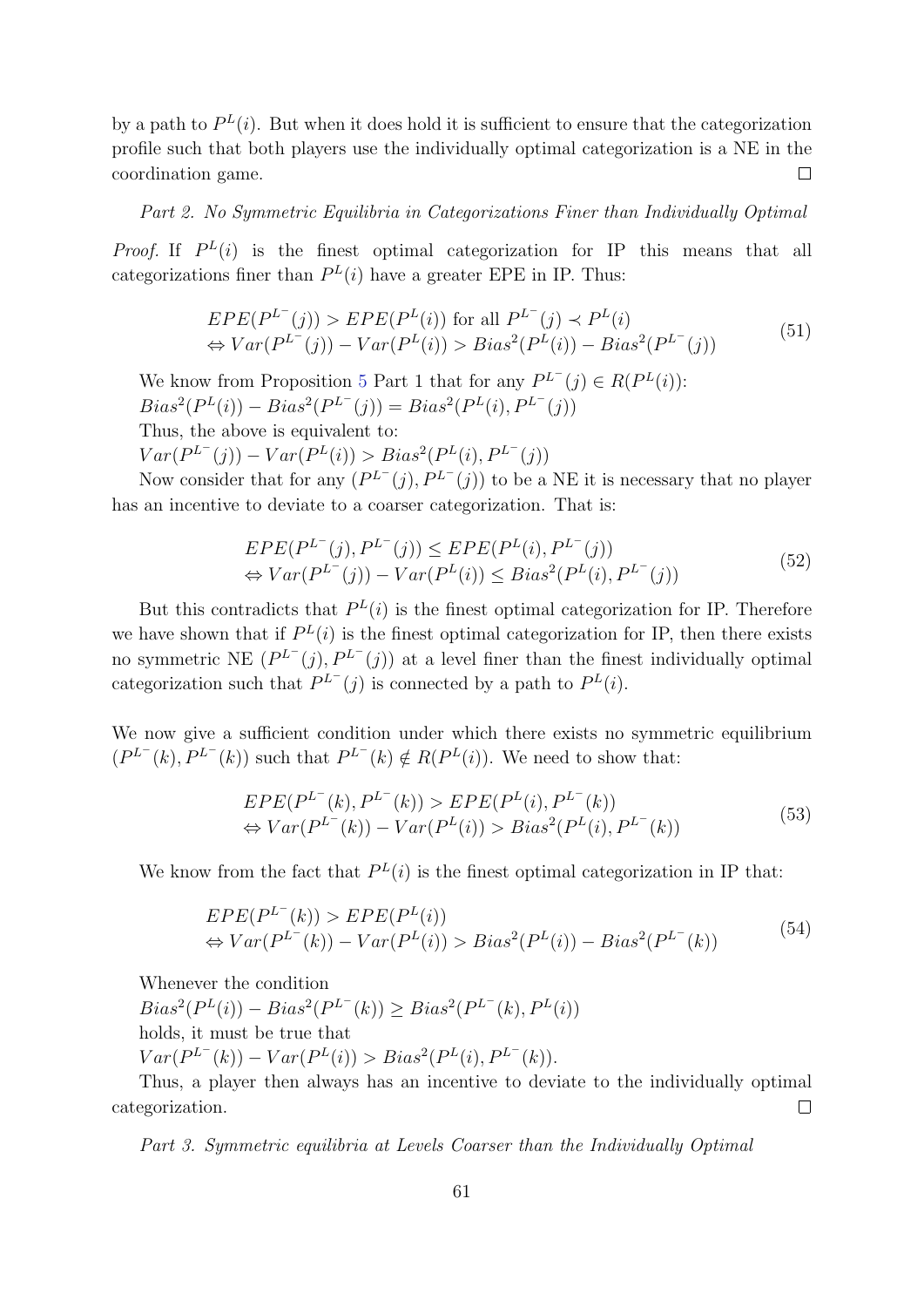*Proof.* For  $(P^{L^+}(j), P^{L^+}(j))$  to be a NE in the coordination game it is necessary that no player has an incentive to deviate to any finer, to any other equally coarse or to any coarser categorization. We showed in Proposition [4](#page-22-0) Part 1 that no player ever has an incentive to deviate from a symmetric categorization profile to using a finer or another equally coarse categorization. If the condition  $Var(P^{L^+}(j)) - Var(P^{L^{++}}) \leq Bias^2(P^{L^{++}}, P^{L^+}(j))$ holds for each  $P^{L^{++}} \succ P^{L^{+}}(j)$  then no player has an incentive to deviate to a coarser categorization.  $\Box$ 

**Lemma [3.](#page-26-0)** General Bias-Variance Decomposition  $EPE^{IP\&C}(P_1, P_2)$ 

Proof. This follows directly from combining Lemma [1](#page-15-0) and Lemma [2.](#page-20-0)

### **Definition [8.](#page-27-0)** NE conditions of the  $IP\&C$  game

For  $(P^{L}(i), P^{M}(j))$  to be a Nash Equilibrium (NE) in the IP&C game the following conditions have to hold. Given the categorization of the opponent: i) no player should have an incentive to deviate to a finer categorization than the one she is currently using; ii) no player should have an incentive to deviate to another categorization at the same level of coarseness as the one she is currently using; and iii) no player should have an incentive to deviate to a coarser categorization than the one she is currently using.

Using the bias-variance decomposition from Lemma [3](#page-26-0) to write the above conditions, we can rewrite the conditions in the following way.

i) No player should have an incentive to deviate to a finer categorization than the one she is currently using

- Player 1: For all  $P_1^{L-} \prec P_1^L(i)$  it should hold that:

$$
EPE_{1}^{IP\&C}(P_{1}^{L}(i), P_{2}^{M}(j)) \leq EPE_{1}^{IP\&C}(P_{1}^{L-}, P_{2}^{M}(j))
$$
  
\n
$$
\Leftrightarrow w\Big[Bias^{2}(P_{1}^{L}(i)) + Var(P_{1}^{L}(i))\Big]
$$
  
\n
$$
+ (1-w)\Big[Var(P_{1}^{L}(i)) + Var(P_{2}^{M}(j)) + Bias^{2}(P_{1}^{L}(i), P_{2}^{M}(j))\Big]
$$
  
\n
$$
\leq w\Big[Bias^{2}(P_{1}^{L-}) + Var(P_{1}^{L-})\Big]
$$
  
\n
$$
+ (1-w)\Big[Var(P_{1}^{L-}) + Var(P_{2}^{M}(j)) + Bias^{2}(P_{1}^{L-}, P_{2}^{M}(j))\Big]
$$
  
\n
$$
\Leftrightarrow wBias^{2}(P_{1}^{L}(i)) + wVar(P_{1}^{L}(i)) + (1-w)Var(P_{1}^{L}(i))
$$
  
\n
$$
+ (1-w)Var(P_{2}^{M}(j)) + (1-w)Bias^{2}(P_{1}^{L}(i), P_{2}^{M}(j))
$$
  
\n
$$
\leq wBias^{2}(P_{1}^{L-}) + wVar(P_{1}^{L-}) + (1-w)Var(P_{1}^{L-})
$$
  
\n
$$
+ (1-w)Var(P_{2}^{M}(j)) + (1-w)Bias^{2}(P_{1}^{L-}, P_{2}^{M}(j))
$$
  
\n
$$
\Leftrightarrow Var(P_{1}^{L}(i)) - Var(P_{1}^{L-})
$$
  
\n
$$
\leq w\Big[Bias^{2}(P_{1}^{L-}) - Bias^{2}(P_{1}^{L}(i))\Big]
$$
  
\n
$$
+ (1-w)\Big[Bias^{2}(P_{1}^{L-}, P_{2}^{M}(j)) - Bias^{2}(P_{1}^{L}(i), P_{2}^{M}(j))\Big]
$$

 $\Box$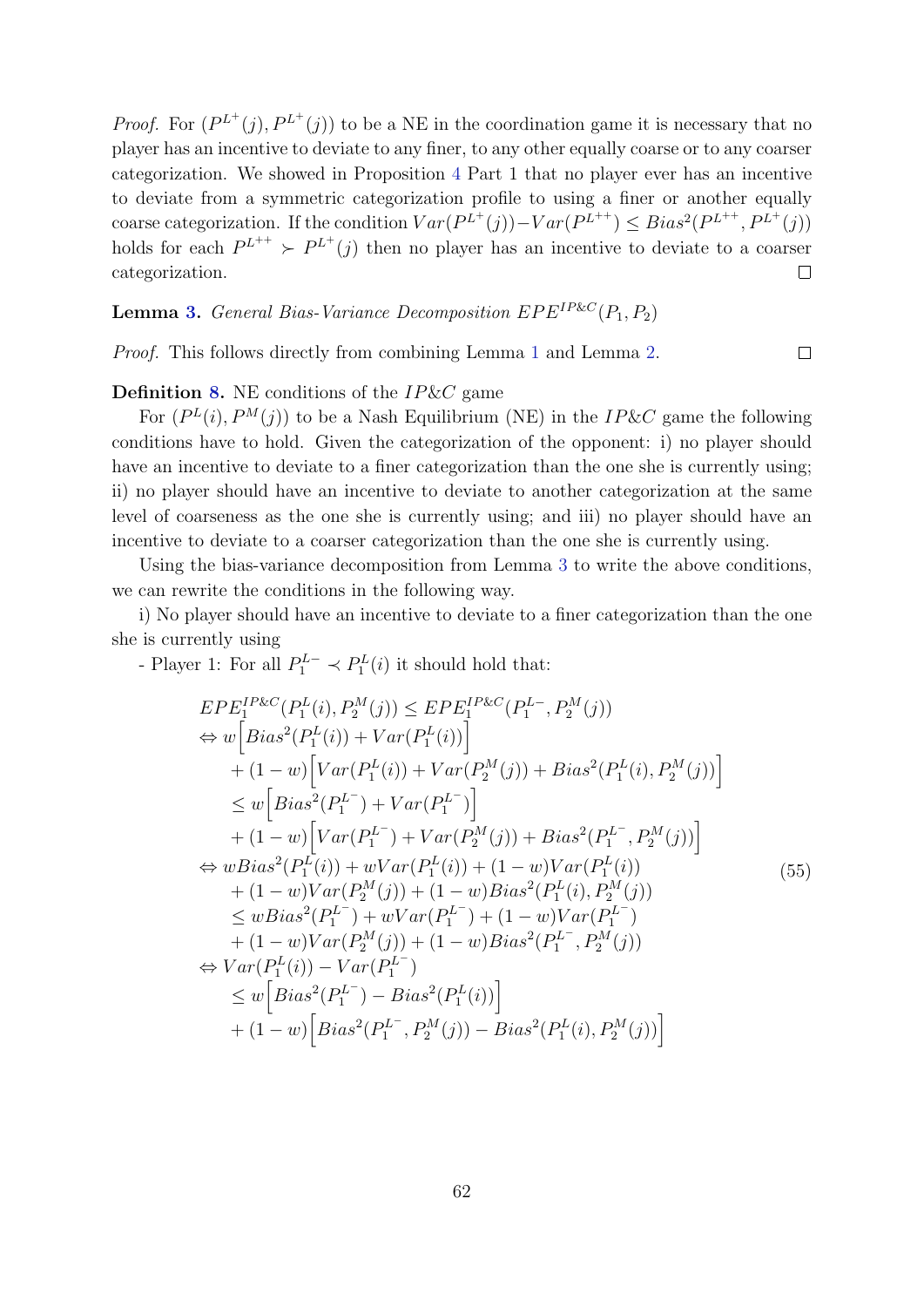- Player 2: For all  $P_2^{M^-} \prec P_2^M(j)$  it should hold that:

$$
EPE_{2}^{IP\&C}(P_{1}^{L}(i), P_{2}^{M}(j)) \leq EPE_{2}^{IP\&C}(P_{1}^{L}(i), P_{2}^{M})
$$
  
\n
$$
\Leftrightarrow Var(P_{2}^{M}(j)) - Var(P_{2}^{M})
$$
  
\n
$$
\leq w \Big[ Bias^{2}(P_{2}^{M}) - Bias^{2}(P_{2}^{M}(j)) \Big] + (1-w) \Big[ Bias^{2}(P_{1}^{L}(i), P_{2}^{M}) - Bias^{2}(P_{1}^{L}(i), P_{2}^{M}(j)) \Big]
$$
\n(56)

ii) No player should have an incentive to deviate to another categorization at the same level of coarseness as the one she is currently using

- Player 1: For all  $P_1^L(k) \sim P_1^L(i)$  it should hold that:

$$
EPE_{1}^{IP\&C}(P_{1}^{L}(i), P_{2}^{M}(j)) \leq EPE_{1}^{IP\&C}(P_{1}^{L}(k), P_{2}^{M}(j))
$$
  
\n
$$
\Leftrightarrow Var(P_{1}^{L}(i)) - Var(P_{1}^{L}(k))
$$
  
\n
$$
\leq w \left[ Bias^{2}(P_{1}^{L}(k)) - Bias^{2}(P_{1}^{L}(i)) \right]
$$
  
\n
$$
+ (1 - w) \left[ Bias^{2}(P_{1}^{L}(k)), P_{2}^{M}(j)) - Bias^{2}(P_{1}^{L}(i), P_{2}^{M}(j)) \right]
$$
\n(57)

- Player 2: For all  $P_2^M(l) \sim P_2^M(j)$  it should hold that:

$$
EPE_{2}^{IP\&C}(P_{1}^{L}(i), P_{2}^{M}(j)) \leq EPE_{2}^{IP\&C}(P_{1}^{L}(i), P_{2}^{M}(l))
$$
  
\n
$$
\Leftrightarrow Var(P_{2}^{M}(j)) - Var(P_{2}^{M}(l))
$$
  
\n
$$
\leq w \Big[ Bias^{2}(P_{2}^{M}(l)) - Bias^{2}(P_{2}^{M}(j)) \Big] + (1 - w) \Big[ Bias^{2}(P_{1}^{L}(i), P_{2}^{M}(l)) - Bias^{2}(P_{1}^{L}(i), P_{2}^{M}(j)) \Big]
$$
\n(58)

iii) No player should have an incentive to deviate to a coarser categorization than the one she is currently using

- Player 1: For all  $P_1^{L^+} \succ P_1^L(i)$  it should hold that:

$$
EPE_{1}^{IP\&C}(P_{1}^{L}(i), P_{2}^{M}(j)) \leq EPE_{1}^{IP\&C}(P_{1}^{L^{+}}, P_{2}^{M}(j))
$$
  
\n
$$
\Leftrightarrow Var(P_{1}^{L}(i)) - Var(P_{1}^{L^{+}})
$$
  
\n
$$
\leq w \Big[ Bias^{2}(P_{1}^{L^{+}}) - Bias^{2}(P_{1}^{L}(i)) \Big] + (1 - w) \Big[ Bias^{2}(P_{1}^{L^{+}}, P_{2}^{M}(j)) - Bias^{2}(P_{1}^{L}(i), P_{2}^{M}(j)) \Big]
$$
\n(59)

- Player 2: For all  $P_2^{M+} \succ P_2^M(j)$  it should hold that

$$
EPE_{2}^{IP\&C}(P_{1}^{L}(i), P_{2}^{M}(j)) \leq EPE_{2}^{IP\&C}(P_{1}^{L}(i), P_{2}^{M^{+}})
$$
  
\n
$$
\Leftrightarrow Var(P_{2}^{M}(j)) - Var(P_{2}^{M^{+}})
$$
  
\n
$$
\leq w\Big[Bias^{2}(P_{2}^{M^{+}}) - Bias^{2}(P_{2}^{M}(j))\Big] + (1-w)\Big[Bias^{2}(P_{1}^{L}(i), P_{2}^{M^{+}}) - Bias^{2}(P_{1}^{L}(i), P_{2}^{M}(j))\Big]
$$
  
\n(60)

Proposition [6.](#page-28-0) Equilibrium Properties of the IP&C game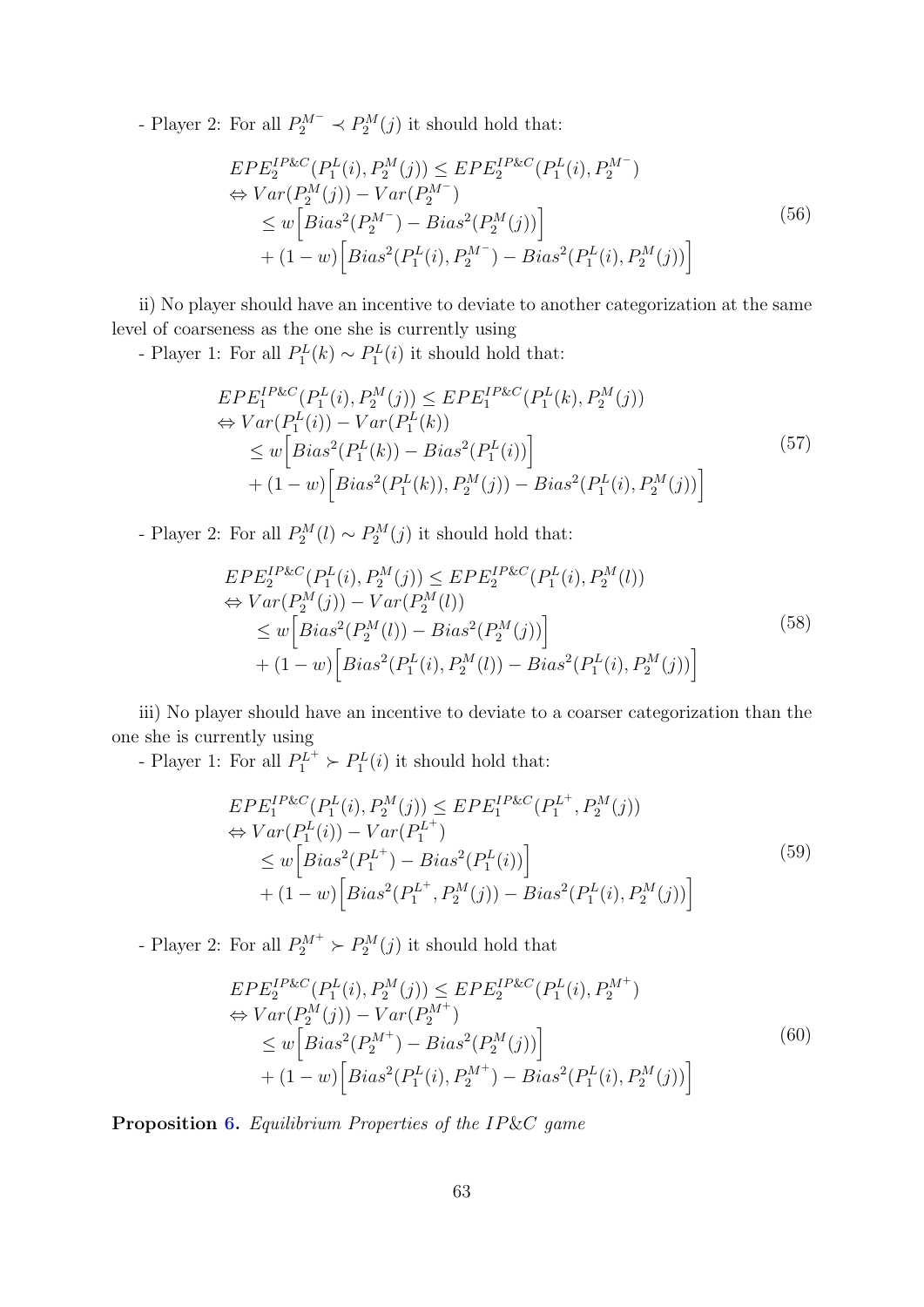#### Part 1. Ruling Out Existence of Some Asymmetric Equilibria

*Proof.* To show that  $(P_1^{L^-}, P_2^L(i))$  can never be an equilibrium in  $IP\&C$ , we need to show that there always exists a profitable deviation for at least one player. Consider the deviation in which the player who uses the finer categorization switches to using the same individually optimal categorization as the opponent. We now show that this is always profitable. That is, we show that for all  $P^{L^-} \prec P^{L}(i)$ :

$$
EPE_{1}^{IP\&C}(P_{1}^{L-}, P_{2}^{L}(i)) > EPE_{1}^{IP\&C}(P_{1}^{L}(i), P_{2}^{L}(i))
$$
  
\n
$$
\Leftrightarrow w \Big[ Var(P_{1}^{L-}) + Bias^{2}(P_{1}^{L-}) \Big] \n+ (1-w) \Big[ Var(P_{1}^{L-}) + Var(P_{2}^{L}(i)) + Bias^{2}(P_{1}^{L-}, P_{2}^{L}(i)) \Big] \n> w \Big[ Var(P_{1}^{L}(i)) + Bias^{2}(P_{1}^{L}(i)) \Big] \n+ (1-w) \Big[ Var(P_{1}^{L}(i)) + Var(P_{2}^{L}(i)) + Bias^{2}(P_{1}^{L}(i), P_{2}^{L}(i)) \Big] \n\Leftrightarrow wVar(P_{1}^{L-}) + wBias^{2}(P_{1}^{L-}) \n+ (1-w)Var(P_{1}^{L-}) + (1-w)Var(P_{2}^{L}(i)) + (1-w)Bias^{2}(P_{1}^{L-}, P_{2}^{L}(i)) \n> wVar(P_{1}^{L}(i)) + wBias^{2}(P_{1}^{L}(i)) \n+ (1-w)Var(P_{1}^{L}(i)) + (1-w)Var(P_{2}^{L}(i)) + (1-w)Bias^{2}(P_{1}^{L}(i), P_{2}^{L}(i)) \n\Leftrightarrow Var(P_{1}^{L-}) - Var(P_{1}^{L}(i)) \n> w \Big[ Bias^{2}(P_{1}^{L}(i)) - Bias^{2}(P_{1}^{L-}) \Big] - (1-w)Bias^{2}(P_{1}^{L-}, P_{2}^{L}(i))
$$

As  $P^{L}(i)$  is the finest optimal for IP we know that  $Var(P^{L}) - Var(P^{L}(i)) >$  $Bias^2(P^L(i)) - Bias^2(P^{L^-})$ . This implies that the LHS of the last inequality,  $Var(P_1^{L^-})$  –  $Var(P_1^L(i))$ , is greater than  $w\left[Bias^2(P^L(i)) - Bias^2(P^{L-})\right]$  for any  $0 \leq w \leq 1$ . Note that as the other term on the RHS,  $(1-w) Bias^2(P_1^{L^-}, P_2^L(i))$ , is nonnegative, the LHS is greater than the RHS. We have shown that there exists no asymmetric equilibrium in the IP&C game such that one player uses the individually optimal categorization and the other player uses a finer one.

The second statement in Part 1 is that if  $P^{L}(i)$  is the finest optimal categorization for IP, then any categorization profile  $(P_1^{L^-}(j), P_2^{L^{--}}(k))$  such that players use categorizations at different levels of coarseness, both below the finest individually optimal and connected by a path to each other as well as to the finest individually optimal categorization, can never be a NE in the  $IP\&C$  game. To show this, we need to show that there always exists a profitable deviation from  $(P_1^{L^-}(j), P_2^{L^{--}}(k))$  for at least one player. Consider the deviation such that the first player switches to the individually optimal categorization  $P^{L}(i)$ . In the proposition we have given a sufficient condition under which this is profitable, i.e. under which we show that  $EPE_1^{IP\&C}(P_1^{L^-}(j), P_2^{L^{--}}(k))$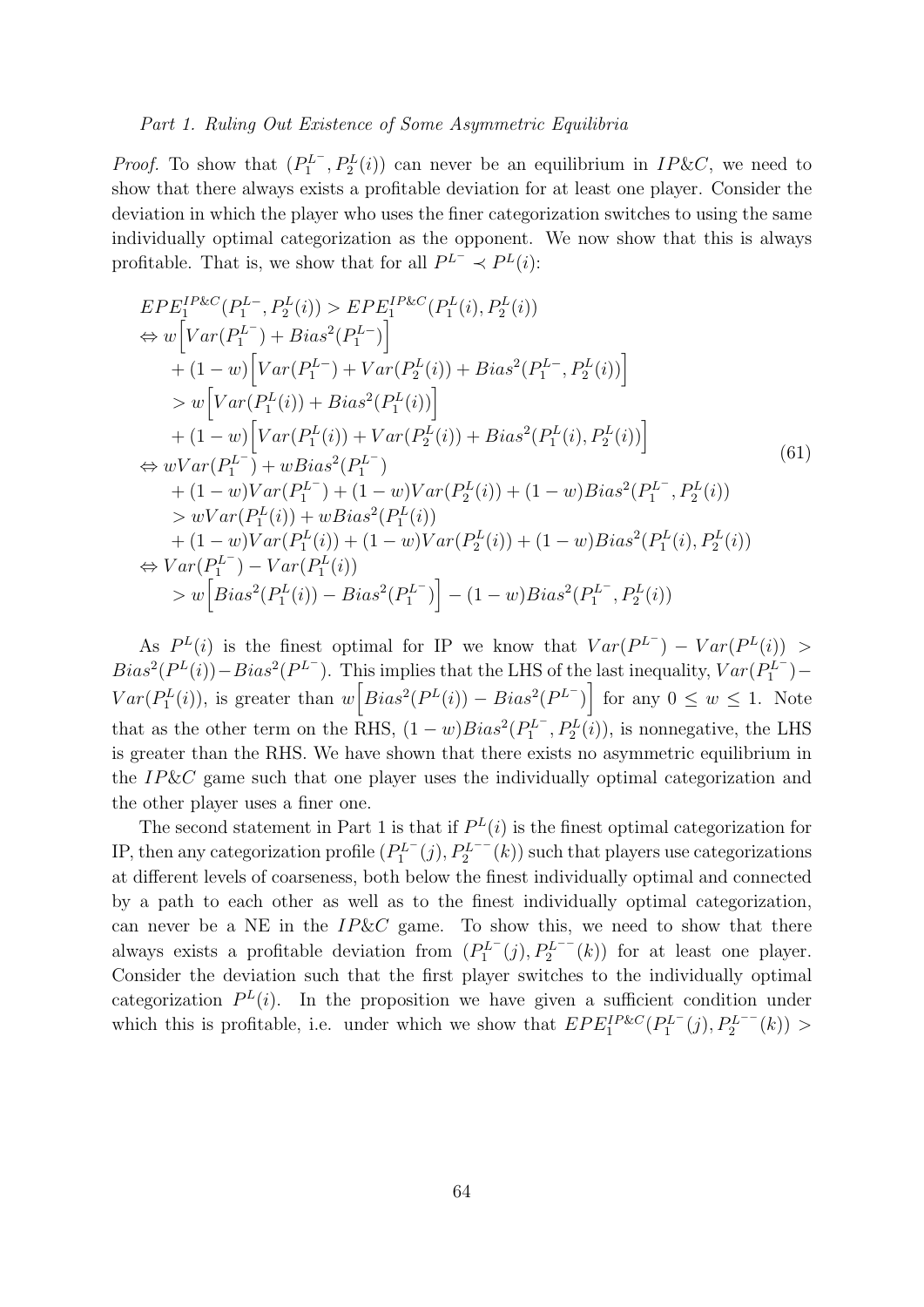$$
EPE_1^{IP\&C}(P_1^L(i), P_2^{L^{--}}(k)).
$$

$$
w\Big[Bias^{2}(P_{1}^{L^{-}}(j)) + Var(P_{1}^{L^{-}}(j))\Big] + (1-w)\Big[Var(P_{1}^{L^{-}}(j)) + Var(P_{2}^{L^{--}}(k)) + Bias^{2}(P_{1}^{L^{-}}(j), P_{2}^{L^{--}}(k))\Big] > w\Big[Bias^{2}(P_{1}^{L}(i)) + Var(P_{1}^{L}(i))\Big] + (1-w)\Big[Var(P_{1}^{L}(i) + Var(P_{2}^{L^{--}}(k)) + Bias^{2}(P_{1}^{L}(i), P_{2}^{L^{--}}(k))\Big] \Leftrightarrow wBias^{2}(P_{1}^{L^{-}}(j)) + wVar(P_{1}^{L^{-}}(j)) + (1-w)Var(P_{1}^{L^{-}}(j)) + (1-w)Var(P_{2}^{L^{--}}(k)) + (1-w)Bias^{2}(P_{1}^{L^{-}}(j), P_{2}^{L^{--}}(k)) > wBias^{2}(P_{1}^{L}(i)) + wVar(P_{1}^{L}(i)) + (1-w)Var(P_{1}^{L}(i)) + (1-w)Var(P_{2}^{L^{--}}(k)) + (1-w)Bias^{2}(P_{1}^{L}(i), P_{2}^{L^{--}}(k)) \Leftrightarrow Var(P_{1}^{L^{-}}(j)) - Var(P_{1}^{L}(i)) > w\Big[Bias^{2}(P_{1}^{L}(i)) - Bias^{2}(P_{1}^{L^{-}}(j))\Big] - (1-w)\Big[Bias^{2}(P_{1}^{L^{-}}(j), P_{2}^{L^{--}}(k)) - Bias^{2}(P_{1}^{L}(i), P_{2}^{L^{--}}(k))\Big]
$$

Since  $P^{L}(i)$  is the finest optimal for IP we know that:  $Var(P^{L^{-}}(j)) - Var(P^{L}(i)) > Bias^2(P^{L}(i)) - Bias^2(P^{L^{-}}(j)).$ Therefore the LHS is greater than  $w\left[Bias^2(P_1^L(i)) - Bias^2(P_1^{L^-}(j))\right]$  for any  $0 \leq w \leq$ 

1. Since we assumed that  $Bias^2(P_1^{L^-}(j), P_2^{L^{--}}(k)) \leq Bias^2(P_1^L(i), P_2^{L^{--}}(k))$ , the LHS is greater than the RHS. We have thus given a sufficient condition to ensure that there exists no equilibrium in the  $IP\&C$  game such that the two players use categorizations at different levels of coarseness, both finer than the individually optimal one and both connected by a path to the individually optimal one.  $\Box$ 

### Part 2. Symmetric Equilibria

*Proof.* We need to show that if  $P^{L}(i)$  is optimal for IP and  $(P^{L}(i), P^{L}(i))$  is a NE in the coordination game, then there exists no profitable deviation from  $(P^{L}(i), P^{L}(i))$  to any finer, any equally coarse or any coarser categorization in  $IP\&C$ .

i) We first show that there is no profitable deviation to a finer categorization. According to Definition [8:](#page-27-0)

$$
EPE_{1}^{IP\&C}(P_{1}^{L}(i), P_{2}^{L}(i)) \leq EPE_{1}^{IP\&C}(P_{1}^{L-}, P_{2}^{L}(i))
$$
  
\n
$$
\Leftrightarrow w \Big[ Var(P_{1}^{L}(i)) + Bias^{2}(P_{1}^{L}(i)) \Big] + (1 - w) \Big[ Var(P_{1}^{L}(i)) + Var(P_{2}^{L}(i)) \Big] + Bias^{2}(P_{1}^{L}(i), P_{2}^{L}(i))
$$
  
\n
$$
\leq w \Big[ Var(P_{1}^{L-}) + Bias^{2}(P_{1}^{L-}) \Big]
$$
  
\n
$$
+ (1 - w) \Big[ Var(P_{1}^{L-}) + Var(P_{2}^{L}(i)) + Bias^{2}(P_{1}^{L-}, P_{2}^{L}(i)) \Big]
$$
  
\n
$$
\Leftrightarrow Var(P_{1}^{L}(i)) - Var(P_{1}^{L-})
$$
  
\n
$$
\leq w \Big[ Bias^{2}(P_{1}^{L-}) - Bias^{2}(P_{1}^{L}(i)) \Big] + (1 - w) Bias^{2}(P_{1}^{L-}, P_{2}^{L}(i))
$$
  
\n(63)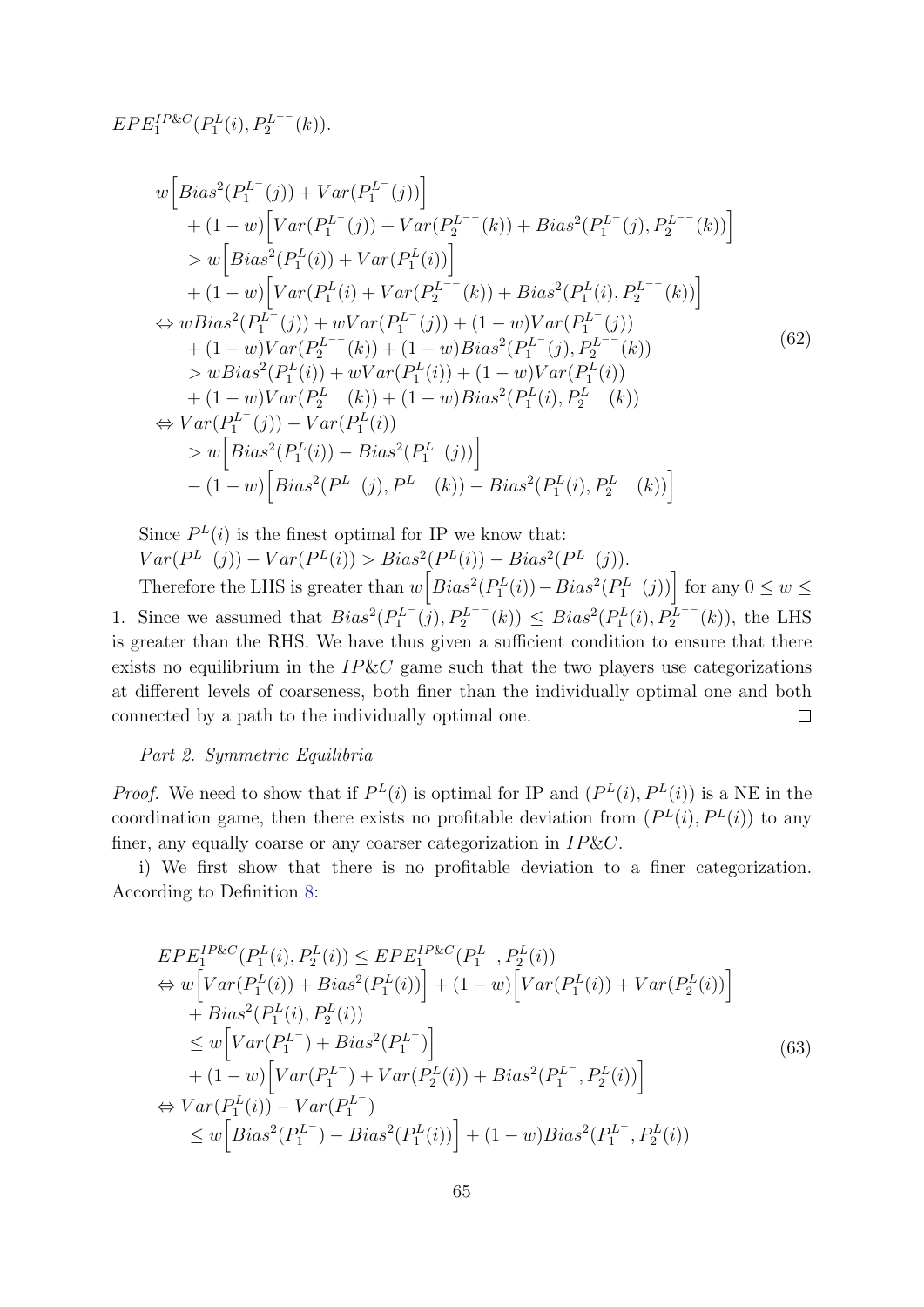Note that the LHS  $\leq Bias^2(P_1^{L^-})-Bias^2(P_1^{L}(i))$  follows directly from the optimality of  $P^{L}(i)$  for IP. LHS  $\leq Bias^2(P_1^{L^-}, P_2^{L}(i))$  follows directly from  $(P^{L}(i), P^{L}(i))$  being a NE in the coordination game. Therefore, the LHS is always smaller than the RHS and no player has a profitable deviation to a finer categorization.

ii) There is no profitable deviation to another equally coarse categorization.  $EPE<sub>1</sub><sup>IP&C</sup>(P<sub>1</sub><sup>L</sup>(i), P<sub>2</sub><sup>L</sup>(i)) \leq EPE<sub>1</sub><sup>IP&C</sup>(P<sub>1</sub><sup>L</sup>(j), P<sub>2</sub><sup>L</sup>(i))$ The same reasoning applies as above. iii) There is no profitable deviation to a coarser categorization.  $EPE<sub>1</sub><sup>IP&C</sup>(P<sub>1</sub><sup>L</sup>(i), P<sub>2</sub><sup>L</sup>(i)) \leq EPE<sub>1</sub><sup>IP&C</sup>(P<sub>1</sub><sup>L+</sup>, P<sub>2</sub><sup>L</sup>(i))$ The same reasoning applies as above.

We now consider the second statement from Part 2. We need to show that if  $P^{L}(i)$ is the finest optimal for IP, then  $(P^{L^-}(k), P^{L^-}(k))$  is not a NE in the IP&C game for any  $P^{L^-}(k) \in R(P^L(i))$ . We show this by showing that a player has a profitable deviation to  $P^{L}(i)$ , i.e.  $EPE_{1}^{IP\&C}(P_{1}^{L-}(k), P_{2}^{L-}(k)) > EPE_{1}^{IP\&C}(P_{1}^{L}(i), P_{2}^{L-}(k)).$ 

$$
w\Big[Var(P_1^{L^-}(k)) + Bias^2(P_1^{L^-}(k))\Big] + (1-w)\Big[Var(P_1^{L^-}(k)) + Var(P_2^{L^-}(k)) + Bias^2(P_1^{L^-}(k), P_2^{L^-}(k))\Big] > w\Big[Var(P_1^{L}(i)) + Bias^2(P_1^{L}(i))\Big] + (1-w)\Big[Var(P_1^{L}(i)) + Var(P_2^{L^-}(k)) + Bias^2(P_1^{L}(i), P_2^{L^-}(k))\Big] \Leftrightarrow wVar(P_1^{L^-}(k)) + wBias^2(P_1^{L^-}(k)) + (1-w)Var(P_1^{L^-}(k)) + (1-w)Var(P_2^{L^-}(k)) > wVar(P_1^{L}(i)) + wBias^2(P_1^{L}(i)) + (1-w)Var(P_1^{L}(i)) + (1-w)Var(P_2^{L^-}(k)) + (1-w)Bias^2(P_1^{L}(i), P_2^{L^-}(k)) \Leftrightarrow Var(P_1^{L^-}(k)) - Var(P_1^{L}(i)) > w\Big[ Bias^2(P_1^{L}(i)) - Bias^2(P_1^{L^-}(k))\Big] + (1-w)Bias^2(P_1^{L}(i), P_2^{L^-}(k))
$$

We know from Proposition [5](#page-24-0) Part 1 that for categorizations that are connected by a path  $Bias^2(P^L(i)) - Bias^2(P^{L^-}(k)) = Bias^2(P^{L^-}(k), P^L(i)).$ 

Thus, the last two lines become:

$$
Var(P_1^{L^-}(k)) - Var(P_1^L(i)) > Bias^2(P_1^L(i)) - Bias^2(P_1^{L^-}(k))
$$
\n(65)

We know that if  $P^{L}(i)$  is the finest optimal for IP, then the LHS is indeed greater than the RHS. We have thus shown that there exists no equilibrium in symmetric categorizations that are finer and that are on the same path as the individually optimal one in the IP&C game.  $\Box$ 

#### Part 3. Pareto-ranking of Symmetric Profiles

Proof. We now derive a necessary and sufficient condition for any coarser categorization